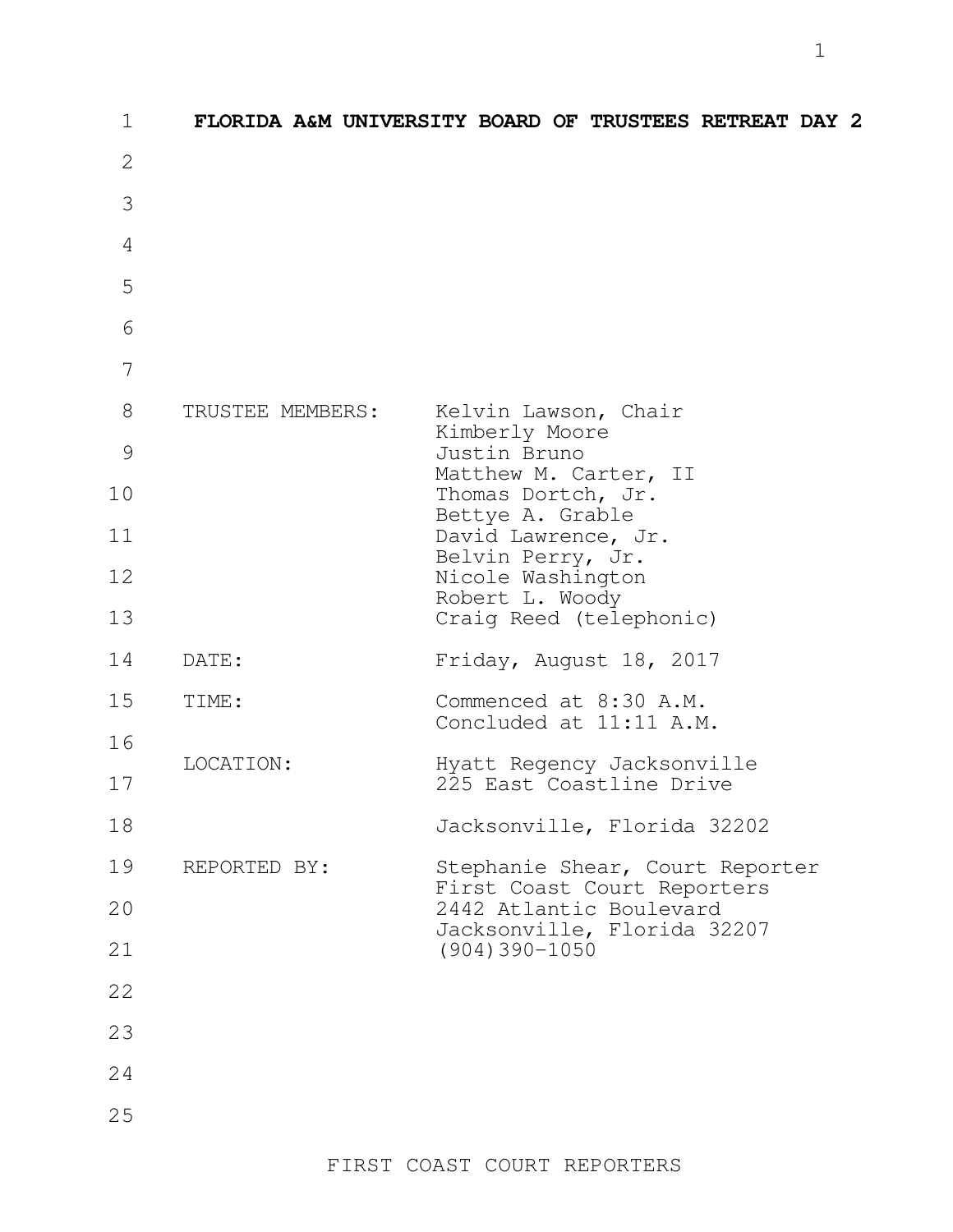1 2 3 4 5 6 7 8 9 10 11 12 13 14 15 16 17 18 19 20 21 22 23 24 25 P R O C E E D I N G S CHAIRMAN LAWSON: Good morning, everybody. Welcome to the last third of our retreat, so we're still in retreat format. So there's no need to call the roll at this point. But what I'd like to do is introduce you-all to Dr. Jeff Kirschner. And Dr. Kirschner is with RHR. And he is a partner with them out of the New York Office. Jeff has served the C-Suite as a coach, assessor, team builder, and trainer for over 10 years. He specializes in CEO succession, board effectiveness, senior executive coaching, assessment and executive team development. Jeff has deep experience in financial services and the pharmaceutical sector and has also worked in technology, manufacturing, food, consumer goods and retail organizations. He has worked with entrepreneurial startup and Fortune 500 companies both in the U.S. and globally. Jeff earned a bachelor's degree in psychology from Binghamton University. He received his master's degree in counseling and personnel administration and his doctorate in counseling psychology from the

FIRST COAST COURT REPORTERS

2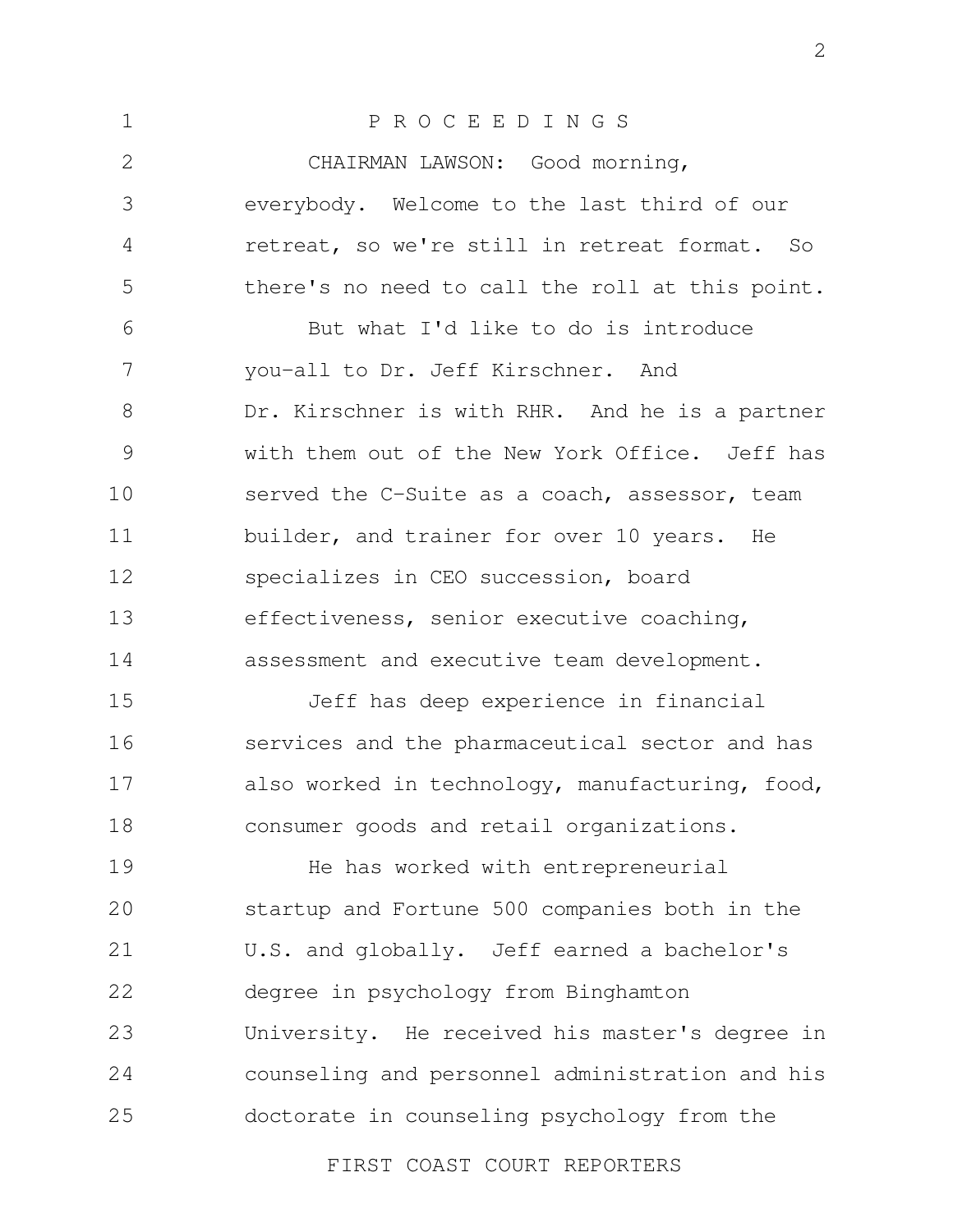1

University of Maryland College Park.

2 3 4 5 6 7 8 9 As you all know, we solicited Jeff's services to help us build out what we're calling a presidential leadership profile. In years past, I think the respective boards have, you know, decided what they believe's important in the form of the university president. And sometimes I think that's been a good process, sometimes potentially not.

10 11 12 13 14 15 16 17 18 19 20 21 But this time we thought it was really important to take a step back and not only get our individual Board's feedback, but also feedback from key stakeholders such as alumni, students, faculty and other supporters kind of around the enterprise and put all that into one package such that as we move forward and whatever decisions we choose to make, we would have a clear view of what we individually as well as -- us individually as well as us collectively, if that makes sense, really and truly want or need in the next president.

22 23 24 25 So Jeff has an entire process he's going to walk us through this morning in addition to first sharing our feedback collectively with us and then moving us through a process where we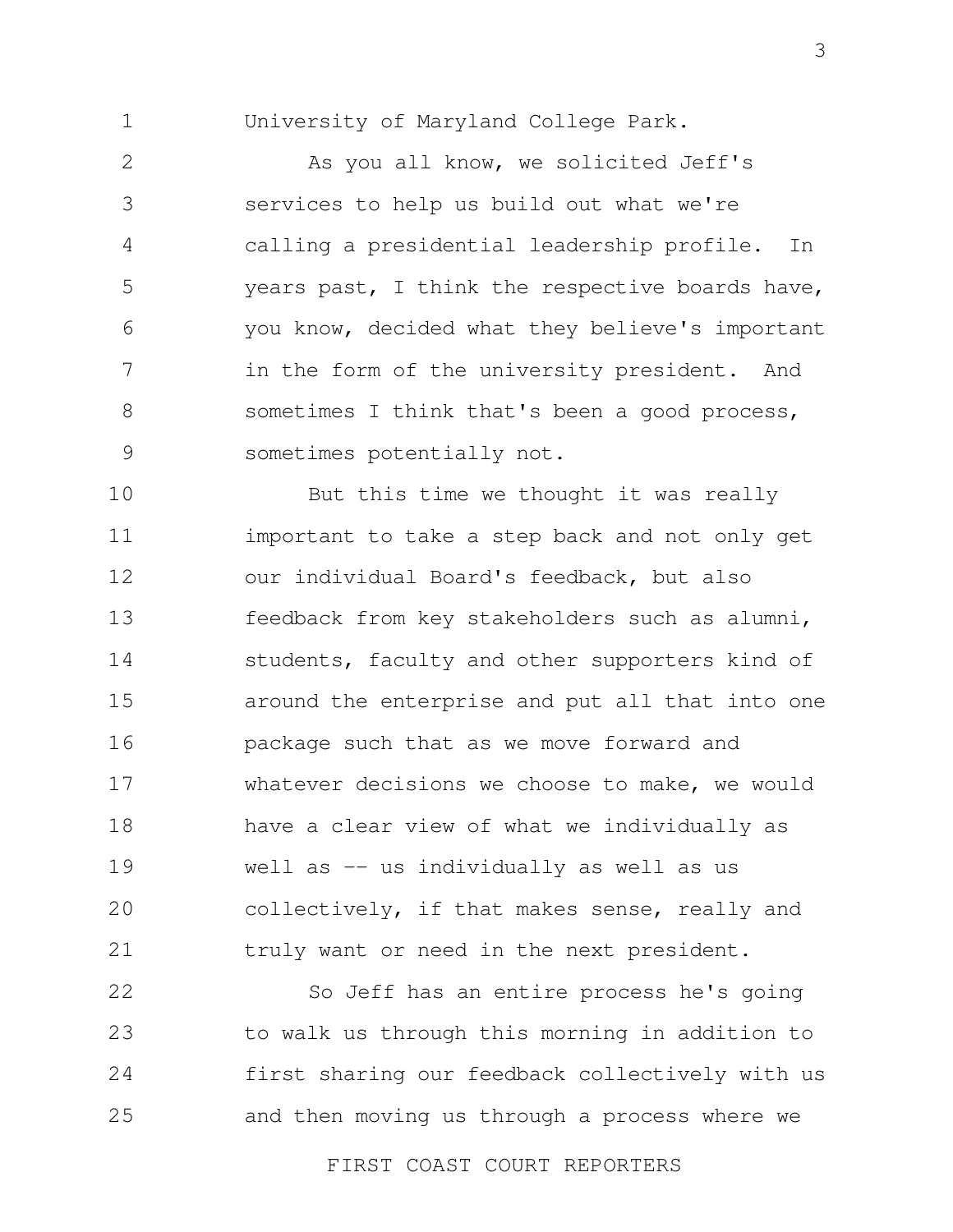1 2 3 4 5 6 7 actually spend a little time prioritizing as we've seen what we all pointed to that's important, really creating a bit of a priority list on those kind of must-have criteria characteristics of the person that we think should be the next leader of Florida A&M University.

So with that, Jeff.

8

9 10 11 12 13 DR. KIRSCHNER: Thanks. Hi. I'm Jeff Kirschner. Nice to meet you-all. So I am a psychologist by training, but I'm not a therapist. I promise not to ask any of your about your mothers.

14 15 16 17 18 19 20 21 22 23 So, today, really, we're here just to create what we call a winning formula or role profile for the president role. And it's important that we keep our focus on the job itself. So we're not passing judgment on the president's past, future or present. We're really just trying to say, what are the criteria? What are the things that we all agree on are the most important things for the new president?

24 25 Once you create this document, it's something you can use for all kinds of reasons.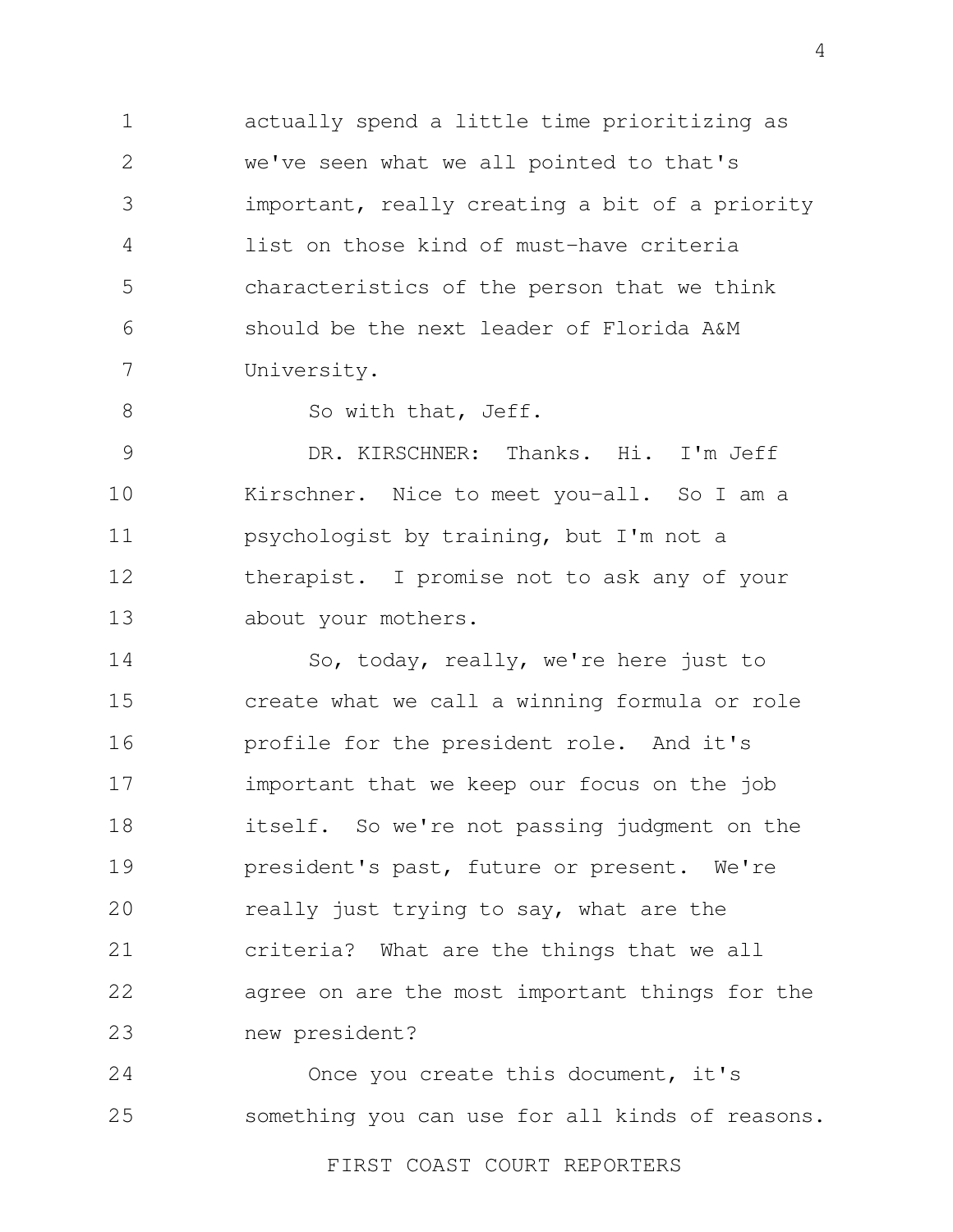1 2 3 4 5 6 So I'll show you that in a second. So today we're going to  $-$  I'm just going to introduce the process. We're going to take a look at the results of the entries. I spoke with all of you in the room plus a bunch of other folks, so I'll show that as well.

7 8 9 10 11 12 13 14 15 16 17 The results of that are up on the window. We're going to get a chance to vote in terms of which things are most important. My hope is that  $-$  I've got a couple hours here. My hope is at the end of that, we'll leave you with a document that everybody's comfortable with that we all agree this is the  $-$  and one of the great benefits of having a document like this is that it creates a common language. So everybody is actually talking about the same things in the same ways.

18 19 20 21 22 23 24 25 I work in a lot of organizations -- by the way I've worked in  $-$  I've been employed in seven different universities and colleges. So I have some experience in that. But, you know, what one organization calls fire in the belly, the other one calls drive for success and people don't necessarily know that they're talking about the same thing. So the purpose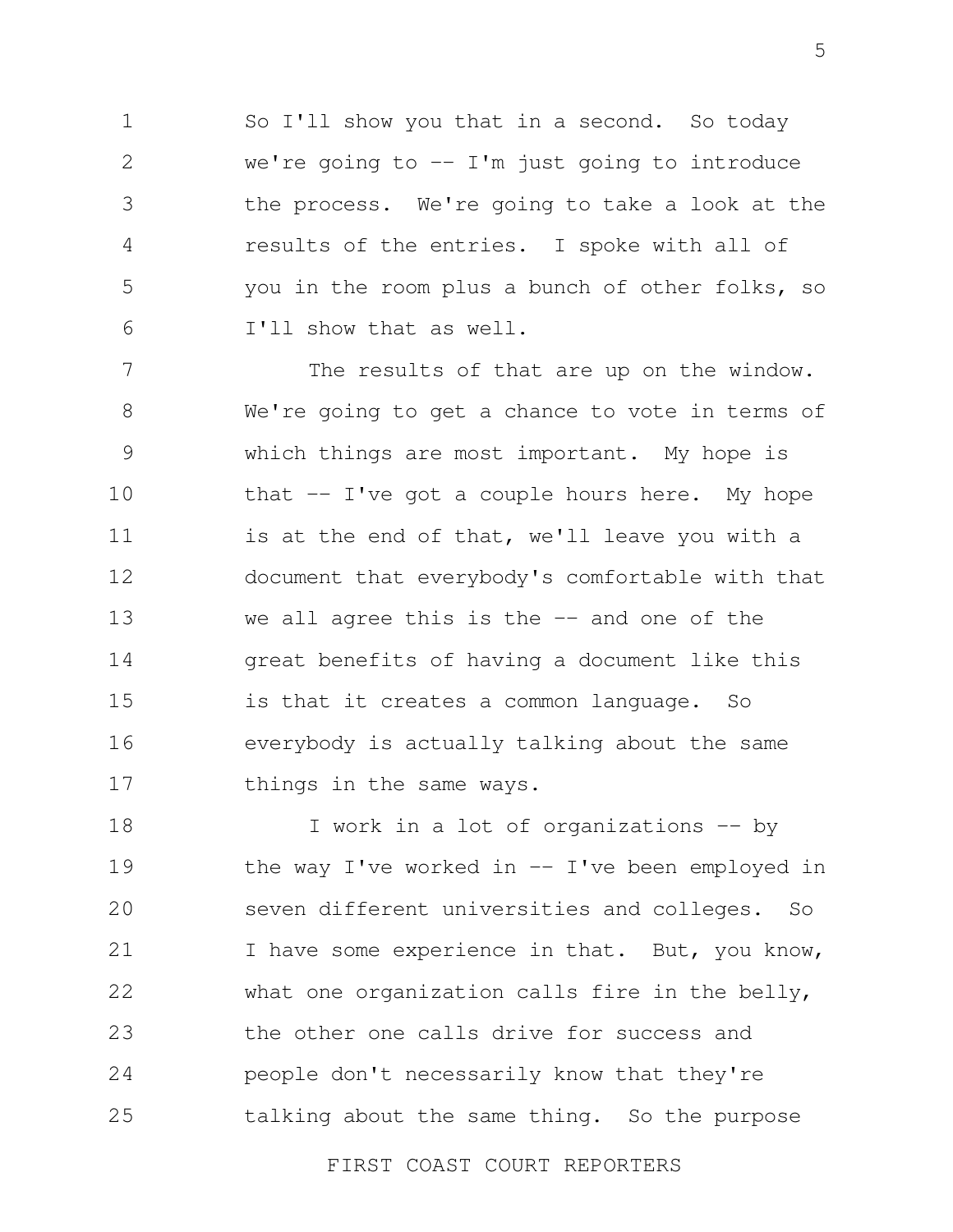1 2 3 here is that you get a common language and that everybody is in agreement about what we're looking for.

4 5 6 7 8 Okay. So the Winning Formula is the set of critical expectations and behavioral criteria. And that's really important because you want something you can actually measure, you know.

9 10 11 12 13 14 15 16 So I'll be working with you on that to try and get some metrics in place because I think it's hard to say -- if somebody says, Oh, he's got drive. Well, you know, how do you know? What's the metric associated with that to the degree which you can sort of nail that down to a number or behavior. That's really helpful.

17 18 19 20 21 22 23 24 25 It's the blueprint for leading in this role, in this organization, given the current strategic imperatives, realities and demands of the situation. Okay. Because what's successful in one place is not necessarily the same kind of leader you need for another place. And you're a unique place, so you need a unique leader that meets the needs and demands of the particular role.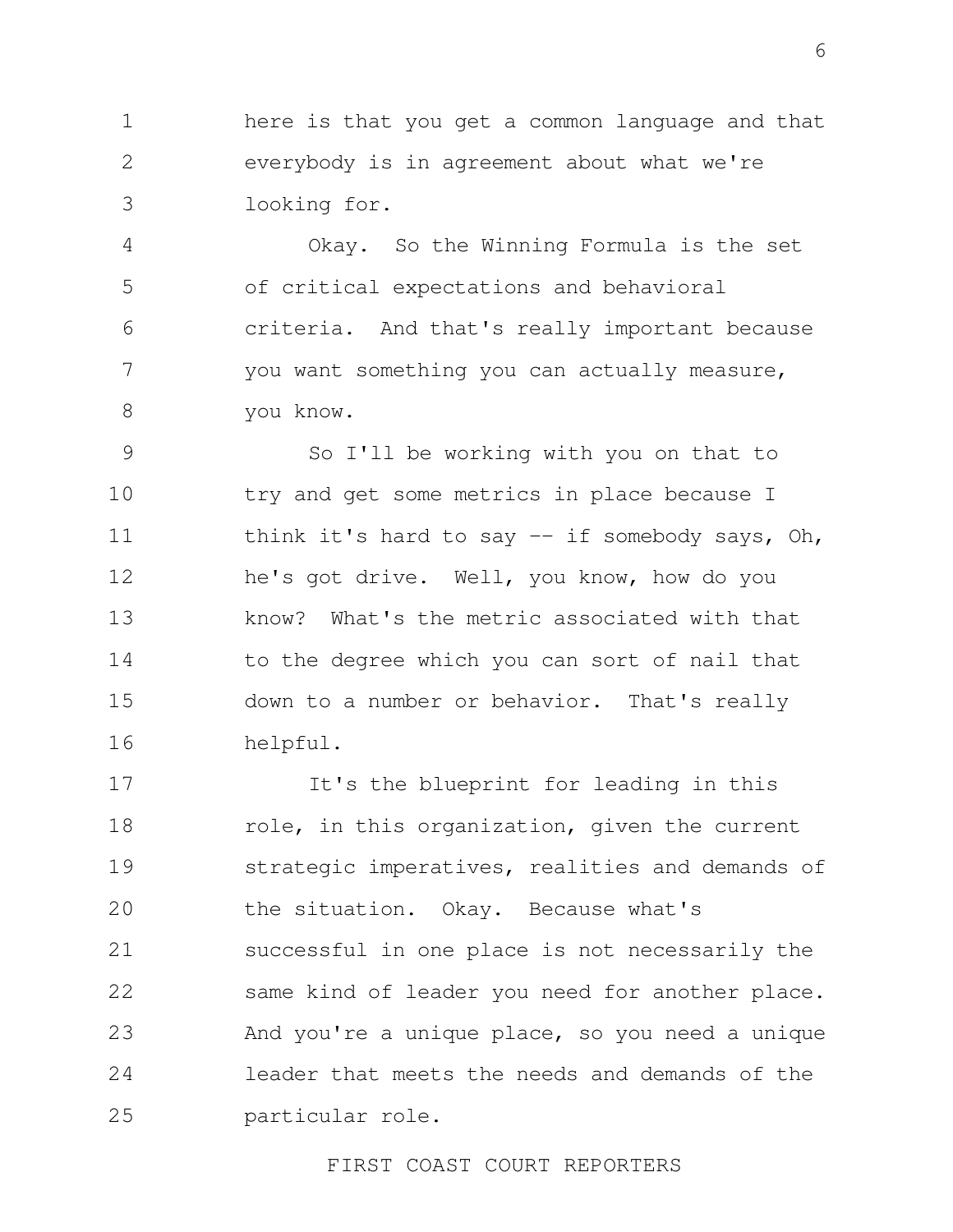1 2 3 4 5 6 7 8 9 So one of the other things that I do for organizations very often is I'll access candidates for jobs, very often senior level -- CEO roles, president roles, division of head roles. And I'll go in -- the other day I had a flight to Bogotá. So I flew to Bogotá. I had a meeting with somebody for four hours and then I flew back to New York. You know, that's not unusual for me.

10 11 12 13 14 15 Sometimes I never even leave the airport. I'll go to the airport. I'll meet somebody in the airport. I'll interview them, we do psychological testing, you know, get a really good sense about what they are, then I'll make recommendations to the organization.

16 17 18 19 20 21 22 23 24 25 Now, the important thing about that is that I make recommendations but I don't make decisions. It's just another piece of data that organizations use to  $-$  and, again, we were talking about this in football. You know, you're going to go and hire a quarterback and you're going to pay them \$150 million over the next, you know, 10 years or whatever it is, you better make sure you got the right quarterback, right.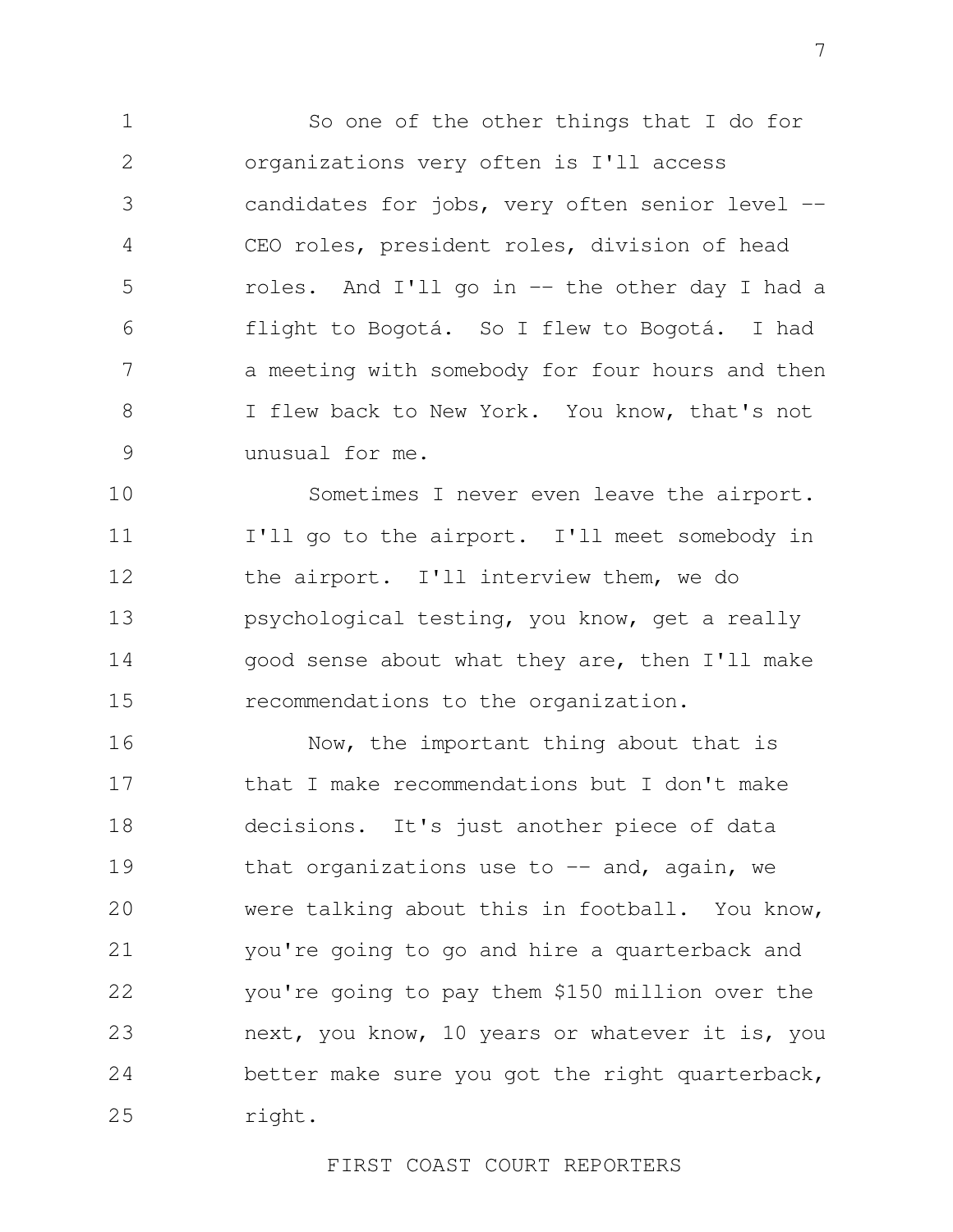1 2 3 4 So they hire people like me to sort of say, okay, what do we need in a quarterback? And then we can take a look against somebody against those criteria.

5 6 7 8 9 10 11 12 13 14 So we do a lot of assessment. It allows you to say where is somebody going to be successful. By the way, all the people that I meet are successful by definition, right. They don't get to the point where you're actually a candidate to be a president unless you've been pretty good at what you do. The question is what's the fit between your particular capabilities and the demands of the particular situation?

15 16 17 18 19 20 21 22 23 So the same behavior that'll make you successful in one institution will not make you successful in another institution. So it's about horses for courses. Then you can use it for coaching. You can use it for performance management. You can use it for succession planning if you're thinking about people that are coming up and giving them the right kinds of experiences to fit into the role. Okay.

24 25 So there are two things that we have. One thing is called role imperatives. That's,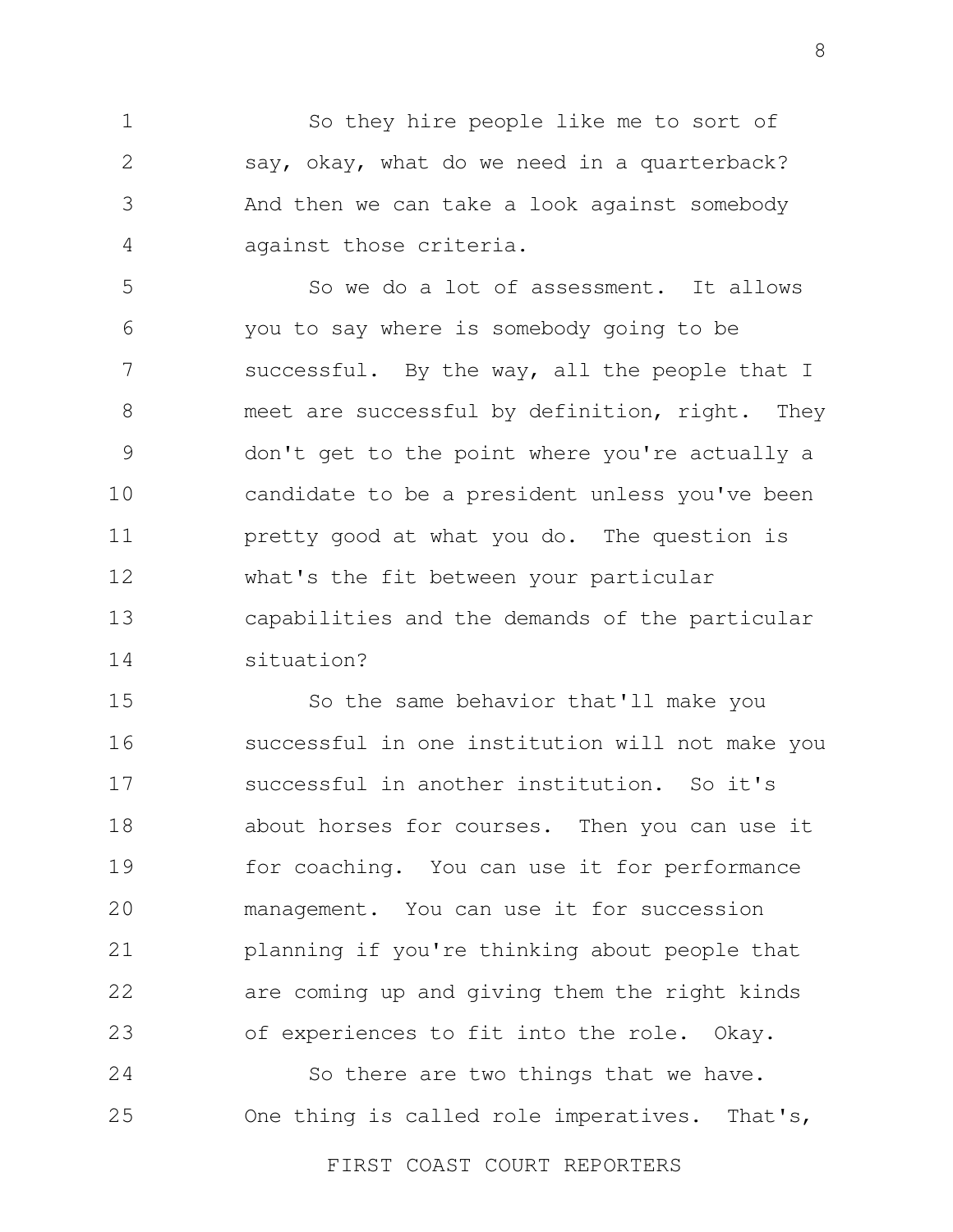1 2 3 4 5 6 7 8 9 10 what do people need to do to be able to deliver on the strategy. So you guys put a lot of effort and energy into  $a$  -- I thought a pretty good strategy document. What does that person need to do? What are the accountabilities? And so we're going to talk about role imperatives for the role. I came up with five, I think, or six. But there may be things I missed. So I want to make sure we have those right. Okay.

11 12 13 14 15 16 And then given that that's what the person has to deliver on, what are we looking for in the individual? What are the behaviors from the leadership, the essential leadership behaviors to deliver on those role imperatives? Okay. Everybody clear? Good.

17 18 19 20 21 22 23 24 25 So we did a whole bunch of stuff. We -first, I read everything that I could about FAMU including you have an interesting newspaper in your town. So I got a chance to read some of those articles. I was amazed - because I've done this for a long time, but never have I seen an article where -- I think it's Reverend Holmes wrote an article on the criteria for the president of the university.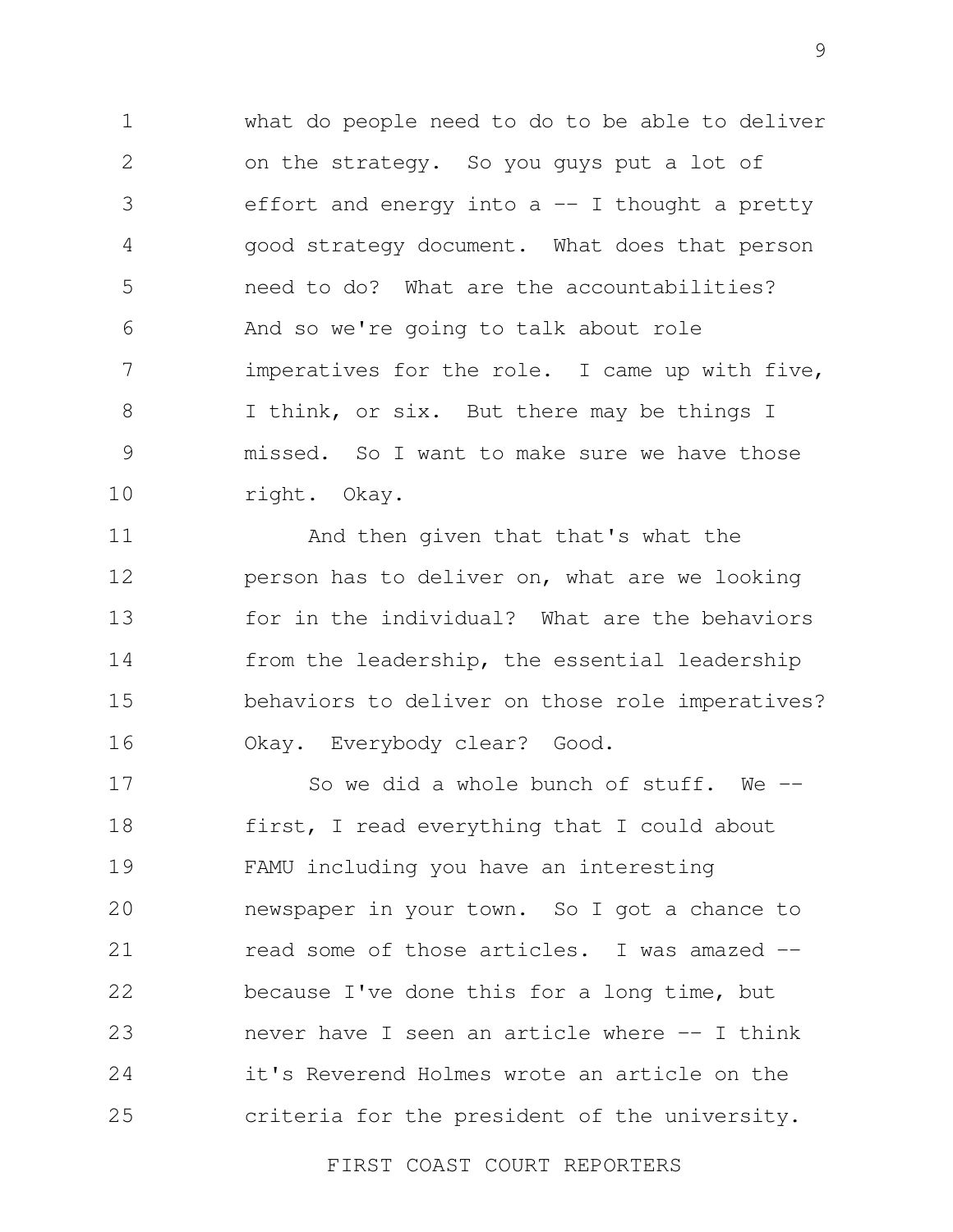1

I was like, what?

2 3 4 5 6 7 8 9 So I've gathered a whole bunch of information. Then we gathered some suggestions about who to interview. Everybody here was interviewed. So we got information from all of you. And then we kind of put all that data together and I sat and kind of looked at it and said what are the things that are common? What are the most important?

10 11 12 13 14 And then finally, preparing a draft. And that's where we are right now. Okay. My hope is today we finalize that draft so you have a document going forward. Any questions about process? Makes sense? Okay.

15 16 17 18 19 20 21 22 23 24 25 This is just the interview guide. I asked you guys all these questions, but it's good that you have it so you have it in your deck if you want it. This is who we interviewed, so many of the people in the room, some other people who are not in the room. I've talked to the chancellor, I talked to faculty members. It was an interesting group of folks to just get a broad perspective from. And this is plenty of people. I mean, I could have talk to another 20 people, but the amount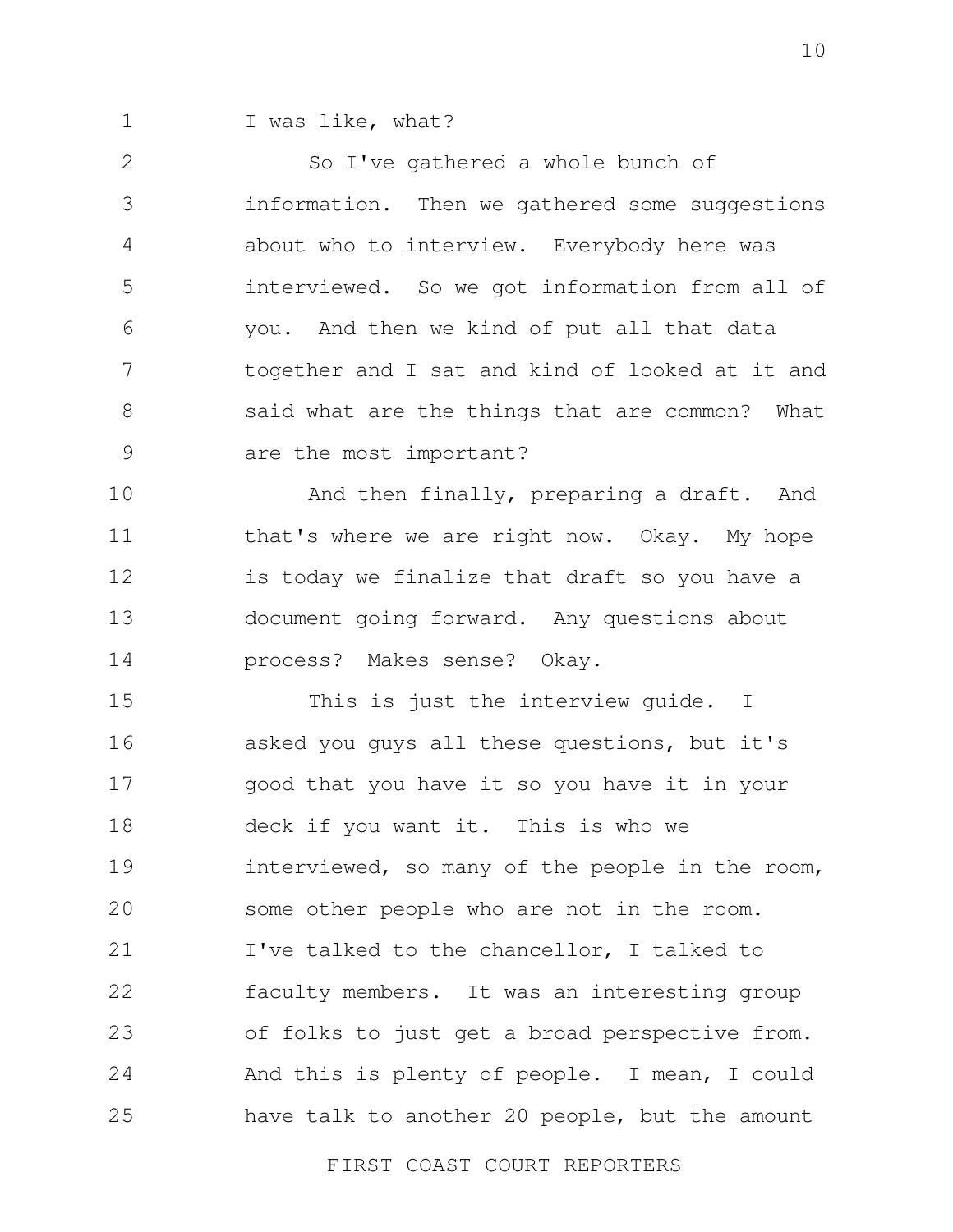1 2 of variance you add is not big once you start to get past this many people.

3 4 5 6 7 8 9 10 11 12 13 So situation analysis -- and this is stuff that I saw. So obviously it's things that you know already. Okay. There's a real challenge in the university right now because the change is in the ways of the organization -- that the university is going to be measured in the future are different than they were in the past, right. In the past it was how many students. Now it's graduation rates, placement rates, things like that that are really changing the game.

14 15 16 17 18 19 20 And if you -- one of the places where I see organizations get into trouble is something changes and they keep doing the same thing that they did before. Okay. So things that worked for them before, all of a sudden don't work anymore. That's true for individuals and for organizations.

21 22 23 24 25 So what you don't want to be is you don't want to be something where you're like the best of 1950, right. You want to be the best going forward. So some of the things that I saw were decreasing enrollment. So I guess enrollment

FIRST COAST COURT REPORTERS

11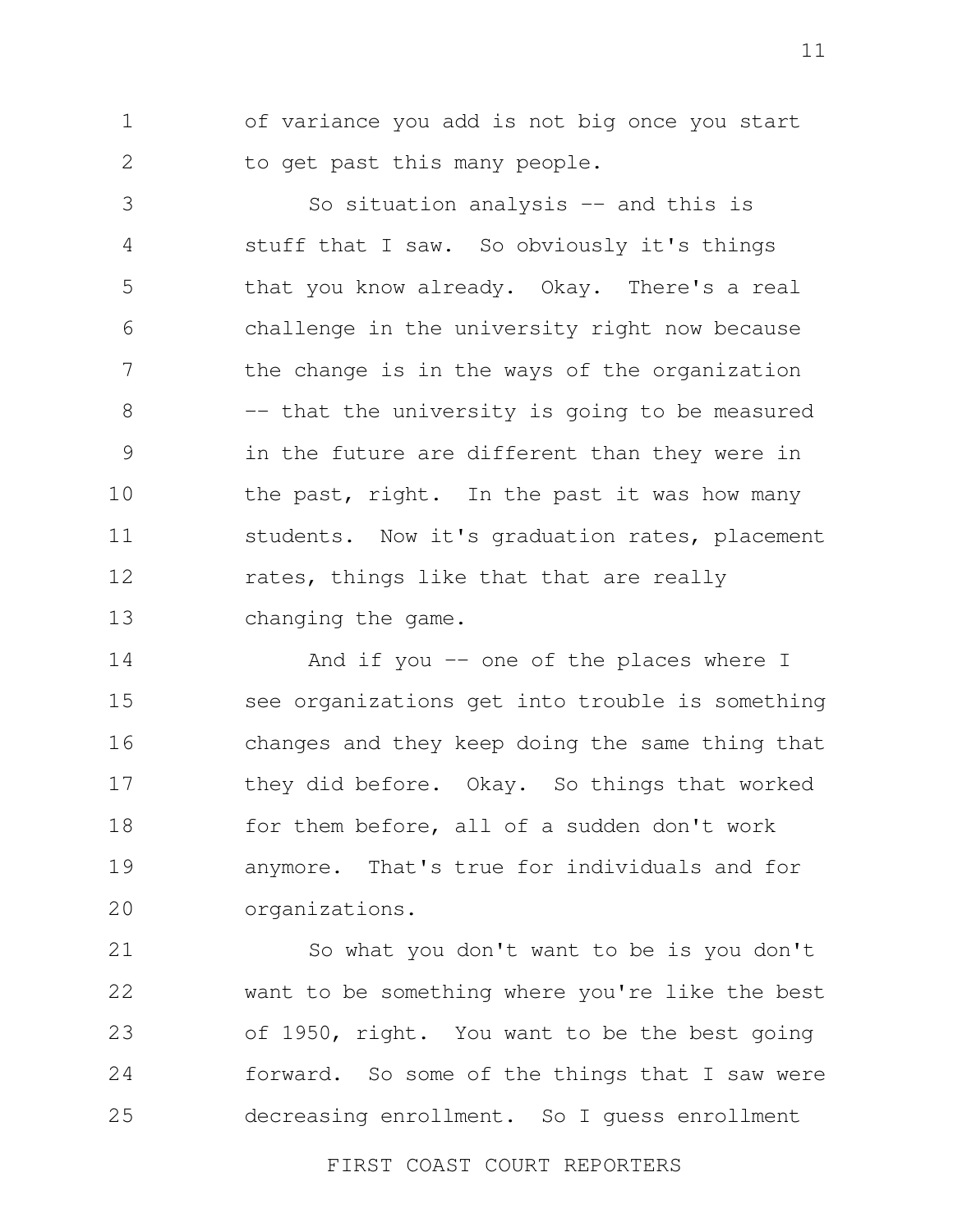1 2 3 4 5 6 7 8 9 10 11 12 13 14 15 16 17 18 19 20 was 12,000 at one point in time and it's now down to about 8,000. Is that accurate? CHAIRMAN LAWSON: 9600. DR. KIRSCHNER: 9600. So that's a trend. The graduation rate I thought was abysmal, honestly, I mean, just looking at the numbers. It was a real challenge. Low-paid, long tenured faculty and staff. So, Bettye, I guess you would have a perspective on that, but I've certainly heard that from the faculty, you know, felt like they had really been underpaid. But I also kind of heard going around a lot of these folks who've been for a long, long time. And so that could be an issue for an institution. And often it is. You know, when people get tenure very often, you know, they stop contributing at the same level. Tenure is, you know, both a blessing and a curse in some ways. Politically charged climate, right.

21 22 23 24 25 Like, I mean, you know, now I'm dealing with the governor's office and, you know, and the newspapers. Like, there's a lot of attention focused on the university. There's so many different constituents. Managing that is

FIRST COAST COURT REPORTERS

12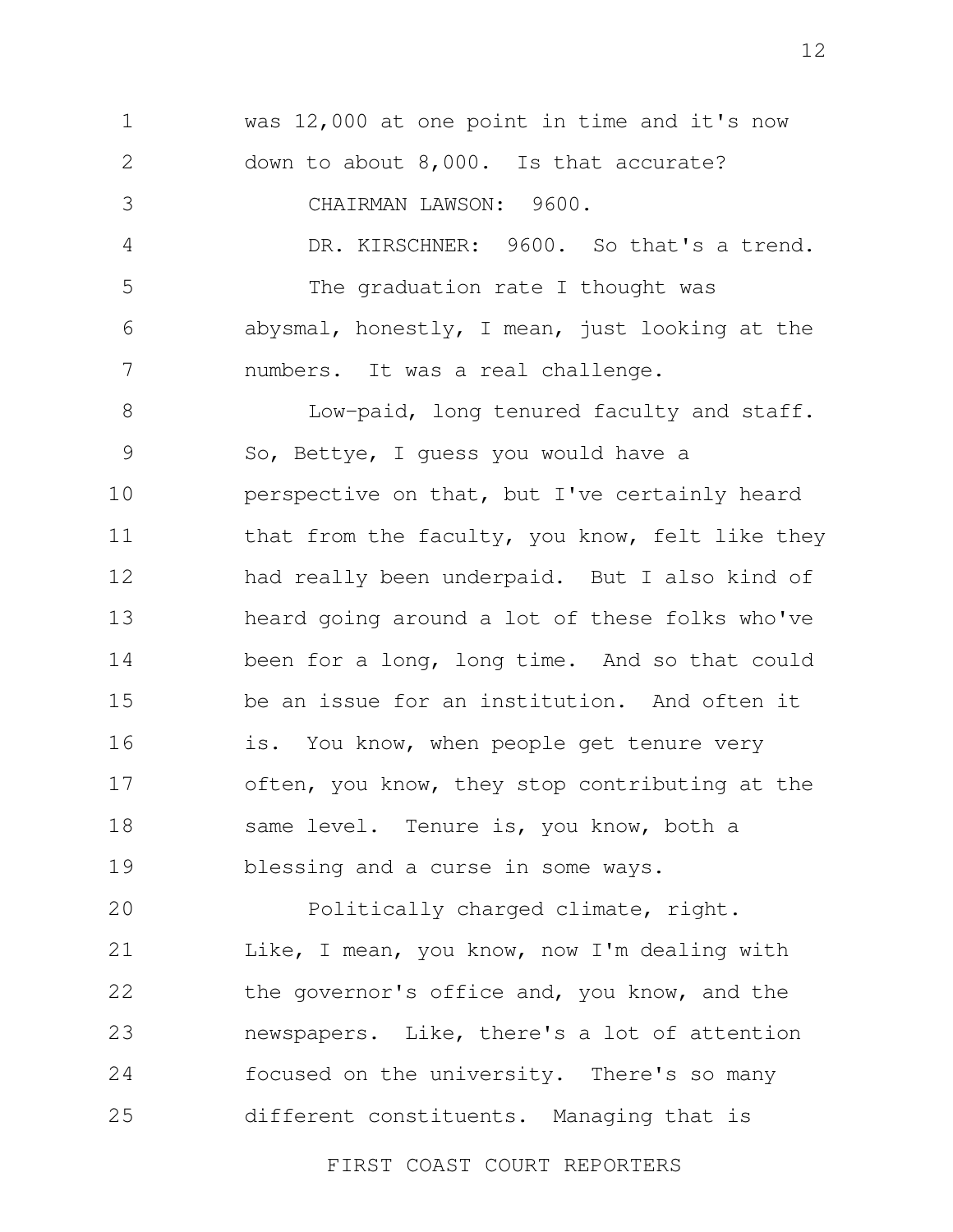1

really an important issue.

2 3 4 5 6 7 8 9 Physical plant is aging. The academics -- I've heard really good things about and some of them I've heard were kind of challenged. So I heard good things about, like, the pharmacy school was pretty positive, you know, the business school, some of the bio schools. But, you know, overall, I heard that there is some issues there.

10 11 12 13 14 15 16 17 18 You know, one of the problems I think is that because you're working with a special population, these folks are coming in from underprivileged backgrounds to some extent, maybe first time -- first generation in college. They're also economically disadvantaged. So they need additional resources to make sure that they graduate on time. And so that seems to be a challenge.

19 20 21 22 23 24 25 This performance  $-$  I gave the chancellor a piece of my mind about this, actually, about the performance-based formula. Like, wow, you know, this doesn't seem very fair, you know, that you're taking a group of disadvantaged students. That doesn't make any sense to me. So, you know, we went back and forth about that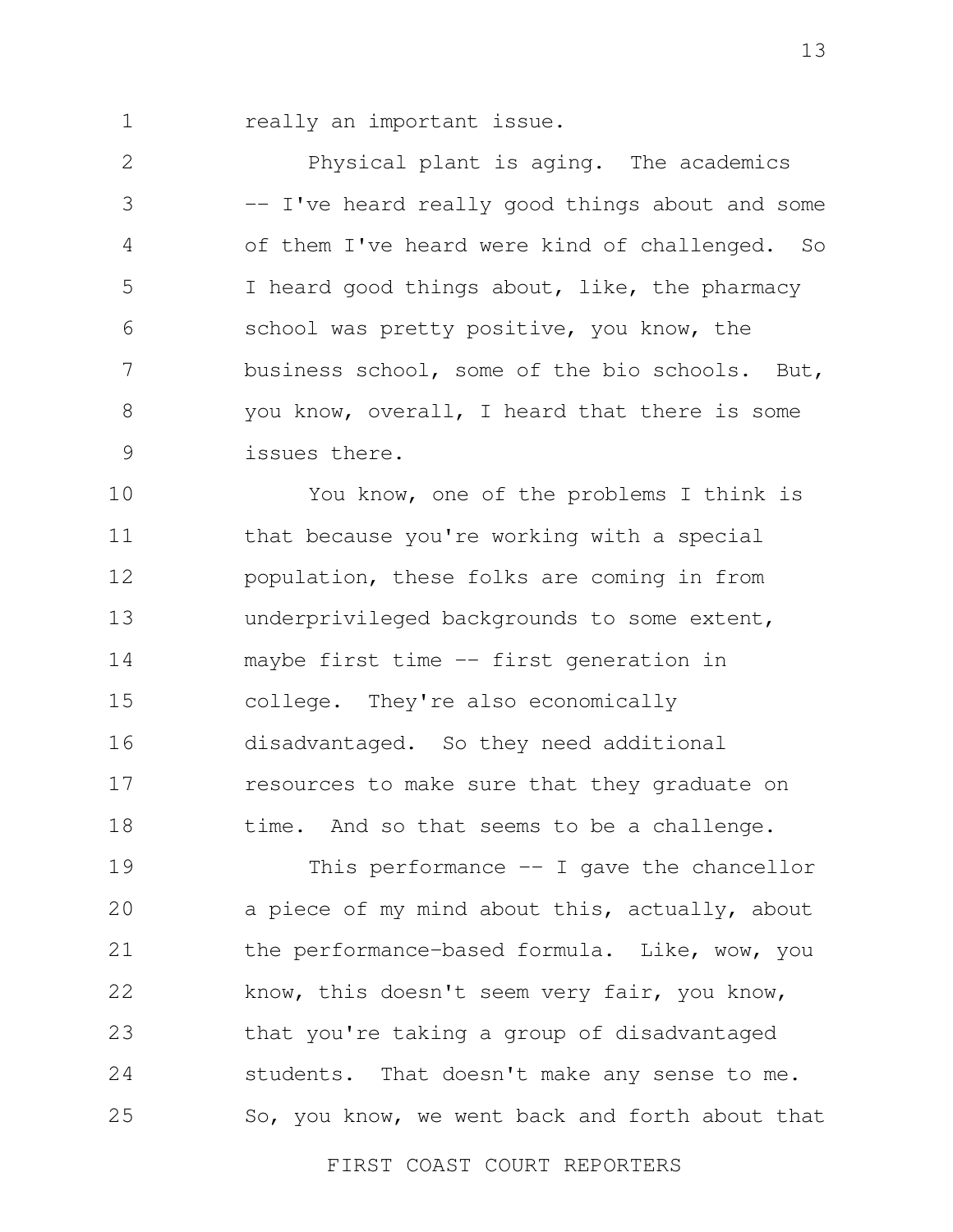1 a little bit.

2 3 4 5 6 7 8 9 10 11 12 And then it doesn't seem like the funding is there right now for the institution and so as I had said to Kelvin the other day, a lot of this, I think, is going to come down to money. And so, you know, I don't want to be so (inaudible) about it, but I believe in academic institutions and their missions. But a lot of what you're going to need from your next president is to make sure there's sufficient funding to make sure the institution goes forward.

13 14 15 So let me just stop there before I go to some of the strengths. Does that seem to capture it? Did I miss anything big?

16 17 18 19 20 21 22 23 TRUSTEE CARTER: I think you captured it. DR. KIRSCHNER: Okay. So on the strength side, you know -- I mean, I think there's still room in our society for HBCUs, you know. I think it's really an important mission and there's an incredible history that FAMU alumni and students bring to the table. And so that's a strength.

24 25 Again, you can't be beholden to that. You can't let it sort of freeze you into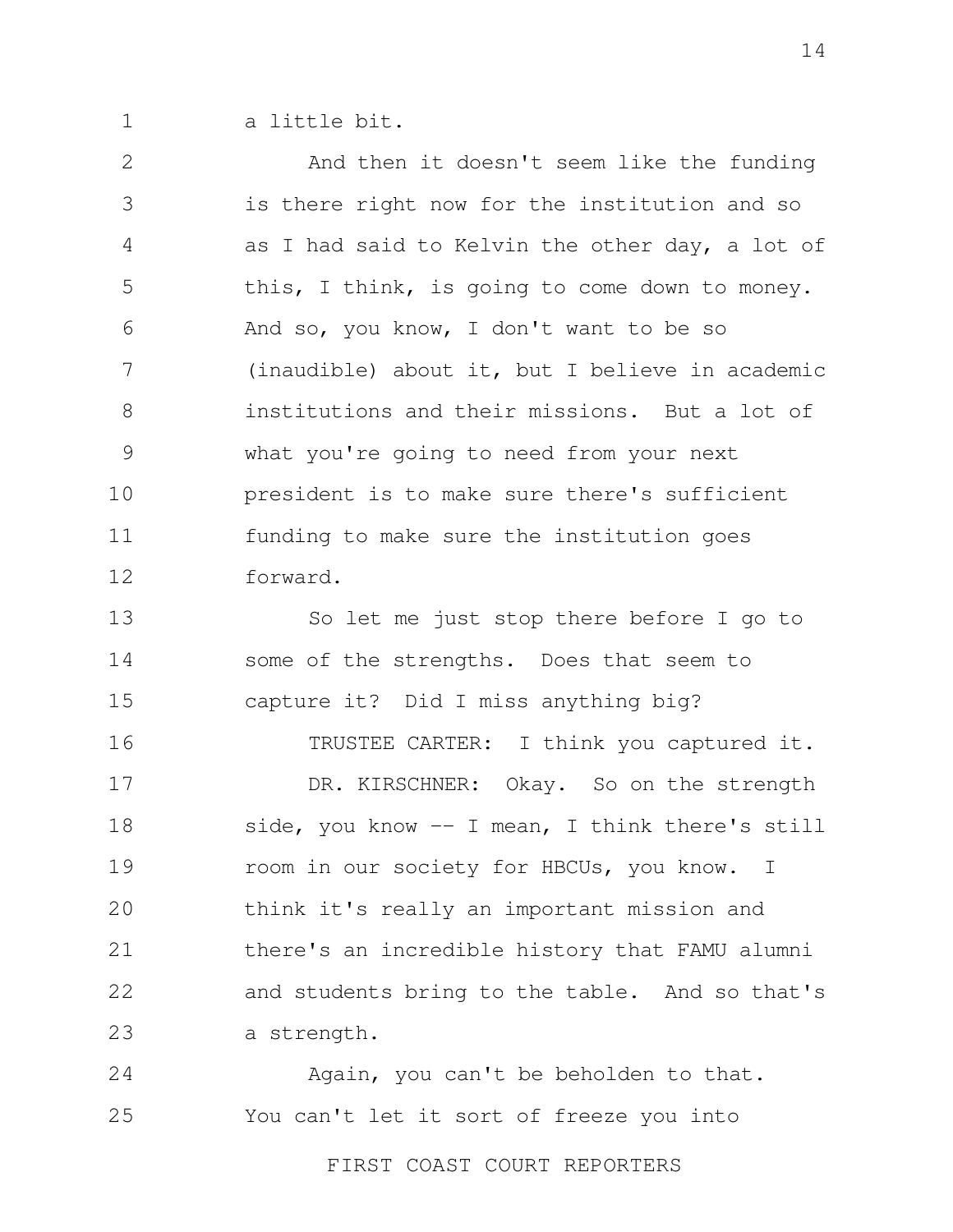1 2 inactivity, but it is something you can leverage and it's something that's important.

3 4 5 6 7 8 9 I think that there are many very dedicated faculty and staff who are connected to the institution and to the students because in the end customer service is a very important quality. And a lot of this just comes down to teacher and student. And so there are a lot of very dedicated faculty.

10 11 12 13 There is ability to access some special funding sources from the federal government, some grant sources that might not be available to other institutions. So that's a strength.

14 15 16 17 18 19  $20$ 21 22 The FAMU pride, I mean, you just hear it in everybody that you talk to. Everybody just, like, bleeds FAMU, you know. It's really very touching, and I would imagine for you alumni, you feel that. Some high-quality academic problems -- and then someone told me that it graduates the highest number of African American students of any HBCU. Is that accurate?

23 CHAIRMAN LAWSON: It was.

24 25 DR. KIRSCHNER: Not anymore? So who does?

FIRST COAST COURT REPORTERS

15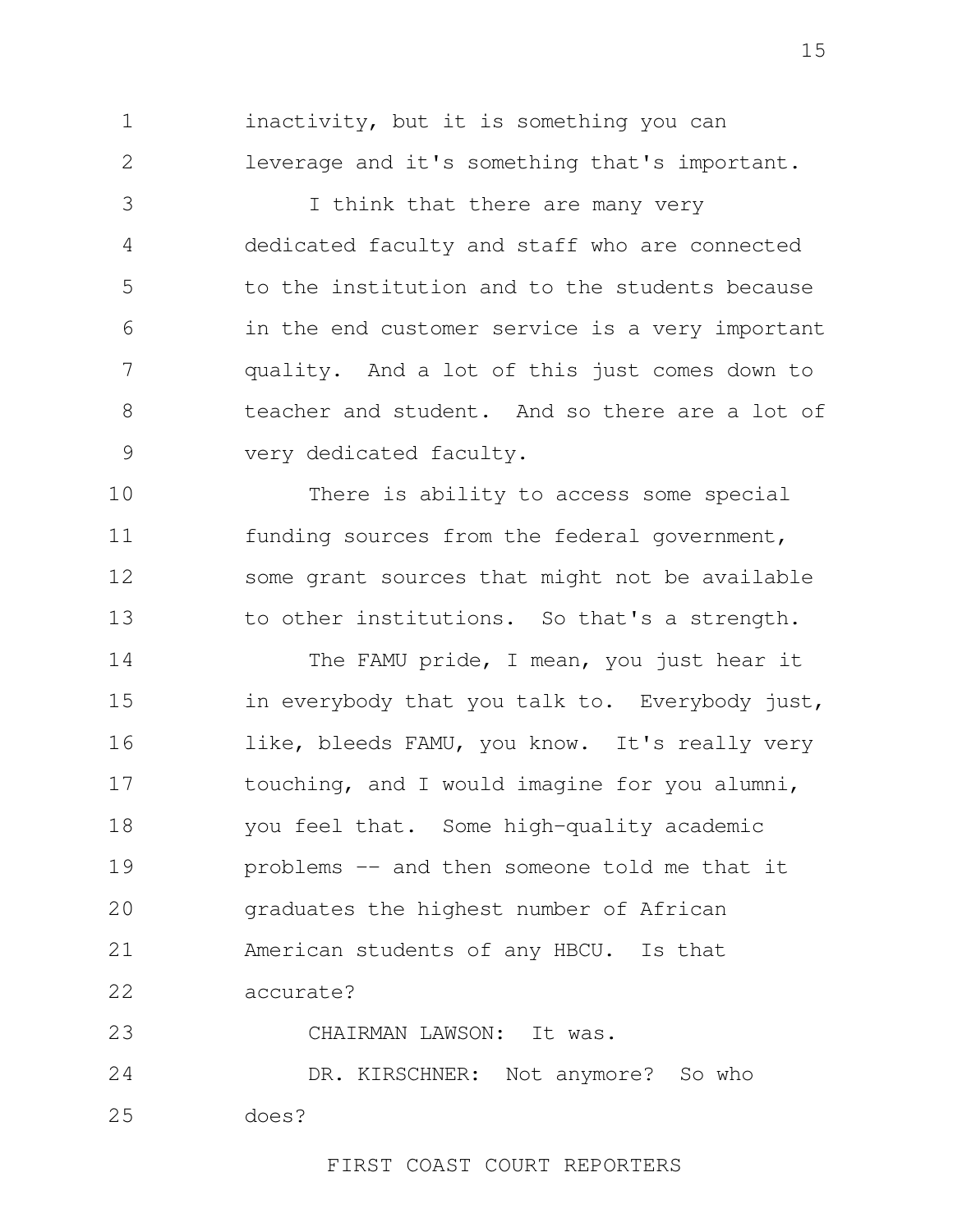1 2 3 4 5 6 7 8 9 10 11 12 13 14 15 16 17 18 19 20 21 22 23 24 25 TRUSTEE GRABLE: Well, we know University of Phoenix is one of the ones you'll see. DR. KIRSCHNER: Yeah, but that's not an HBCU. We're talking about HBCUs. CHAIRMAN LAWSON: North Carolina A&T, I believe. DR. KIRSCHNER: A&T does, graduates more people? TRUSTEE WASHINGTON: Well, they have more students. TRUSTEE CARTER: They do now. DR. KIRSCHNER: Graduates amongst the highest number of African Americans. So there's definitely some things to build upon; there's definitely some strengths as well. I mean, it's got a very proud heritage and, you know, state funding and things like that that will help sustain it. But I don't think there's any guarantee here, and I really think the university is in some trouble, you know. I think it's something that needs to be addressed. And it starts at the top level. Justin? TRUSTEE BRUNO: I did want to point out one of the challenges that I see up there is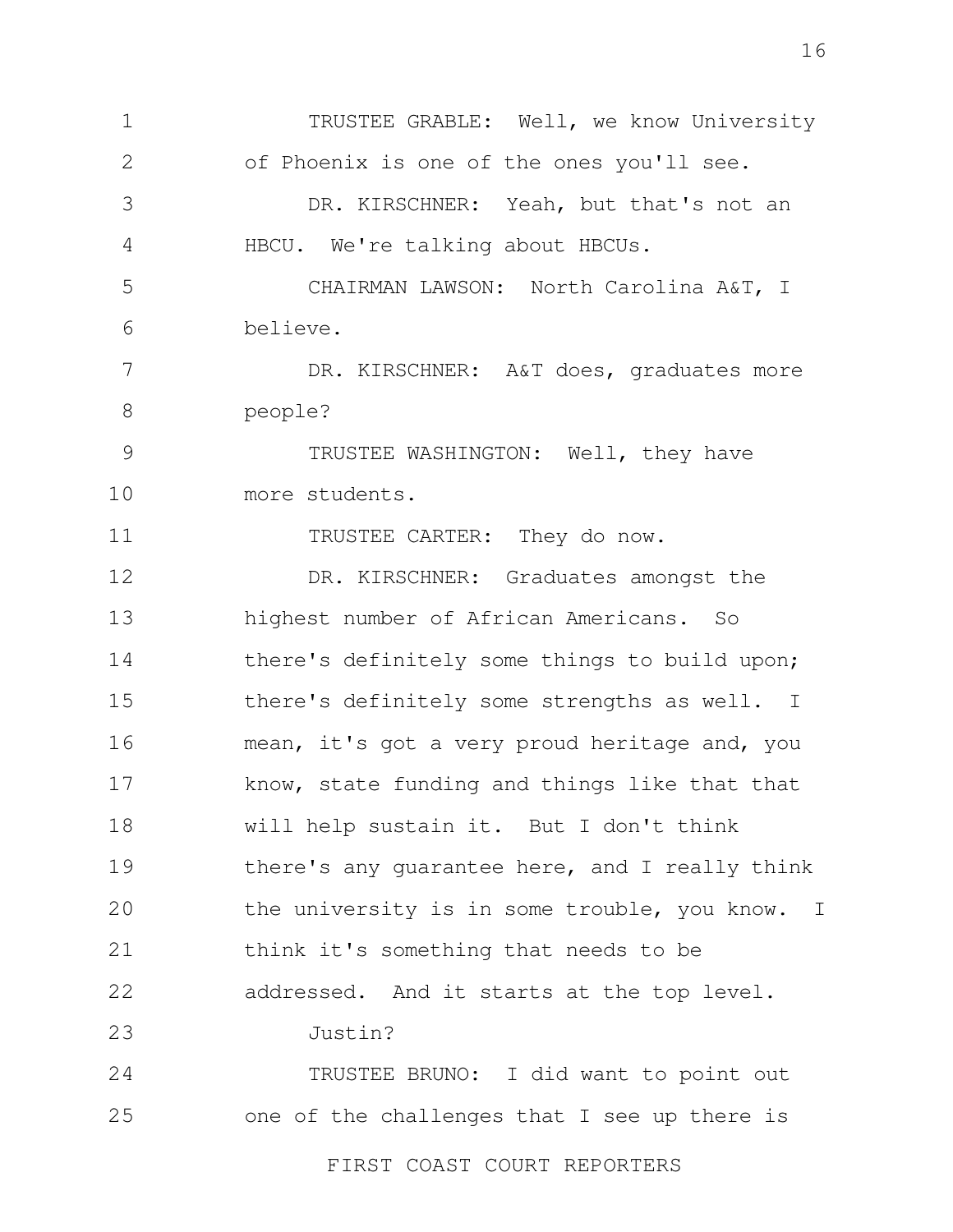1 student morale.

2 3 4 5 6 7 8 9 DR. KIRSCHNER: Morale. That's a good point. And what I saw I would say is probably apathy. You know, people -- there's so much drama around the president role and people coming and people going that people just shut down a little bit and were less engaged. And you did raise that. So that's a good point. Thank you, Justin.

10 11 12 13 14 15 16 17 18 So definitely some things to build on, definitely some situations. But, you know, we're looking -- this is not an easy job. You know, I mean this is  $-$  you need a real leader in this institution that's going to take it forward and not just be  $-$  you know, not just sort of have a status quo situation because status quo's going to fall behind. It all makes sense?

19 20 21 22 23 24 Okay. So next, then I created this Winning Formula. This is all based on your language. And the first part of it is the role imperatives -- are the role imperatives. So the role imperatives are what do you need this person to deliver on?

25 So now I'm going to ask you to do some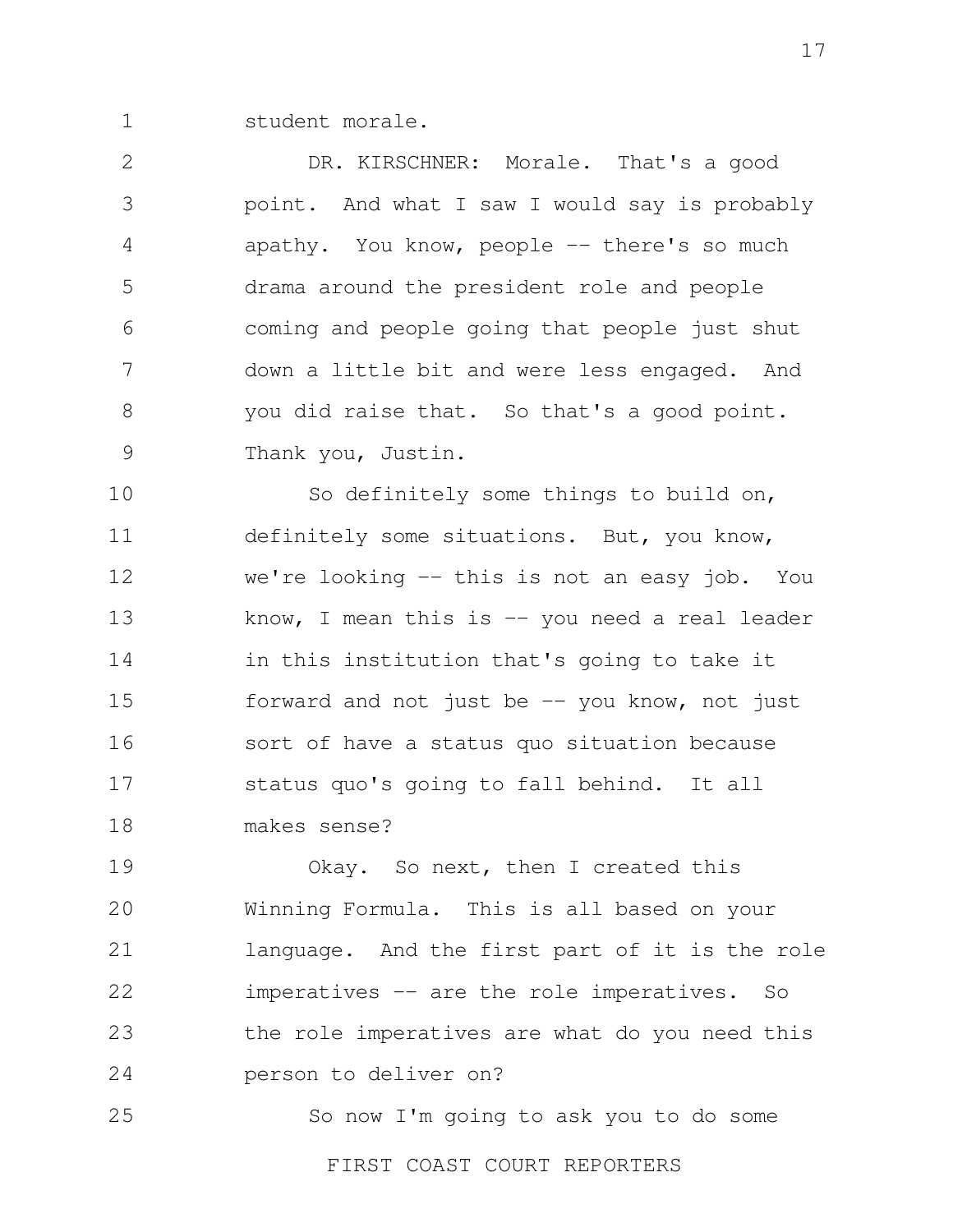1 2 3 4 5 6 7 8 9 10 11 12 13 14 15 16 17 18 19 20 21 22 23 24 work because there's a piece of this that I couldn't really do which is try to create some real metrics. So I'm going to ask you to word-process it. So the first is, supports expansion of student enrollment and ensures academic excellence by growing the funding base for the university. So what would be really great is if we could hang a number on this. Okay. So the endowment now is what? CHAIRMAN LAWSON: 35. DR. KIRSCHNER: Is there a number that you have in your mind that you'd like to get to within a certain period of time? TRUSTEE CARTER: I guess five years, 250. TRUSTEE LAWRENCE: Capital campaign is not an endowment. CHAIRMAN LAWSON: Yeah, because some of that would be used immediately. TRUSTEE CARTER: We definitely need to be around at least 250, don't you think? DR. KIRSCHNER: Okay. So growing the endowment. You can just take notes and I can word-process it later, but grow the endowment to 250 -- no to 200 and to draw the capital

25 campaign to 250 -- 125 for the capital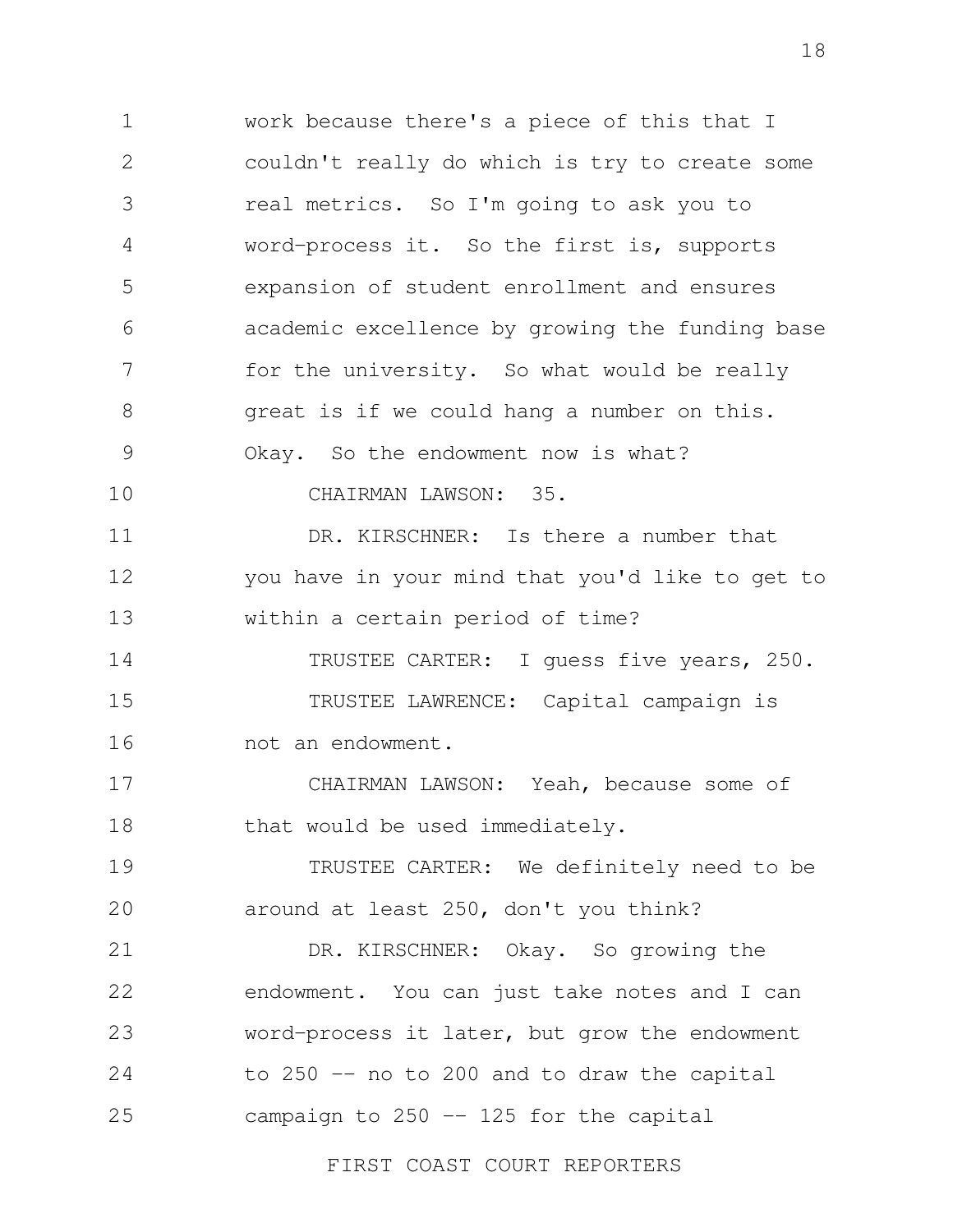1 campaign.

2

3

4

So when you have numbers like that it really helps you then manage performance, right. You can hang it on something.

5 6 7 8 9 10 11 12 13 14 15 16 Now, some of these things don't have numbers. Manages multiple constituencies and mediates between conflicting interests. That's a very important job for the president, right? You have the board saying this; you have the students saying this; you have the faculty saying something else. And you're the one who's at the center of all that. And so you have to be very good at mediation. But you can't necessarily -- you can't necessarily hang a number on this. That's not something you can definitely do.

17 18 19 20 21 22 23 So I'm going to skip this one. Establishes and communicates a compelling vision and stewards a culture of accountability to raise performance levels. So this is a tough one because I don't know how performance is measured. How is performance measured in the university?

24 25 CHAIRMAN LAWSON: We look at our -- it ties back to the performance metrics; again,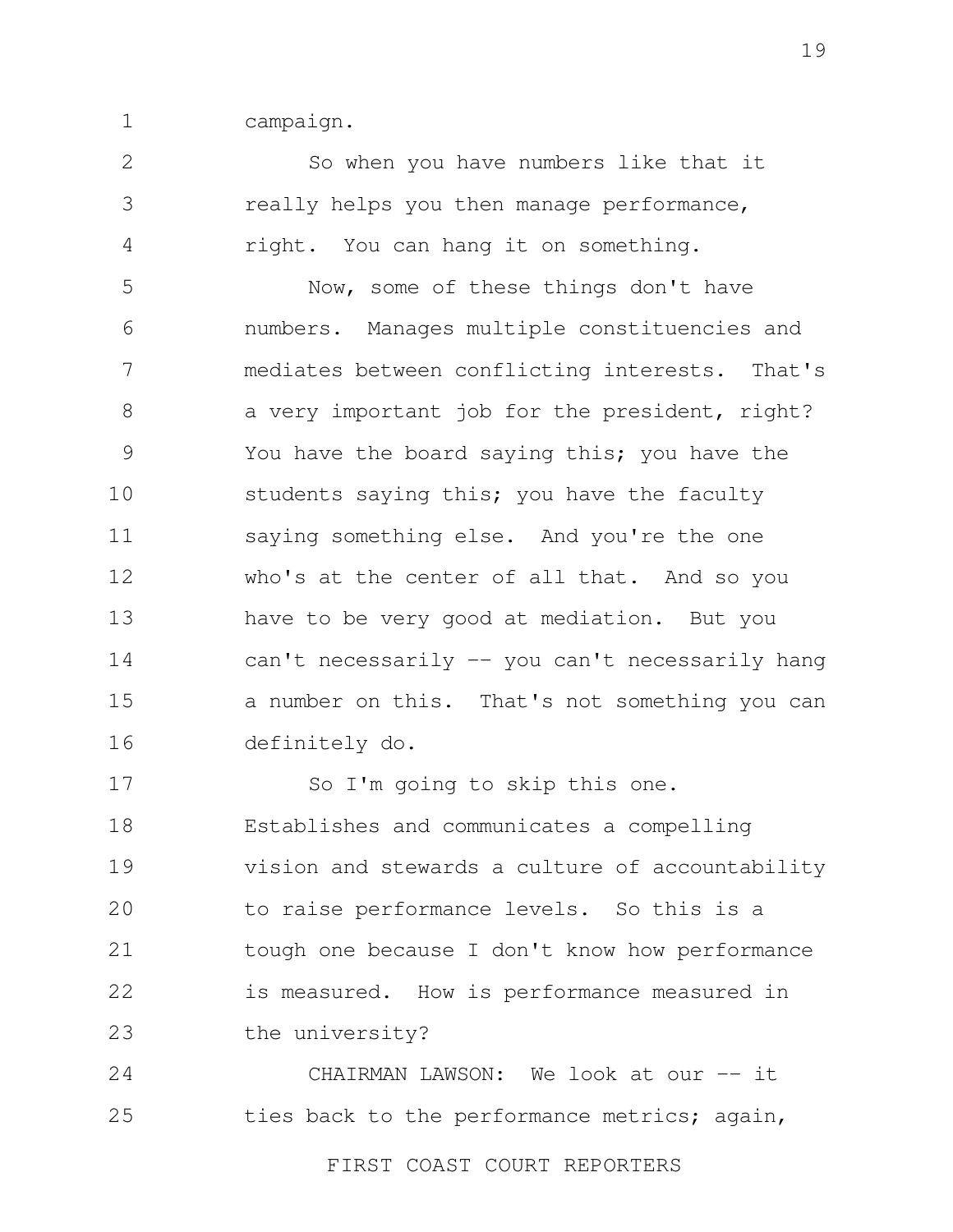1 2 3 4 5 conversation with the chancellor which is, you know, everything from graduation rate to job placement to number of students graduating in STEM. So I feel like we can measure the performance based on the strategic plan.

6 7 8 9 DR. KIRSCHNER: Okay. So I'm going to go back  $-$  I will go back  $-$  in the strategic plan it has those metrics? Okay. So I will go back to that and I will add that here.

10 11 12 13 14 15 16 17 18 19 Leads a fiscally responsible organization that lives within its budget while making trade-off decisions that enable exemplary customer service. There's actually two things in there. One is that you want to please the students, of course, but the other one is that you can't spend money you don't have. And you need more money. So how do you grow the capital campaign? At the same time you have to manage that money accurately.

20 21 22 23 24 25 And so now, you know, the thing about this one is that a lot of that responsibility is delegated, right? You've got, you know, a CFO; you've got, you know, chairs all who have budgets. This is not something necessarily, you know -- but the president has to make sure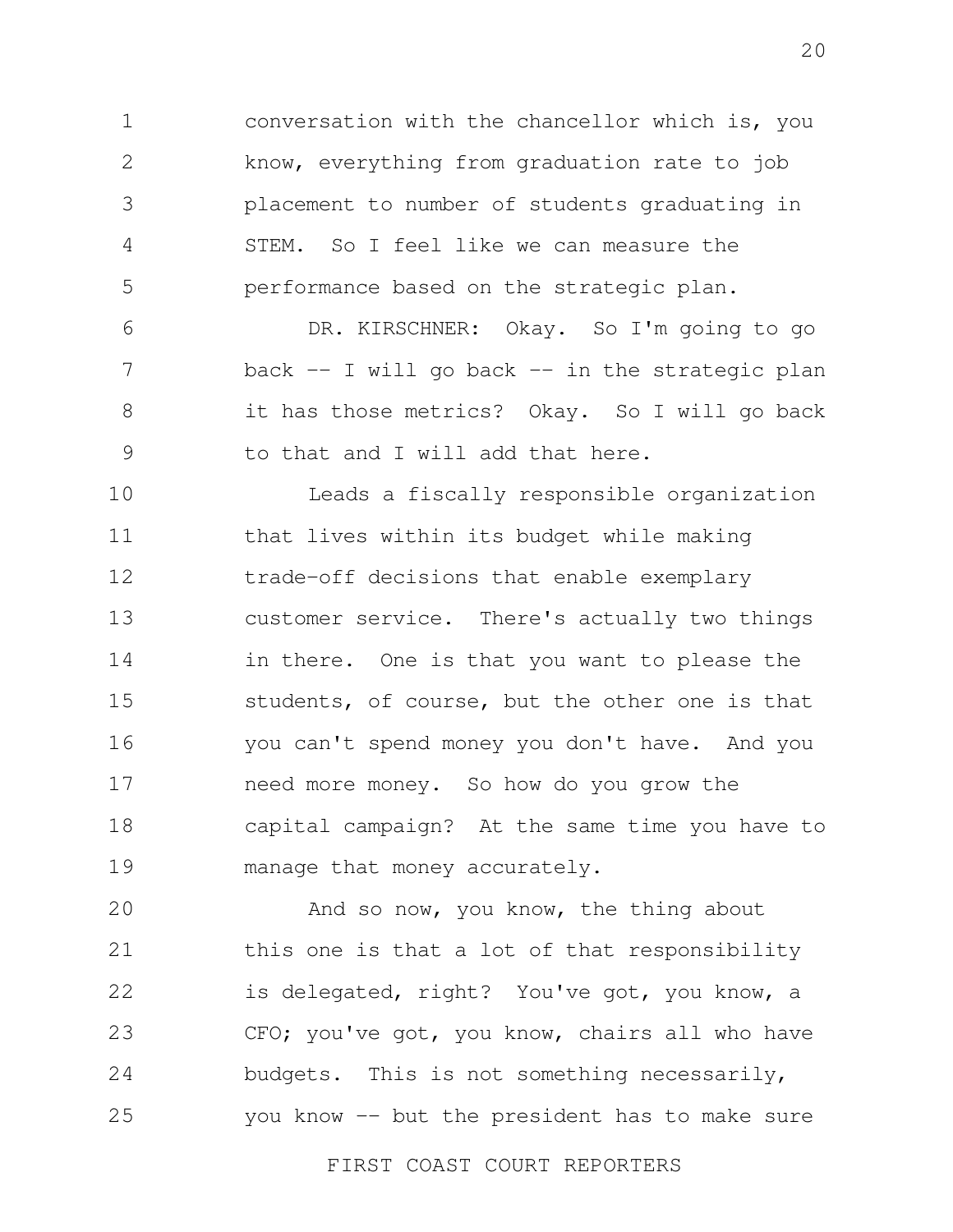1 2 3 that that happens, has to get the right CFO, has to get the right chairs, the right people on the bus, right?

4 5 6 7 8 9 And then the other one here is to create a climate of innovation while honoring the traditions and the mission of the university. So that's a tough thing to do. You're walking a narrow line there. You want to honor what's been, but you can't be beholden to what's been.

10 11 12 13 14 15 Universities grow, they change, they add programs, they take away programs. And I just heard that you lost a law school in 1978 or whenever it was. So those things happen, but in that there needs to be a net growth. Like, there needs to be something going forward.

16 17 18 19 20 21 22 23 24 25 So the idea that you innovate, that you try to think about what can we do that's different and that's new, that's another thing that you really need. You don't want a status quo president that's just going to sort of reinforce what's there already. So how do you drive innovation in the university? How do you reinforce people when they come up with new ideas? How do you fund those ideas? How do you create a culture where that's accepted as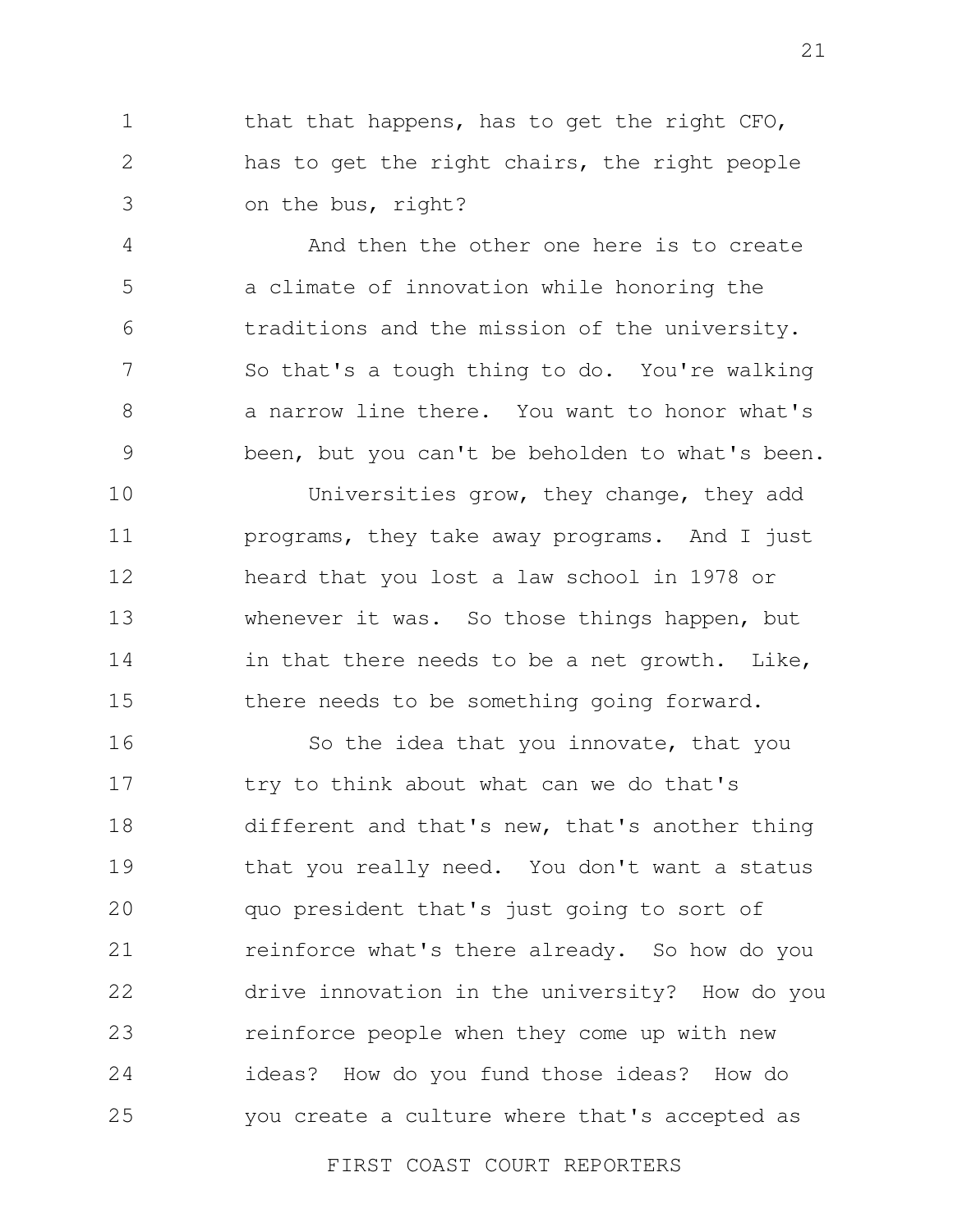1

opposed to being viewed as a threat?

2 3 4 5 6 7 8 9 10 11 12 And then -- well, I'll look at these numbers but drives top-quartile performance among the metrics for academic excellence, student recruitment and retention, graduation rates, and employability. This is what you were saying before, right? So I'll hang some numbers on that and then return that to you. Does that all make sense? Did I miss anything here? Is there anything you think a president needs to do? So if your president does these things, is that enough?

13 14 15 16 17 TRUSTEE PERRY: Government relations. TRUSTEE WOODY: You may be covering this down the road, but what about the president making sure that he has a competent team and aggressive team?

18 19 20 21 22 DR. KIRSCHNER: And that is covered, but if you could put that in there, so add another one  $-$  so just tab F for the last one and then put in managing -- ensures -- what was your language?

23 24 25 TRUSTEE WOODY: That the president has a competent team, aggressive team to get the job done.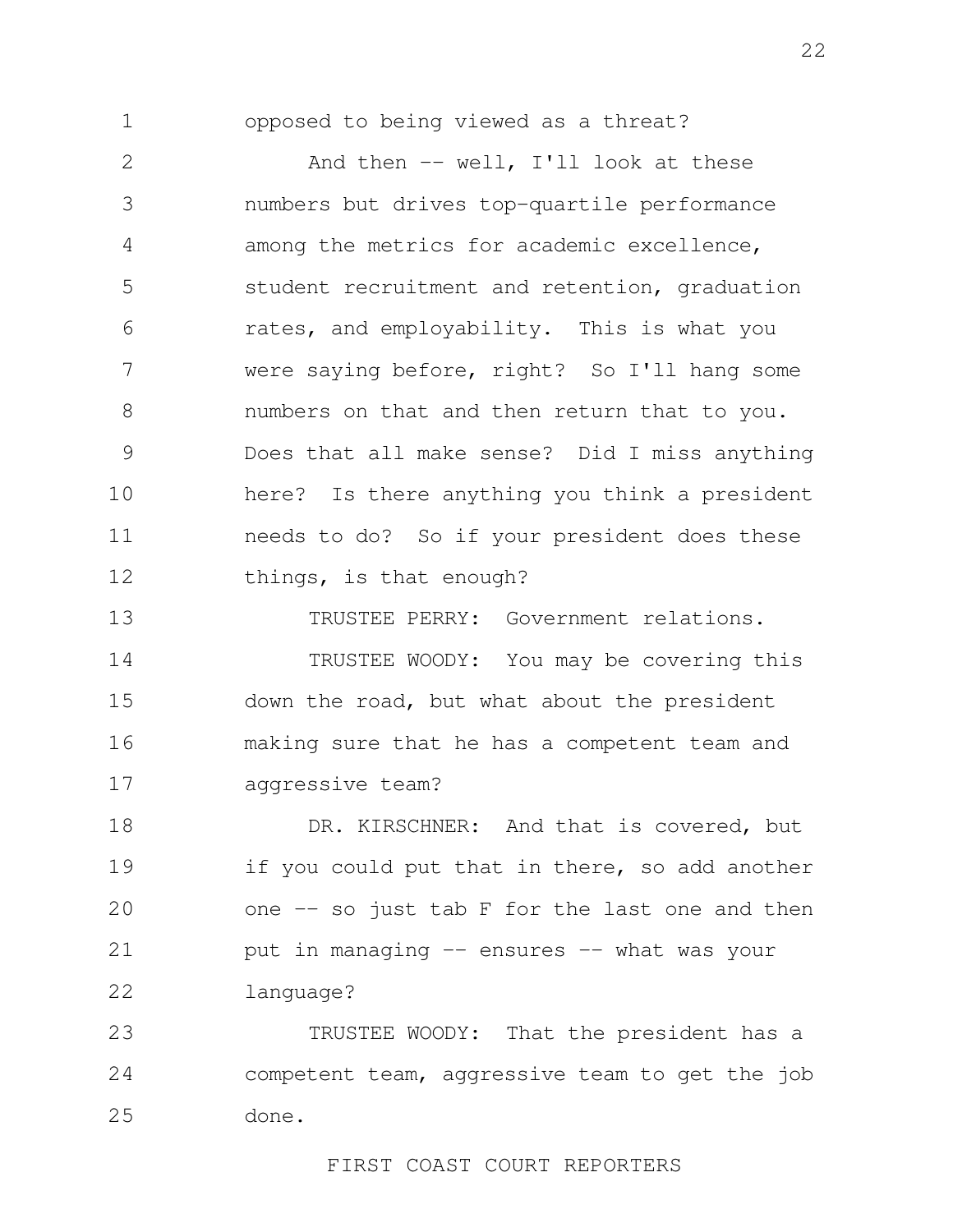1 2 3 4 5 6 7 8 9 10 11 12 DR. KIRSCHNER: Good. And then, Belvin, you said something about government relations. TRUSTEE PERRY: Government relations. We have too many Board of Governors at the governor's office and the Chancellor's Office. We need a good working relationship. DR. KIRSCHNER: So let's put that in here under managing multiple constituencies, you know, with some particular attention to government. But I think that that's one of the constituencies that I was talking about. TRUSTEE WOODY: Would that be the same

13 14 15 16 thing as a leader being able to be aggressive and have a relationship across the aisle while also being the face of the institution (inaudible)?

17 18 19  $20$ 21 22 DR. KIRSCHNER: Right. You're going to see that when we get into some of the behaviors. But the end of that is that you're trying to manage the legislature, right? They're a very important constituency. TRUSTEE WOODY: Very important.

23 24 25 TRUSTEE WASHINGTON: So in the fiscal responsibility one, I think that there  $-$  we talked about adding money, but I think there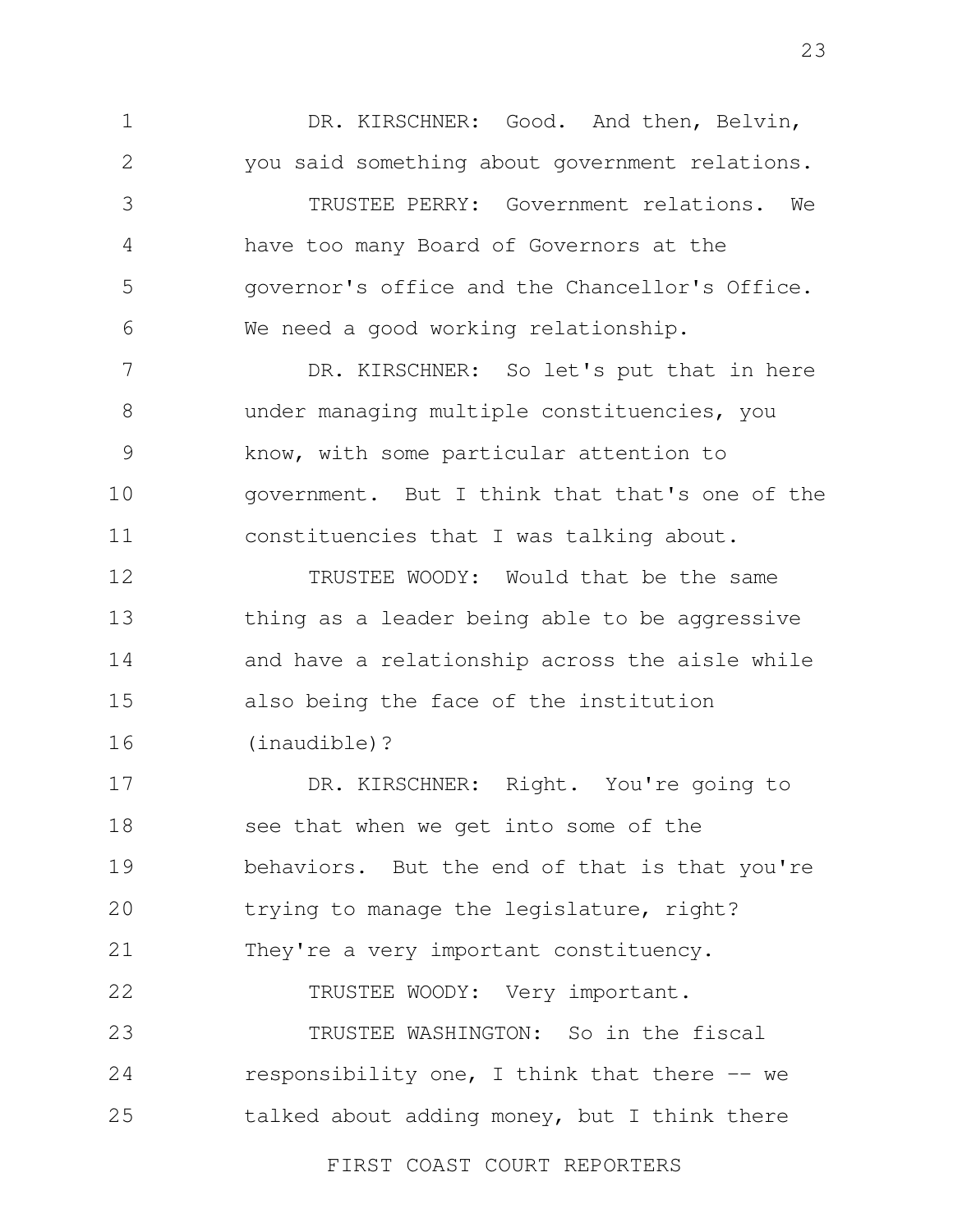1 2 3 4 5 6 7 has to be some consideration around program mix and potentially adding a rooming (phonetic) program. So we've talked a little bit when talking about strategic planning so deciding - making decisions about what our size and mix and where our key strengths are for the institution that we should be innovating on.

8 9 10 11 12 13 DR. KIRSCHNER: Okay. So making strategic decisions, is what I'm hearing, about which programs to continue, which to add, and which to initiate. So you may have a great demand for -- do you have a nursing program? CHAIRMAN LAWSON: Yes.

14 15 16 DR. KIRSCHNER: All right. Physical therapy. Do you have one of those? TRUSTEE WASHINGTON: Cybersecurity.

17 18 19 20 21 22 23 24 25 DR. KIRSCHNER: If there's a new one that you don't have, cybersecurity or something like that, you want to open a program in cybersecurity but you're thinking, okay, well, you know you have a limited pool of money so what is it that we're not going to do? And a lot of people say that about strategy - strategy is much about what you're not going to do as what you are going to do. So how do you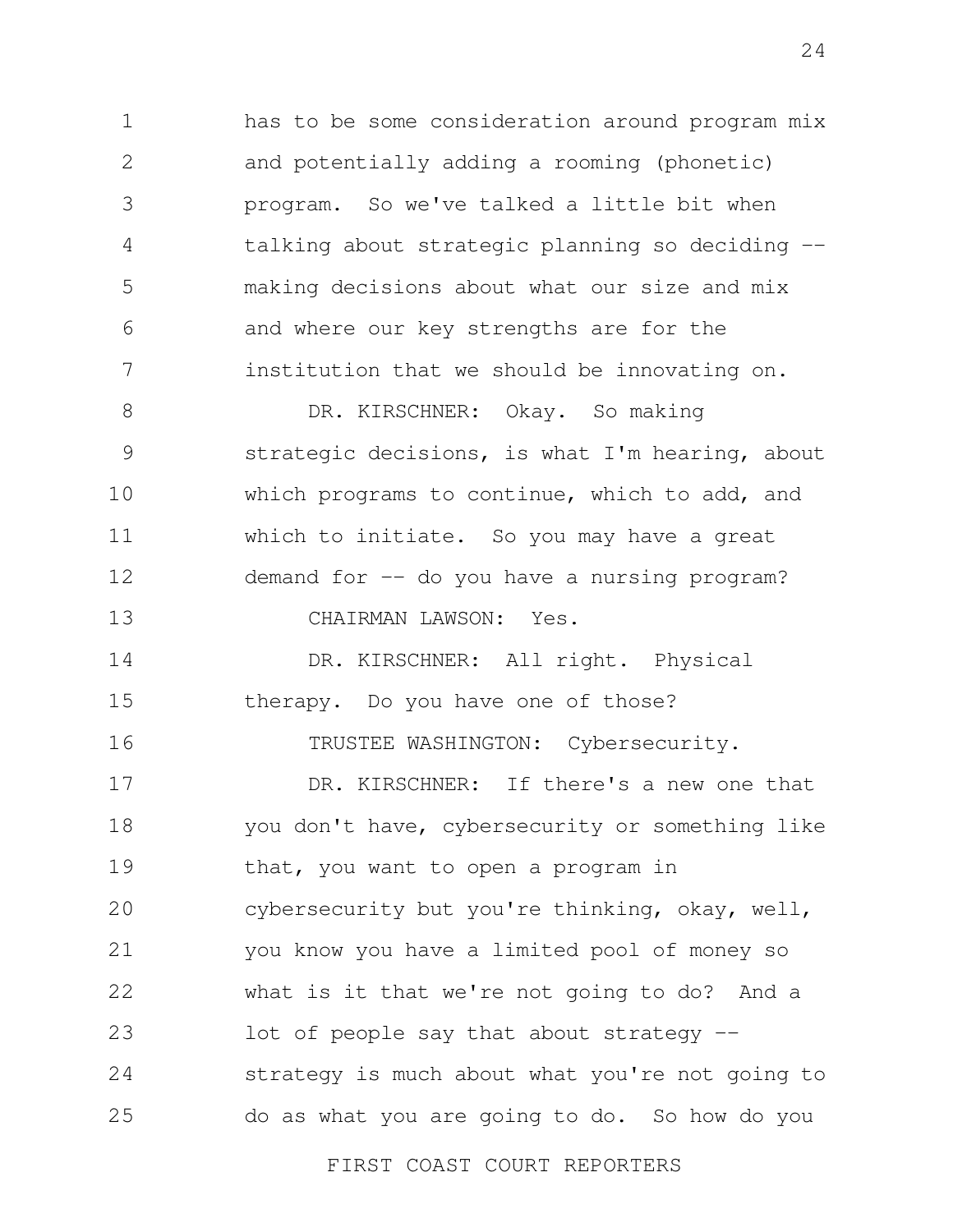1 make that trade-off?

2 3 4 5 6 7 TRUSTEE MOORE: Could we also make a point -- I know we talked about external stakeholders but then I think about the internal stakeholders and faculty with the students as well, the importance of managing these key relationships?

8 9 10 11 12 13 14 15 DR. KIRSCHNER: Yeah, and you will see that up there. There's a lot of focus on faculty and staff and getting the right people in the right places in the behaviors. But now we're just talking about the accountability. Really, in the end, if they do this, you know, then they're getting it done. But I think it's covered.

16 17 18 19 20 21 22 23 24 25 TRUSTEE GRABLE: I had a comment on that last one, drives top-quartile performance, et cetera, and you're talking about student recruitment, retention, graduation rates, and employability. But I think it's important there when I heard Trustee Bruno talk about student morale and that we deal with the student from a holistic because beyond the graduation rates, beyond all of that, there are other issues.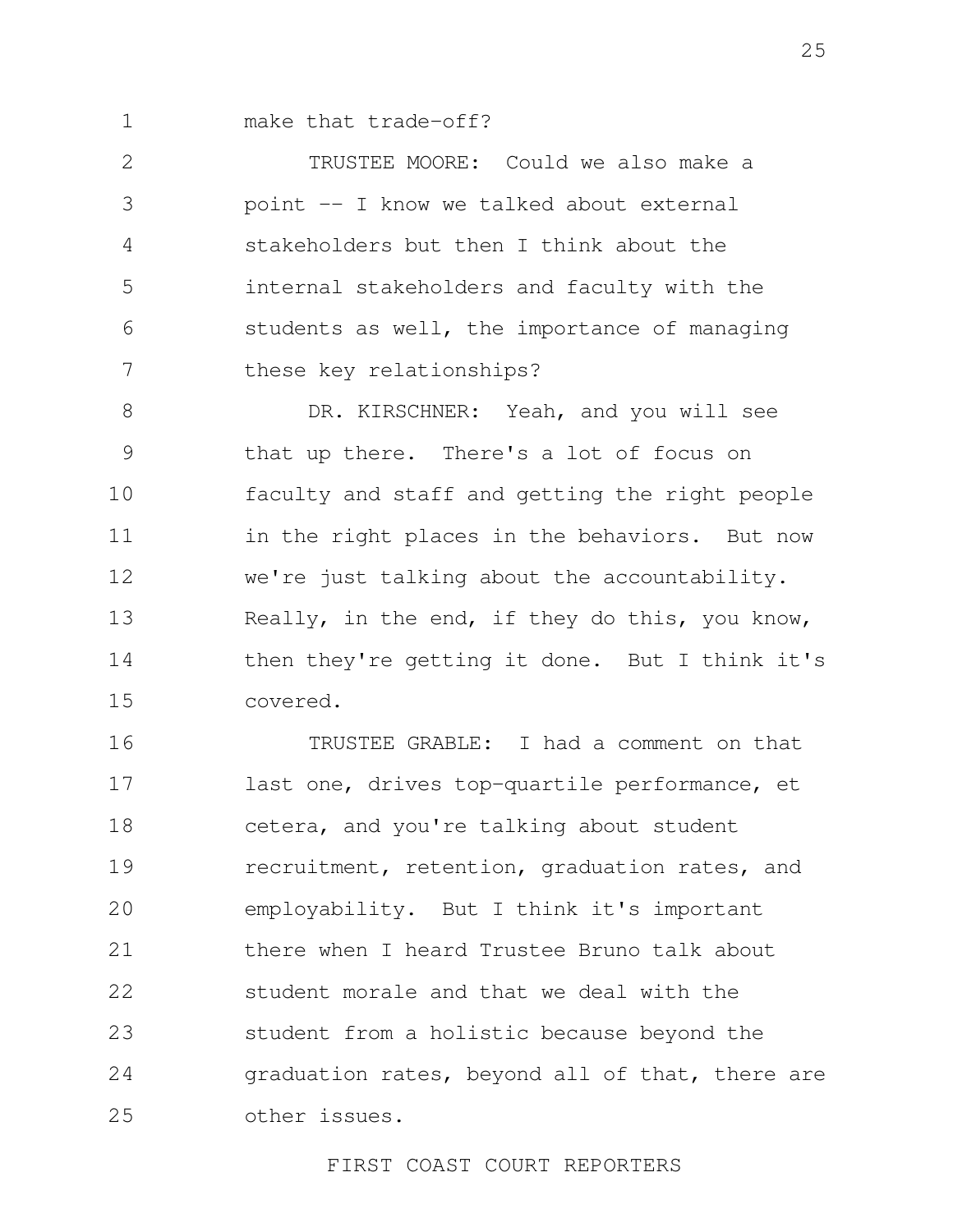1 2 3 4 5 6 And I think this also goes back to Trustee Moore's comments yesterday regarding, are we looking at institutional goals that is meeting the performance metrics, but we still have to remember we're dealing more or less with human beings, young minds.

7 8 9 10 11 12 13 14 15 16 17 18 19 20 So there's something I think should relate to students -- the whole student, not just part of the student -- because from what I hear in the classroom -- and, Justin, you can chime in if I'm right or wrong -- students see offerings at other universities that we don't have. I know for freshman because I teach the freshman class, the research suggests that the physical plant is critically important to students having that great center which still is kind of iffy is another issue. So -- and this isn't just for FAMU. The research suggests that the physical plant is very important.

21 22 23 24 25 For example -- and we're in a retreat mode -- we have a real issue with some of the physical aspects which you've already talked about: steps, students sliding down, falling. We've had issues like that in our list of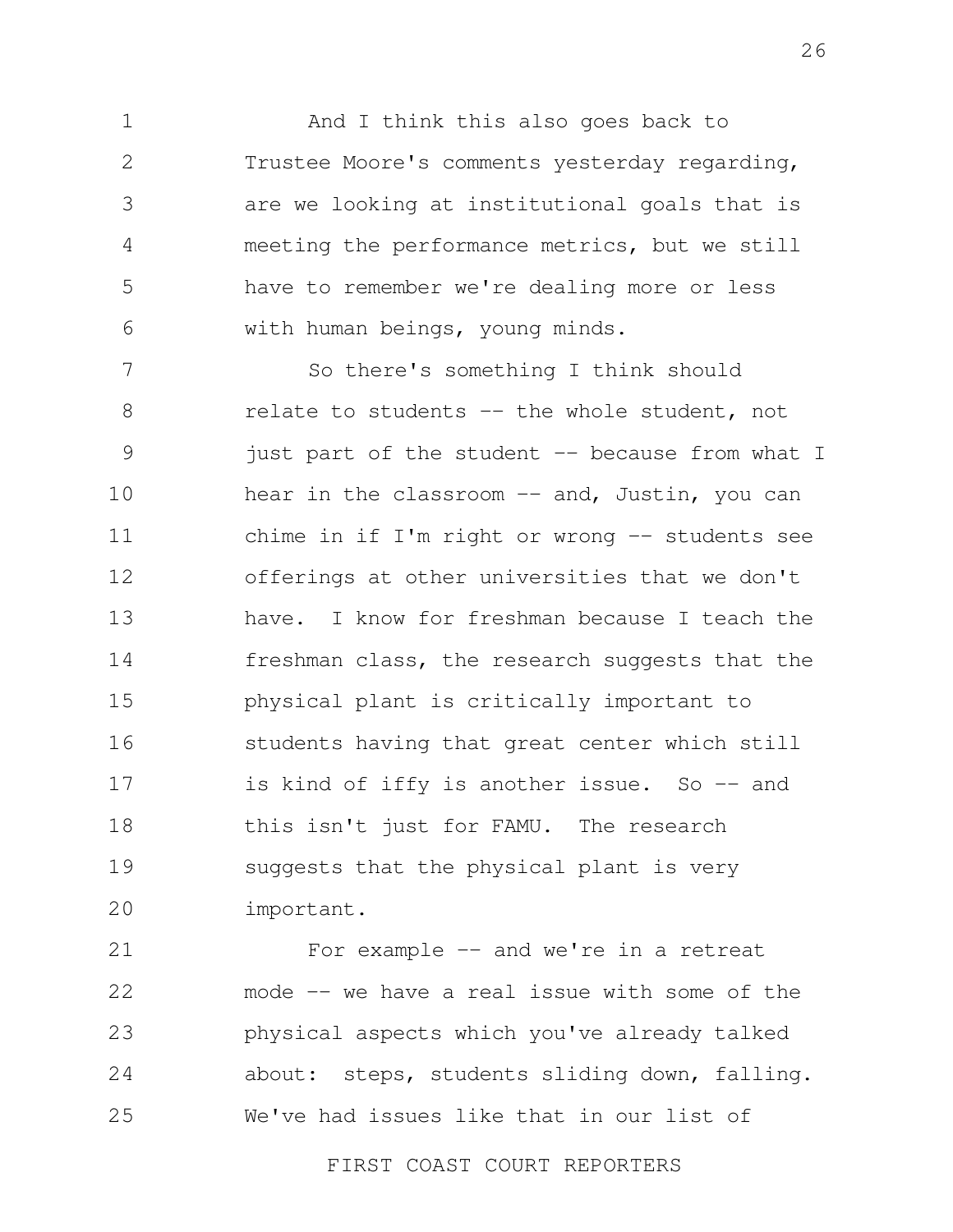1 2 3 4 5 6 7 litigation because of the physical plant. But choices in the student cafeteria that they see across the track. In our case, at FSU they have certain facilities, food places that we don't have. And they start making the comparison. Their friends that are at FSU, they tell them X, Y, Z.

8 9 10 11 12 13 14 15 16 17 We can go to the financial aid issue. Why are they getting our financial aid on time and we can't get ours on time? So I'm referring to dealing with the holistic issues related to students and not just the university -- as Trustee Moore said yesterday regarding the metrics -- not just the metrics for the university's survival. There are things the students need, and a lot of times they don't feel they're being met.

18 19 20 21 22 23 24 25 TRUSTEE BRUNO: To add, there's a bunch of those physical plant-related issues like housing, like she's talking about making comparisons. You can easily look at our housing facilities and go across the tracks and go to the next city and look at their housing facilities and see that it just doesn't make sense why ours are at a different level.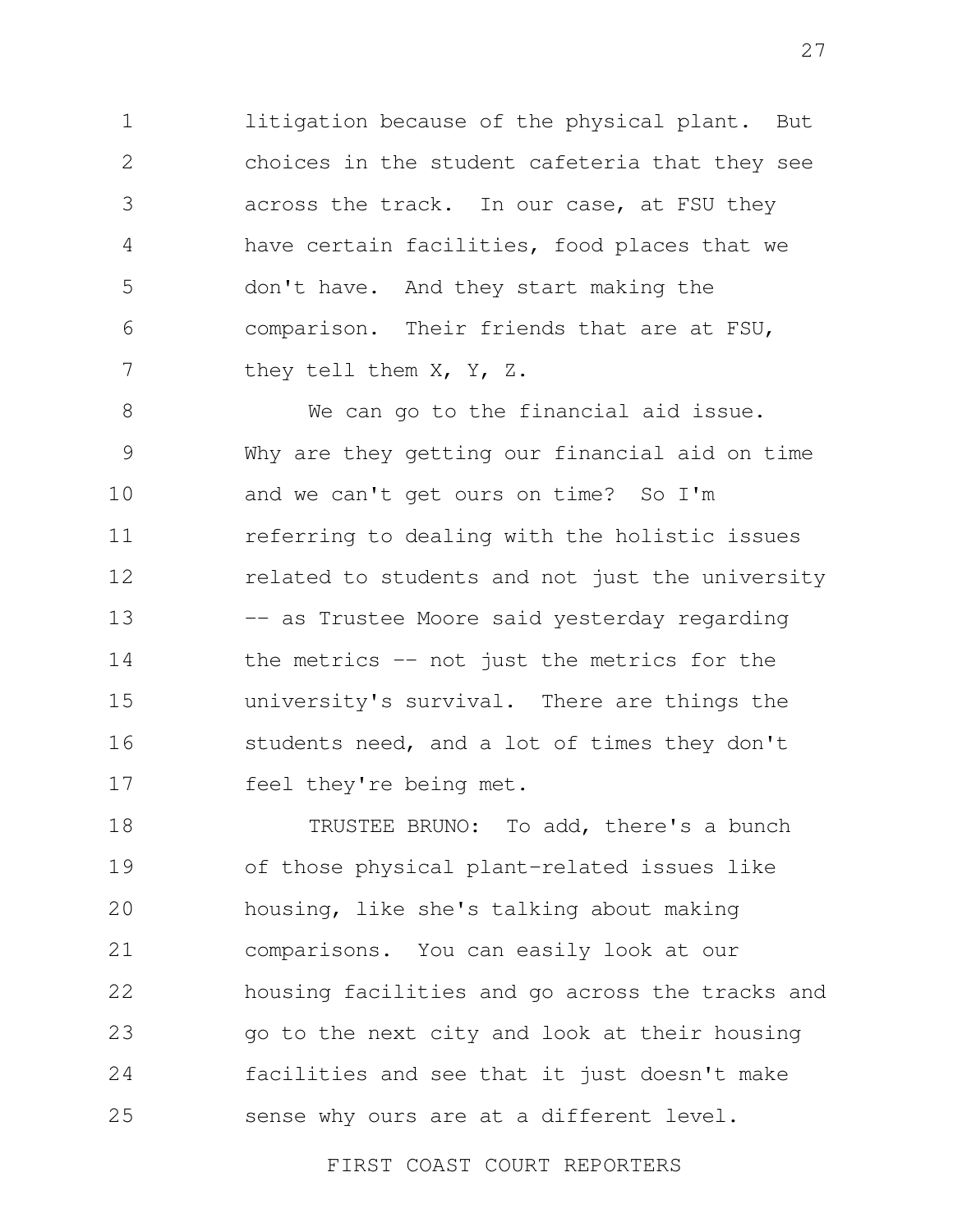1 2 3 4 5 So I would say to that component and also adding another component about making aggressive decisions. Part of the aggressive decision is to make sure that stuff like that is addressed and that students know --

6 7 8 9 DR. KIRSCHNER: Hold on to your decision piece because I think that's a behavior, but I think what you're saying, to me, goes to competitiveness.

10 11 12 13 14 15 16 So, you know, one of the questions I asked everybody is why would the student choose FAMU? You know -- and so it goes to that. If you can go across town and you see the dorms at FSU, and they look a lot nicer or the physical plant looks a lot nicer than yours, then that goes into your decision making.

17 18 19 20 21 22 23 24 TRUSTEE DORTCH: We as a board need to understand that all of that doesn't fall into the decision of our president. A lot of that stuff starts right here with us. And, again, as we discussed, we have a fiduciary responsibility to make sure the resources are there and we want to have (inaudible) and it starts right here with us.

25 TRUSTEE CARTER: I think the students or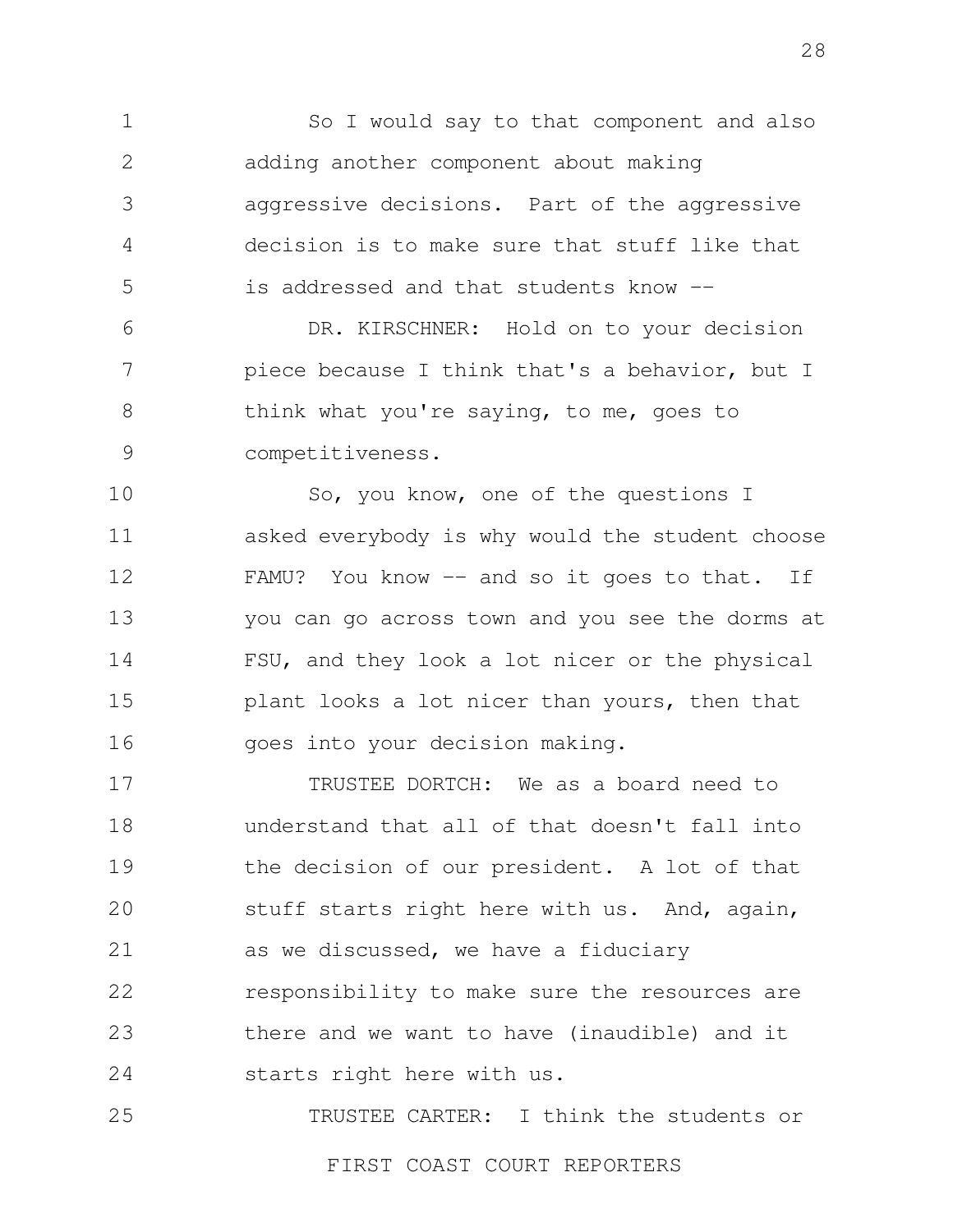1 2 3 4 the whole prospect of customer service, what Justin was saying, relates to  $-$  in my mind, the customer service. And the students are our customers.

5 6 7 8 9 10 11 12 13 14 DR. KIRSCHNER: So it's here about fiscal responsibility to some degree but what Bettye's talking about is really about  $-$  it's about it's an academic institution. You know, in the end, your mission is to educate students. So, you know -- and you don't want to lose track of that. This is not  $-$  it's not a corporate entity. It's an education entity. And so, you know, that part of it is really  $-$  you can't lose that thread as you move through.

15 16 17 18 19 So let's put just another placeholder in here, something about ensuring competitiveness by treating the holistic nature of student needs by addressing -- not treating, addressing the holistic nature of students.

20 21 TRUSTEE GRABLE: That is perfect. That word "holistic" is important.

22 23 DR. KIRSCHNER: Okay. Good. Anything else?

24 25 TRUSTEE WASHINGTON: As we look at this and we're talking about a president and at no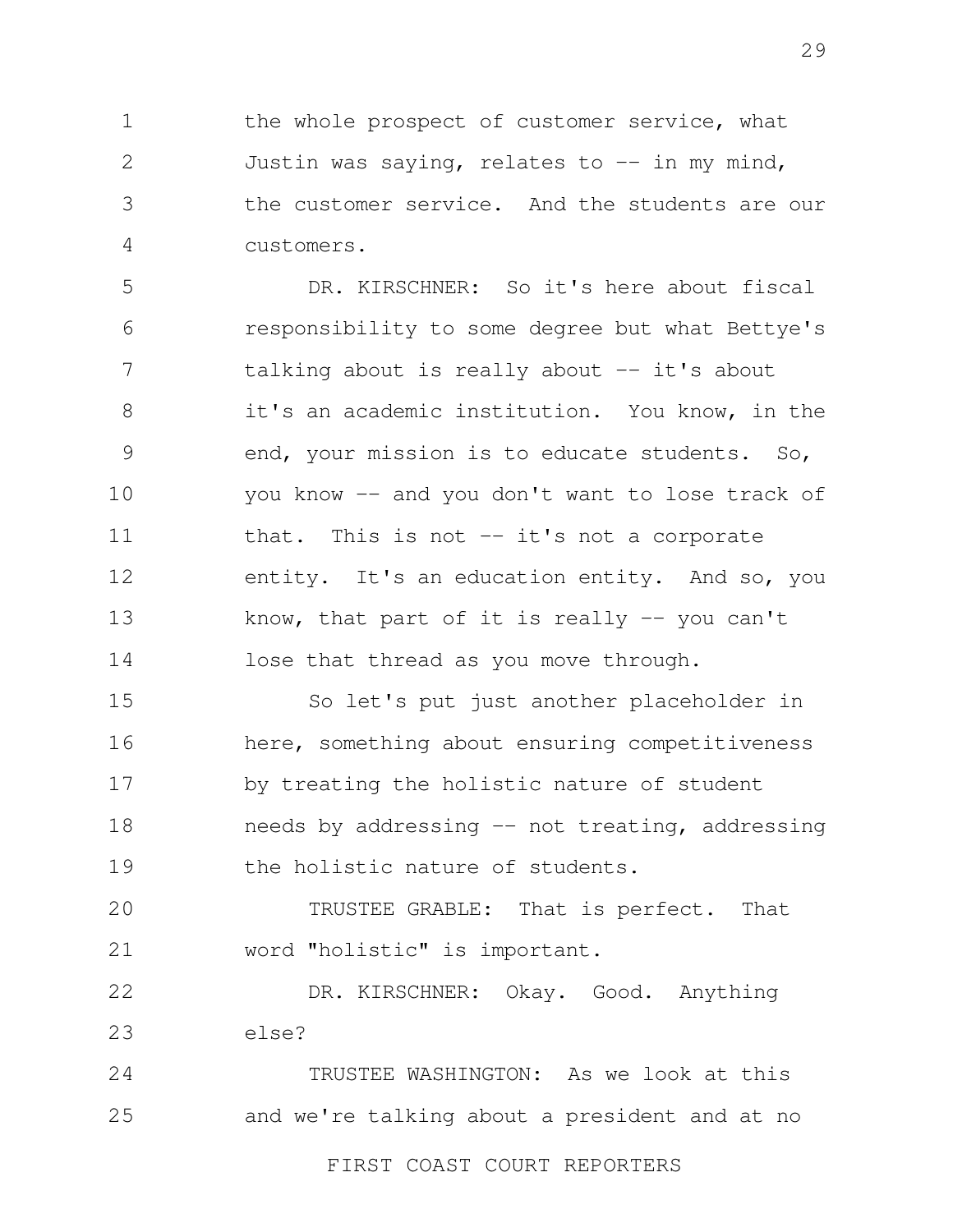1 2 3 4 point did we actually address students. And I think that's just very -- when we're looking your major -- the role imperatives, you can't leave out the student.

5 6 DR. KIRSCHNER: Don't want to forget the students.

7 8 TRUSTEE WASHINGTON: That's what we're here for.

9 10 11 12 13 DR. KIRSCHNER: And we'll get into it actually as we get into behaviors because - not just the students, but the faculty because I think very often the faculty are the ones who are in front of the students and the staff.

14 15 16 17 18 Okay. Great. So now I'm going to flip the switch. I'm going to take a look at the essential leadership behaviors. I'm just going to take you through them. You can look at them as well in your books.

19 20 21 22 23 24 25 So the first one is building the university through managing multiple constituencies. And I put a little rationale in here. Again, you know, this person's really at the hub. So a lot of what a president does has to do with communication and managing multiple conflicting constituents. And how do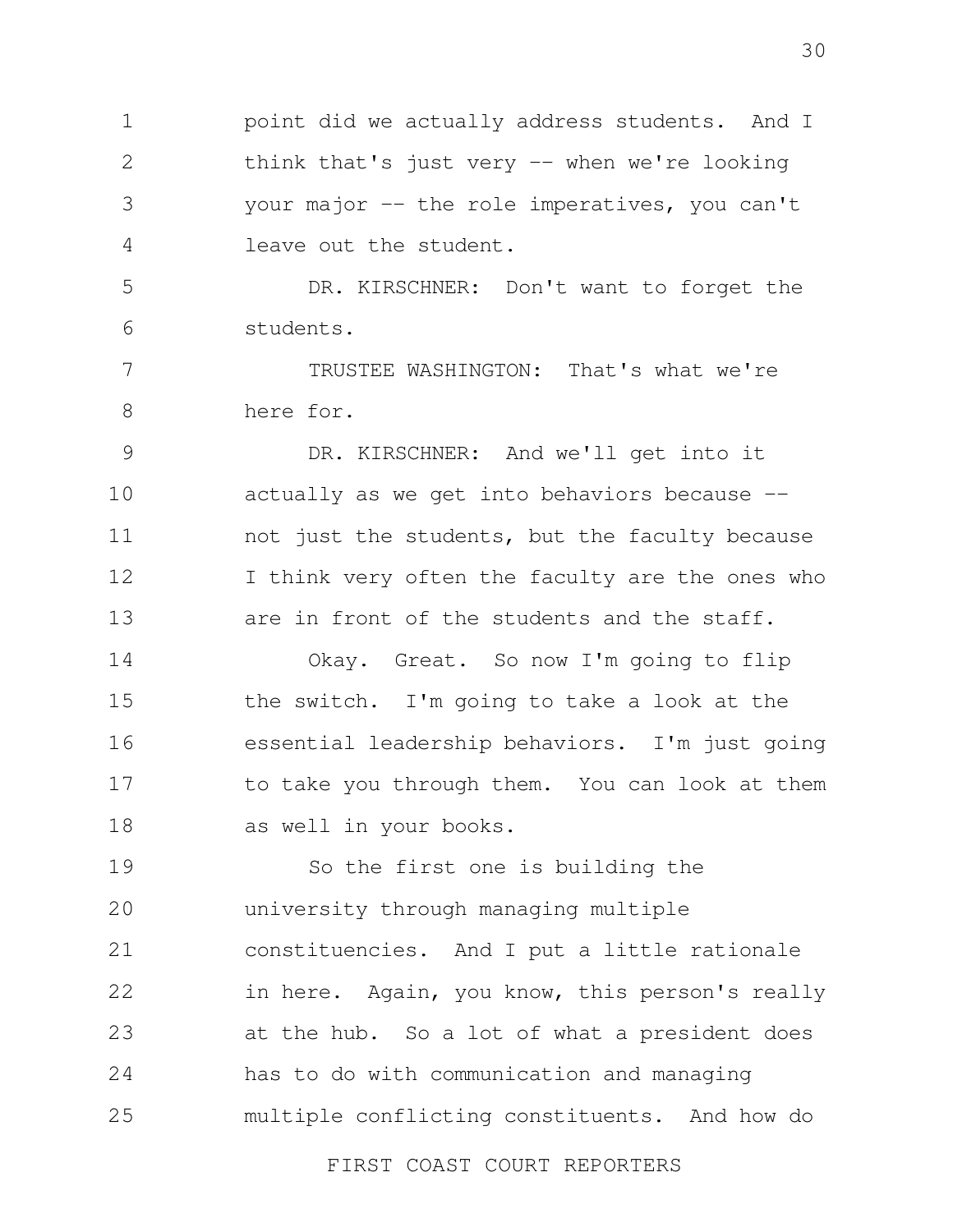you make those trade-offs and, like, help this person. So you have to be fair. Okay.

1

2

3 4 5 6 7 8 9 10 All eyes are on you, so anything that you do is really magnified. It's in the newspaper. It's in -- you know, people are commenting on what you're doing. So you have to operate from a central part of having a central piece of integrity and also like a value system, I think, that governs all of your decision-making.

11 12 13 14 15 16 17 18 So the president will need to uphold the mission and honor the university and will not be bound by politics or patronage, which is really a tough thing to do. There's a lot of powerful forces coming in. People want to get jobs. People want to -- you know, they have a pet project or a pet department that they want to support.

19 20 21 22 23 24 The president has to be sort of, you know the person -- they have to be Switzerland, right. They have to be the one that doesn't get involved but really helps to sort of adjudicate some of those things. So that's going underneath it.

25 And you'll see some things here: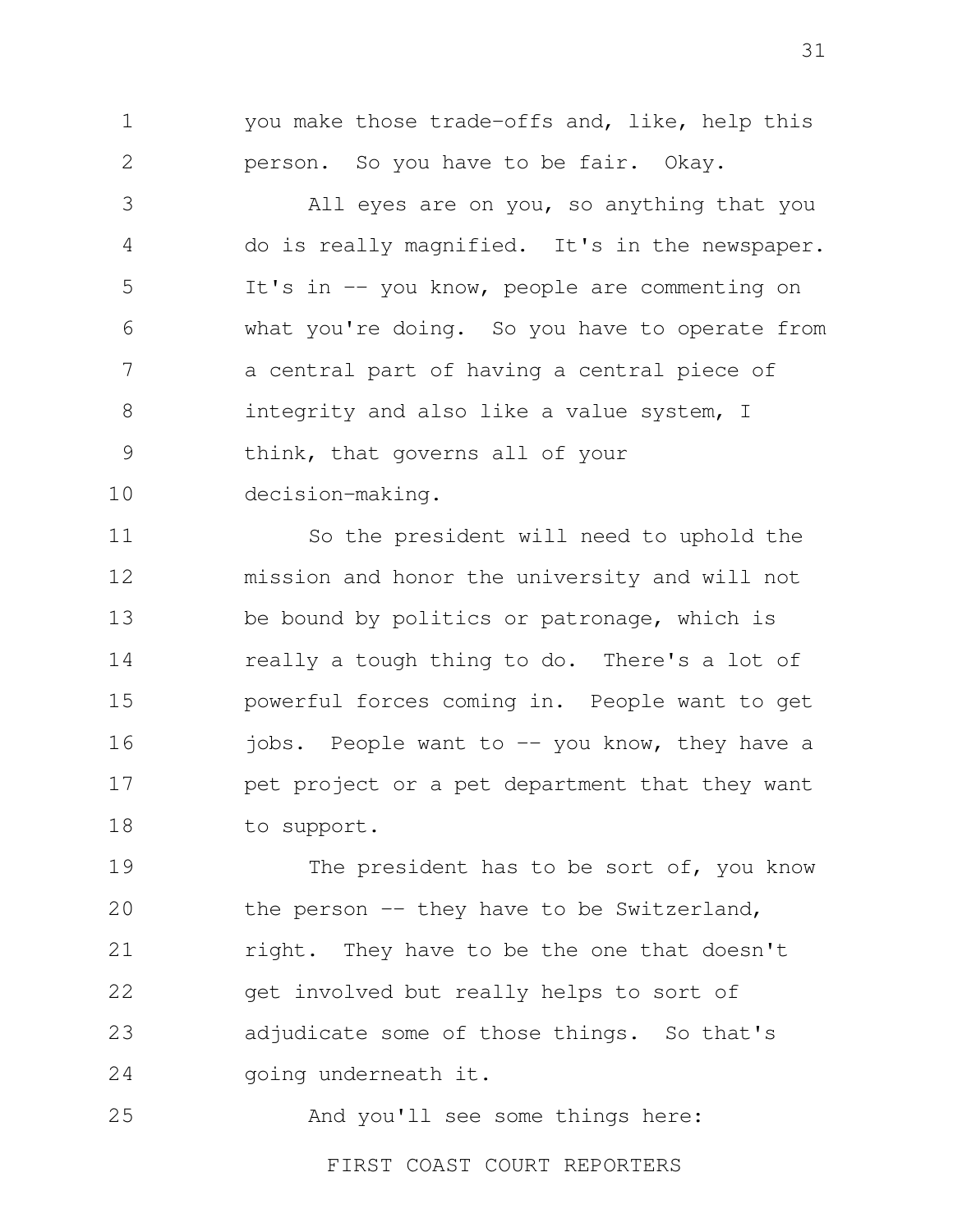1 2 3 4 5 6 7 8 Represents the university's interests to all the different constituents. I listed all the ones that I knew of, but there might be some that I missed: but board, faculty, administrative staff, students, alumni, boosters, donors, government, businesses, media and the larger community, so a lot of constituents.

9 10 11 12 13 14 15 16 So has to be a good mediator, so someone who listens well and then can sort of distill and bring things together and then build coalitions. You might have somebody who wants something and somebody here who wants something that's similar and how do you find the confluence between those things and bring them to decisions?

17 18 19  $20$ 21 Make tough trade-off decisions to consider multiple factors. A person has to be smart. They have to be able to see the situation, understand all the issues that are involved and then mediate those conflicts.

22 23 24 25 I said before, operates with integrity and transparency, so holds self  $-$ - this is where ethics come in. Again, it's going to be something that's  $-$  that's actually just a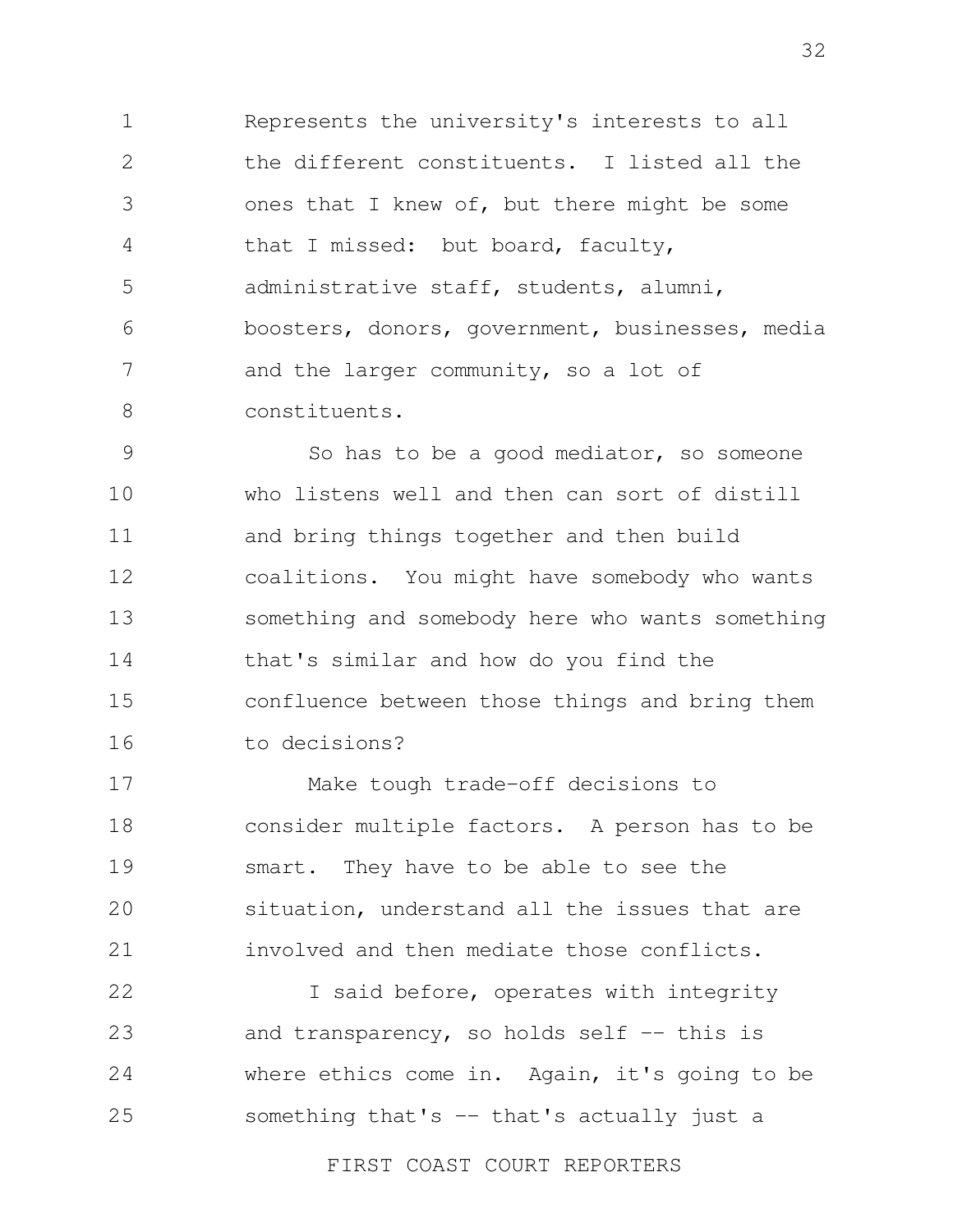1 2 3 price of entry. That's not a differentiator. Everybody you consider should have high ethics and integrity.

4 5 6 7 8 9 Understands the educational needs of traditionally underserved populations and advocates for remediation and support because it's a different student population. You have to have an understanding of what that's about, you know, focus and reality.

10 11 12 13 14 15 16 Partners with faculty and staff in their common objective to raise the academic standing of the university, but demonstrates an appreciation and support for the teaching mission of the institution. This is what I was saying before. In the end, it's an educational institution.

17 18 19  $20$ 21 22 Engenders trust and confidence in stakeholders. That's probably a little redundant. But one of the things is -- I was overly inclusive here, so I'm going to have to pare this down a little bit, take some things out. So I'll ask you to do that.

23 24 25 Serves the community within the university operates. That was an interesting one that happened late for me. I was talking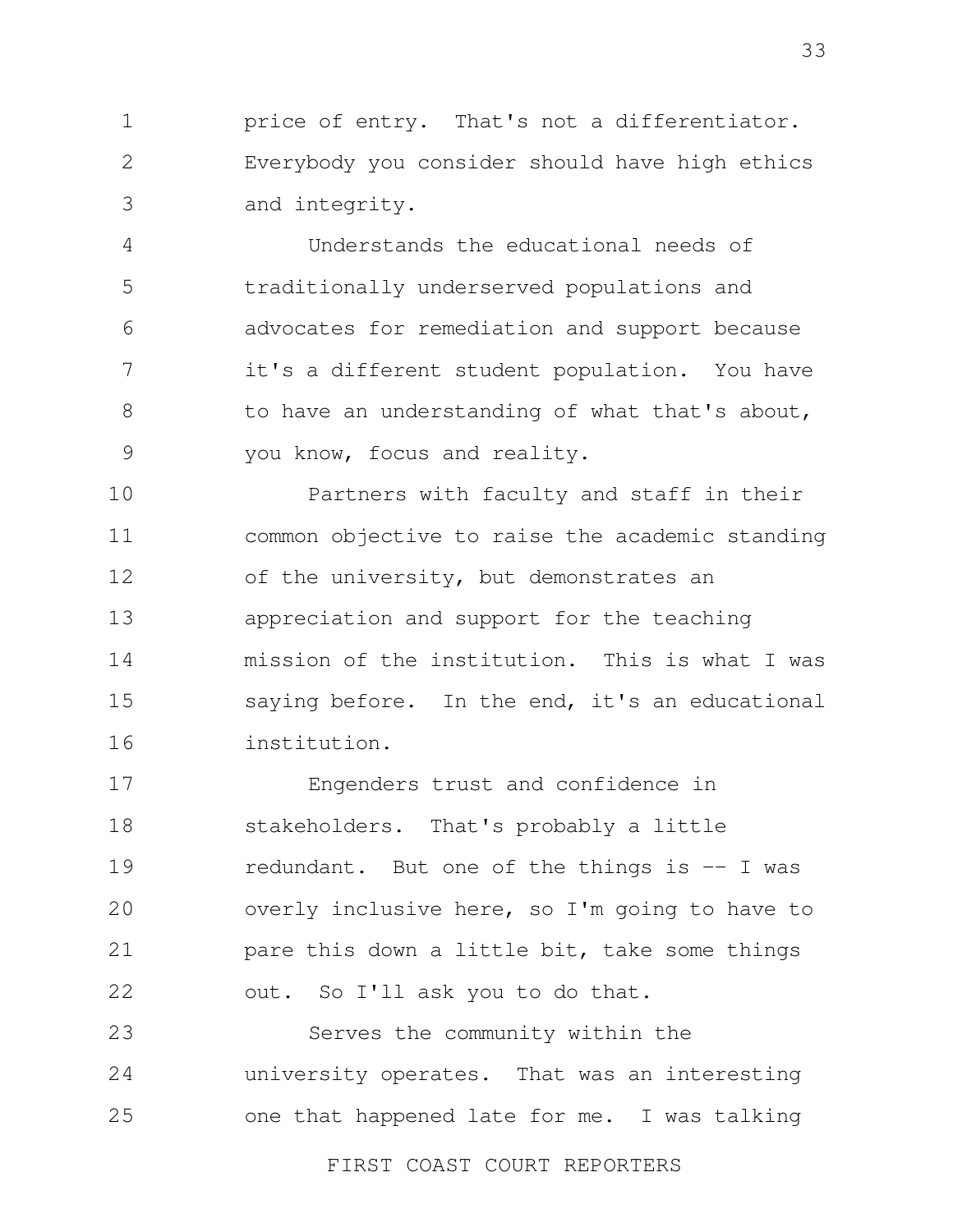1 2 3 4 5 6 7 8 9 10 to Reverend Holmes. And, you know, he was saying, Hey, you know, you're a part of the city and this county is one of  $-$  has the highest crime rate in the state, he said, something like that; I was amazed. I was really surprised about that. And I said, okay, you know, that's true. Town gown relations are a really important part of being the president. So how do you serve the community within which you are a part of?

11 12 13 14 And then build strong relations; takes time to know people; operates as a peer in the eyes of board members. The president sits on the board or does not sit on the board?

15 CHAIRMAN LAWSON: No.

16 17 DR. KIRSCHNER: Does not sit on the board. Okay.

18 19 20 21 I'm going to give you a chance to vote on these things in a minute, but that's just sort of what that's about. I'd actually probably rather wait to open that up for discussion.

22 23 24 25 So grows the endowment. So obviously you guys are facing some financial challenges. So, you know, you're going to have to -- this is probably the most important thing that I've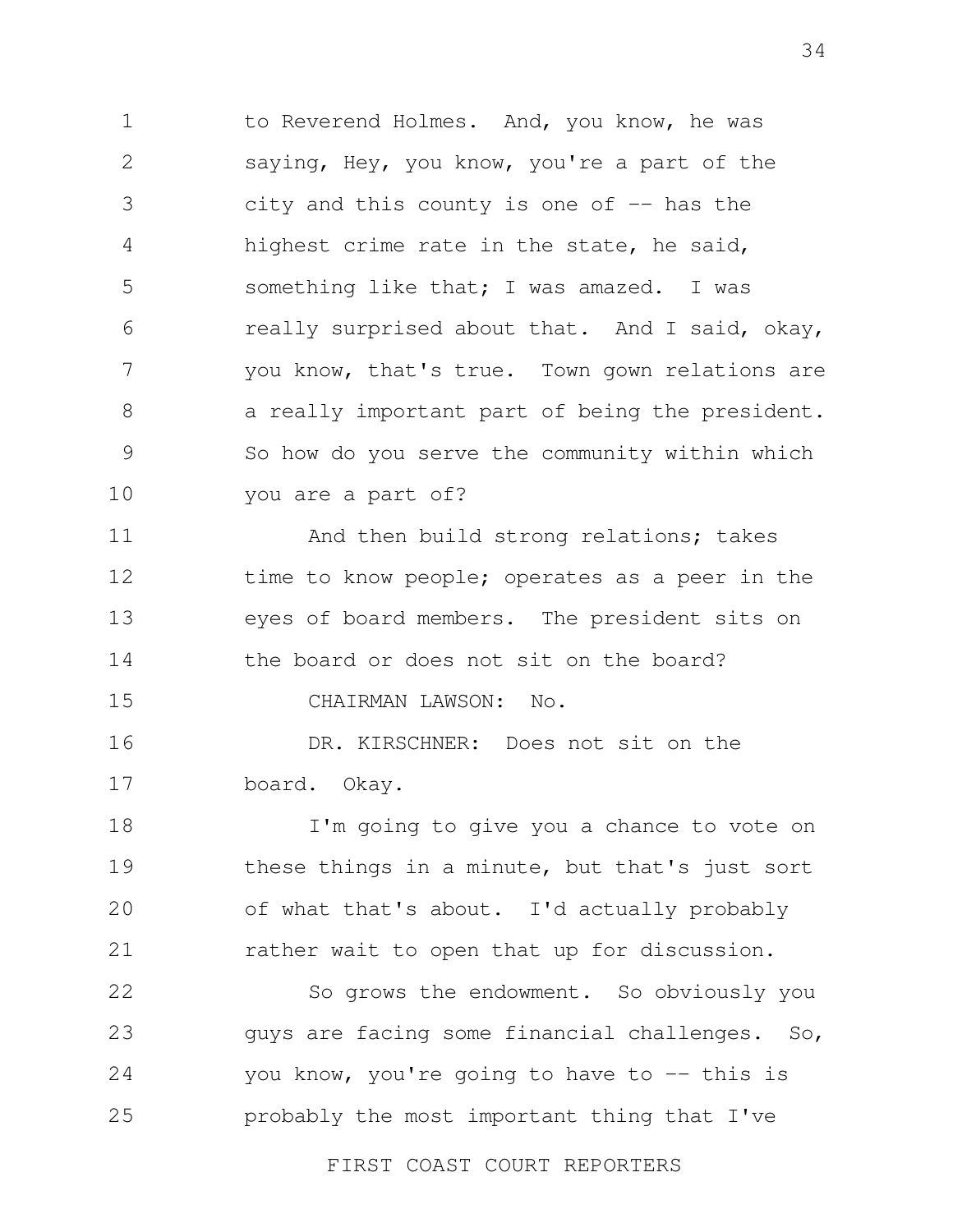1 2 3 heard about from a president -- what a president can do that other people can't do. So you have to think about that.

4 5 6 7 8 9 But the president has to have the right person in the development office. But the president themselves has to be able to go out and get money. There's no way that this is going to work without persons not able to attract funds.

10 11 12 13 14 15 16 So, you know, that's a big job. You know, going to the right dinners, knowing the right people, lobbying the right governor, you know, governor's office. You know, I don't know but this is probably of the ones that I have, probably the most important thing that's unique to the president, right.

17 18 19 20 21 22 23 24 25 So primary  $-$  and then manage that well, right, not just get the money in but once you have the money  $-$  you know, some people would argue that you have enough money but you're not managing it well. I'm not one of those people, but there are some people that I talk to that would argue that point and say that the institution is adequately funded but it hasn't managed its money well.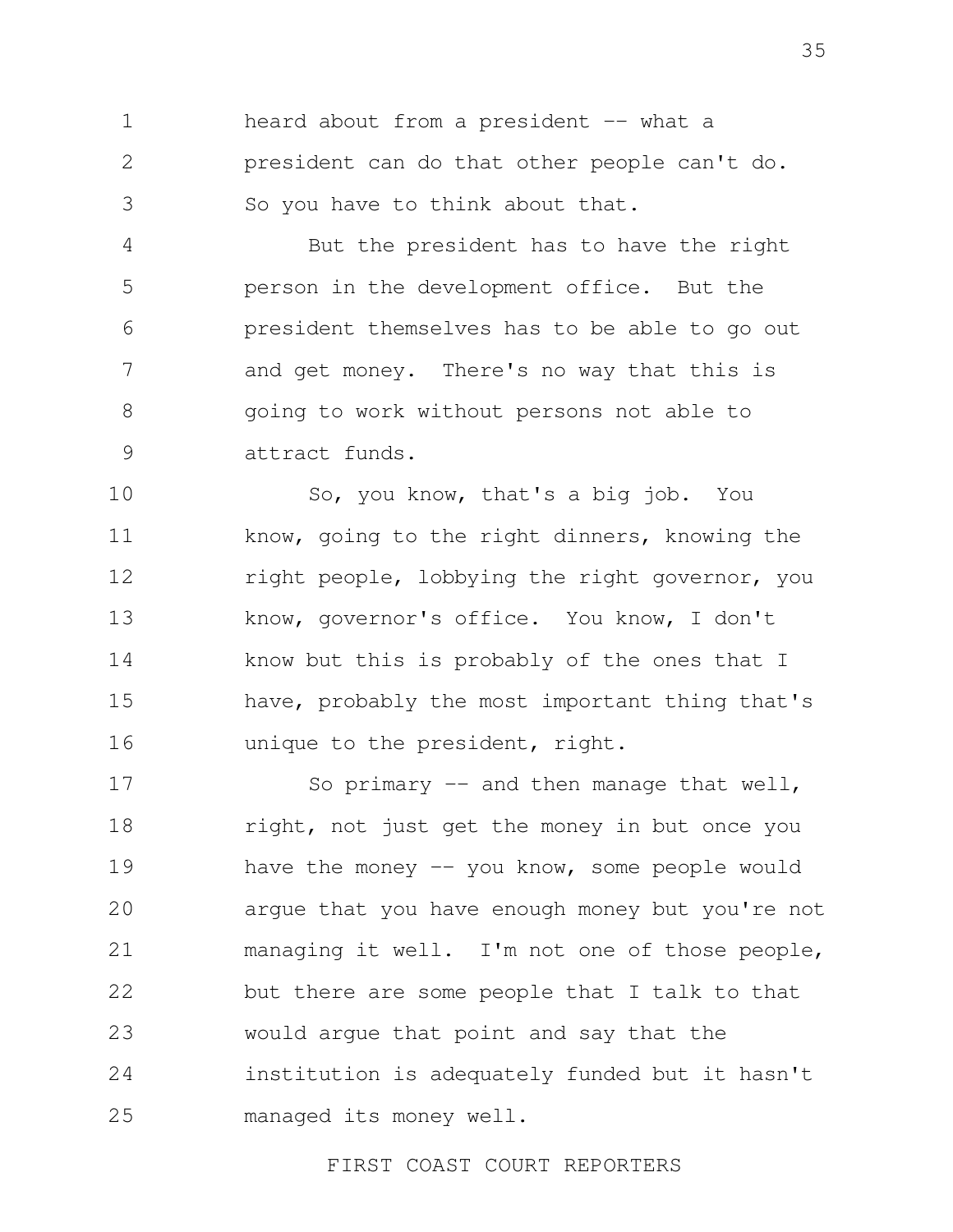1 2 3 4 5 6 There's a lot of lawsuits, there's lot of waste, there's a lot of mismanagement. Okay. So it's both ends, it's both sides of the budget. It's the top line, but it's also what you do with that money. How am I doing so far? CHAIRMAN LAWSON: Good.

7 8 9 10 11 DR. KIRSCHNER: So primary contact point for major funding sources. Brings strong alliances with government and private sector partners to bring new programs and grants to the university.

12 13 14 15 16 17 18 19 20 21 22 One of the things I learned was when I was in academic institutions was that it's not enough to say we're overworked and underpaid because everybody thinks they're overworked and underpaid. Okay. What you have to say is, Oh, here is this bright new shiny STEM program that we're going to bring to the university if you could only give us \$100 million, please. Okay. If you're not able to sort of bring something that's new and different, it's very hard to attract funding.

23 TRUSTEE CARTER: Exactly.

24 DR. KIRSCHNER: What's that?

25 TRUSTEE CARTER: I said exactly.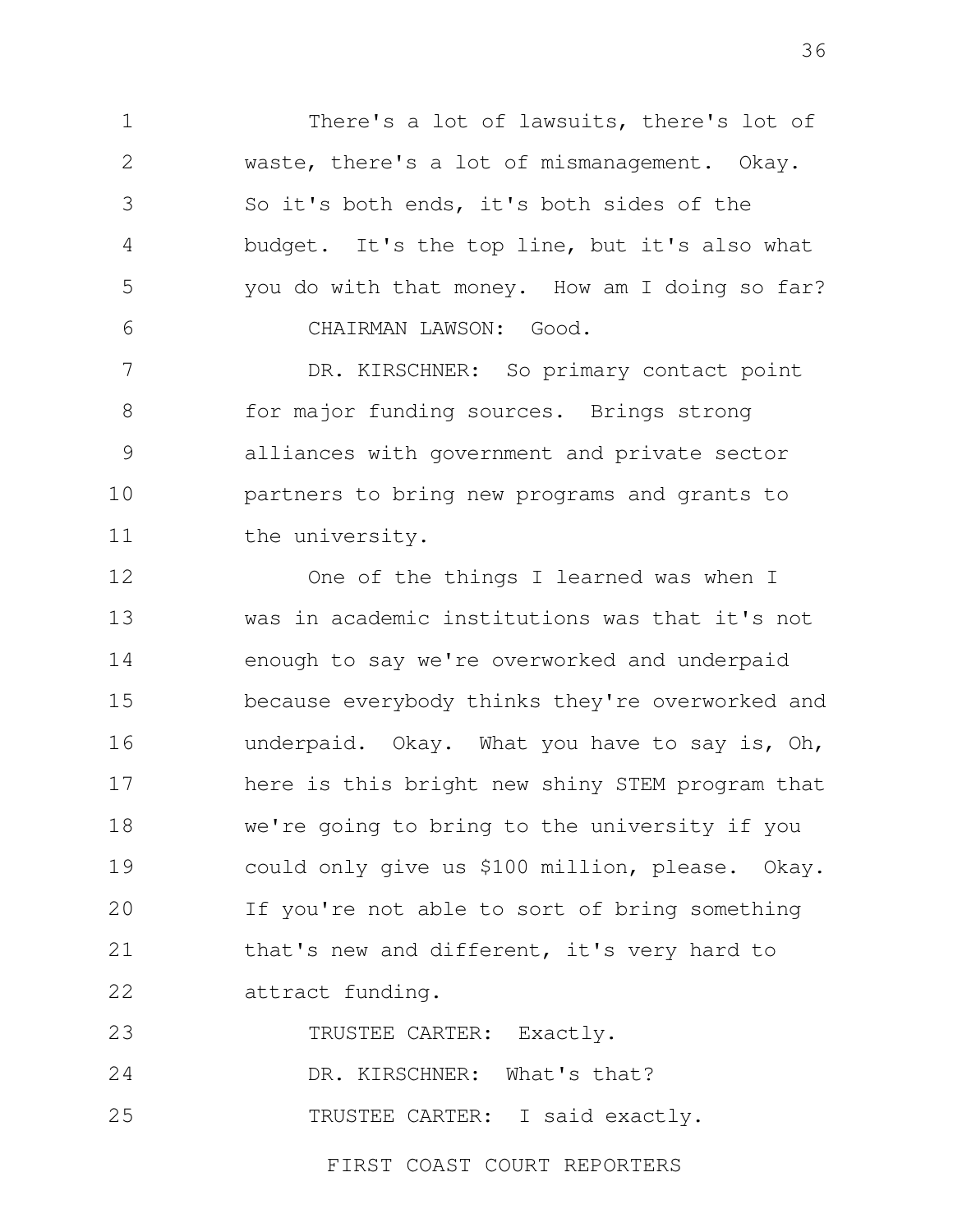1 2 3 DR. KIRSCHNER: Demonstrates strong financial acumen and responsible money management in budgeting and spending.

4 5 6 7 8 9 10 11 Drive efficiencies, good management processes, over -- you know, oversight of expenditures. This is about managing money wisely. And again, this may not be  $-$  the president's not going to be sitting there looking at your expense accounts, you know, but they have to make sure that there's accountability around that going forward.

12 13 14 15 Partners with the board on identifying strategic priorities and making critical decisions regarding investments, so that partnership piece.

16 17 18 19 20 21 22 23 24 Takes a long-term data-driven approach to financial decision-making, making responsible choices and trade-offs based on the facts at hand. So we can't be, oh, I think we should really have Nirvana here. We should have some beautiful thing here in the future. It's really like, okay, how much is this going to cost and what are we not going to do to be able to pay for this thing?

25 And this -- humble and willing to be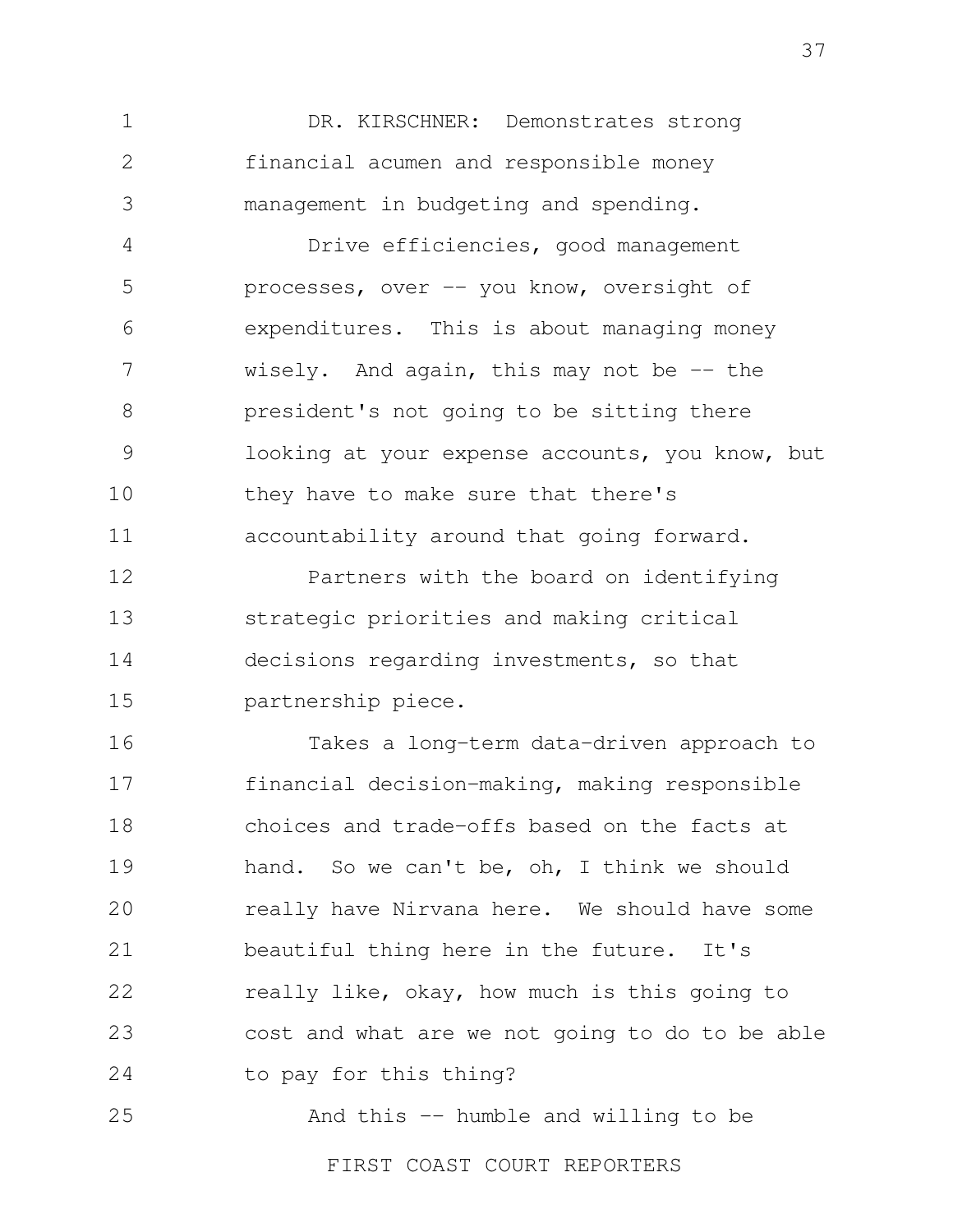1 2 3 4 5 6 7 8 9 10 11 12 13 influenced, yet is confident in their convictions, is willing to offer a point of view and tenaciously drive the FAMU agenda. This is, I think, what one of your past presidents was not so good about is the humility part. So good leaders are humble. Good leaders are in service to the people that they lead. Okay. They see themselves as the representative of the whole, not the boss who's in charge. Okay. And in a real sense, those folks don't work for them, they work for those folks. So you have to kind of flip that perspective.

14 15 16 17 18 19 20 The third is strategy and execution. So very often you find people who are good at one and not good at other one. Okay. Now, in this case you have a strategy in place. So strategy may be a little less important, but you want somebody who can see the future and can think strategically for sure.

21 22 23 24 25 So you've had a bunch of short-term leaders. One of the most important things - it's really kind of not on the model, I think, is that people -- that you need a leader that's going to stay. You cannot afford to have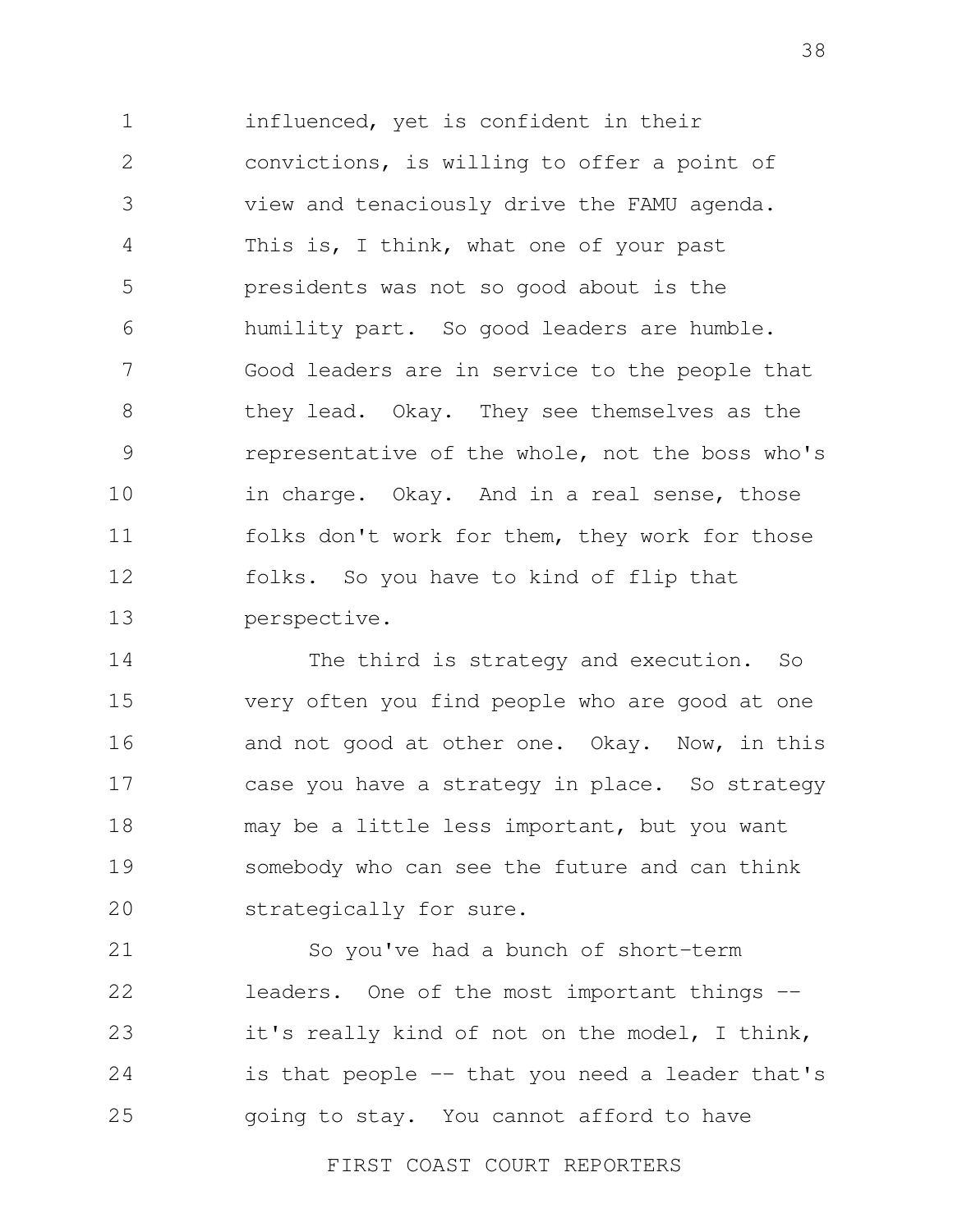1 2 3 4 another two-year leader in the institution. The last decade has been abysmal in terms of people's tenure, and it's suffered from a lack of continuity and changing vision.

5 6 7 8 9 10 11 12 13 14 15 So you really need to have somebody who's going to come and is going to be committed to stay. Now, you can never quarantee that, but that should be an expectation that, you know, when you look at the early history of your institution, the presidents stayed for 20 years, 30 years. You know, they're legendary, you know. You look at the last decade, it's a year, two years, 18 months, whatever it may be. So it really has changed. And that's really been a problem, I think.

16 17 18 19 20 Also, you think about it  $-$  just think continuity in terms of your connection to the legislature. You know, if you're not going to be here next year, you know, why do I have to deal with you?

21 22 23 24 25 So big picture, a shared vision that's sort of reflecting the thinking of other people and then managing execution. So that's where I usually find that leaders fall down. It's not on the big picture. If it was just on the big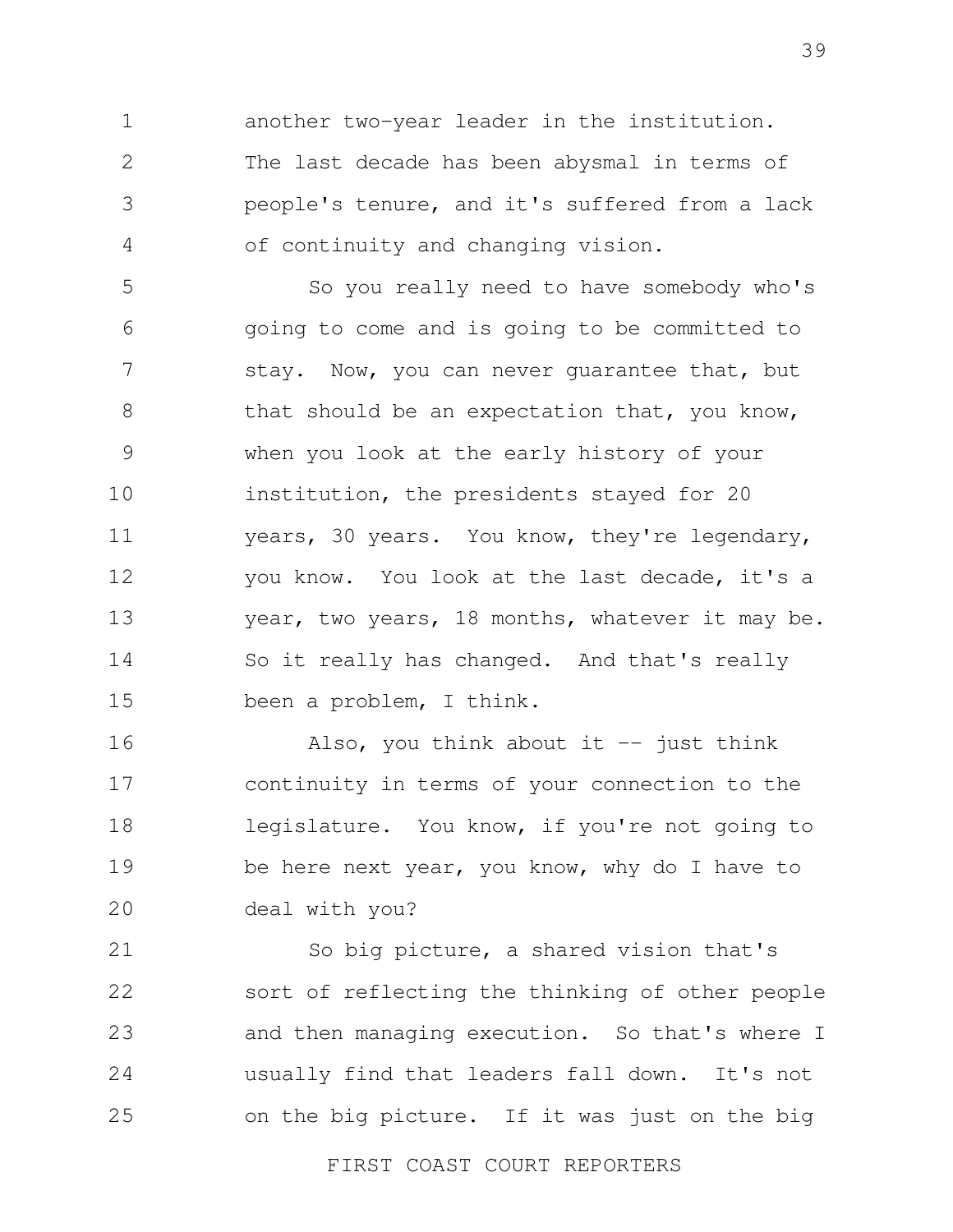1 2 3 4 5 6 picture, we'd have McKenzie running the world, right. You'd have all these strategies out there making great decisions about the future of the institution. Everybody loves to weigh in. It's getting it done that really separates the weak from the (inaudible) here.

7 8 9 So creates the shared vision that reflects the views of key stakeholders or has a clear strategy.

10 11 12 Forges alignment and buy-in against stakeholders to the strategic vision and key priorities.

13 14 15 16 17 Puts metrics and accountability systems in place. Delegates authority for decision making to the lowest level. Is driven to have impact; gets things done; sets clear priorities and holds people accountable.

18 19  $20$ 21 22 23 And then this is the little thing that you were saying before, Justin, so brings a bias for action and demonstrates strong business acumen needed to drive results across the breadth of disciplines. This is somebody who makes decisions and make things happen.

24 25 Okay. And then the next one is communication because it's  $a$  -- you know,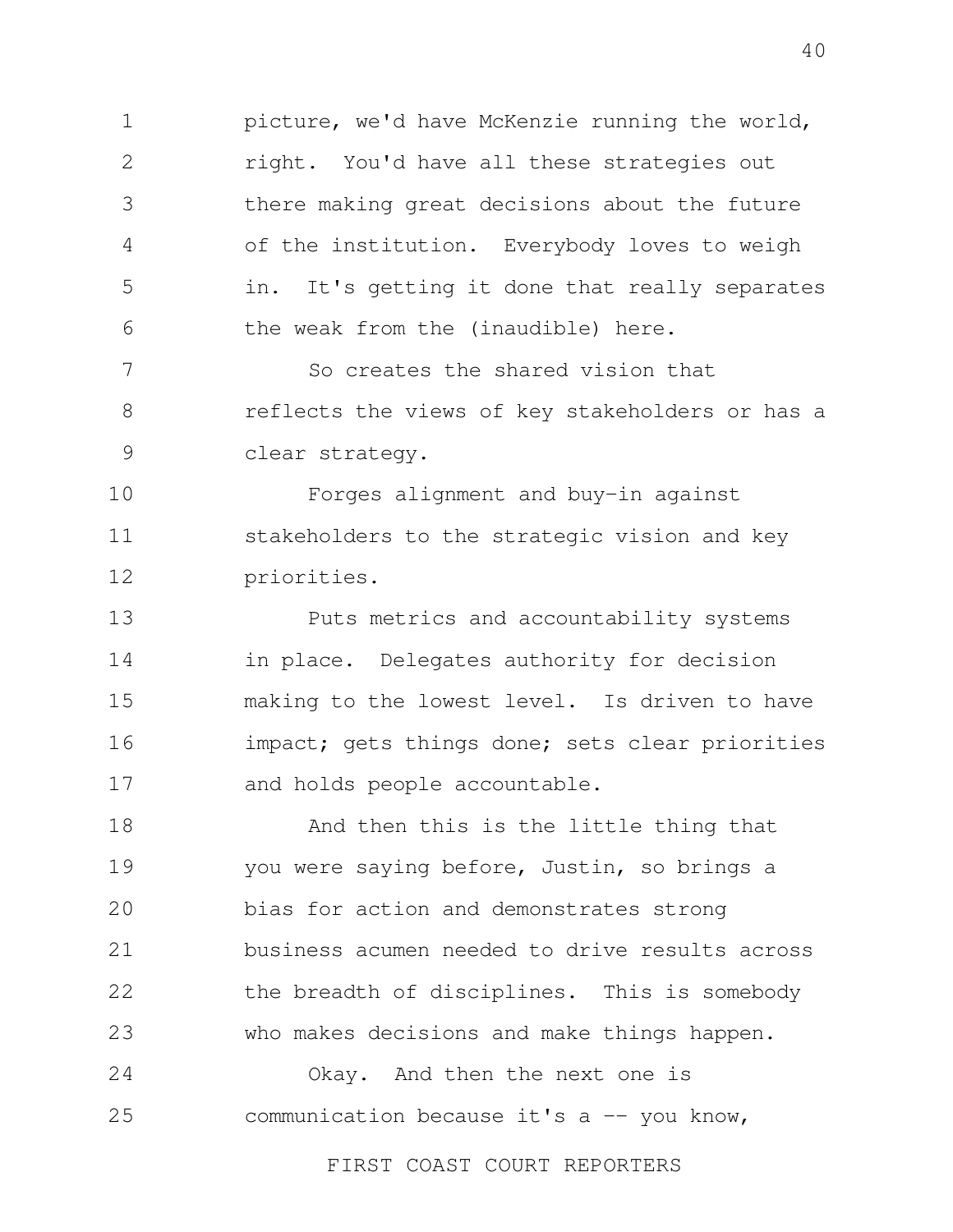1 2 3 4 5 6 7 8 9 10 11 you're the spokesperson in the institution. You're representing FAMU in front of lots of different places. You're the one who's on TV; you're the one who's in the newspaper. So you've got to have good public speaking communication skills. And then also what I put in here, the change agent things. So you can't be a status quo leader. You're going to have to be somebody who's going to drive change. So you need an agenda for change and you need to be able to articulate that.

12 13 14 15 16 17 Good leaders, they usually take fairly simple messages and they repeat them a lot of times. You know, we're going to be the X of the future and then they're saying that same phrase. You're going to hear it again and again and again, you know.

18 19 20 21 22 23 24 25 The one that I always use an example is JFK he stands up and he says, We're going to put a man on the moon, you know, a very simple mission, right, you know. Well, sure enough - you know, I watched it on TV so I remember - but it was such a compelling vision that got achieved seven years after his death, right? He died in '61 or '62 or something like that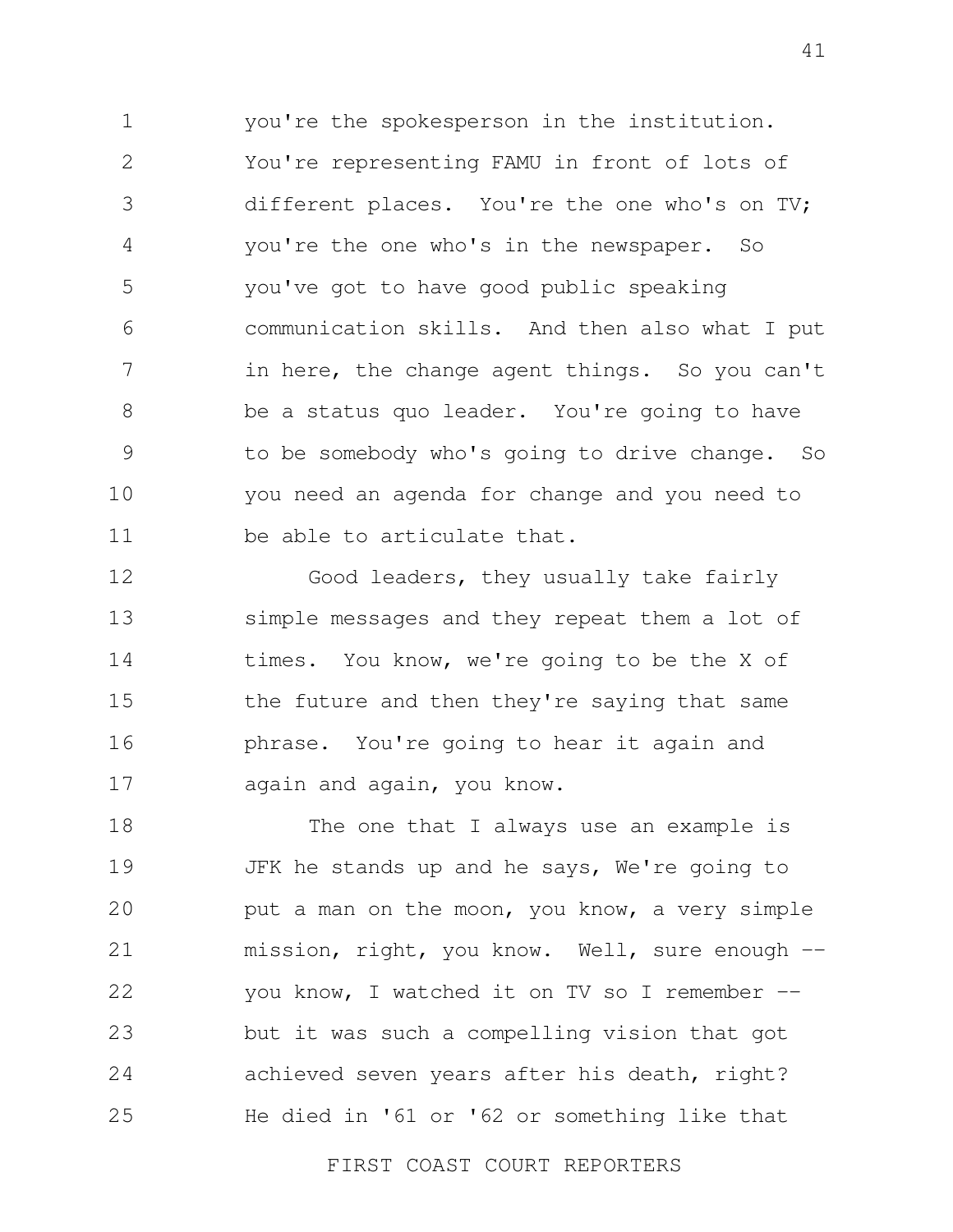1

and then it didn't happen till '69.

2 3 4 5 6 7 8 9 10 11 12 But that vision was really very compelling. Why? Because it wasn't because it was his thinking. He really was able to sort of take the thinking of a lot of people. Basically we were behind in the space race and he set a bold vision that was really compelling and aligned people's energy. Okay. That's what you want. You want somebody who's going to be able to step up there and be a spokesperson and really create this vision that's compelling.

13 14 15 16 So an inspirational public speaker who wins hearts and minds of audiences by painting a compelling feature; serves as the public face in the university.

17 18 19  $20$ 21 22 Listens carefully. So listening is a really important part of that. You know, if you think about Kennedy, what was going on in 1961 when he made that statement; you had the space race. Many of you are my age, so you remember.

23 24 25 We used to have shelter drills. Did you have shelter drills in elementary school? Justin, you'll be interested in this. They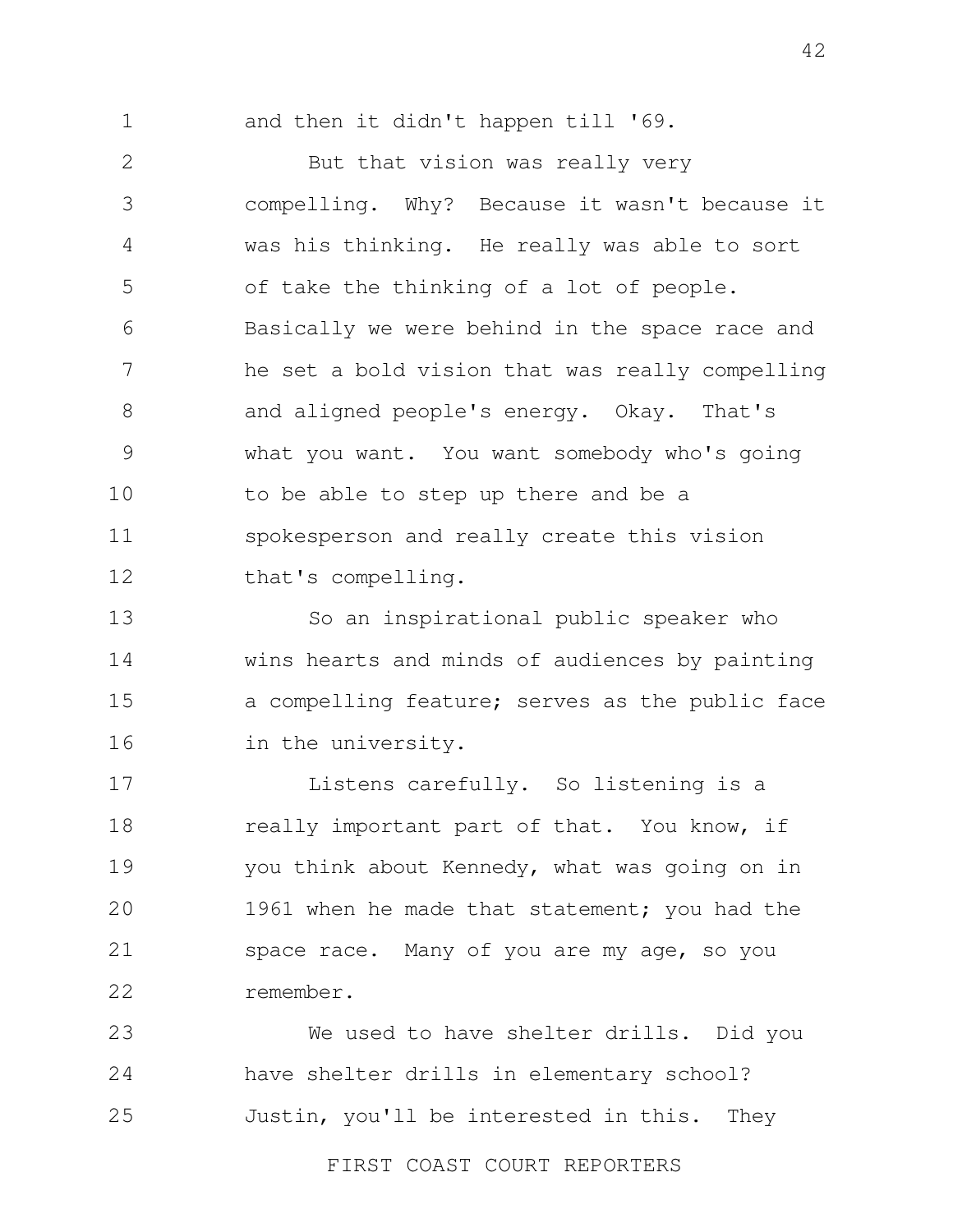1 2 3 4 5 6 7 8 would blow a whistle in class and everybody had to climb under their desk and cover their head like that was going save you from nuclear annihilation. You know, but that was the level of fear we had in our society at that time. I always thought they'd like, you know, put your head down, tuck your head and kiss your butt goodbye.

9 10 11 12 13 14 So that's what you want, though. That kind of fear was going on in our society and Kennedy said, We're not going to be second in the space race. We're not going to let Sputnik go up before us. We're going to be first to the moon. Okay.

15 16 17 So he listened well and understood and then took that thinking and put it into a shared vision.

18 19 20 21 Facilitates and creates the structures to support information sharing, so communication up and down. This person has to make sure that he hears or she hears what is going on.

22 23 24 Aligns organizational activities and ensures consistency of message, so involves the message to stay relevant.

25 This is the -- understands the market.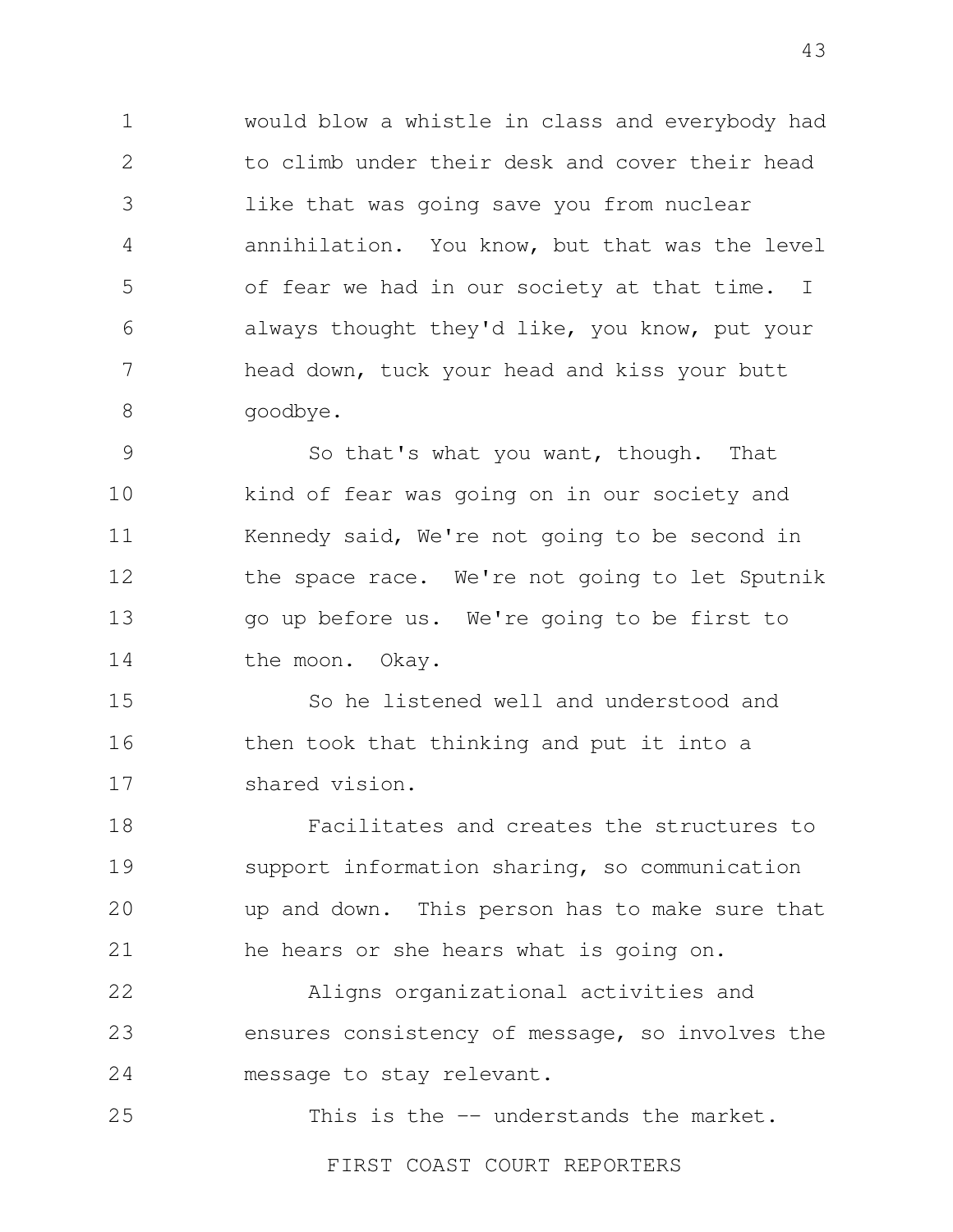1 2 3 4 5 6 7 Chief recruiter, right, chief recruiter for the institution. So they're out there -- I've heard stories about some of your past presidents who were out meeting students on the campus during recruitment and showing them and welcoming them. That's an important characteristic.

8 9 10 11 12 13 14 15 You know, all in this -- again, I don't want to get too business-oriented about this, but you have to keep in the mind that you are in a market. You're there to serve a market and there is a business aspect to this where you have to be competitive. And so some of that has to do with marketing and selling the product and the services that you are offering.

16 17 18 Leads and manages change. And so a lot of that is about communication; has good interpersonal skills; good influencer.

19  $20$ 21 22 23 24 25 Expands the footprint of the university including new partnerships and constituent groups. So who else can we bring in and what other partnerships? Are there academic programs that we can partner with and bring to campus? Are there government institutions that want to do research that would like a home?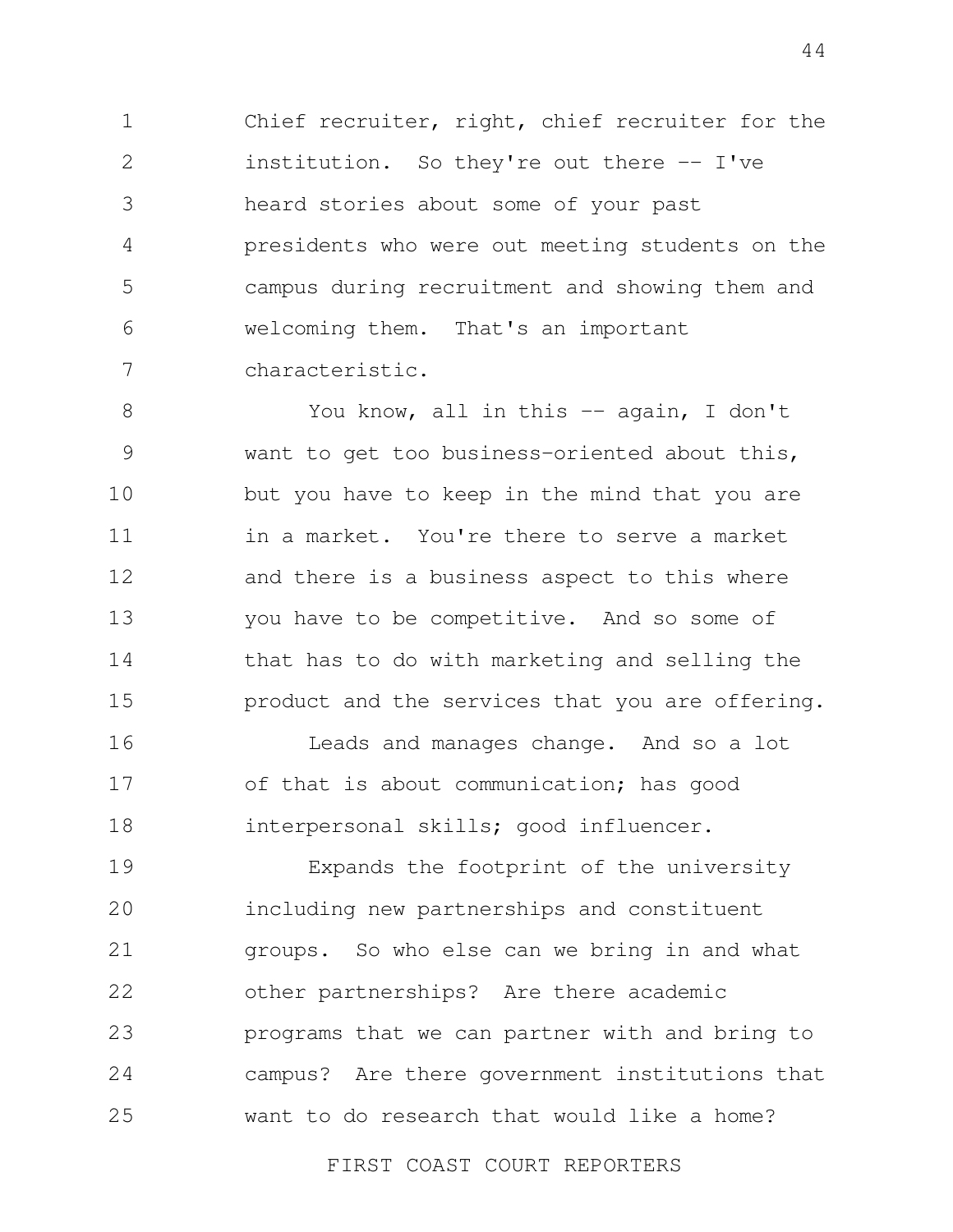1

Those kind of things are really important.

2 3 4 5 6 7 And then credibly and ably represents FAMU in the public arena; makes a personal impact and then can deal with the high visibility and scrutiny when that happens. Okay. I've got one more, and then we'll have a little exercise here.

8 9 10 11 12 13 14 15 16 17 So this is about the talent side. So you know, we were talking before about the team and making sure you have the right people on the bus. This is really important. So in the end the president will only be as effective as the team that he or she builds around them. This requires strong talent management skills in selecting the most qualified applicants, setting challenging standards for achievement and holding people accountable for performance.

18 19 20 21 22 23 24 25 So to be a top-flight learning institution, FAMU must take responsibility for their lifelong development -- that's the holistic piece -- and the growth of its faculty, staff, and students. This will require the president to serve as the keeper of the organizational culture. So what is this person going to do? Setting the standard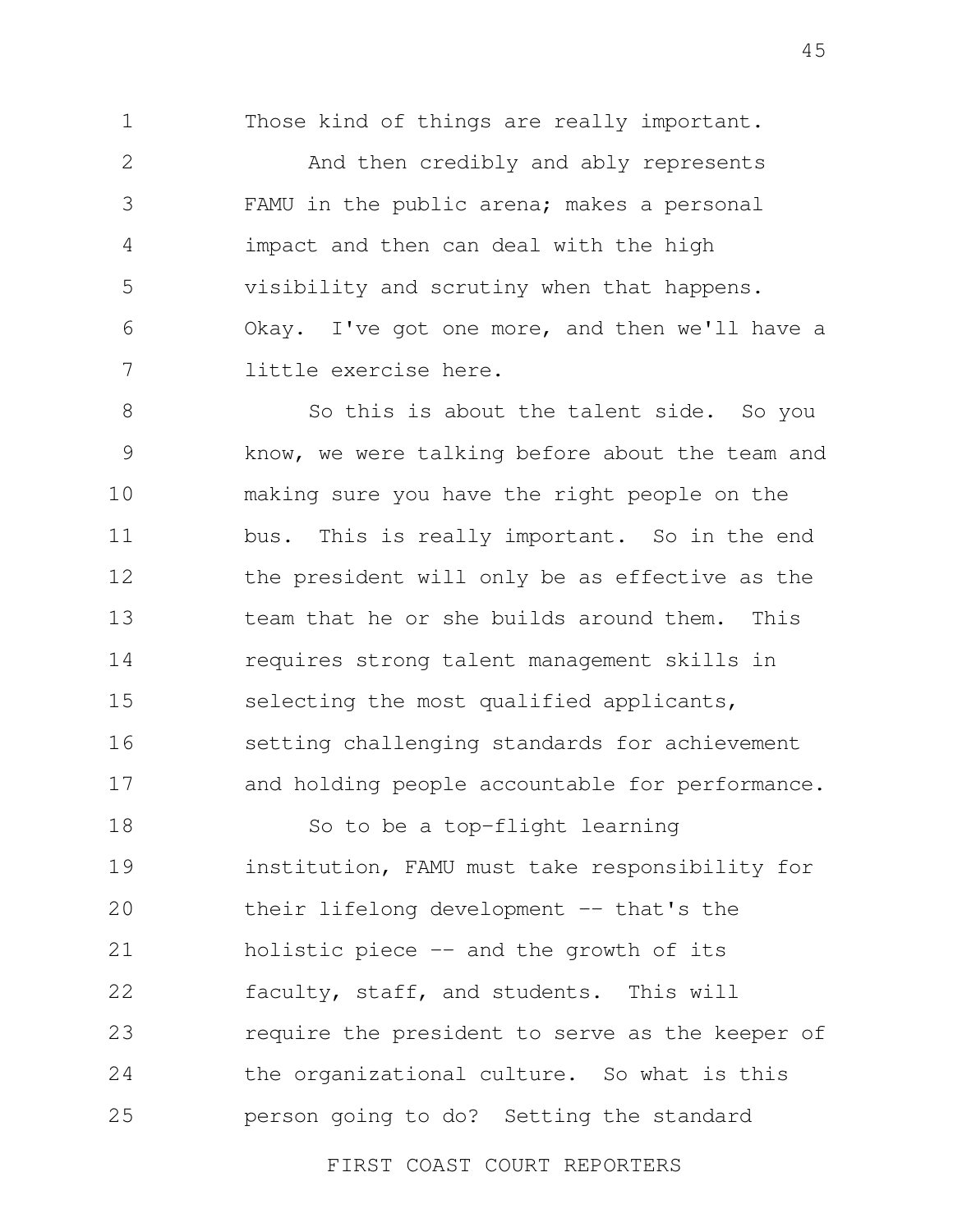through personal example.

1

25

2 3 4 5 6 7 8 9 So it gets the right people on the bus and really has a good eye for talent. Builds strong teams. I worked with a CEO once. This guy was famous for golfing. This is what he spent most of his time doing, but he was the best CEO I ever worked with about selecting the team. He had great people on his team, and they ran the organization.

10 11 12 13 14 15 16 17 18 So manages performance through setting high standards and demanding excellence; makes the hard decision on underperformers. You know, that's -- organizations tend to sink to the lowest common denominator, so if somebody sees somebody not working and not trying to hard and still getting paid the same thing as they do, then they would tend to not work as hard.

19 20 21 22 23 24 So in scouts  $-$  I was a Boy Scout, we used to say the troop only moves as fast as the slowest scout, right. And so the same thing is true about teams. The teams only move as fast as the people -- as the lowest common denominator.

Builds and aligns an engaged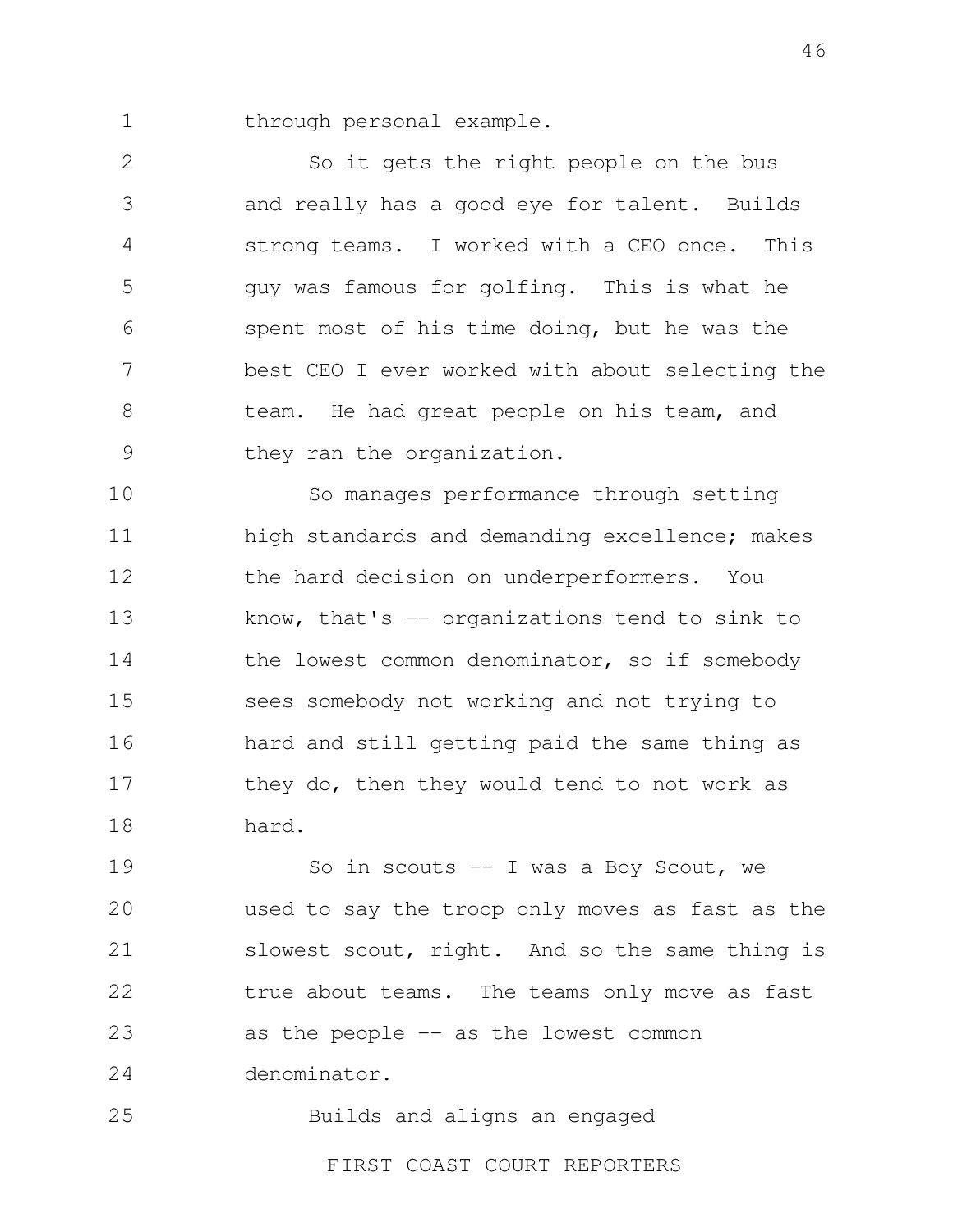1 2 3 4 5 organization. This is actually -- probably goes back communication to some extent. Builds and protects the culture, creates an environment in which people feel heard and valued.

6 7 8 Demonstrates a personal willingness to learn and evolve as the demands of the role change over time.

9 10 11 12 Drives innovation by not accepting good-enough efforts by pushing for more that can be done, encourage people to try new things.

13 14 15 And then aligning people around clear priorities and then doing the management of the performance metrics.

16 17 18 19  $20$ 21 22 So that's the whole model. You know, it's pretty comprehensive, right. I tried to throw a lot of stuff in this. It's hard  $-$  by the way, nobody's going to meet all of these criteria. They'd be stupid, right. But it does give you sort of a grounding. So what I'd like to do now is actually do an exercise.

23 24 25 CHAIRMAN LAWSON: Jeff, I just have one question. And this was one of the conversations we had on the phone. You hit on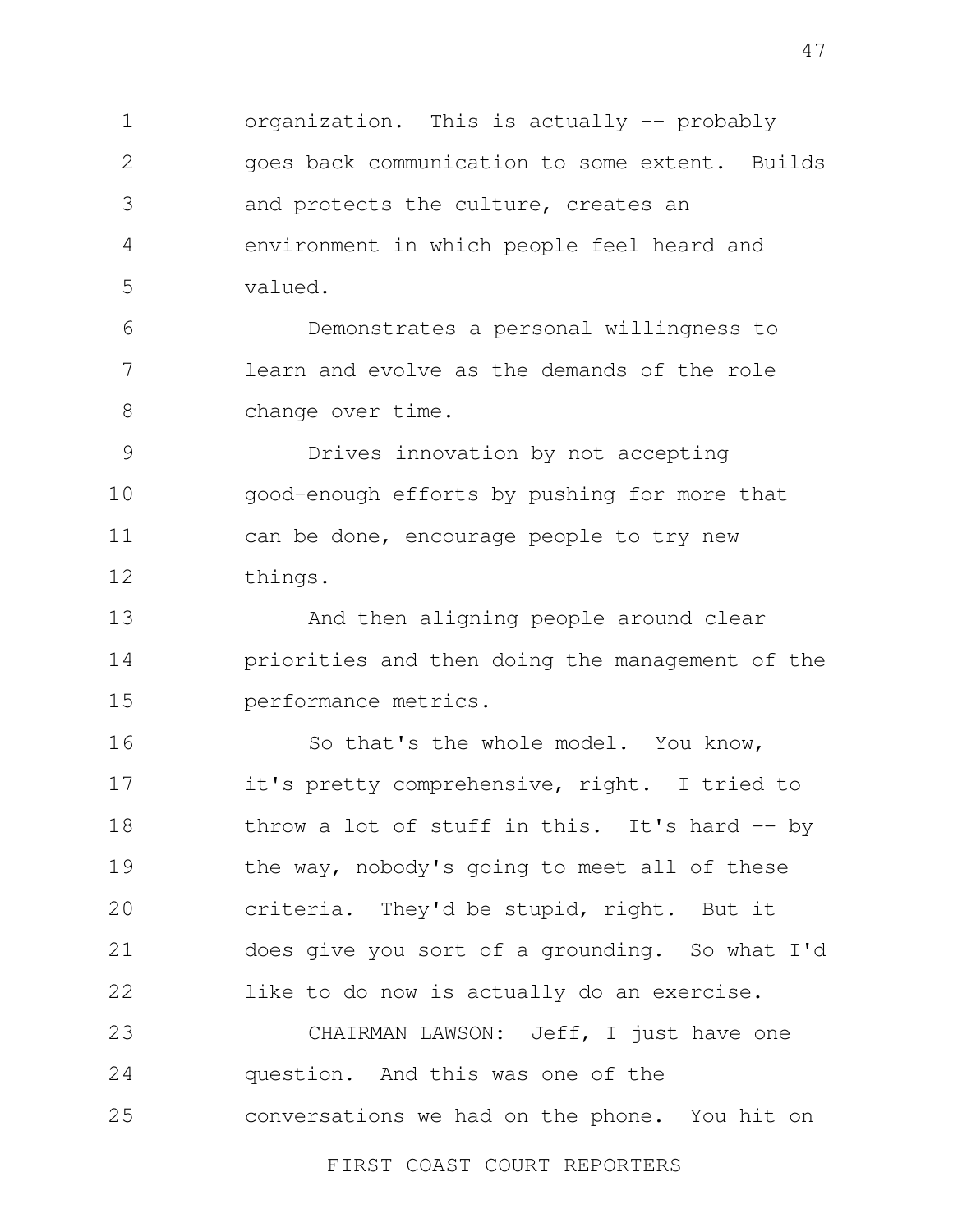1 2 3 4 it earlier when you were talking about -- and maybe this isn't the right time. Maybe it comes up later, like different types of people for different situations.

5 6 7 8 9 10 11 12 13 DR. KIRSCHNER: Oh, yeah. Let me show you that. I have that at the end. So that's a good point. So Kelvin asked for other Winning Formulas that we've done and showing how that's different -- there are different people for different jobs. So actually I started -- and you'll see this sort of at the back of your document -- but I actually found a Winning Formula for a board member.

14 15 16 17 18 19 20 21 22 23 So I thought that would be relevant for the folks sitting in the room. I didn't put the whole thing in there, just part of it, but you'll see. So what are the role imperatives for a board member? Execute governance duties; bring relevant expertise that help contribute to the growth agenda for the core and international; help measure, anticipate, and proactively accelerate the systems and capabilities to the scale.

24 25 Obviously, this is a corporate board. Hold management accountable for acquiring and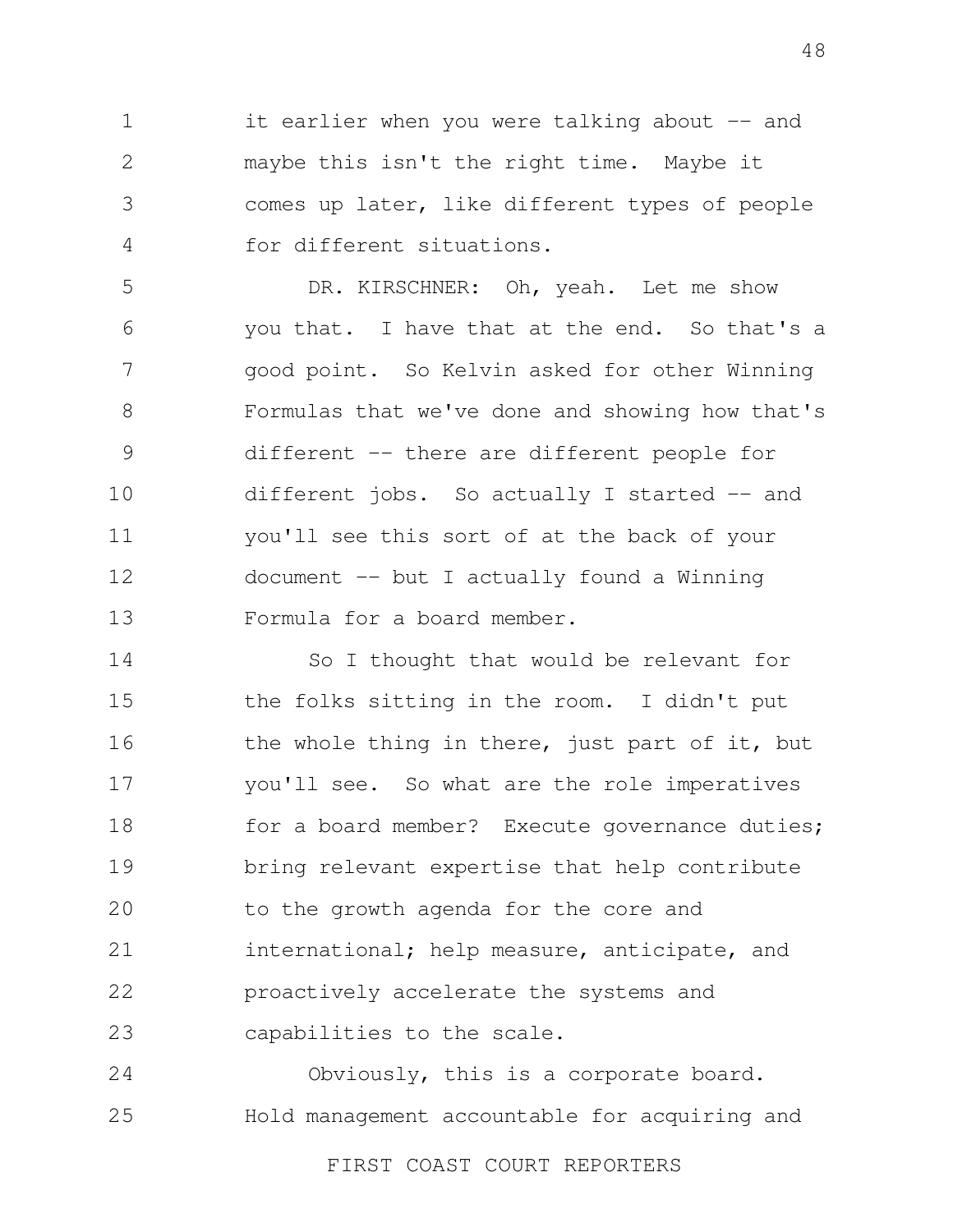1 2 3 4 building leadership capability and ensuring a robust senior management succession plan which is probably the most important thing that a board does.

5 6 7 8 9 10 11 12 13 14 15 And then you'll see some behaviors like personal commitment; spending the time and the energy; someone who can listen and talk but also get involved in the conversation. You know, in any board that I've worked with, there are some people that just kind of sit, you know, and are kind of quiet; you know, somebody who's going to really engage in the conversation, can think and communicate; is effective within the board boundaries, so council and management, so on and so forth.

16 17 18 19 20 21 So this is our particular company. I'll show you a couple CEO ones and show how they're different, right. So one for a CEO -- this one is one that's going to  $-$  and you see how these role imperatives have numbers associated with them.

22 23 24 25 So this is one that's looking to be pretty aggressive in growing, improving margins, growing revenues, clarifying brand positioning. And you'll see the first and most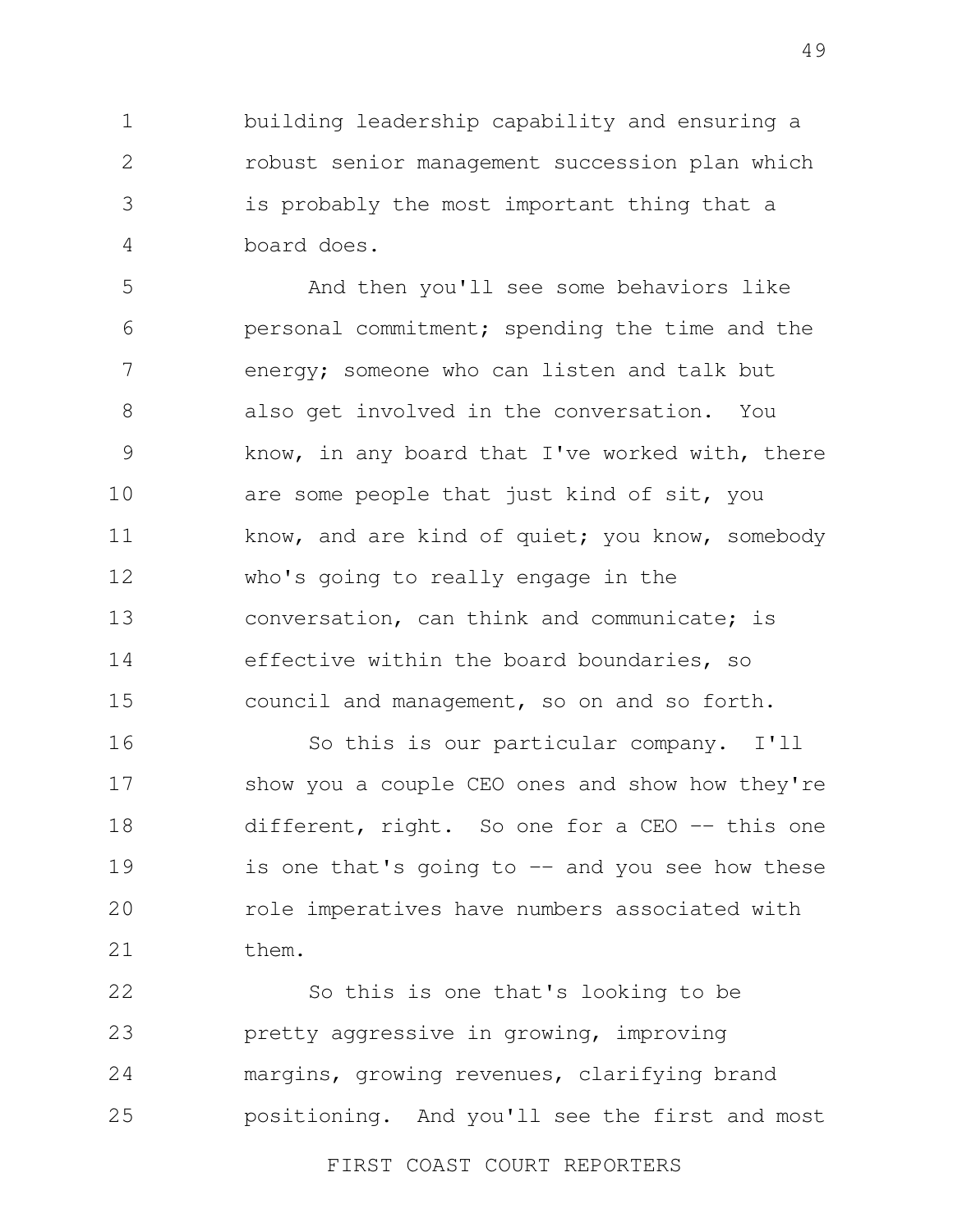1 2 3 4 5 6 important thing was culture change, growth orientation, being decisive. This is somebody -- you're looking for, you know, somebody who's going to put the pedal to the metal and hold people accountable and drive the number, this particular organization.

7 8 9 10 And you'll see things like fearless communicator, good influencer, team builder, adaptable and openness. So this is probably a real driven change agent organization. Okay.

11 12 13 14 15 16 17 And there are some people that are really good at doing that. You'll see turnaround experts who will come into places. They'll take stock. They'll grow the company. They take their value out of the stock in terms of what they've done, right, and then they're on to the next thing.

18 19 20 21 I've worked with people who are interim CEOs. They just come in and they're like a hired gun, you know, who'll just come in to just change it, grow it, get rid of it. Okay.

22 23 24 25 So that's really  $-$  might be very different. This one is a little bit different. You'll see that changes. And this one is really around execution, innovation, risk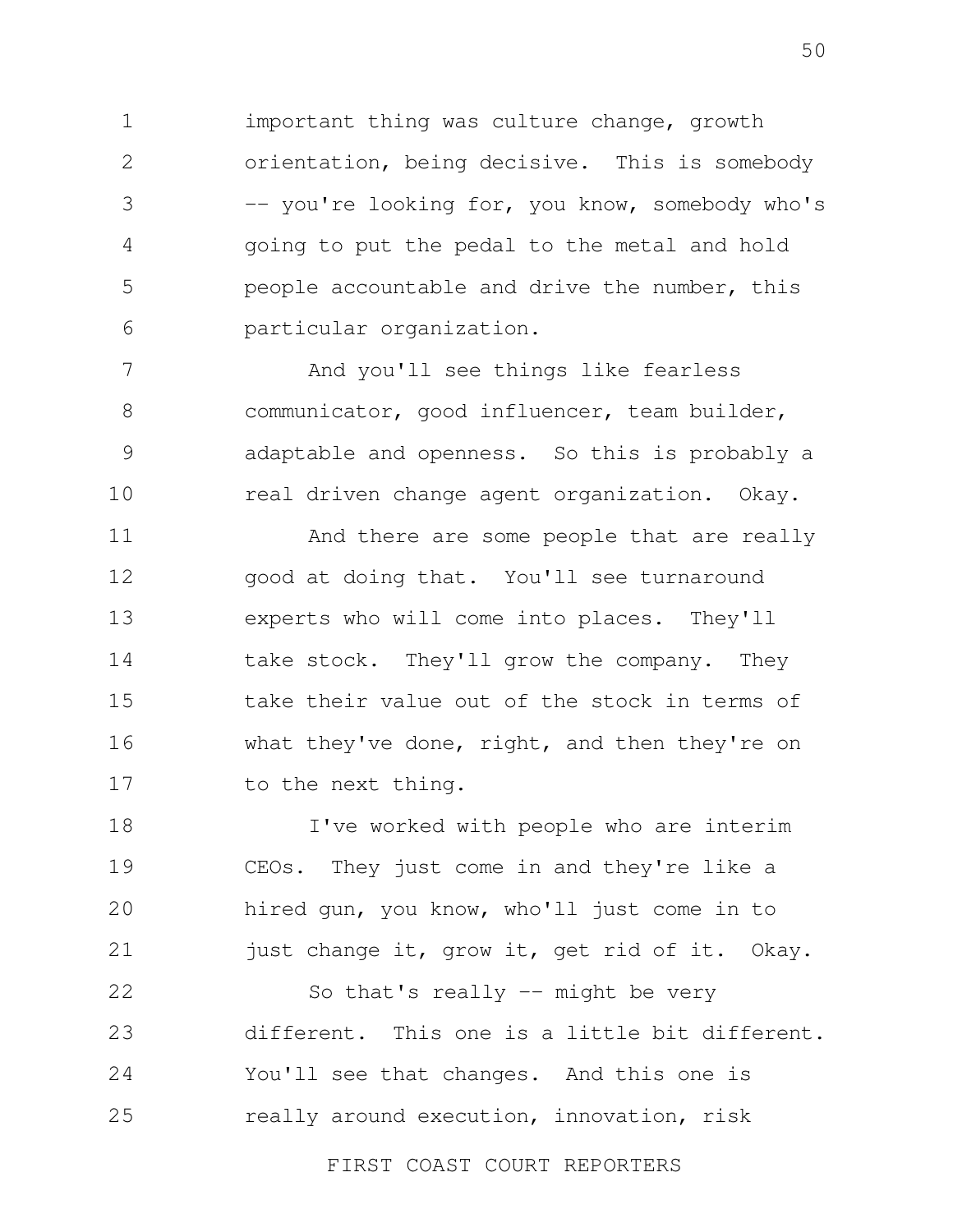1 2 3 4 5 management. I want to show you the third one. This one is much more sort of strategic, you see, strategy, industry, global. You know, very different flavor than the first one I was showing you.

6 7 8 9 10 11 12 13 14 15 16 17 CHAIRMAN LAWSON: Well, where I was going is what you were sharing with me is given where the organization is, there may be different profile that you're looking for based on where you are as an organization. Like, if we were in high growth and there was a lot of money we'd be looking for a type of person. If were in low growth, limited money we may be looking for a different type of person. If we were  $$ you described a company that was in turnaround mode, they were looking for potentially a different type of person.

18 19 20 21 22 23 24 25 DR. KIRSCHNER: That's right. And as I was saying before, there are definitely horses for courses. And so that's why we spent so much time on the situation now since the beginning because we want to make sure we have the right president to lead this organization at this point in time which might have been different 20 years ago.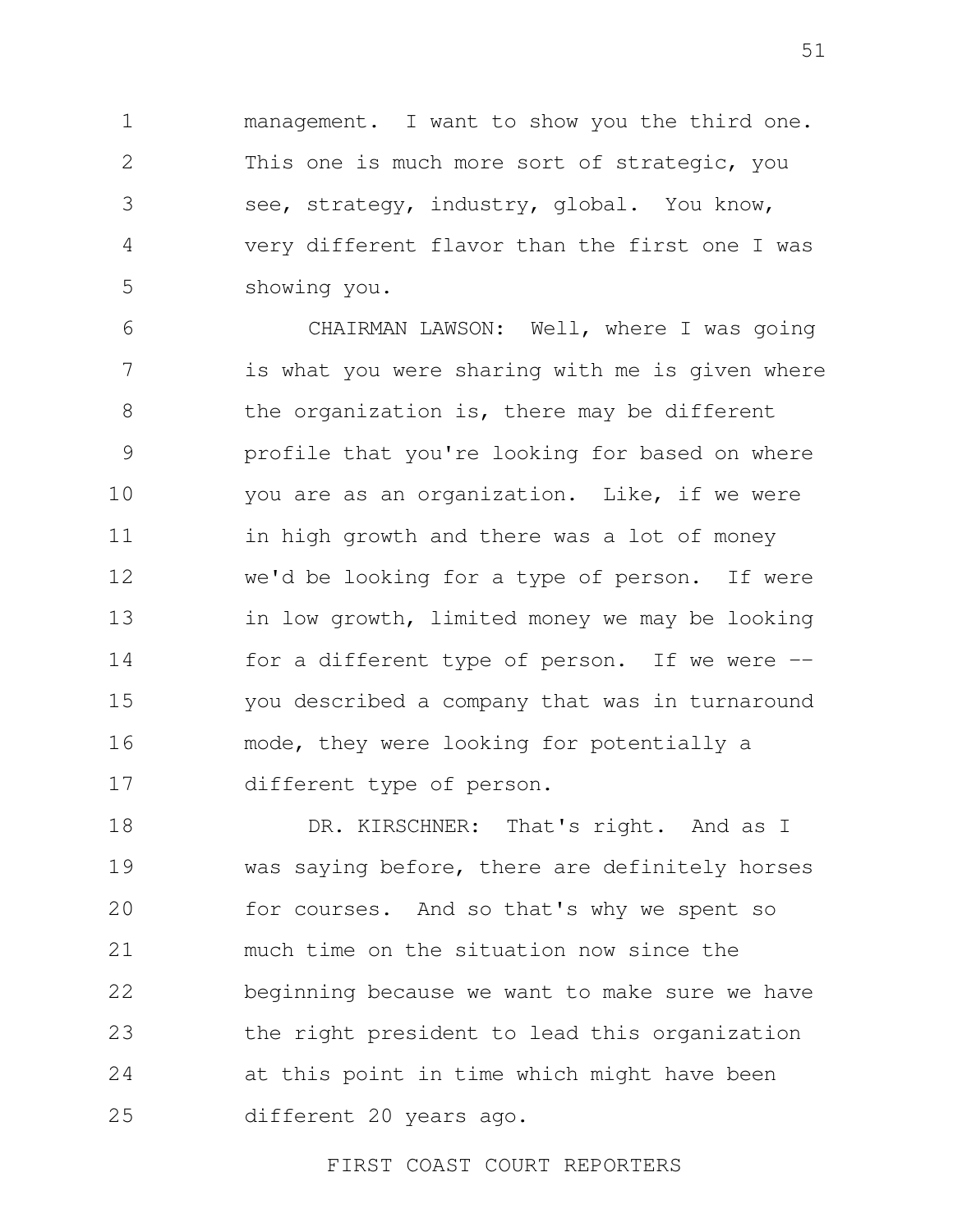1 2 3 4 5 6 7 8 9 10 11 12 13 14 15 I did hear Humphries -- President Humphries? I heard wonderful things about President Humphries, you know. But I don't know, President Humphries might not be the right leader right today. It's possible not. At that point in time clearly he was the right leader because the institution grew under his stewardship and people were happy and it was a good situation. Who knows whether that person has the negotiation  $-$  I don't know President Humphries at all, actually. I heard that he was pretty good at negotiating money from the legislature. But, you know, maybe that's the person that you need right now might be a very different kind of leader.

16 17 18 19 20 21 22 So you'll see  $-$  and this one is a very different one. This is one who's trying to be the grand -- or be an attractive acquisition target by an American company. This is a Canadian company that wanted to be acquired. So the whole strategy was about, okay, how do you -- what's good for being acquired?

23 24 25 Well, a lot of things that people look  $$ who are acquiring from the board is good value, so they're trying to take cost out of the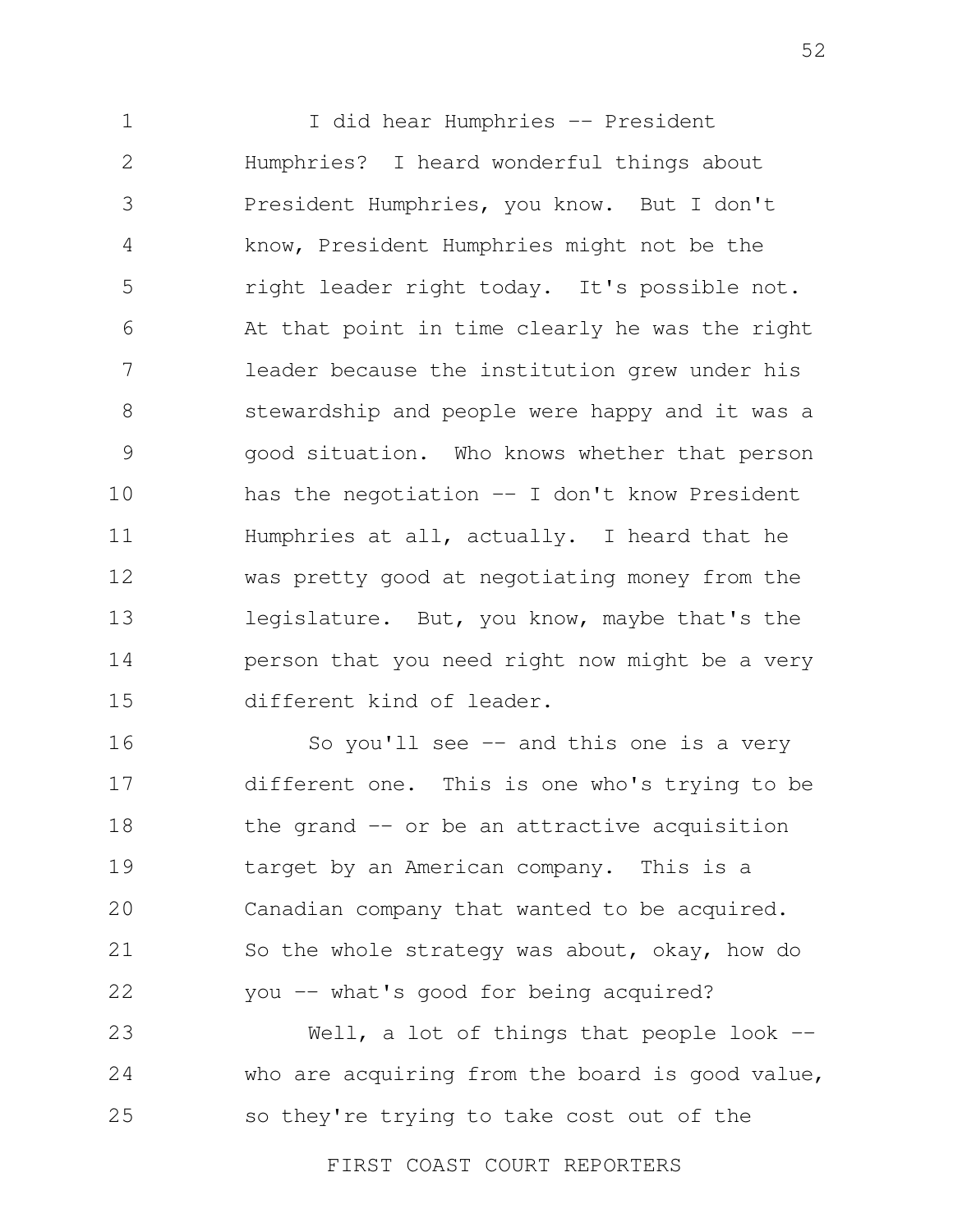1 2 3 4 5 6 7 8 company. I've seen this a lot in private equity companies where they're going to go in and they're going to really shut down a lot of things. A lot of it is just taking anything that's not essential out of the company so that they can prepare themselves for sale. That's a very different kind of leader that somebody's trying to grow a company.

9 10 11 12 13 14 15 16 17 18 In this case, you're looking for whoever's trying to take some costs out. And you'll see a lot of things here are going to be around that. So a lot are on sales, maintain low-cost model to ensure high cash flow, prepare for investment exit. It's a whole different leader that you need there. This one might be a CFO who became a CEO to do this job. So very different. Okay. So that's at the back of your book.

19 20 21 22 23 24 25 So I want you to actually do an exercise. Over there I put each of  $-$  the leadership behaviors are bulleted over here, you see? This is what I just went through, the five, okay. And what I need you to do is  $-$  you've got stickers, and I want you to do this -- and I sent you this stuff ahead of time so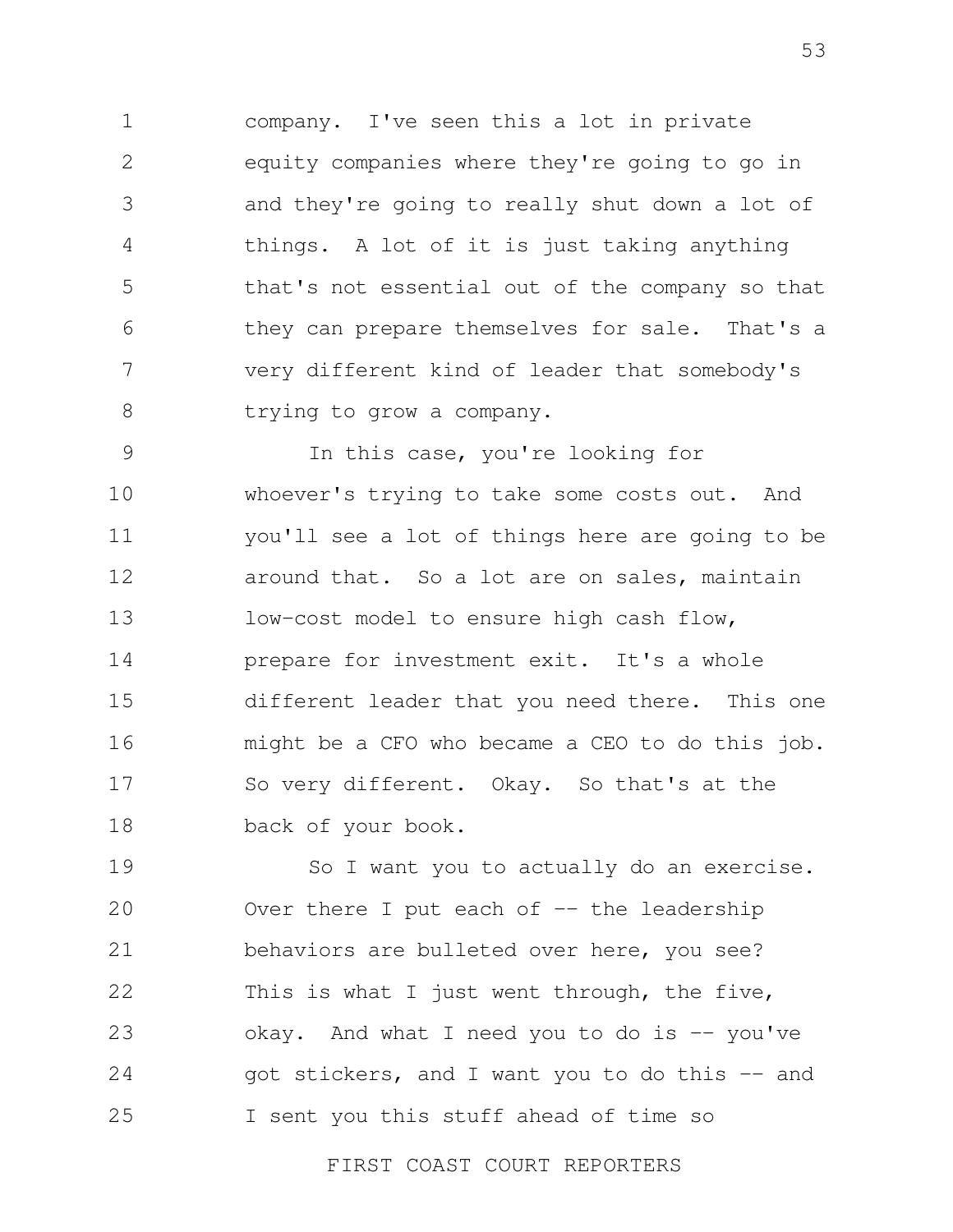1 2 3 4 5 6 hopefully you have some clue -- but as you read through it, just put a green next to the ones that you think are the most important, a yellow for the ones that are important. Okay. And then a red for the ones that are less important.

7 8 9 10 11 12 There's nothing that's not important or else it wouldn't be on the model. But that's really what I wanted to do. And then the last one -- this is really important -- the blue is for the most critical things that only the president can do and it can't be delegated.

13 14 15 16 17 So, for example, someone had to serve as a spokesperson for the institution. You really can't delegate that. That comes with the territory. These are the few and most important. Okay.

18 19 20 21 22 23 24 So I'm going to give you about 15 minutes to go ahead and do that. You may not have enough room to put all the stickers. Don't worry about it. I'm just trying to get a frequency count here about that. So I'm going to give you about 15 minutes to go ahead and do that.

25 (Brief recess.)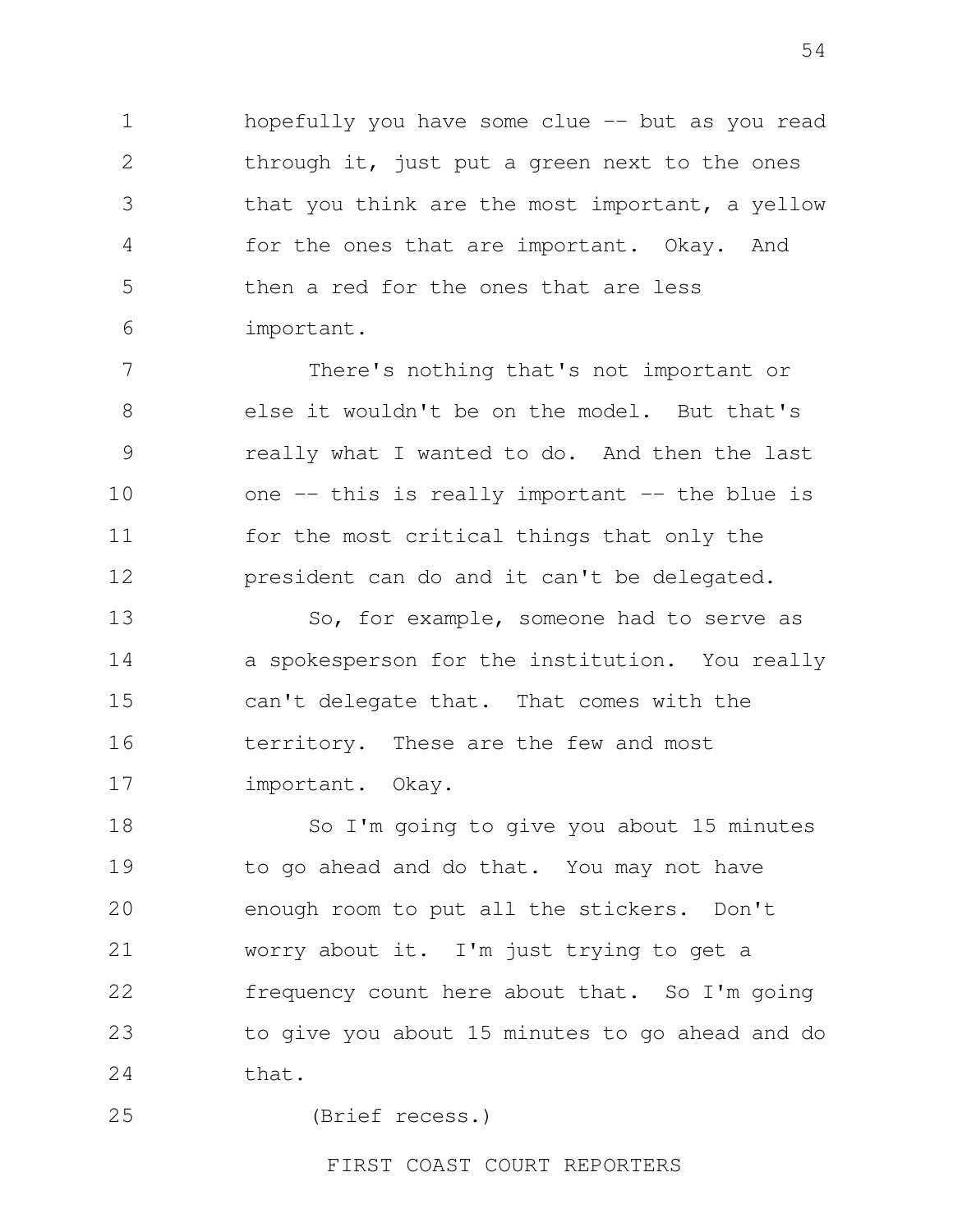1 2 3 4 5 6 7 8 9 10 DR. KIRSCHNER: All right. Folks, let's get started. So we've got about 40 minutes left, and what I want to do is really work on each one of these things. I want to work on each one of these things to get everybody's input and discussion about prioritization and also language. If there's any language you don't like or you want to comment on, this is your chance before we kind of get this to the final position.

11 12 13 14 15 16 17 18 So let's start with building the university community through managing multiple constituencies. And as we see, we see that the first bullet here by far of all the bullets, except maybe that one, was the most important. So represents the university's interests, the board, all the different constituents. This seems to be a critical capability.

19 20 21 22 23 24 25 So when you're assessing somebody for a job when you're thinking about whether or not they're a fit, this is the thing that you're going to look for more than anything else. How well do they communicate? How well do they bring people together? Are they somebody who sort of helps to join folks or are they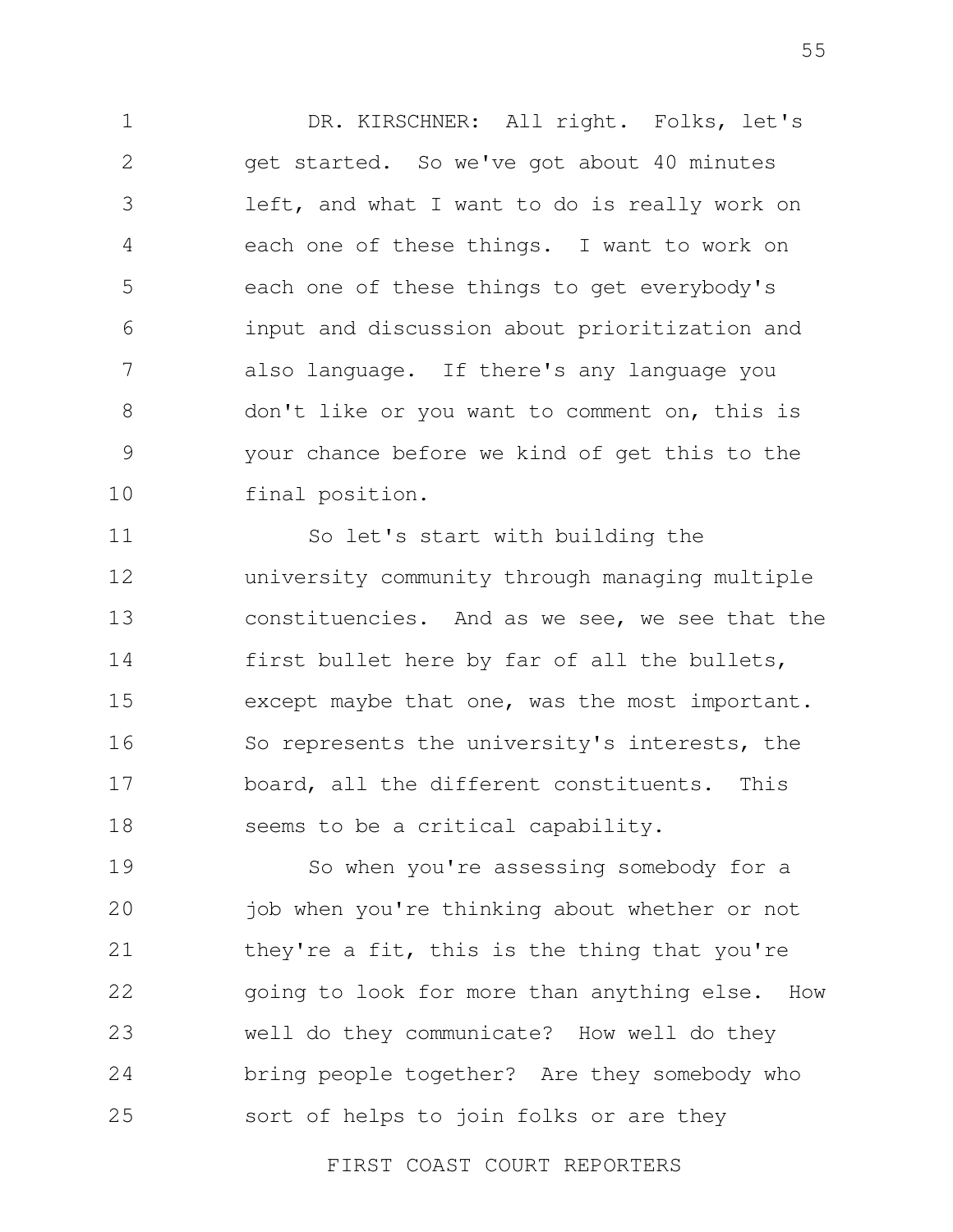1

somebody who's more divisive? Okay.

2 3 4 5 6 7 8 9 10 11 12 13 14 15 And, you know, when we look at people around these capabilities, some of these things are really personality-based. Okay. It's something more that's really caught more than taught. Some people naturally have their dukes up. For those of you who have more than one child, you know what I'm talking about, right? They grew up in the same family. They have the same rules. They have the same teachers and sometimes they turn out completely different, right. Because somebody has -- so some of them might have their dukes up and some of them might be natural mediators and conciliatory folks.

16 17 18 19 20 21 22 So some of what you're looking for is going to be personality based. Some of what you're looking for is learned. Okay. It's a skill kind of thing. But I believe that more is caught than taught so much more of what you do has to do with just the kind of person that you are.

23 24 25 I have twins, by the way. So I thought it was a sign from God to give a psychologist twins. So I treated one of them really nicely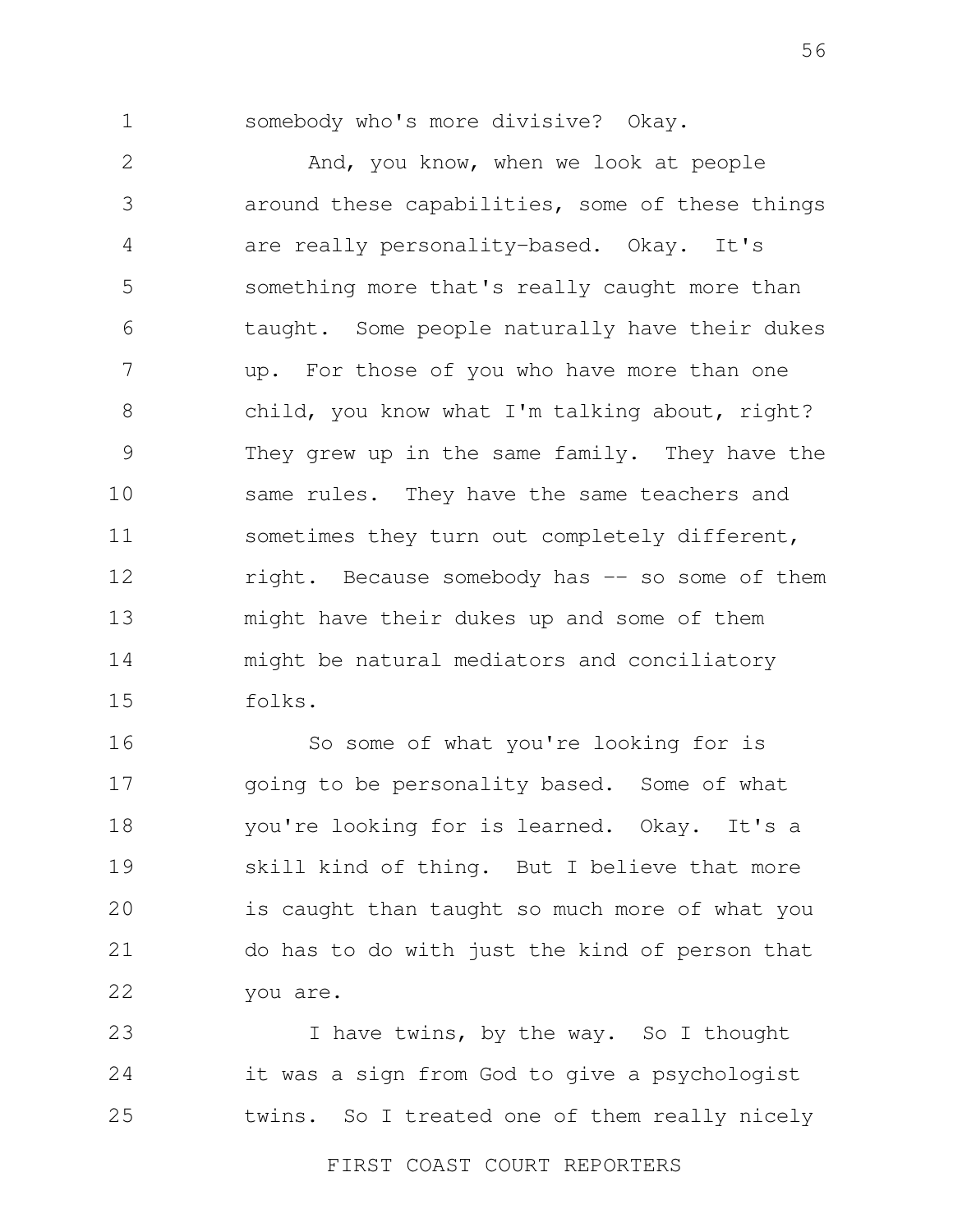1 2 3 4 5 -- no. But it's really, really interesting because again, they're totally different. One's a boy, one's a girl, but they have very different, you know, ways of going through the world, right.

6 7 8 And, you know, I could try and  $-$  we have a saying, You can teach a turkey to climb a tree, but you're better off hiring a squirrel.

9 10 11 12 13 14 15 16 17 18 19 20 Okay. So in terms of this one, when you look at it on your deck, is there any  $-$  so we know this is the most important. Is there any language here that you think is  $-$  should be changed or added? And if you had to take one or two of these things off of the table, which ones might you delete? You know, I mean, we can go with a very inclusive model like this but, again, some of it's going to be repetitive. So anything here just sort of in terms of language that you'd like to change? TRUSTEE CARTER: Which one is this?

21 22 23 DR. KIRSCHNER: This is the builds the university community through managing multiple constituencies.

24 TRUSTEE PERRY: Slide 12?

25 DR. KIRSCHNER: Slide 12.

FIRST COAST COURT REPORTERS

57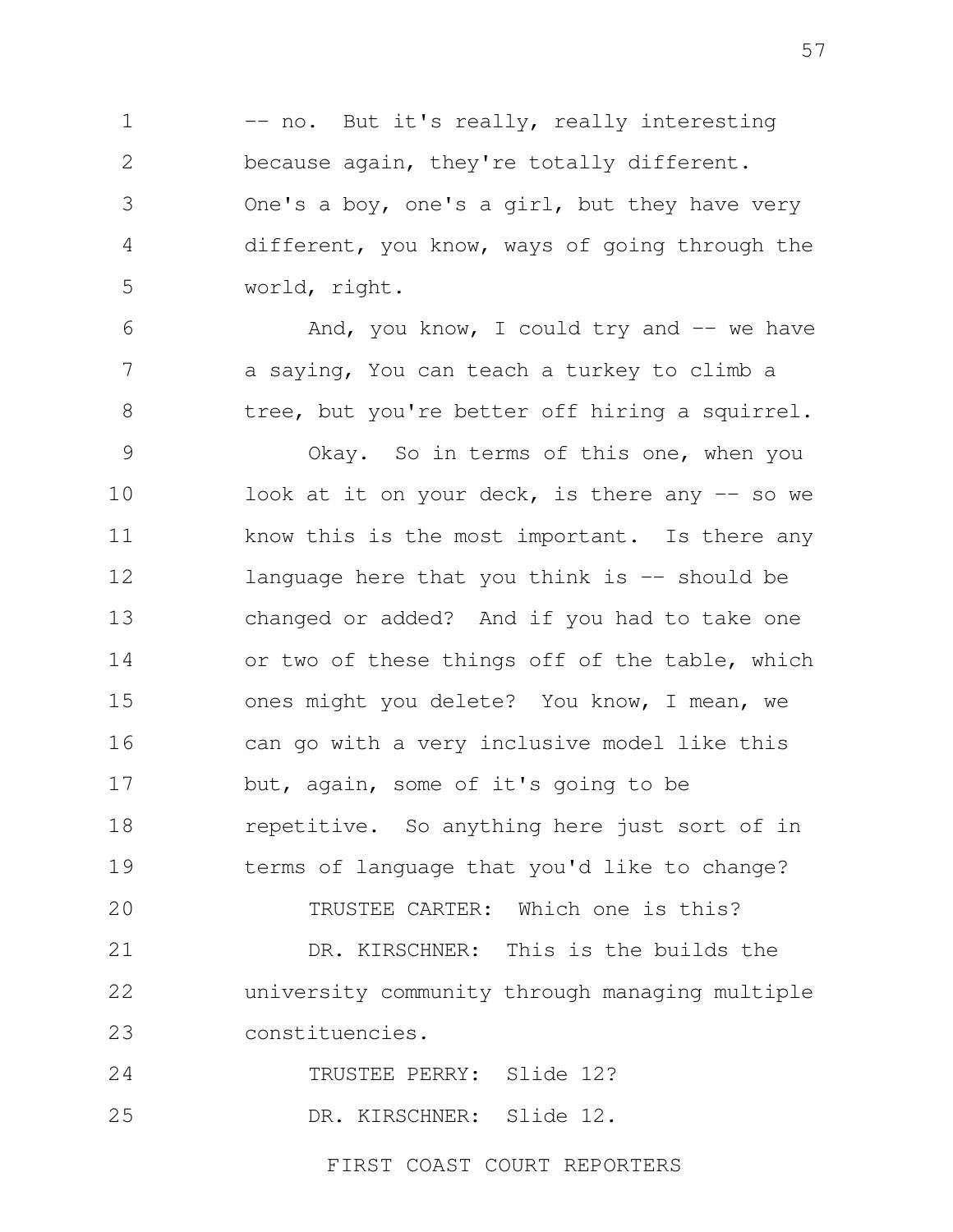1 2 TRUSTEE WOODY: Doctor, you're not just talking about No. 1?

3 4 5 6 7 8 9 10 11 12 13 14 15 16 17 18 19  $20$ 21 22 23 24 25 DR. KIRSCHNER: No, I'm talking about the whole thing now. So I'm opening this up for conversation. So this is a good thing to have a little discussion amongst the board members around how important is this? What's most important about this? We know it's about managing the multiple constituencies. What are the -- maybe less important here? TRUSTEE GRABLE: I just would have added parents. DR. KIRSCHNER: Oh, that's a good one. Can you put that on there? TRUSTEE GRABLE: On the first one. DR. KIRSCHNER: On the first bullet, add the word "parents." TRUSTEE WOODY: With adding parents, I would think that -- for me No. 1 would be No. 1. It's all inclusive. DR. KIRSCHNER: If you had to order it, this would still be the first one? CHAIRMAN LAWSON: Oh, I'm sorry. So you're saying Bullet Point No. 1 would remain --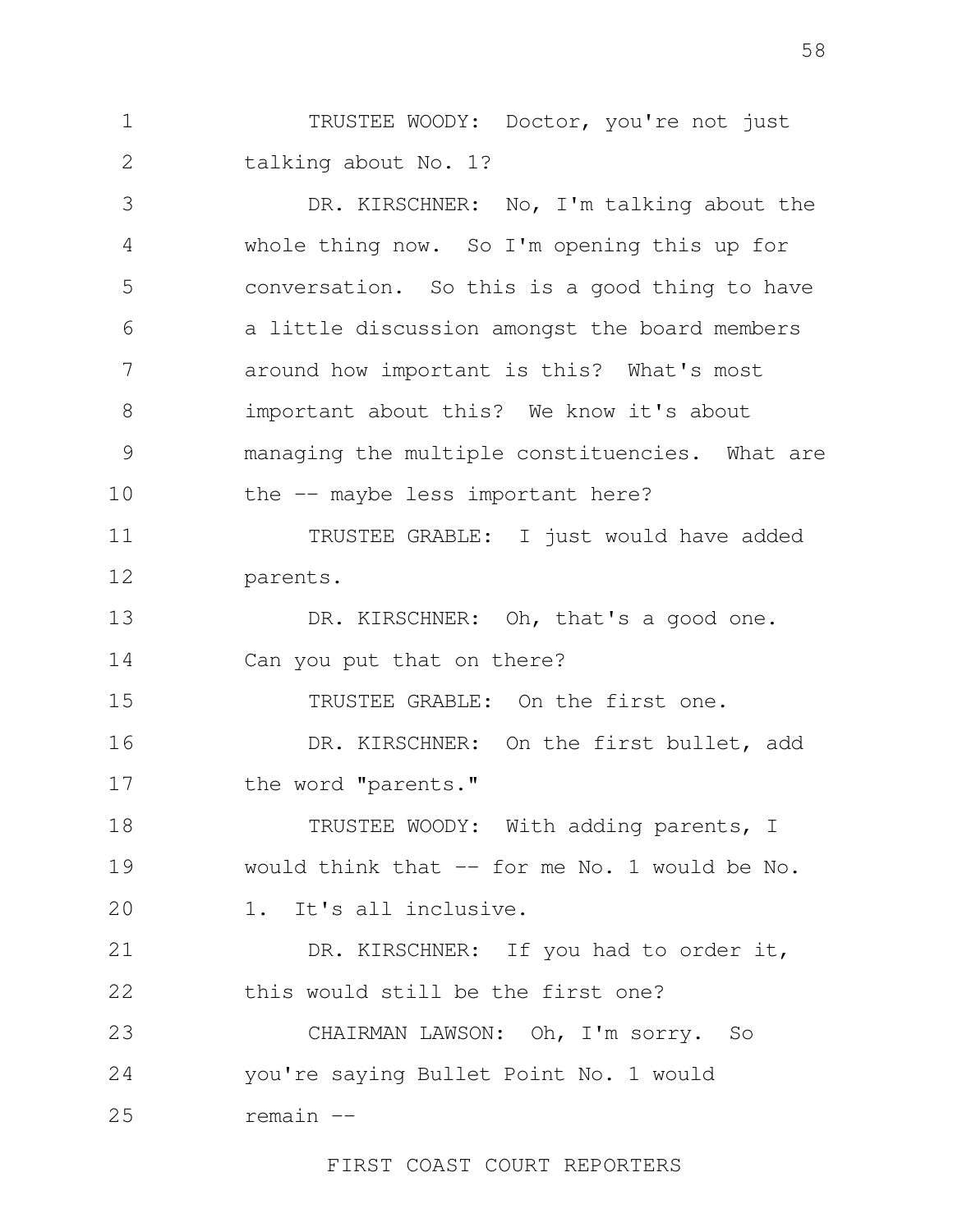1 2 3 4 5 6 7 8 9 10 11 12 13 14 15 16 17 18 19 20 21 22 23 24 25 TRUSTEE WOODY: Take care of it. TRUSTEE WASHINGTON: Yeah, I think a lot of the ones underneath are in many ways repetitive and fall under the sort of umbrella of No. 1. TRUSTEE WOODY: I say include the parent. DR. KIRSCHNER: I suggested that, so we're going to add parents. Did you type that in? So any other  $-$  is there anything here that you think is repetitive that maybe we can pull out, like is the second bullet just repetitive of the first bullet? TRUSTEE CARTER: Yeah, the first one is inclusive to enough to cover everything. TRUSTEE PERRY: It covers everything. DR. KIRSCHNER: So we can delete the second one. Is that okay? TRUSTEE CARTER: Pretty much. Yeah, that's the most significant thing on there. DR. KIRSCHNER: I think the third one, I believe, I would keep because there's something about conflict mediation that's not mentioned in the first bullet because there are natural conflicts that happen. So I think you need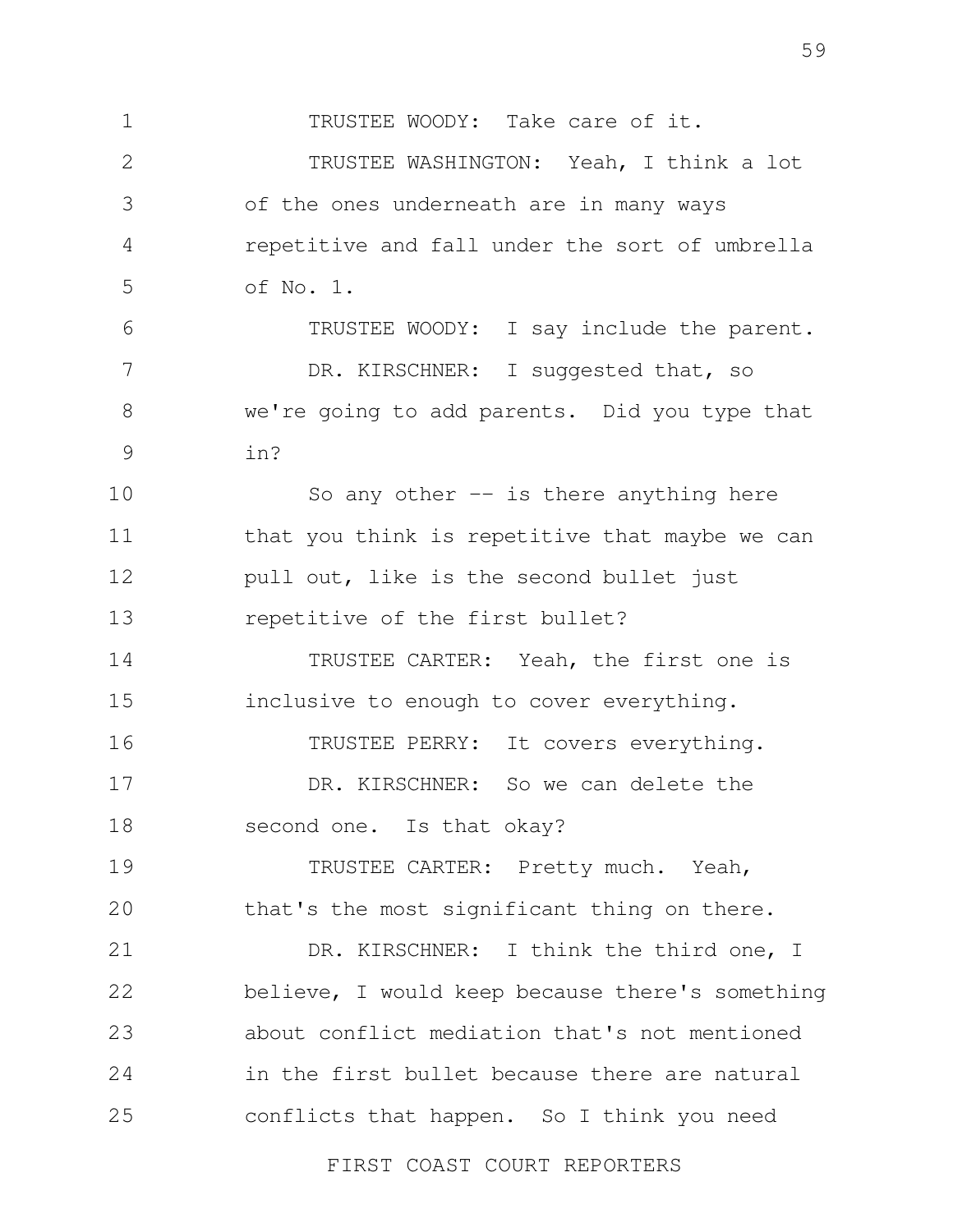1 2 3 4 5 6 7 8 9 10 11 12 13 14 15 16 17 18 19 20 21 22 23 24 25 somebody who's a good  $-$  good balanced dude, right. TRUSTEE LAWRENCE: I would keep No. 4 as well. DR. KIRSCHNER: Yeah, I think that actually should go without saying. TRUSTEE LAWRENCE: But it needs to be said. DR. KIRSCHNER: But it needs to be said. TRUSTEE MOORE: What about No. 5 with maybe the inclusiveness of value because we talk about tradition but then we also think about the inclusiveness of other groups if we want to diversify. TRUSTEE WOODY: No. 5? TRUSTEE WASHINGTON: On No. 5, where it says understands the educational needs of traditionally underserved populations, but if we're an attractor and we're competitive and we have great programs, aren't we willing to attract other students? So the inclusion of other groups that may not be underserved but just want to come because we have a great program. DR. KIRSCHNER: So what's your point?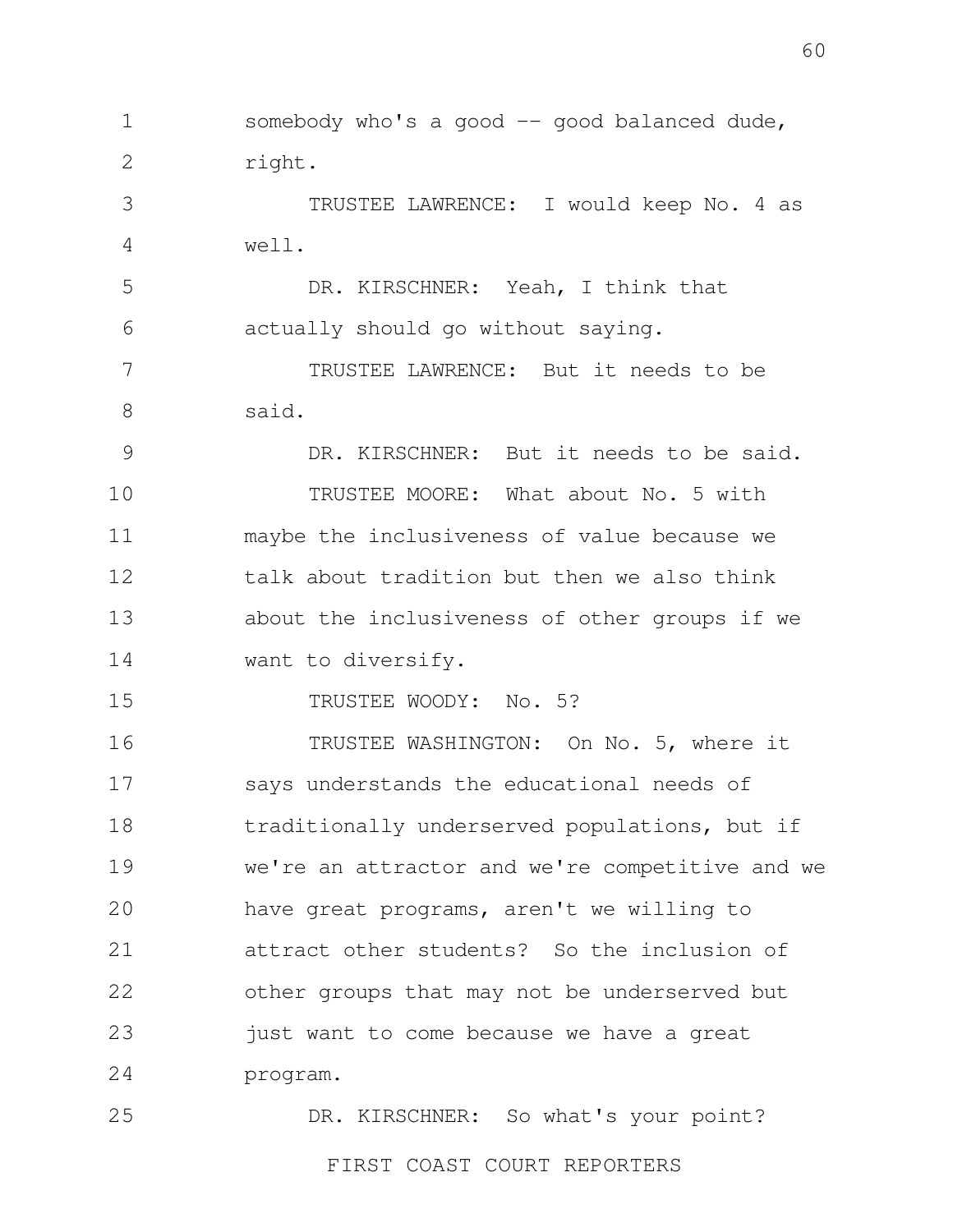1 2 TRUSTEE MOORE: My point is when we look at expanding --

3 4 5 6 7 8 9 10 11 12 13 14 15 16 17 Dr. KIRSCHNER: Delete it? TRUSTEE MOORE: No, leave it but expand it to include the inclusiveness of, you know, valuing other groups that may not fall in the underserved that the president, whomever, would have an eye for also looking to attract those  $--$ TRUSTEE WASHINGTON: Basically understanding the educational needs of all students of our student population, including the traditionally underserved populations. TRUSTEE MOORE: Yeah. We wouldn't lose sight of what we've always done but then how could we open it up to others? TRUSTEE WOODY: Good point.

18 19 20 21 22 DR. KIRSCHNER: So maybe at the end of the statement we can say something like  $$ actually, put in a semicolon and then say open up the university to new constituencies, to new student populations.

23 TRUSTEE MOORE: Exactly.

24 25 DR. KIRSCHNER: So you got that? So colon -- semicolon. I'm sorry. And then opens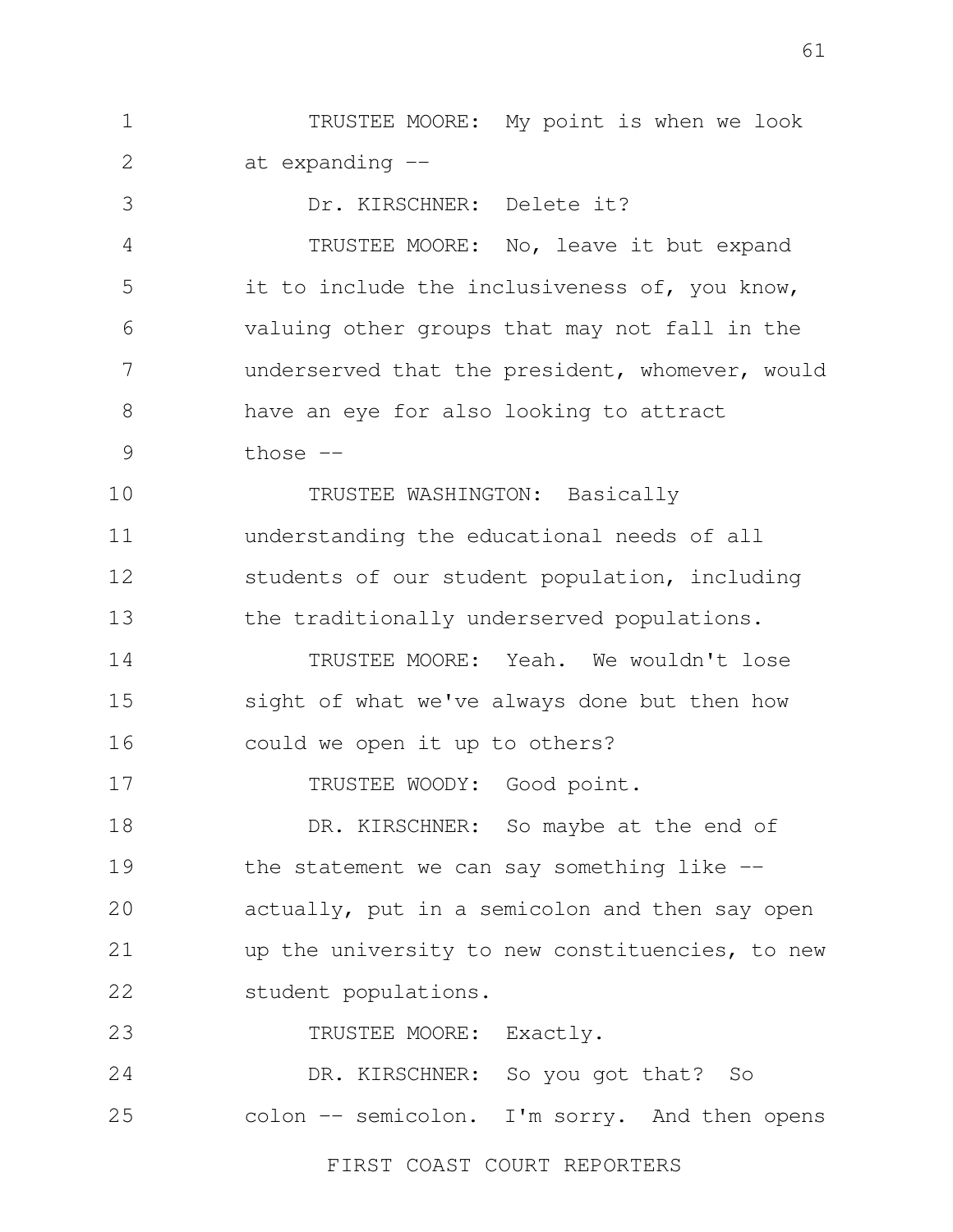1 2 up the university to new student populations. Does that cover it?

3 4 TRUSTEE MOORE: Uh-huh (affirmative response.)

5 6 7 8 9 10 TRUSTEE LAWRENCE: Seems to me I'm really speaking before the semicolon that this item is particularly important to this university which has a special opportunity with underserved population. We literally recruit these sorts of people and want to.

11 12 DR. KIRSCHNER: So maybe we move this bullet to be the second bullet?

13 14 TRUSTEE CARTER: No, I think it's okay where it is.

15 16 17 18 19 20 21 22 DR. KIRSCHNER: It's okay where it is? Okay. But we know this is really important. Anything else in here that you think could be eliminated? I think the raises -- partners with the faculty and staff to raise the academic standing of the university. That's one I would not want to leave -- I think at the core it still is about education.

23 24 25 TRUSTEE CARTER: The next one we can probably eliminate -- we can probably eliminate the one that says engenders trust and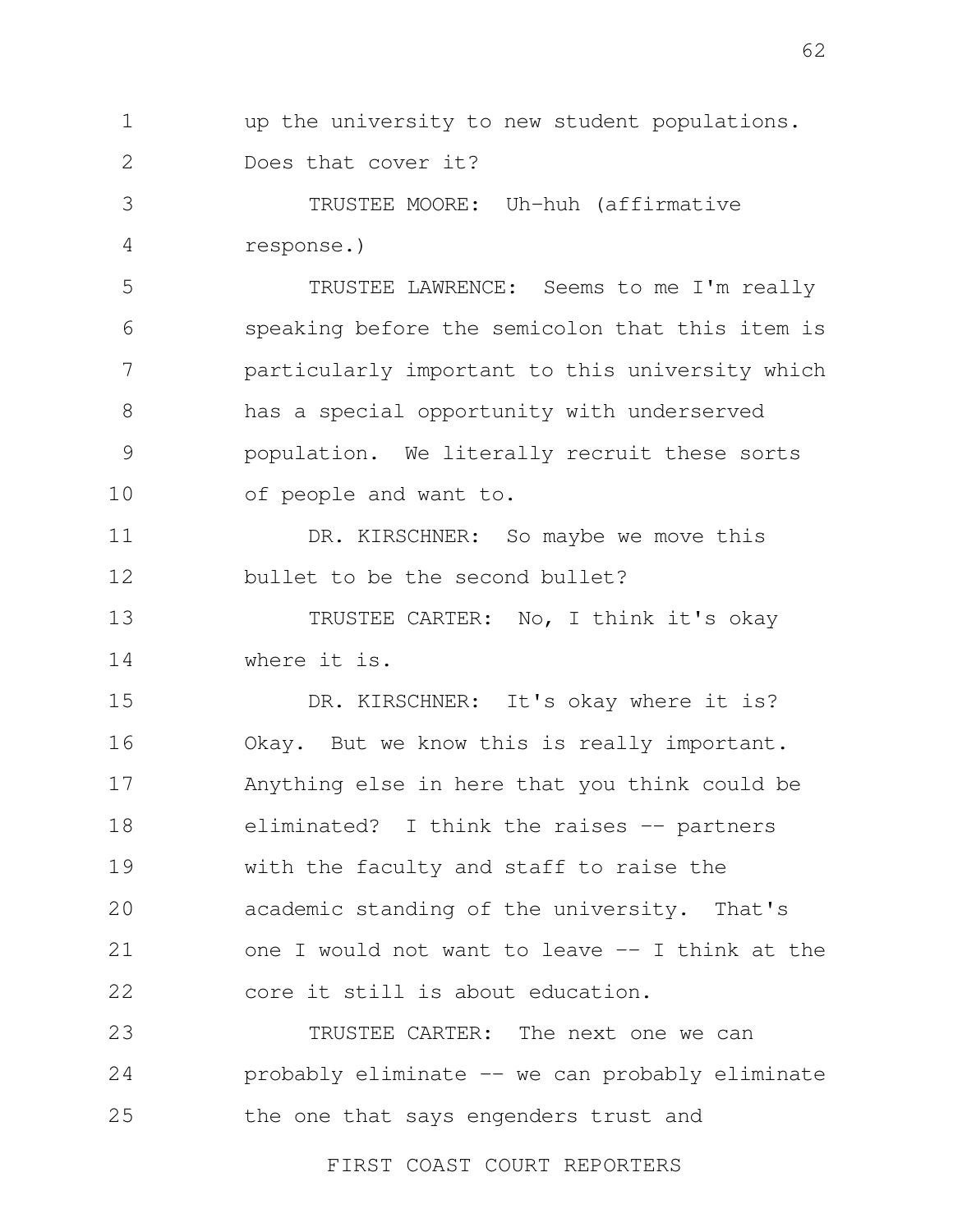1 2 3 4 5 6 7 8 9 10 11 12 13 14 15 16 17 18 19  $20$ 21 22 23 24 25 confidence because it's encompassed within 1. Obviously, if you're going to be able to -- DR. KIRSCHNER: That goes back to integrity and transparency? Okay. So we can eliminate this one, engenders trust and confidence? TRUSTEE BRUNO: I would say the portion after the semicolon, takes responsibility for outcomes and delivers on commitments. DR. KIRSCHNER: You want to save that one? TRUSTEE BRUNO: Yes. TRUSTEE WASHINGTON: Save what's after the semicolon. TRUSTEE WOODY: Which one are we talking about? TRUSTEE WASHINGTON: The same bullet. So it says engenders trust and confidence and then the second part is takes responsibility for outcomes. DR. KIRSCHNER: So delete the engenders trust and confidence? I have a feeling that we're going to be able to take that second statement and put it in a different part under maybe execution but it might be under here but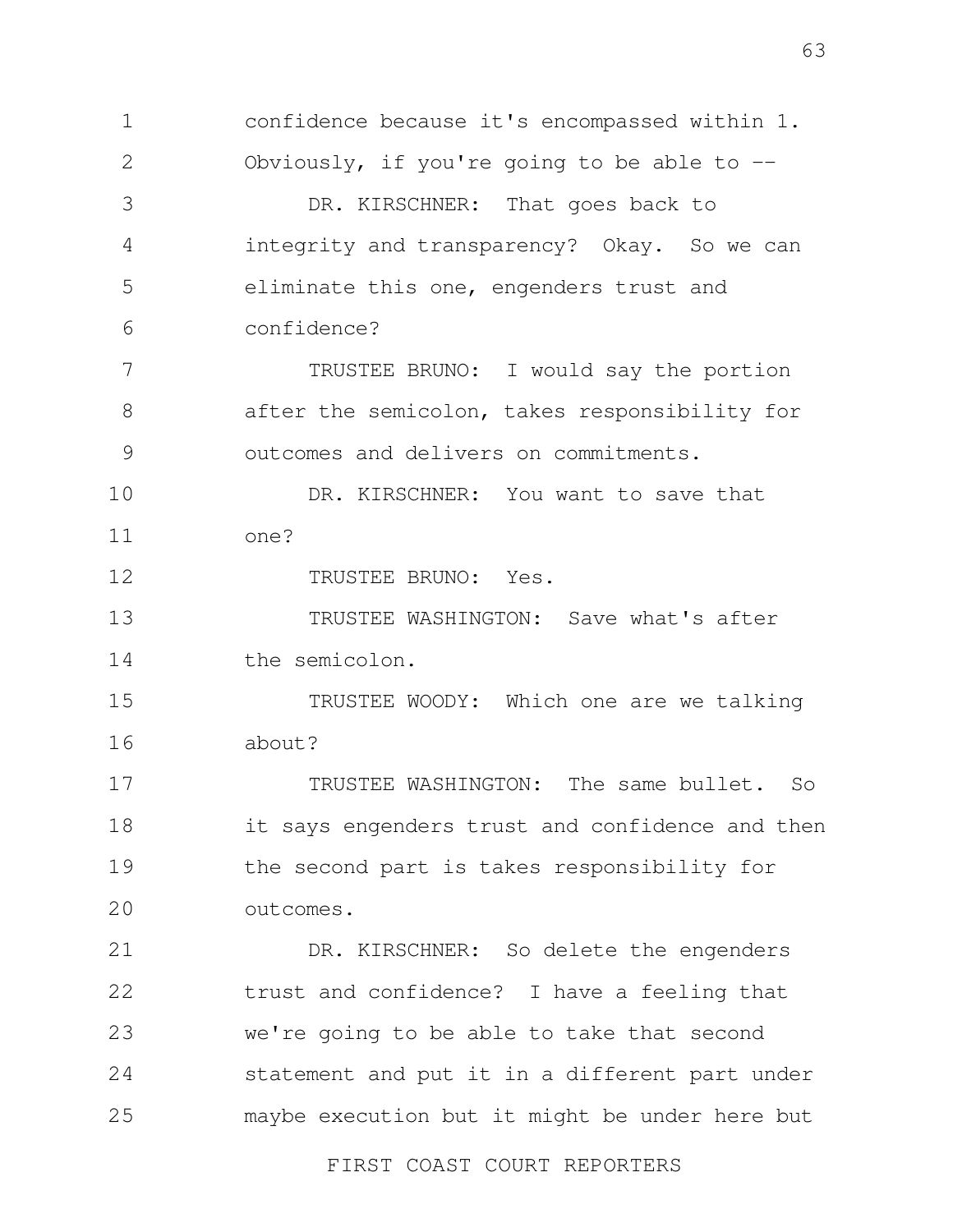1 let's hold on to it. Good.

2 3 Serves the community within the university operates.

4 5 TRUSTEE LAWRENCE: Tell me what that means.

6 7 8 9 10 11 12 13 DR. KIRSCHNER: So that one really came from a conversation with Reverend Holmes who was saying, Hey, you're a part of this community and this community is a challenge. It's a high-crime community. And  $I$  -- we want a president that is going to be connected to the community. So you think we want take that one out? Are you in agreement?

14 15 16 17 18 19 20 TRUSTEE LAWRENCE: The only thing I would say in the spirit of what you said earlier about a town and a gown, it's not just a matter of high crime. FAMU ought to be seen as a leader in the Tallahassee-Leon County Community. That is an important role for a university.

21 22 23 TRUSTEE WOODY: I think FAMU should be inclusive with the local county, with Leon County, but also statewide and national wide.

24 25 TRUSTEE CARTER: I think when you consider the fact that a lot of people in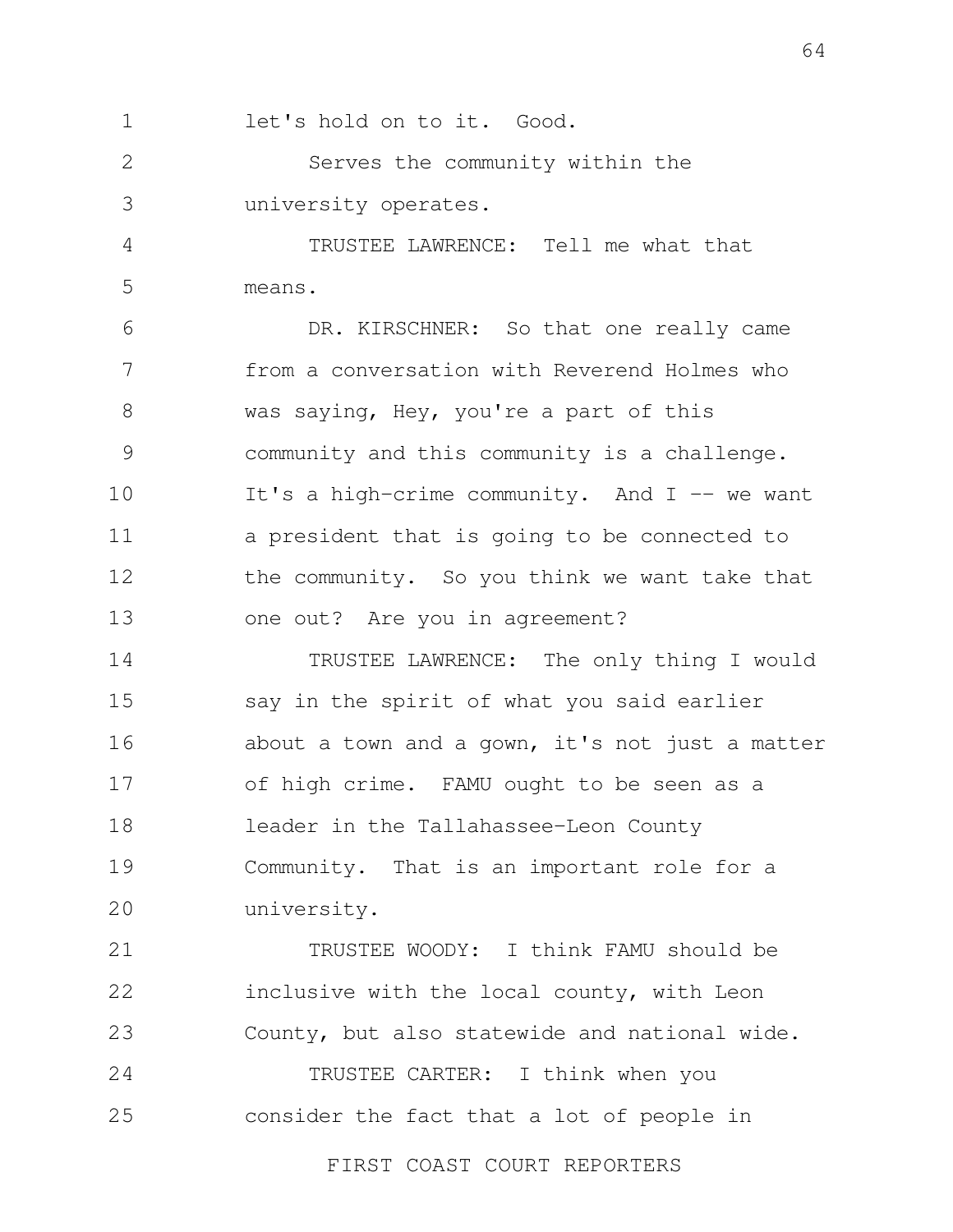1 2 3 4 5 6 7 8 Tallahassee give a lot of money even though they're not FAMU grads, a lot of people in Tallahassee really support FAMU and so that requires an engagement, at least an appreciation. People in the community  $-$  they live there, they work there. They are part of it. So it has to be a part of the community in the real sense.

9 10 11 12 13 14 15 16 Folks like Reverend Holmes raised a lot of money for FAMU. He's not a FAMU grad, but there are other businesses in Tallahassee so we need -- the other thing about it, if you're going to make a substantial commitment you've got to be strong where your base is first and then you expand out. So I think that's very, very important.

17 18 19 20 21 22 23 TRUSTEE WOODY: I agree with that. The same example I've used for University of Florida or Florida State, when it comes down to impact for not only Tallahassee, but Leon County, but the impact statewide. Look at the different campuses they have all over the state of Florida.

24 25 TRUSTEE GRABLE: And if we think about it, this to me goes to the philosophy of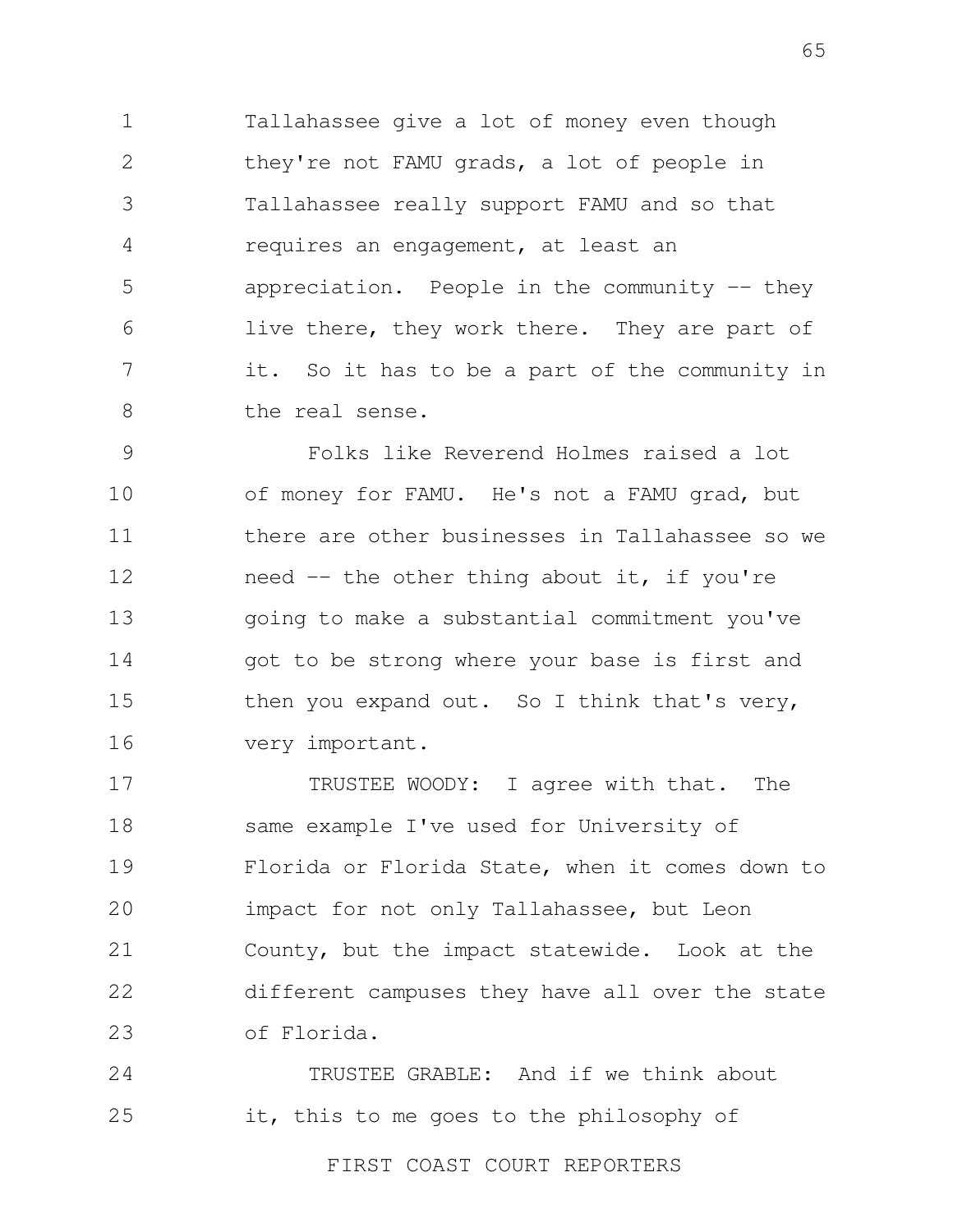1 2 3 4 5 6 7 8 9 corporate responsibility. So corporations are -- must be responsible in their community where they live. And this is to me along the same tracks is kind of synonymous with corporate responsibility because we try to tie often business tactics and methods to operating our university to hopefully enhance its influence, enhance the fundraiser. So I see it along those lines.

10 11 12 TRUSTEE DORTCH: I would not use the leader for revitalization. I would say as a partner for enhancement and revitalization.

13 14 DR. KIRSCHNER: So change the word "leader" to "partner" on that bullet?

15 16 17 18 19 20 21 22 23 24 TRUSTEE DORTCH: That would be partner instead of leader because whatever we do to enhance it, if we are looking at the surrounding areas, it's going to help revitalization, but it should not be for that president coming in he's got to be or she's got to be the one out there leading the charge, but the university must be partners in whatever happens. It's in our best benefit and safety for everyone else.

25 TRUSTEE LAWRENCE: So let me say two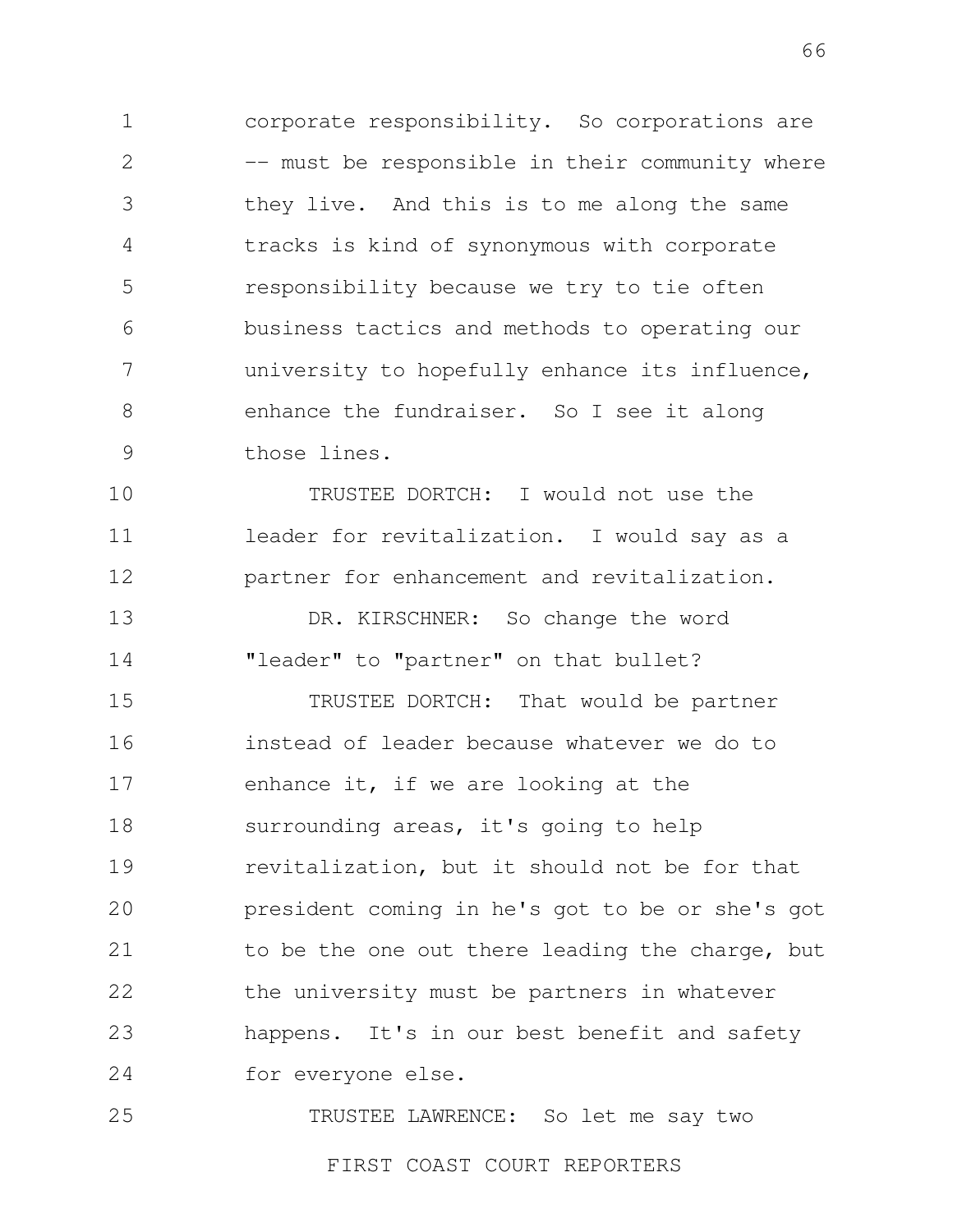1 2 3 4 5 6 7 things: First of all, I absolutely agree with Trustee Woody's comment about beyond Leon County and the state. So for instance, FAMU has a place in this state that USF doesn't have which is four times as large. This is a  $-$  in its own unique, special way a statewide university, historically and otherwise.

8 9 10 11 12 13 14 15 16 17 18 19 Second point, I live in a community with a university -- state university that's 55,000 students, Florida International University. Its president of the university is chair of the Chamber of Commerce in Miami. I want -- that isn't my standard, but understanding real (inaudible) in town and gown I think is critical to this university over time. When we're gathering the two, three, four, five, six people we really need to have to think about how we do such and such in Tallahassee, got to have the FAMU president here.

20 21 22 23 24 25 DR. KIRSCHNER: So this bullet stays. Is the language okay? Do you want to  $-$  the community within the university operates, do you want to think about statewide influence or is it covered under the community? I didn't mention the community. So we could argue that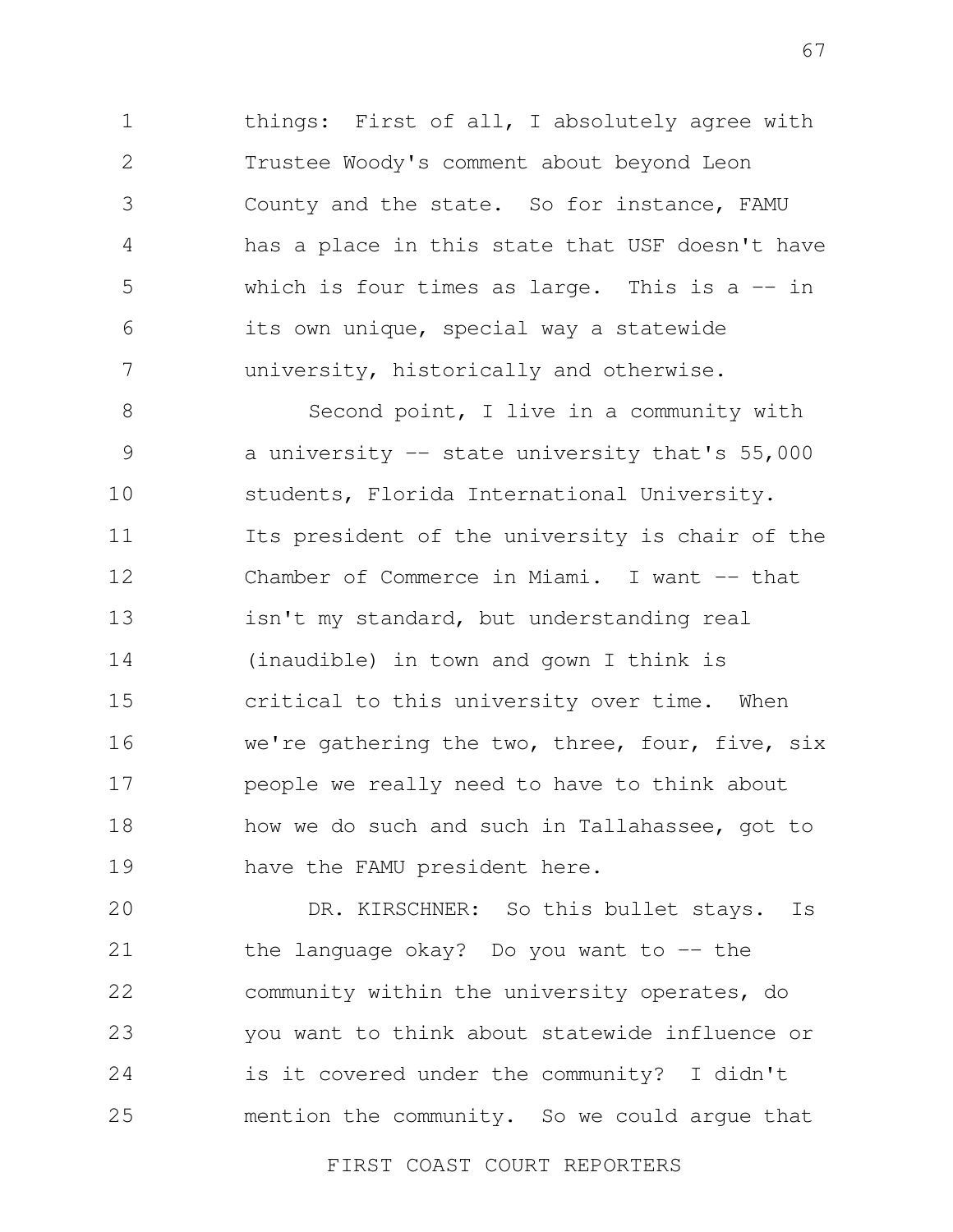1 it has to do with --

2 3 4 TRUSTEE CARTER: You can go after - after community just do parens, local and statewide.

5 6 7 8 9 DR. KIRSCHNER: Okay. That's good. So in here, serves the community and then put a parenthesis local and statewide. I'm not sure about this last bullet, guys. Do you think we need it?

10 11 12 TRUSTEE CARTER: Well, I think if you got one -- if you do 1 right, you probably won't need it.

13 14 DR. KIRSCHNER: So I would eliminate the last bullet.

15 TRUSTEE GRABLE: The last bullet?

16 17 18 19 DR. KIRSCHNER: The last bullet; builds strong relationships of trust and candor; takes time to know individuals; operates as a peer in the eyes of board members.

20 21 22 23 24 25 TRUSTEE LAWRENCE: The only thing I would say is somebody who's worked a long time is that the best bosses I've ever worked for, they cared about me. I want a president of the university who puts the university community in its broader scope. My God, he or she cares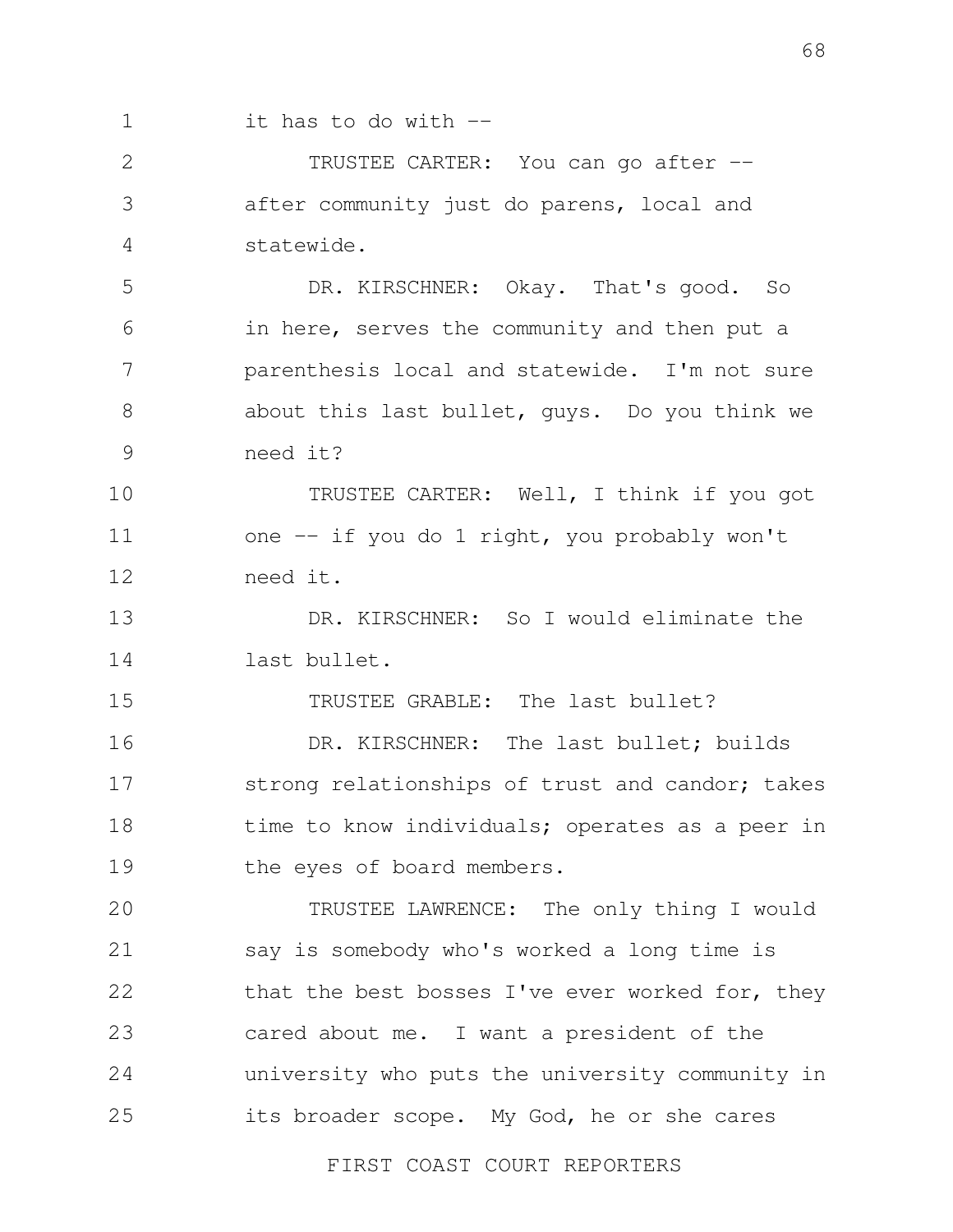1 about me.

2 3 4 5 6 7 8 9 10 11 12 13 14 15 16 17 18 19 20 21 22 23 24 25 DR. KIRSCHNER: Okay. TRUSTEE LAWRENCE: That to me is important right there. DR. KIRSCHNER: Okay. So how about we leave that bullet and instead of using the phrase, "Takes time to know individuals" -- and I'm not sure of the language to use here, Dave. TRUSTEE LAWRENCE: Demonstrates care for all individuals. DR. KIRSCHNER: That's good. So instead -- so leave the bullet. Take out the takes time to know individuals and put in  $--$  I'm sorry. The language again was? TRUSTEE LAWRENCE: Demonstrates -- DR. KIRSCHNER: Demonstrates caring for all individuals. TRUSTEE LAWRENCE: Yeah. DR. KIRSCHNER: Okay. Are we done with this one? TRUSTEE GRABLE: I wanted to go back up to the fourth one from the bottom. And we already agreed to keep it, but as I looked at that, that really brings up the concept of shared governance. And I just feel that it's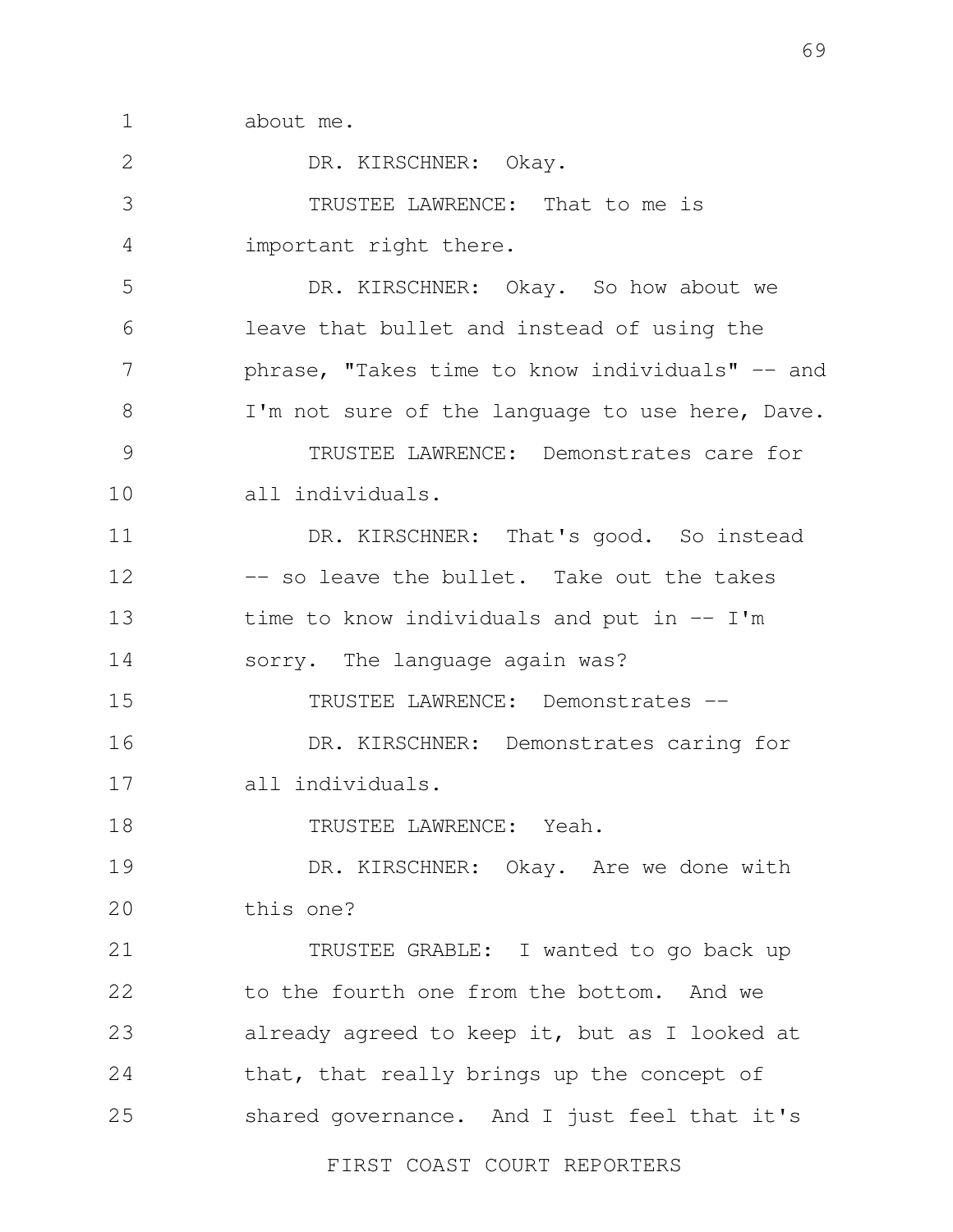1 2 3 4 5 6 7 8 9 10 11 12 13 14 15 16 17 18 19  $20$ 21 22 23 24 25 FIRST COAST COURT REPORTERS really critical and that shared governance with faculty and staff and the campus community. But this is a real important term and it signals -- it's a signal. And I think we need to add -- and I would add it where we say at the end raise the academic standing and shared governance within the university. DR. KIRSCHNER: Okay. Raise the academic standing and shared governance within the university right here? TRUSTEE GRABLE: Yes. DR. KIRSCHNER: So it's the fourth from the bottom. TRUSTEE GRABLE: Yes. DR. KIRSCHNER: To raise the academic standing and shared governance and take out the word "of" and put in the word "for." TRUSTEE GRABLE: Within. DR. KIRSCHNER: Okay. TRUSTEE GRABLE: Okay. DR. KIRSCHNER: We good with this one? We got to move along because our time is going to get tight. So let's do the next one. Justin. TRUSTEE BRUNO: I did have one I wanted

70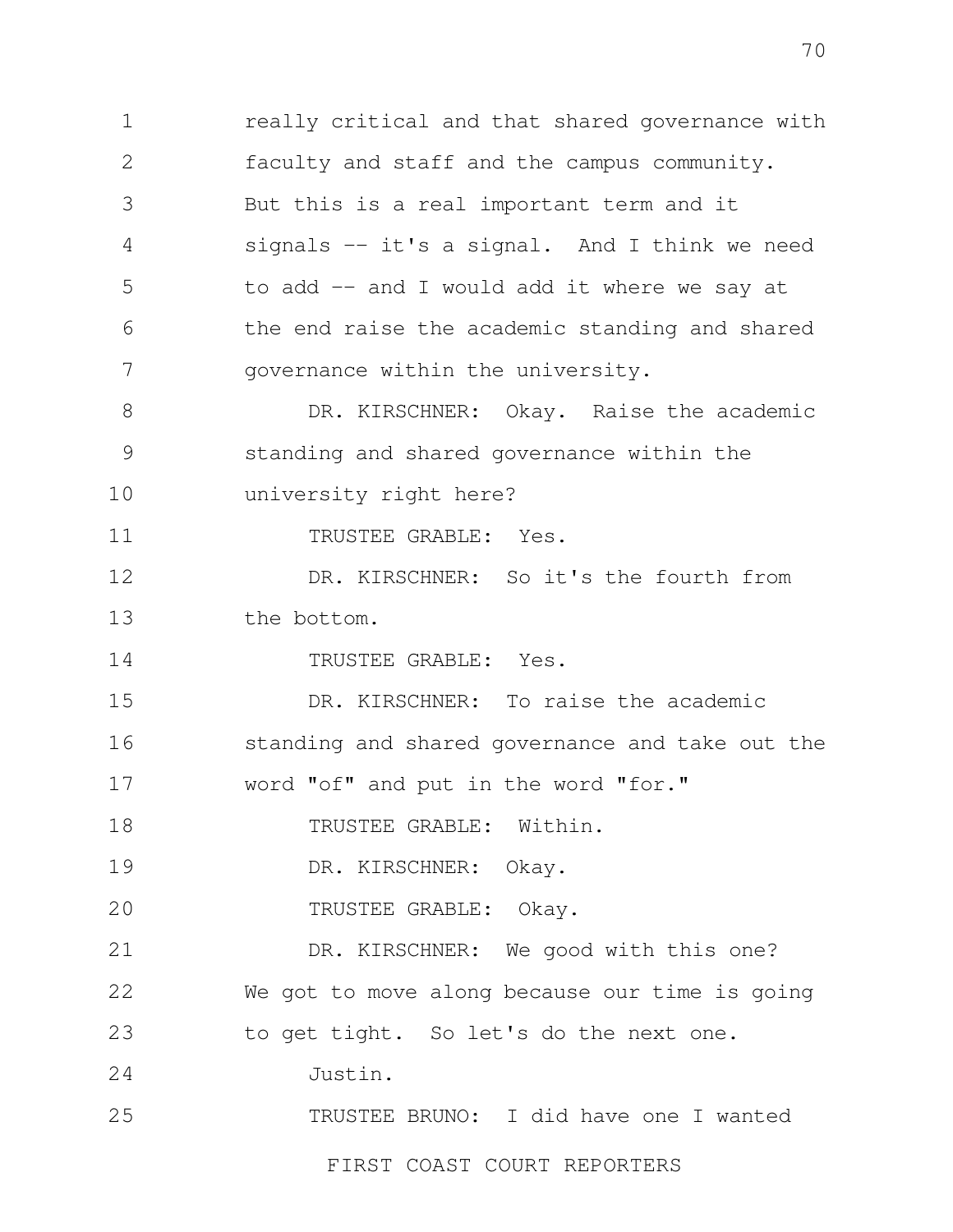1 2 3 4 5 6 7 8 9 10 11 12 13 14 15 16 17 18 19  $20$ 21 22 23 24 25 to add, possibly. We were talking about integrity and transparency and also (inaudible) all that stuff. We're clear that this university endeavor presents a really politically charged environment so we need somebody who could refrain from politics, the political climate to cloud their judgment on matters and decisions that affect the university. So there's always going to be, like, political forces coming at you -- we need you to do this, we need you to do that  $-$  but at the very, like, center of attention is student body in the university. DR. KIRSCHNER: You're talking about rising above politics. TRUSTEE BRUNO: Right. DR. KIRSCHNER: Do things that are in the best interest of the institution. TRUSTEE BRUNO: Right. DR. KIRSCHNER: I'm just seeing whether or not we had it somewhere else. I think maybe when we get to communication  $--$  but hold on to that because that's good. Okay. Let's go on. So grows the endowment through fundraising and fiscal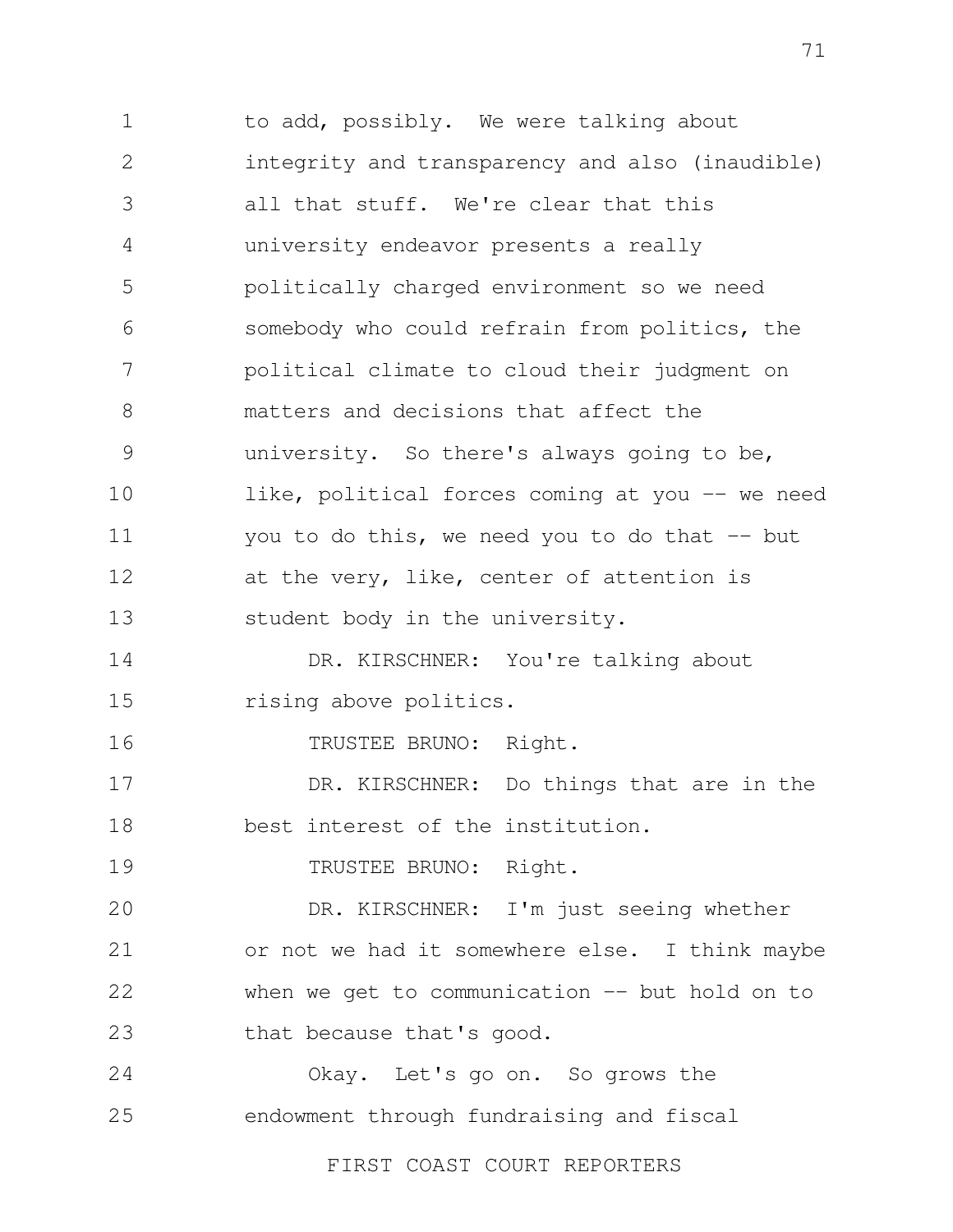1 2 3 4 5 6 management. And when we look at this one, this is obviously really important. Primary contact point; builds strong alliances to government, private sector partners; money management. So anything that folks would want to add, change or delete in this bucket?

7 8 9 10 TRUSTEE WOODY: Would it be too down in the lead (phonetic) to say for a leader to hire someone that's capable of assisting him or her in raising X amount of funds?

11 12 13 14 DR. KIRSCHNER: I think that's under talent management, getting the right people on the bus so let's hold onto it, but yes. That would be an important part.

15 16 17 I'm thinking the last bullet here could maybe come out. I don't know, a bunch of people read it as --

18 19 TRUSTEE CARTER: It's got a lot of blue there.

 $20$ 21 22 DR. KIRSCHNER: Not a single red. Okay. Anything on this? Are we leaving this the way it is?

23 24 TRUSTEE CARTER: I think that's a pretty good one there.

25 FIRST COAST COURT REPORTERS DR. KIRSCHNER: Any other input on this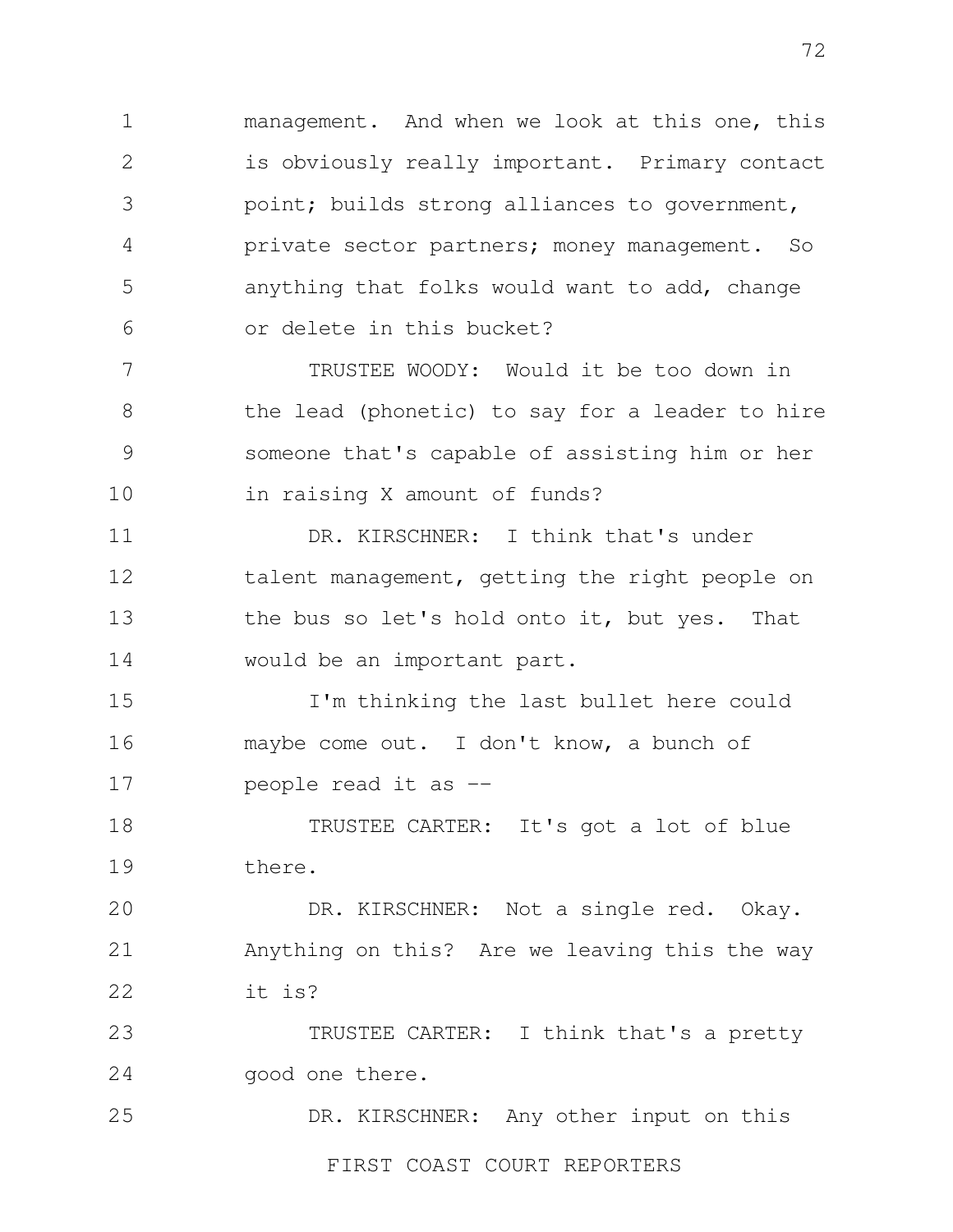1 2 3 4 5 6 7 8 9 or are we going to go to the next one? Okay. Next one. Balances strategy -- strategic thinking with execution. And this one actually got a high number of votes, crafting a shared vision and articulating a clear strategy. That was good as did forges alignment by prioritizing. It's got a lot of blue. And then this one, too. This is Justin's comment about gets stuff done.

10 11 TRUSTEE CARTER: Which one are you talking about?

12 13 14 15 16 17 DR. KIRSCHNER: Forges alignment and buy-in across all stakeholders to the strategic vision. But the one I was just talking about was Justin's point about driven to have impact, gets things done, you know, makes choices, you know, is a person of action.

18 19 20 21 TRUSTEE GRABLE: I really like that shared vision because that's going to be an issue when you talk about as far as the shared vision, not individual.

22 23 24 25 DR. KIRSCHNER: We do have occasional people like Steve Jobs who come forward with their own vision and it's like wow, you know. But I find that in general most leaders are not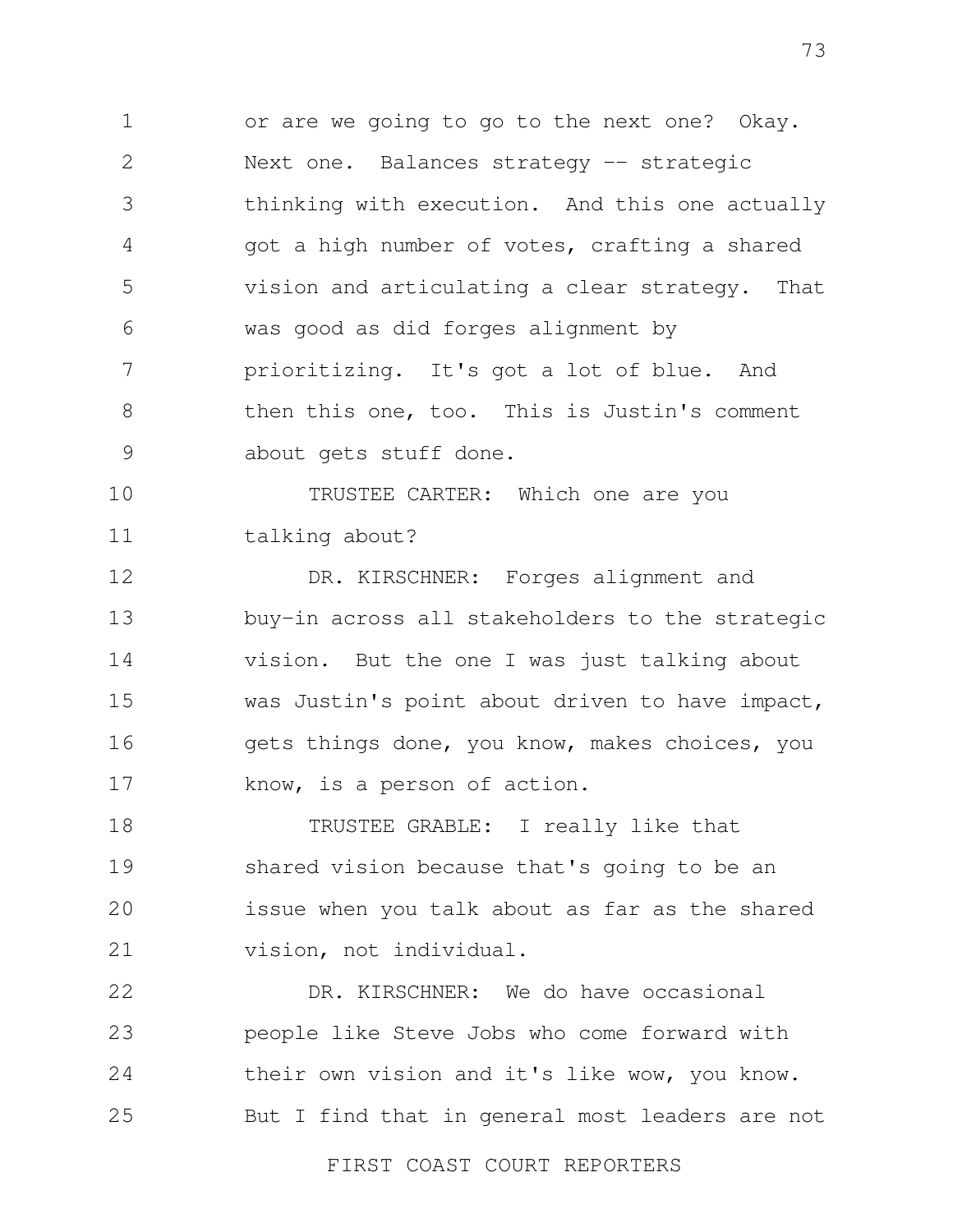1 2 that smart. They need the help of other people to create the shared vision.

3 4 5 6 7 TRUSTEE WASHINGTON: Maybe that last bullet is repetitive, bias for action because we talked about driven to have impact and then has clear priorities and outcomes, timelines and checkpoints.

8 9 10 CHAIRMAN LAWSON: The very last bullet. DR. KIRSCHNER: So we're thinking about deleting that last bullet? Okay.

11 12 13 CHAIRMAN LAWSON: Maybe if you just took that one phrase out and put it in the impact statement, that will be fine.

14 15 DR. KIRSCHNER: Take what now? CHAIRMAN LAWSON: The business acumen out

16 of the very last bullet --

17

18 19 20 21 DR. KIRSCHNER: Put it up here? CHAIRMAN LAWSON: And just put where it says is driven to have impact; knows how to get things done, somewhere in that, just throw business acumen in.

22 23 24 25 DR. KIRSCHNER: Okay. So under that bullet after the  $-$  put in the middle, demonstrates strong business acumen? So this is the fifth bullet and then delete the last

FIRST COAST COURT REPORTERS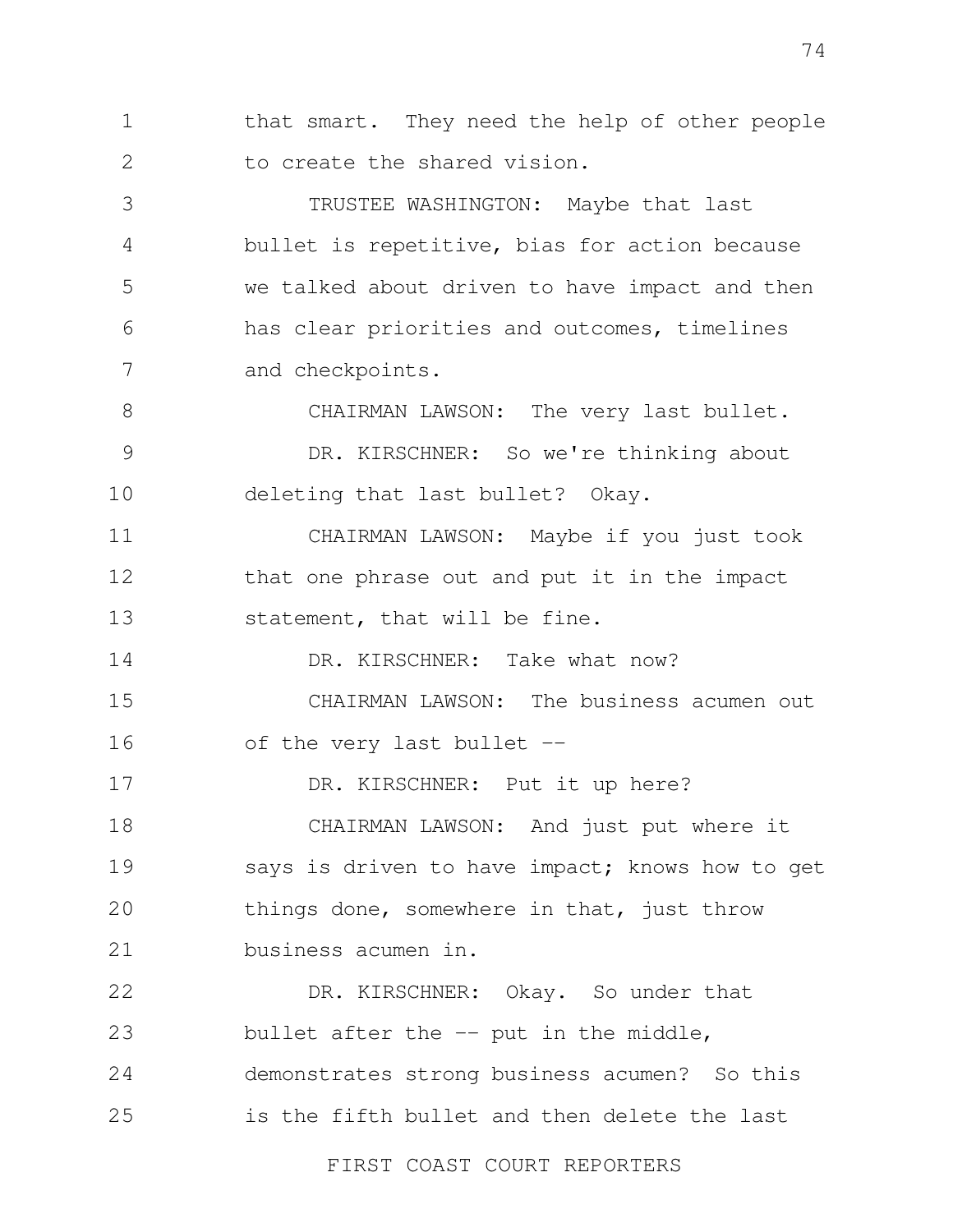1 2 3 4 5 bullet. So is driven to have impact. See that bullet? At the end of that put in a semicolon; demonstrates strong business acumen and then delete the last bullet in total. Anything else?

Justin?

6

7 8 TRUSTEE BRUNO: Kind of clarify with the one with the red.

9 10 11 12 13 14 15 16 DR. KIRSCHNER: Delegates authority for decision-making to the lowest appropriate level. So you want a leader that's not going to take -- you don't want a micromanager. You want somebody who's going to delegate, get the right people on the bus but then they're going to give them things to do, right. So maybe that's under talent management.

17 18 TRUSTEE CARTER: Yeah, it could probably be said a little more artfully.

19 20 21 22 23 24 25 DR. KIRSCHNER: Take that one and put it in this bucket? Okay. So the second bullet --I'm sorry, the fourth bullet, delegates authority for decision-making to the lowest appropriate level  $-$  just cut it and then paste it on the last one under gross organizational capability.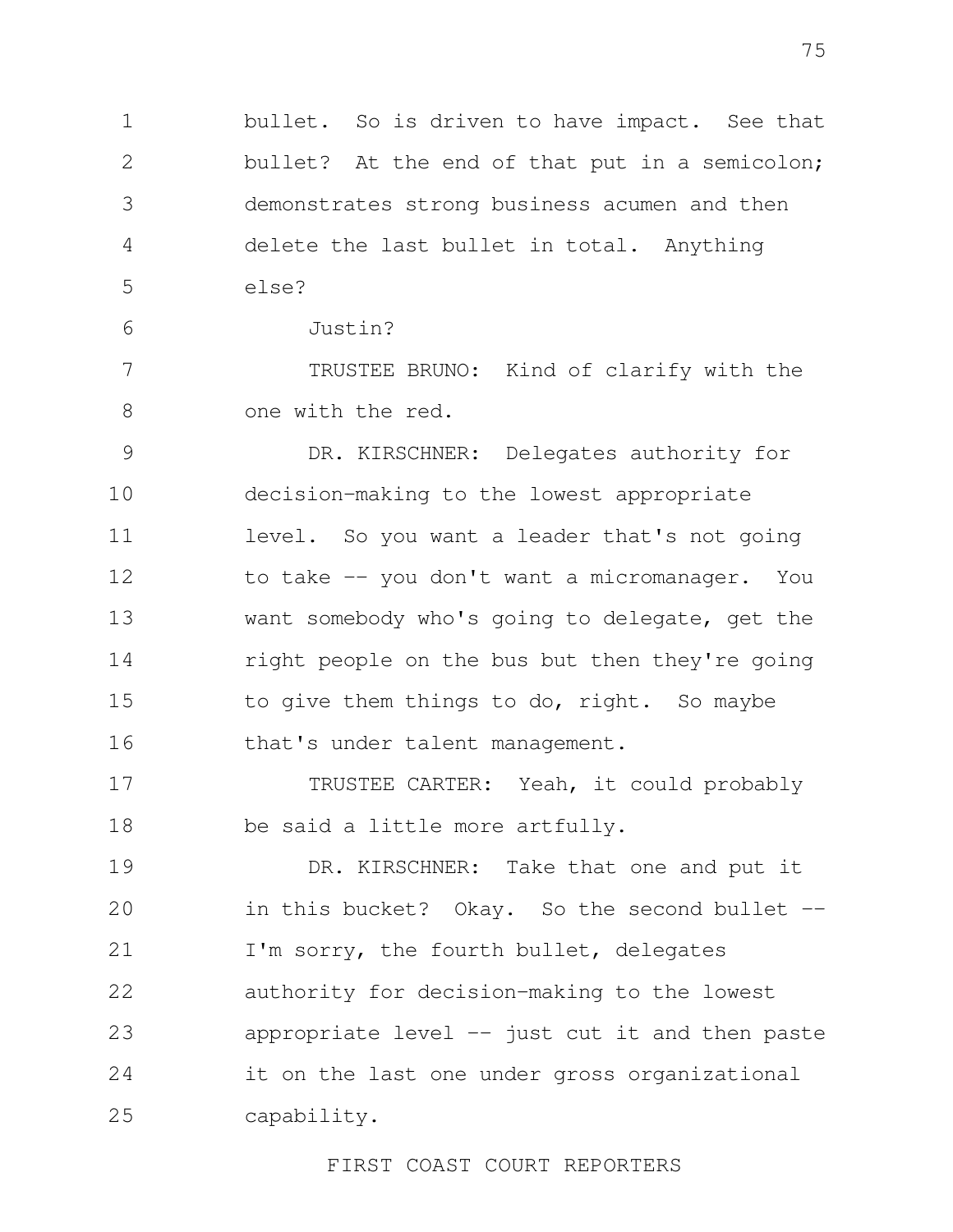1 2 3 DR. KIRSCHNER: Anything else about -so back up to the -- anything else on this one, guys?

4 5 TRUSTEE BRUNO: We got into a discussion yesterday about metrics versus --

6 TRUSTEE GRABLE: Students.

7 8 9 10 11 12 TRUSTEE BRUNO: Students. So I think that requires this person -- for this person to be -- have a sense of discernment that allows them to prioritize the constituents over, you know, those standards and metrics and having a good balance between the two.

13 14 15 16 17 DR. KIRSCHNER: So I'm thinking, like, put metrics and accountability systems in place to ensure the strategies are actually successful without losing sight of student welfare; is that good?

18 TRUSTEE GRABLE: That's good.

19 20 21 DR. KIRSCHNER: So at the end of that sentence, without losing sight of student welfare.

22 23 Anything else on this one, guys, or we going to move forward?

24 CHAIRMAN LAWSON: That's good.

25 DR. KIRSCHNER: Okay. So communicates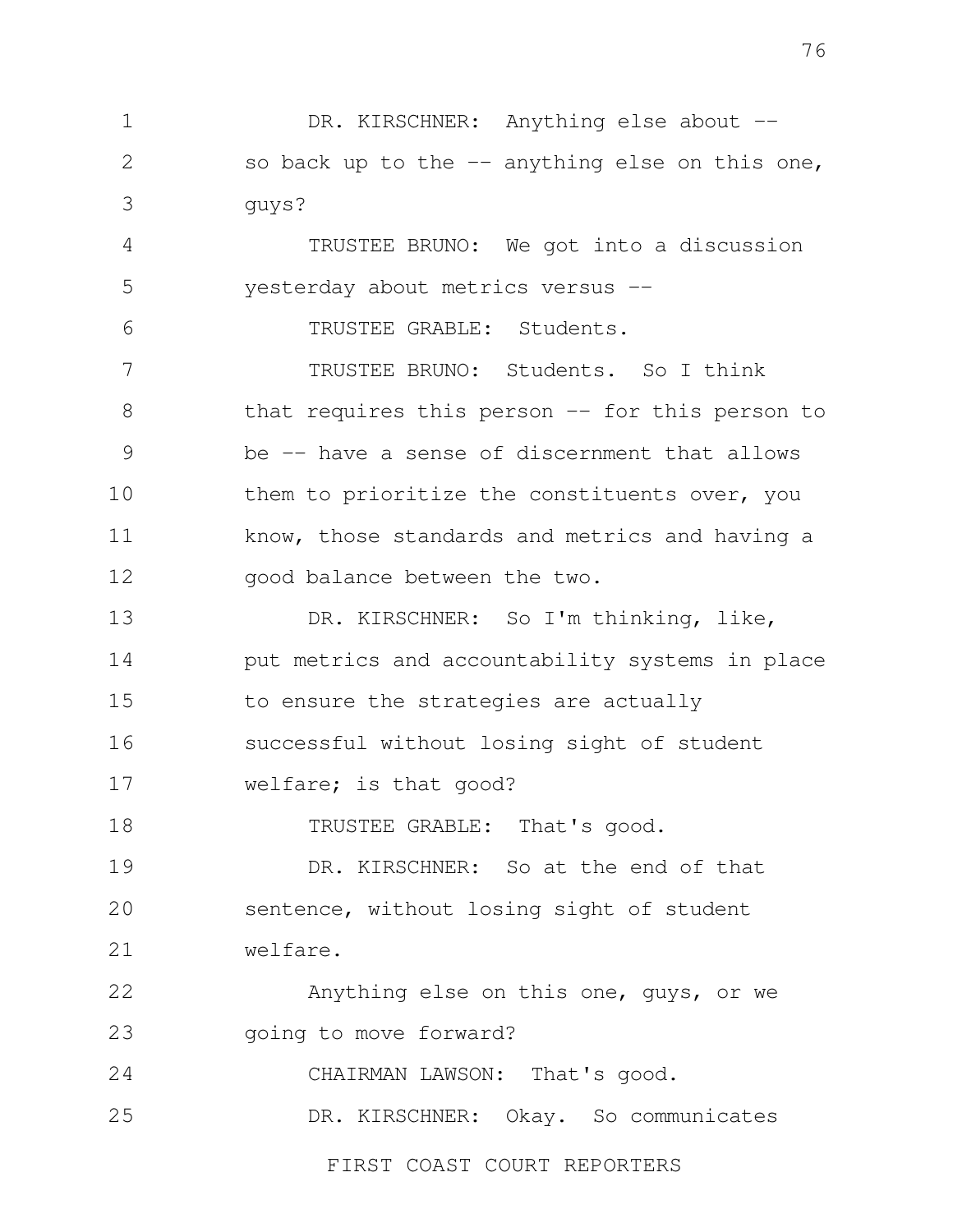1 2 effectively to enhance the public image of the university.

3 4 5 6 TRUSTEE DORTCH: I would in that first bullet change from inspirational public speaker to inspirational communicator so it would be in any audience.

7 8 9 10 11 12 DR. KIRSCHNER: Okay. That's good. So take out public speaker but leave the word "inspirational." So take out public speaker and put in communicator. Good. This is a long one, so it would be good if we can take a couple of bullets out.

13 14 15 16 17 TRUSTEE LAWRENCE: Well, I would subsume the second one under the first which is, is an inspirational communicator in the public face of the university who wins or something like that.

18 19 20 21 TRUSTEE WASHINGTON: We've already said that kind of in the first section. We said that, kind of. Public face is the representative --

22 23 24 DR. KIRSCHNER: There's going to be some overlap, so you want to just delete the second one? Delete the second bullet.

25 CHAIRMAN LAWSON: Bullet Point No. 3 is a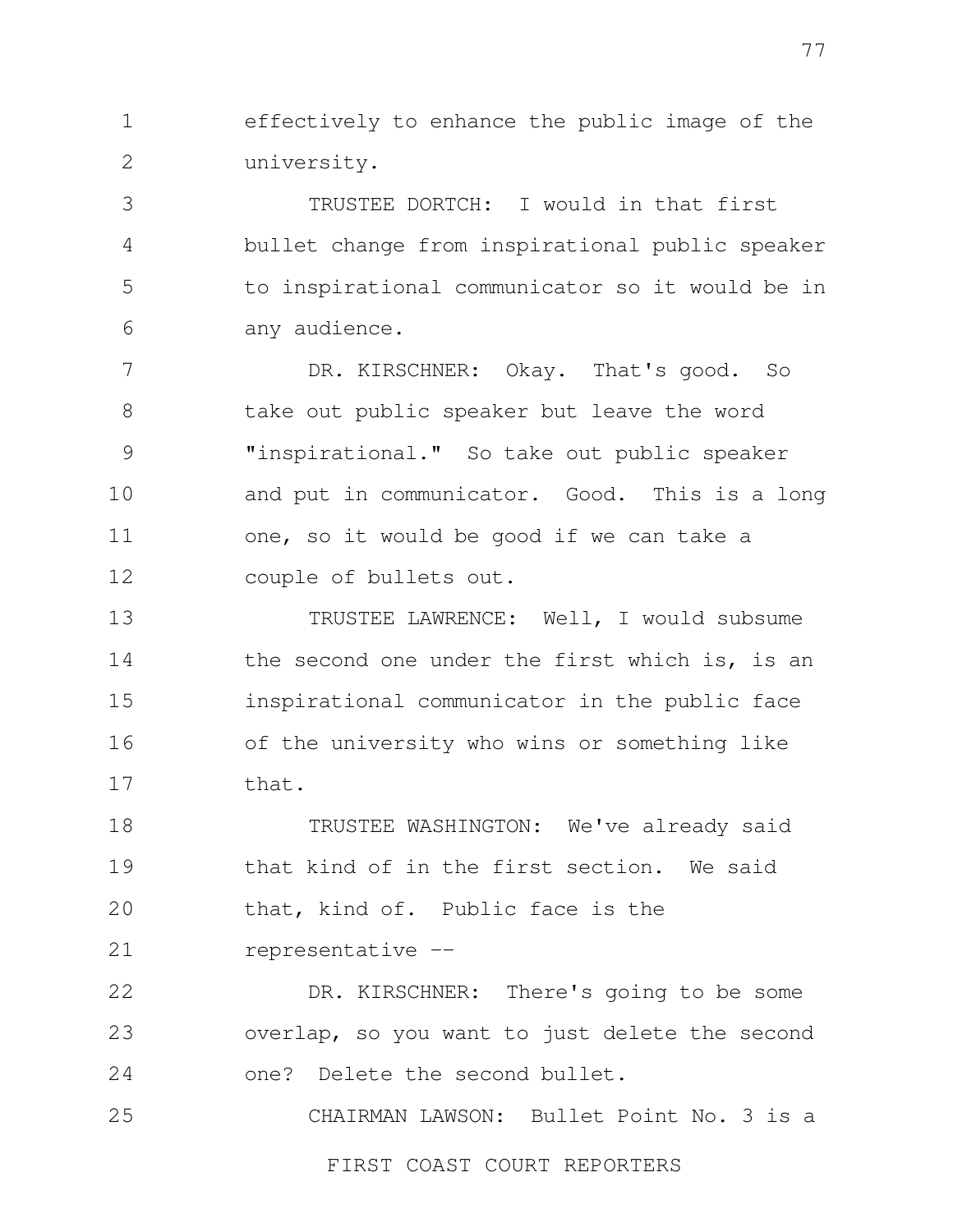1 repeat.

2 3 4 5 6 7 8 9 10 11 12 13 14 15 16 17 18 19 20 21 22 23 24 25 DR. KIRSCHNER: Three being which one? TRUSTEE WASHINGTON: Listens carefully. DR. KIRSCHNER: No, I just -- I don't want to lose the listening part of this. It's such an important competency here. TRUSTEE BRUNO: I was going to add to that one actually because I think it's one thing to listen; I think it's another to listen to what they're saying and actually act on it; that as a result of what they're saying and then communicate with them about your actions because sometimes we have these, like, listening sessions and we'll listen to feedback and we'll put it on a transcript, but we never actually, like, read the words. Our constituents have no access afterwards to whatever action that we took or what they said. TRUSTEE CARTER: How about listens and provides feedback? TRUSTEE BRUNO: Yeah. DR. KIRSCHNER: Okay. So listens carefully with all members of the university and provides feedback that demonstrates an appreciation. How's that? Is that good? So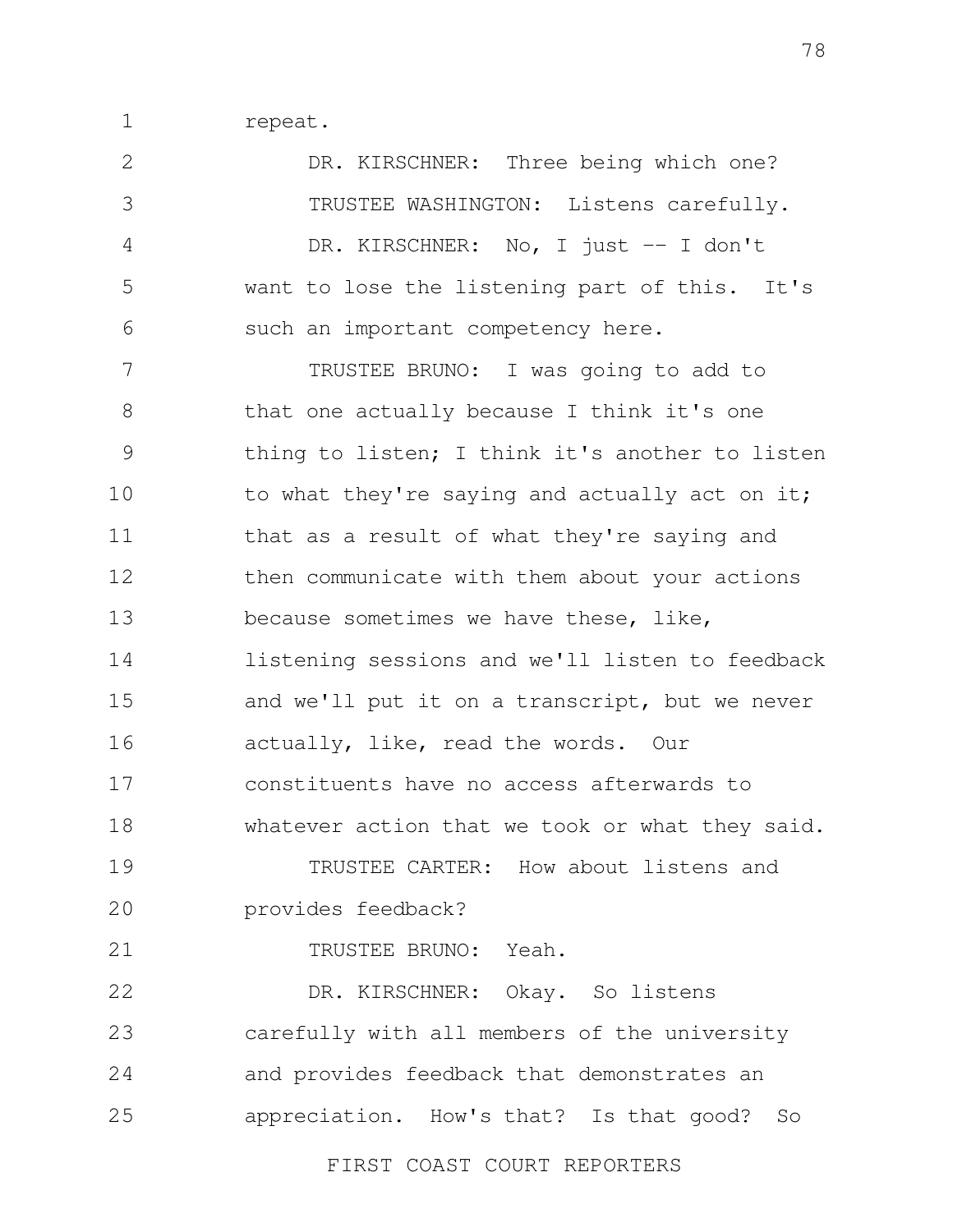1 2 3 4 5 6 listens carefully to all members of the university community and provides feedback that demonstrates. So listens carefully. The "and provides feedback" goes after the word "community." Listens carefully and -- after the word "and"? I'm sorry.

7 8 9 10 TRUSTEE CARTER: And provides feedback. DR. KIRSCHNER: And provides feedback. TRUSTEE GRABLE: That demonstrates. DR. KIRSCHNER: Great.

11 12 13 TRUSTEE WOODY: And the next one, just go ahead and delete it entirely because we said the same thing.

14 15 16 DR. KIRSCHNER: Delete the fourth bullet. Aligns organizational activities and ensures consistency. Okay. Any other comments?

17 18 19 20 21 TRUSTEE DORTCH: In that last bullet, it's similar to the first. I would just take the last part and put tolerates high visibility and scrutiny at the end of Bullet 1 and take out the first one.

22 23 24 DR. KIRSCHNER: Good. So take that out and put it at the end of Bullet 1 and delete the rest of the last bullet.

25 TRUSTEE MOORE: What do y'all think about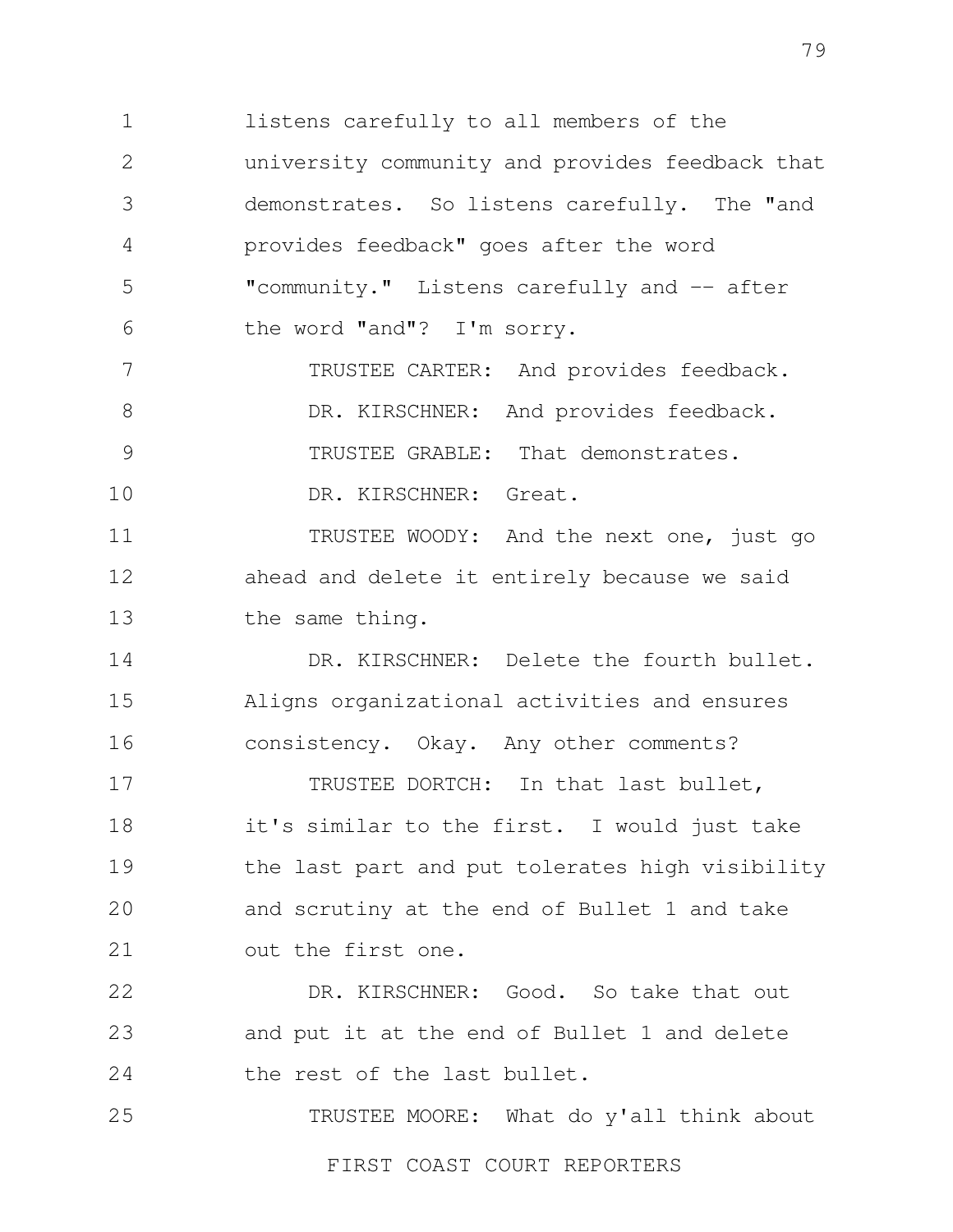1 2 3 4 the bullet, leverages deep understanding of the FAMU market to recruit? And I was thinking retain new students and employees, the "and retains."

5 6 DR. KIRSCHNER: Good. That's very good. Recruit and retain before the word "new."

7 8 TRUSTEE BRUNO: Do we want to take out new?

9 10 11 12 13 14 DR. KIRSCHNER: Take the word "new" out. TRUSTEE LAWRENCE: You want somebody meanwhile who does more than tolerates high visibility and scrutiny. At the minimum, you want somebody who accepts it and understands it.

15 16 17 18 DR. KIRSCHNER: How about thrives? TRUSTEE LAWRENCE: I think thrives would be great. I just don't think you're putting up with something.

19 20 21 DR. KIRSCHNER: Put in thrives under condition of high visibility and scrutiny. Thank you, Dave.

22 23 24 25 TRUSTEE CARTER: I think we can delete the third one from the bottom. That's assumed when you said inspirational communicator in public places. In order to be an inspirational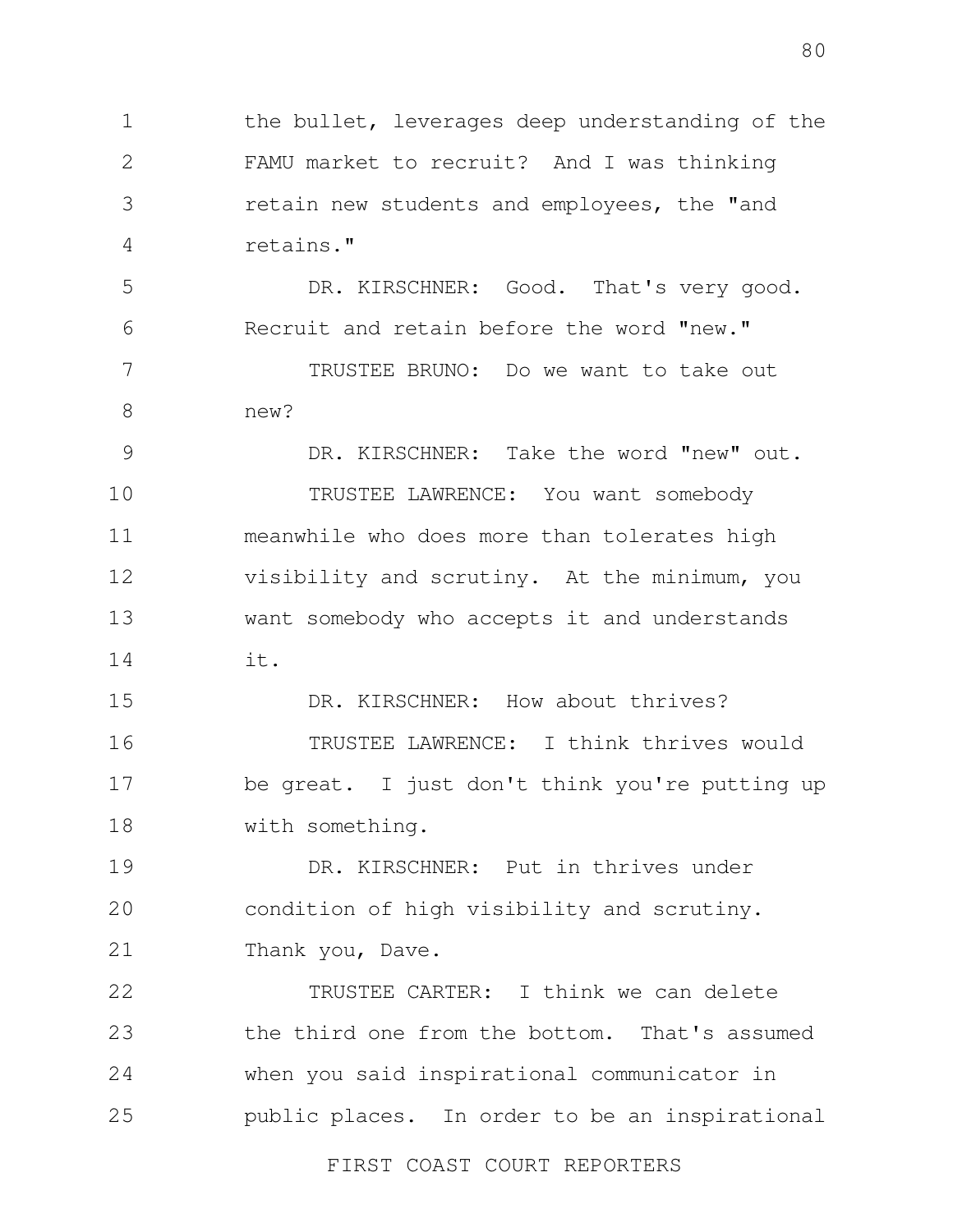1 2 3 4 5 6 7 8 9 10 11 12 13 14 15 16 17 18 19  $20$ 21 22 23 24 25 communicator, you've got to have a person that's savvy. That kind of goes with it. DR. KIRSCHNER: So delete the interpersonally savvy bullet? You guys okay with that? Delete that bullet. TRUSTEE WASHINGTON: The bullet above that, effectively and intentionally leads -- I would start -- because this is supposed to be communications, I would start with the communicates a compelling case for change and assists others along the journey. DR. KIRSCHNER: So you want to put that bullet first? TRUSTEE WASHINGTON: I would just put that clause. I would start with the communicates part. DR. KIRSCHNER: Oh, okay, put that at the beginning of the sentence? Okay. That goes before "effectively." TRUSTEE GRABLE: Very good command of the English language, by the way. It is indeed a clause. It's not a phrase. DR. KIRSCHNER: Okay. Good. Anything on this one? We'll do the last one. All right. Last one.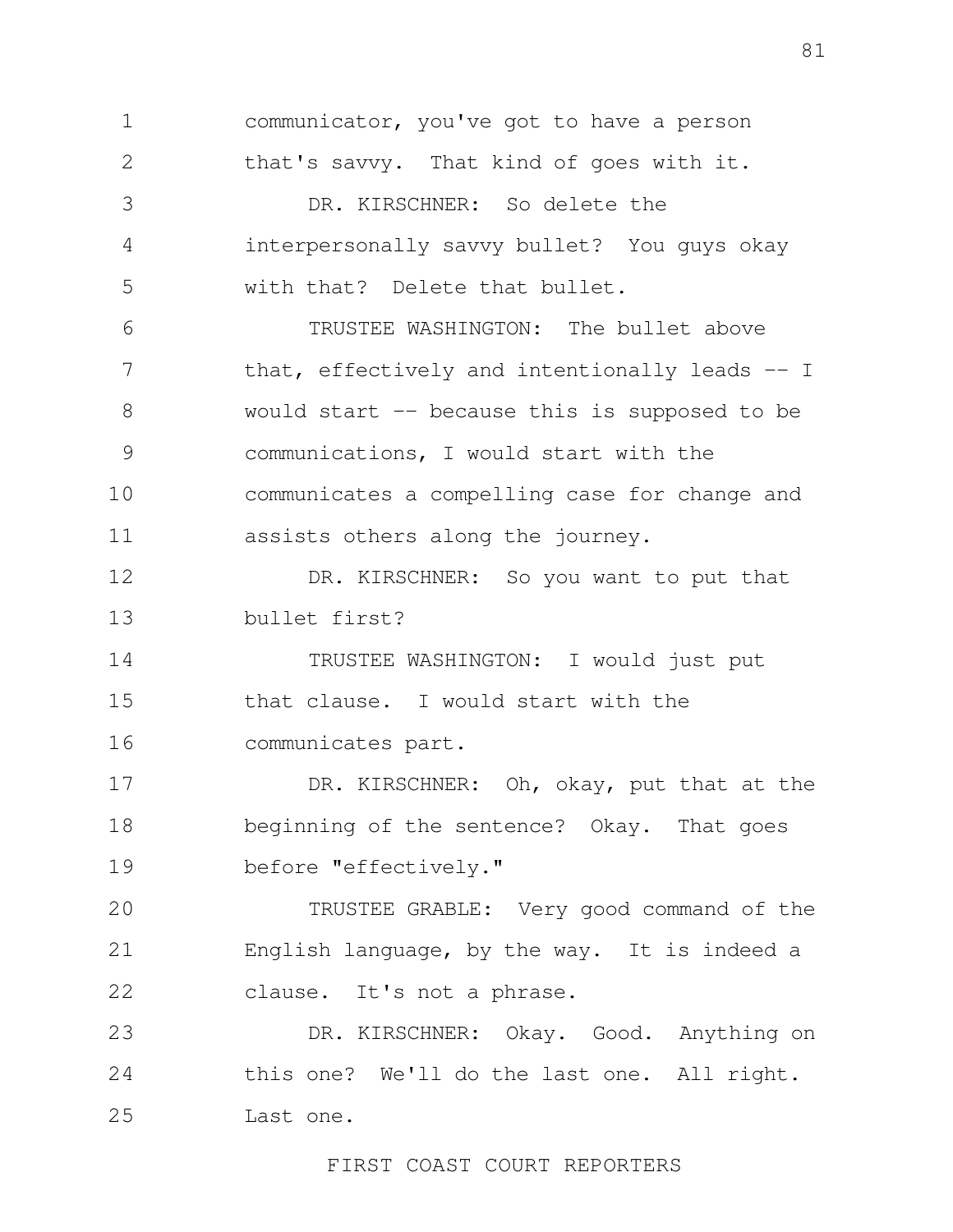1 2 Grows organizational capability through strategic talent management.

3 4 TRUSTEE CARTER: We've definitely got to keep the first one.

5 6 7 8 9 10 11 DR. KIRSCHNER: Get the right people on the bus. And then team building, I think that's one that needs to stay as well. And then performance management  $-$  even though it didn't get a lot of blues, I think it's critical because I think that's  $-$  just instills a culture of --

12 13 14 TRUSTEE CARTER: You've got to have that. CHAIRMAN LAWSON: Builds an aligned and engaged organization.

15 16 17 TRUSTEE CARTER: I think we've got it encumbered in No. 2, don't you think? CHAIRMAN LAWSON: Yeah, I think so.

18 19 TRUSTEE CARTER: So I think we can delete 4.

20 21 TRUSTEE LAWRENCE: Although 4 is in some ways stronger than 2.

22 23 24 25 DR. KIRSCHNER: So take out 2 and keep 4? TRUSTEE LAWRENCE: Yeah, I think so. TRUSTEE CARTER: Keep 4 and take out 2. DR. KIRSCHNER: Yeah, I want to push back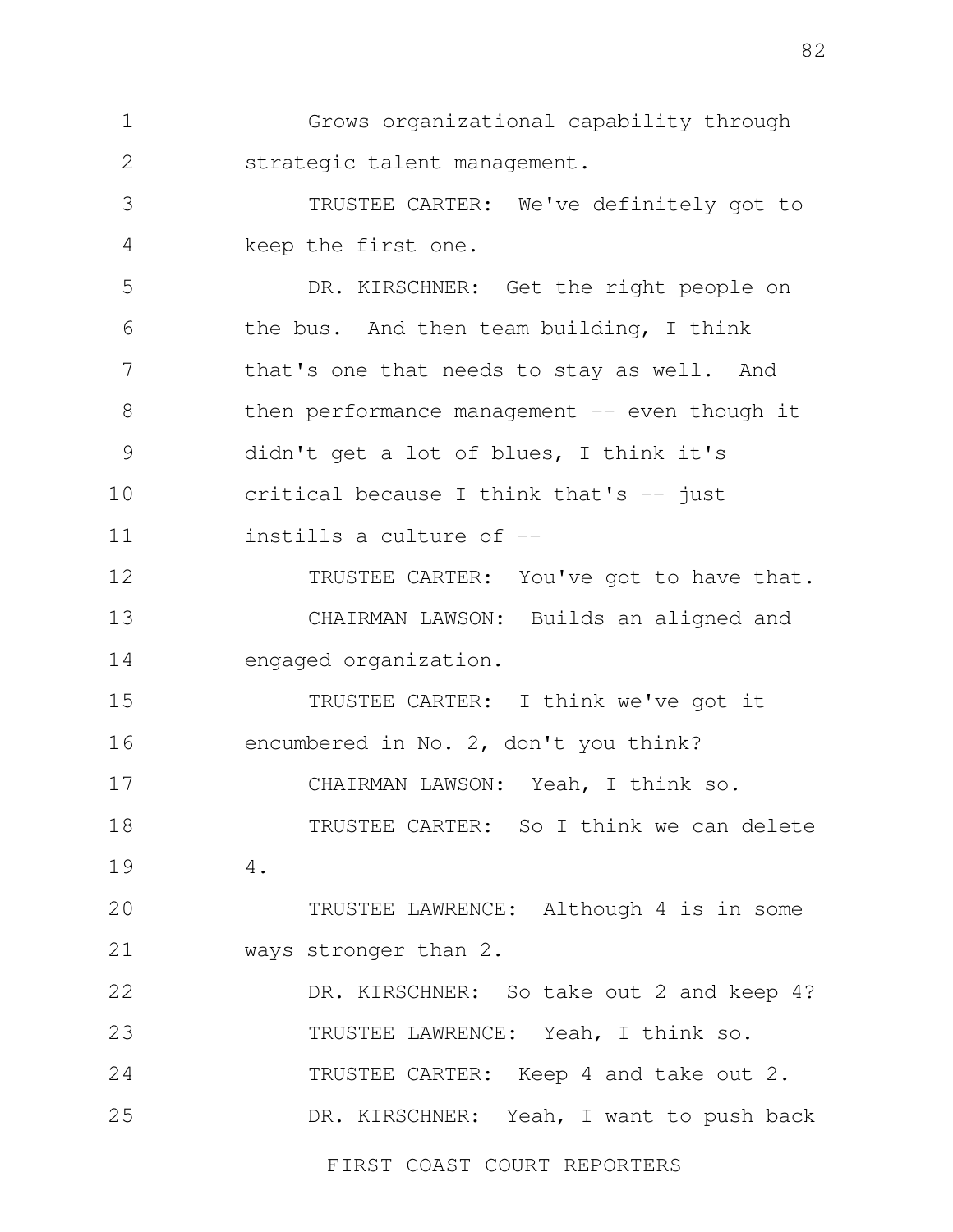1 2 3 4 5 6 7 8 9 10 11 12 13 14 15 16 17 18 19  $20$ 21 22 23 24 25 FIRST COAST COURT REPORTERS here just a little bit because I just think that team  $--$  like having  $--$  what I was telling you about that CEO before, having a great team and then delegating authority to that team is really what you want in a president. You don't want somebody who's like -- and it's not an organization. It's about his or her team. TRUSTEE MOORE: So it's two different groups. So it's -- TRUSTEE PERRY: You're talking about two different groups. TRUSTEE CARTER: I'm good. Let's keep it. TRUSTEE WASHINGTON: So should we put management? DR. KIRSCHNER: Okay. That's fine. Builds a strong management team. Any other comments about this? Anything we need to take out that might be redundant? Wasn't there something you wanted me to remember from before? TRUSTEE BRUNO: You put it in at the end. But I think Trustee Carter made a comment that we could word it a little more  $-$  could we  $$ delegates authority for decision making.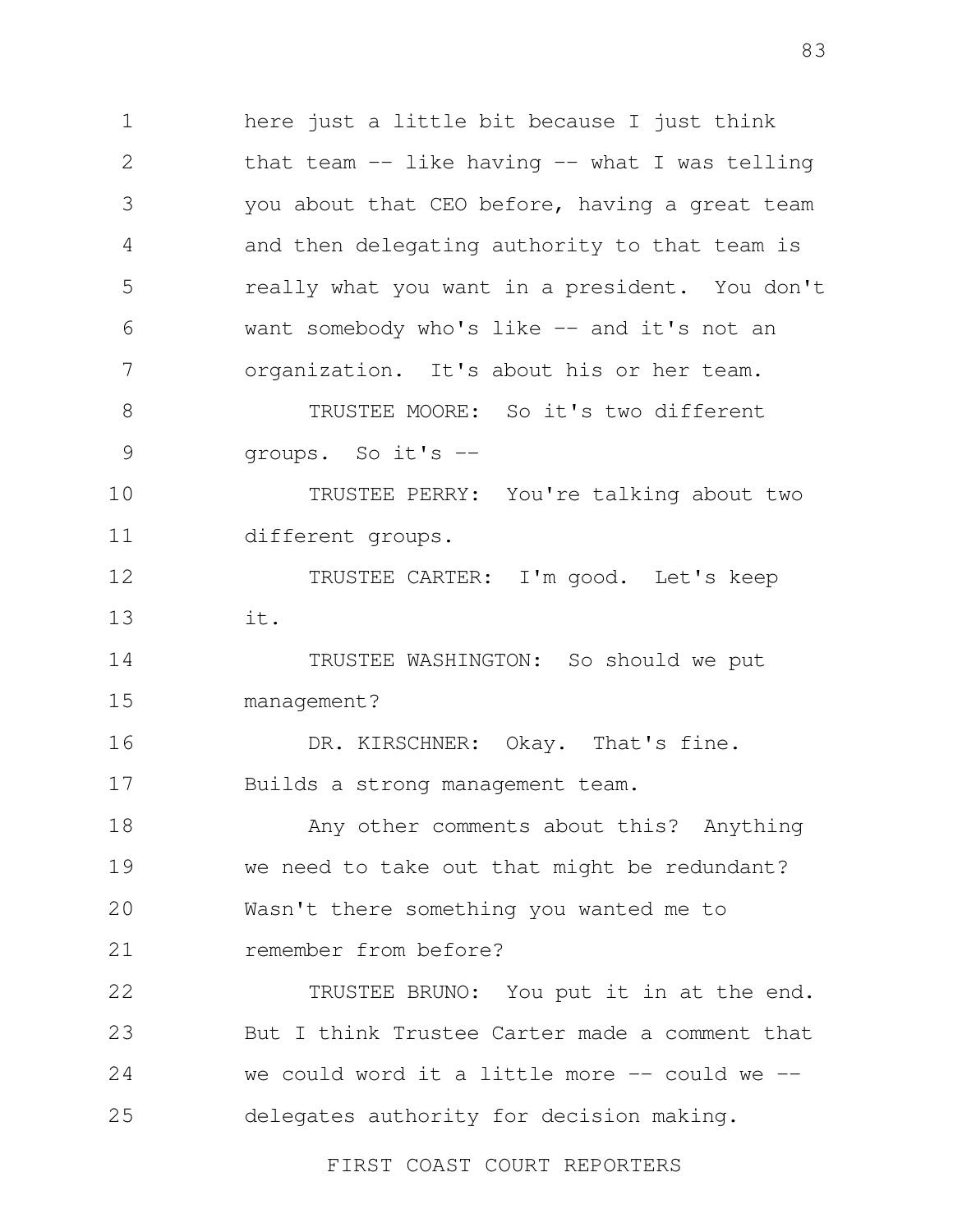1 2 3 4 5 6 TRUSTEE WASHINGTON: It creates an environment in which people feel heard and valued which kind of goes back to the caring thing that Dave had added earlier about, having a leader who you feel like cares. It was like No. 5.

TRUSTEE GRABLE: No. 5.

7

8 9 TRUSTEE WASHINGTON: Number 5 is a repeat from somewhere in No. 1 that we had.

10 11 12 DR. KIRSCHNER: So this is really about being cultured. Do you think -- just delete this?

13 14 TRUSTEE WASHINGTON: I think we have it. We had it earlier.

15 16 17 18 19 20 TRUSTEE GRABLE: And I'd like deleting that one again because, again, we're talking about cultural shifting. So, you know, I see build and protect, but protect the culture -- I think that caring goes more to the point because culture really should evolve.

21 22 23 24 25 DR. KIRSCHNER: Where is that? TRUSTEE WASHINGTON: So we had added it, I think, in the first section. It was in addition to one of the ones in the first section.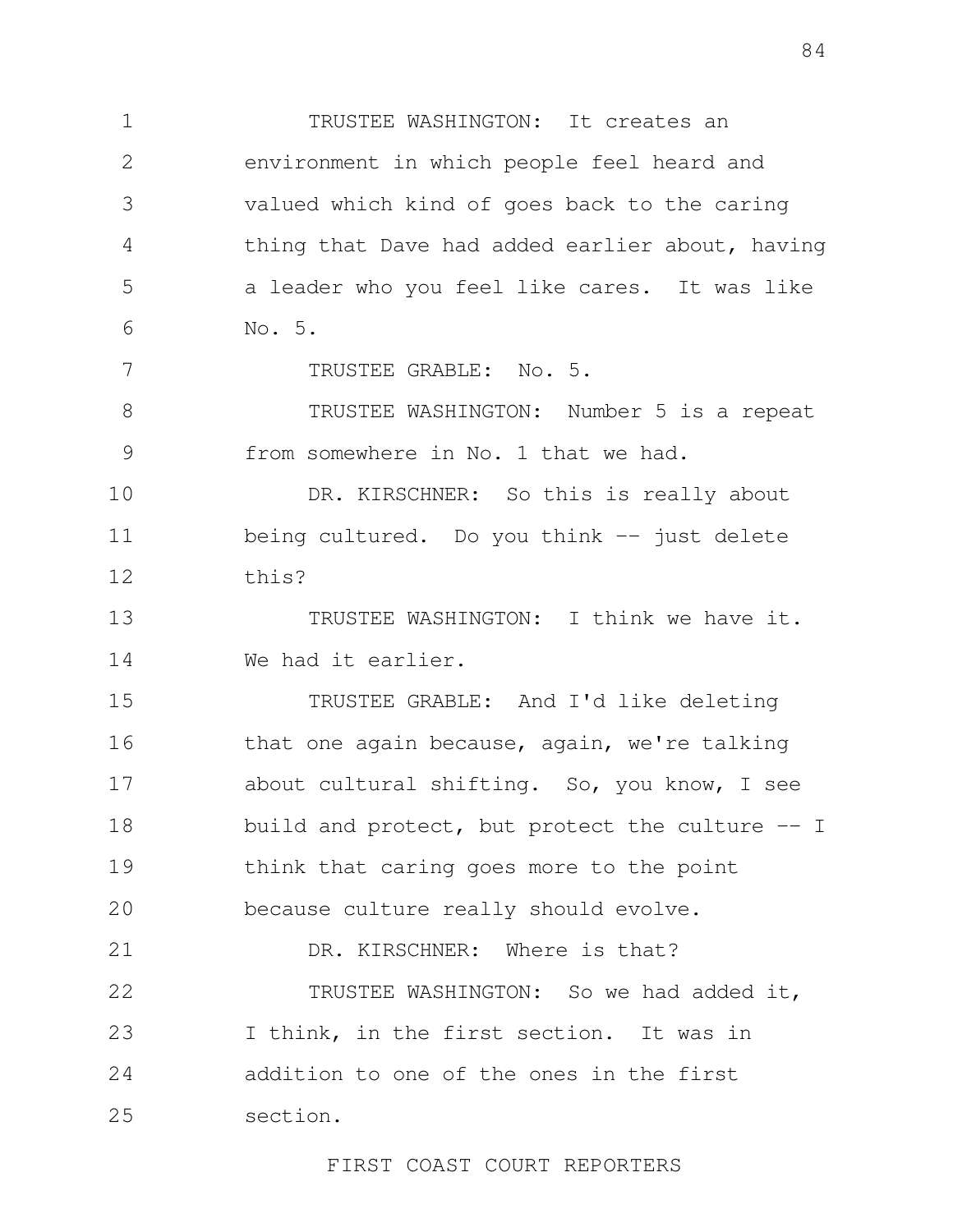1 2 3 4 5 CHAIRMAN LAWSON: I have an interesting point of view on this one. There are certain parts about the culture that we don't want to preserve, so protect the positive aspect or the productive aspects of the culture.

6 7 TRUSTEE CARTER: How about protect and improve the culture.

8 9 TRUSTEE WASHINGTON: I don't like protect.

10 11 12 13 CHAIRMAN LAWSON: We talked about, you know, some concerns we have around service and how we deal with students, et cetera, so there are some things we do want to change.

14 15 16 17 DR. KIRSCHNER: So we want to keep this bullet, just the first part of it, actively works to build and protect the positive aspects of the culture.

18 TRUSTEE CARTER: Positive aspects.

19  $20$ 21 22 23 24 25 TRUSTEE BRUNO: The only thing I would add maybe is hold everyone that's part of the organization accountable for operation and confines of the culture. Sometimes we run into an issue where, like, the culture is at the top of the organization in one thing but you've got people at the bottom who don't align.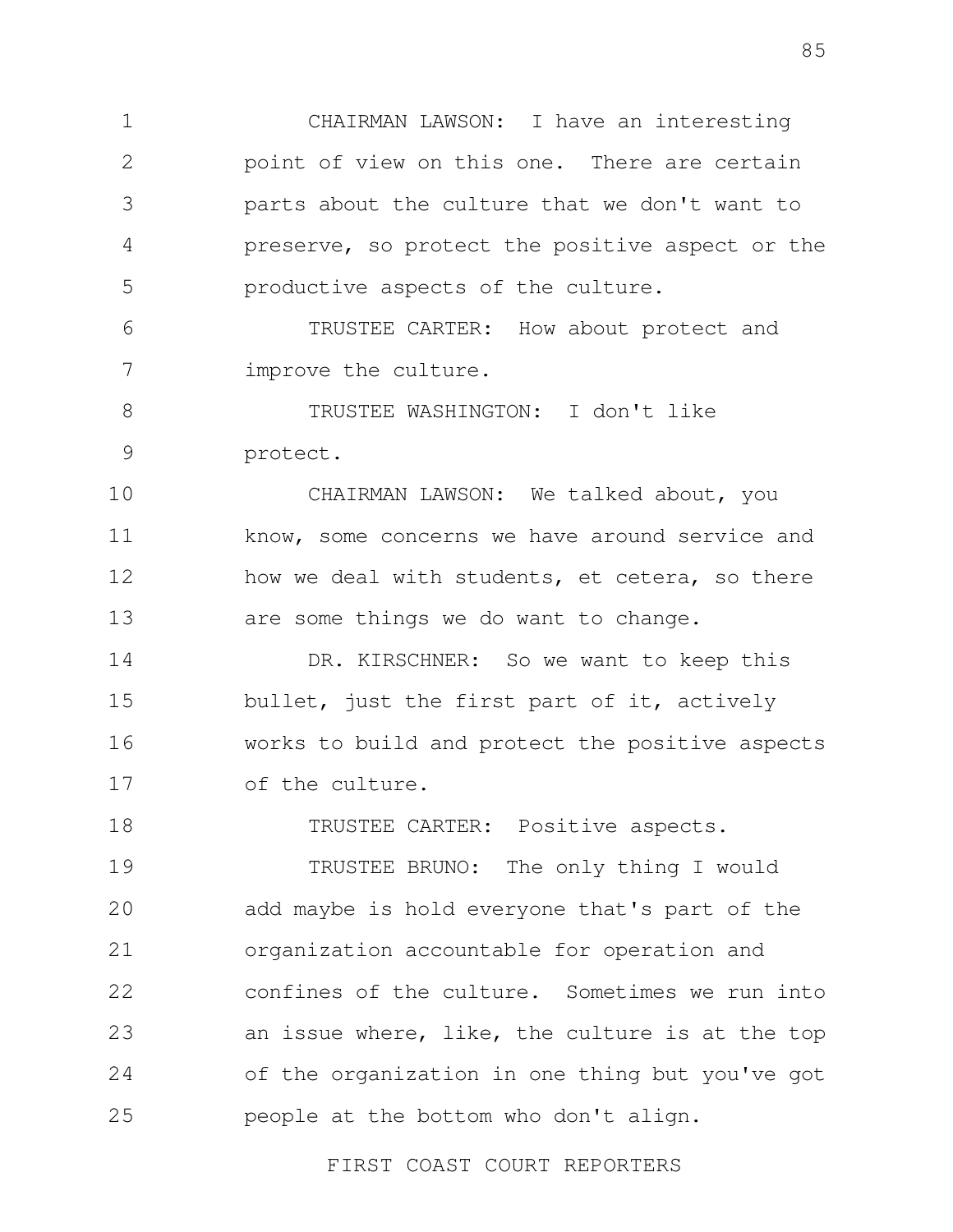1 2 3 TRUSTEE WASHINGTON: Creates a consistent, positive culture -- something like consistency.

4 5 6 7 8 DR. KIRSCHNER: So -- I mean, culture in its definition is organization so -- but there's something about actively works to build and protect the positive aspects of the culture and ensures alignment.

9 10 11 12 13 14 15 16 17 18 19 20 21 22 23 TRUSTEE WASHINGTON: Ensures consistency. DR. KIRSCHNER: And ensures consistencies across the institution. Good. No period. How about this one, aligns around priorities, monitors performance, pivots easily, course-corrects quickly. I think this is kind of covered in our performance management stuff that we did that we had under execution. So we have a lot of things here around metrics, accountability systems. Do we also need accountability systems here? So do we need this bullet, or did we cover it before; aligns individual and teams around clear priorities. This seems to be misplaced. Are you okay with deleting this one?

24 25 TRUSTEE WASHINGTON: It's also kind of repeated in that third bullet.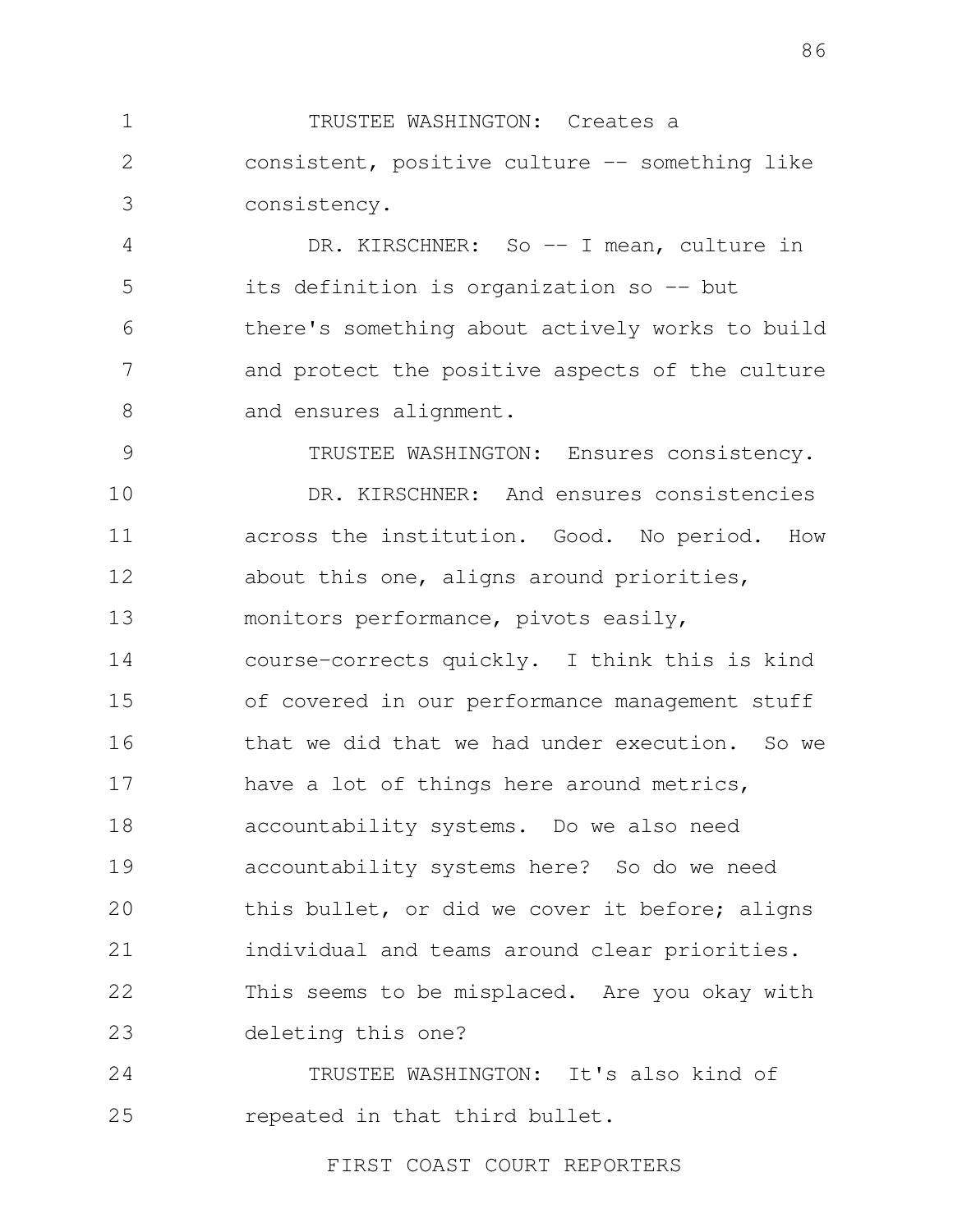1 2 3 4 5 6 7 8 9 10 11 12 13 14 15 16 17 18 19 TRUSTEE CARTER: We talked about building a strong team. DR. KIRSCHNER: Why don't we just delete that one. Is that okay? TRUSTEE LAWRENCE: The one portion in here -- maybe it's covered --DR. KIRSCHNER: Pivots easily? TRUSTEE LAWRENCE -- is the pivots easily to reflect new reality. That requires a very special leader who has the courage to say, We now need to focus on this over here. DR. KIRSCHNER: Yeah, that's good. TRUSTEE CARTER: So keep the last phrase? DR. KIRSCHNER: I don't think it's under talent management, maybe it's under this one. Pivots -- so it doesn't get stuck, right. So pivots quickly -- what was the rest of the language you used, Dave? TRUSTEE CARTER: You could use the rest

20 21 of that -- just start at pivots and use the rest of that sentence.

22 23 24 TRUSTEE LAWRENCE: I think that essentially able to pivot easily to reflect new realities would do it.

25 DR. KIRSCHNER: Okay. Able to -- just

FIRST COAST COURT REPORTERS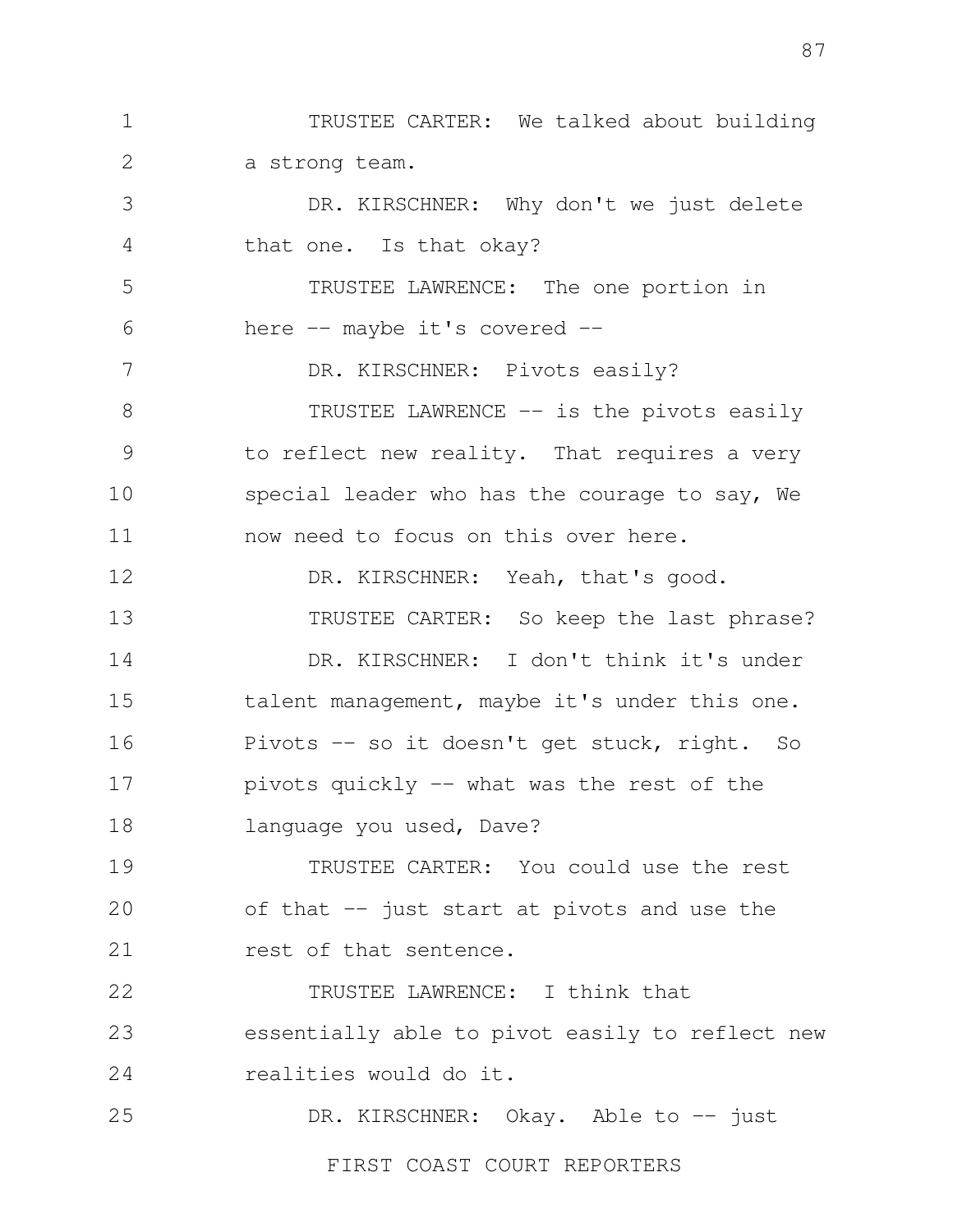1 2 pivots. So pivots easily to reflect new realities.

3 4 5 6 7 8 9 10 11 12 TRUSTEE BRUNO: Has the courage. DR. KIRSCHNER: I like the word "courage." Demonstrates the courage needed to pivot easily. Demonstrates managerial courage colon. So take the needs. So demonstrates managerial courage. Take out the word there and then colon -- semicolon. I'm sorry. And then take the word "needed" out and just write pivots easily to reflect new realities. Good. Okay.

13 14 15 TRUSTEE CARTER: I still like the course-corrects quickly. You've got to be nimble.

16 17 18 DR. KIRSCHNER: Well, I think that's the same thing as pivoting easily. I think it's covered.

19 20 21 22 23 24 So let's go to page 19. This is the last one. Anything else that you want to change? TRUSTEE BRUNO: The one that I brought up earlier on the very first one, I would just say because the one that I was referencing was in the rationale. I would suggest pulling that

25 out and making it  $-$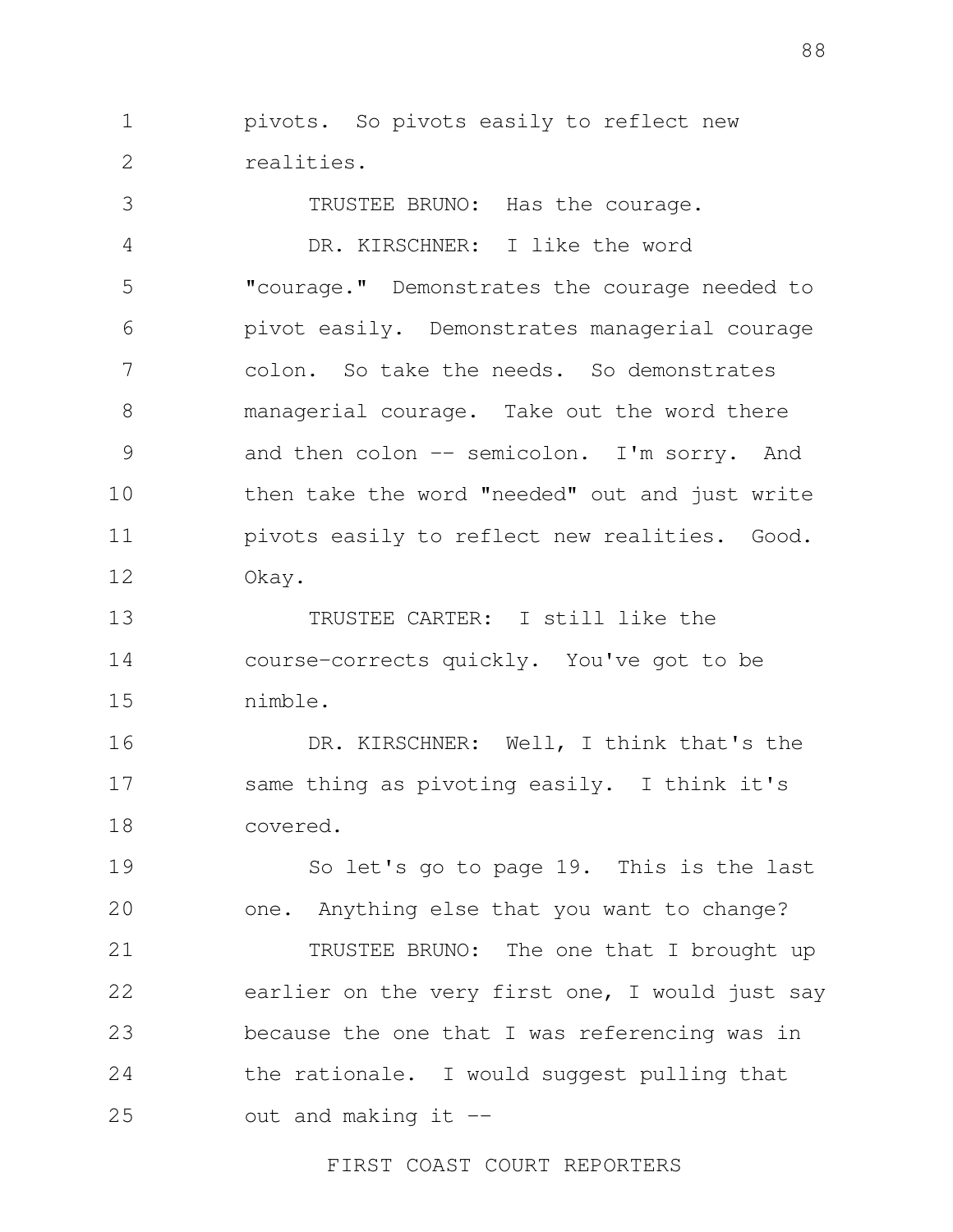1 2 3 4 5 6 7 8 9 10 11 12 13 14 15 16 17 18 19 20 21 22 23 24 25 FIRST COAST COURT REPORTERS DR. KIRSCHNER: So under which one? TRUSTEE BRUNO: The first one about the community. And -- because I brought up something they said it was a rationale. TRUSTEE MOORE: It's the one you're looking at. DR. KIRSCHNER: Not being done by politics and patronage? TRUSTEE BRUNO: Right. If we could just make that a bullet point because  $-$  and I'm not sure if I'm paying too much attention to the rationale. DR. KIRSCHNER: I'm just trying to think about where to put it. You think it needs its own bullet? TRUSTEE BRUNO: Yes. DR. KIRSCHNER: I think we have something about the mission don't we, somewhere? TRUSTEE BRUNO: My main concern is not being bound by politics. DR. KIRSCHNER: Right. But I think it would be good in the mission. So maybe under the scouts strategic execution or maybe up here. So where do you think this goes, guys? TRUSTEE GRABLE: Say it again.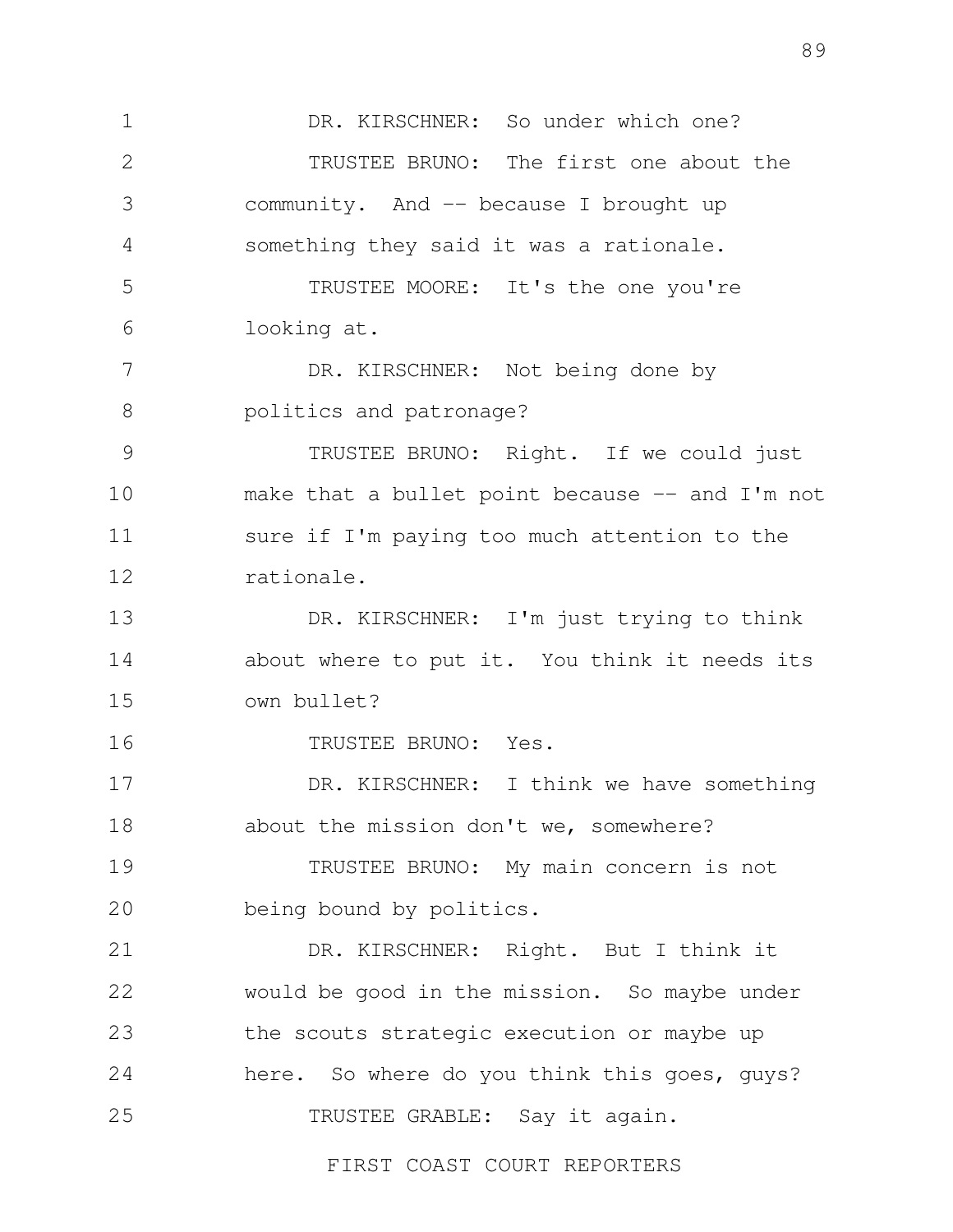1 2 3 4 5 6 7 8 9 10 11 12 13 14 15 16 17 18 19  $20$ 21 22 23 24 25 DR. KIRSCHNER: So he wants this piece, this not being bound by politics and patronage to be in a bullet, not in a rationale. So what bullet do we put it in? TRUSTEE MOORE: Would you put it under a thinking one? DR. KIRSCHNER: It's more of an acting one than a thinking one. TRUSTEE CARTER: Where are you? DR. KIRSCHNER: Okay. So right now on I'm on page 12. This last -- so this last segment not being bound by politics or patronage. Justin made the point that it would be good to have that actually in one of the bullets. So the question is which bullet and it doesn't have to be on this page. So we're thinking that maybe it's under balances strategic thinking or communicates effectively. TRUSTEE WOODY: I have a question. DR. KIRSCHNER: Yes. TRUSTEE WOODY: Should that be the rationale or should it be a plus? DR. KIRSCHNER: That's the question. TRUSTEE BRUNO: I'm not seeing us paying too much attention to any of the rationale.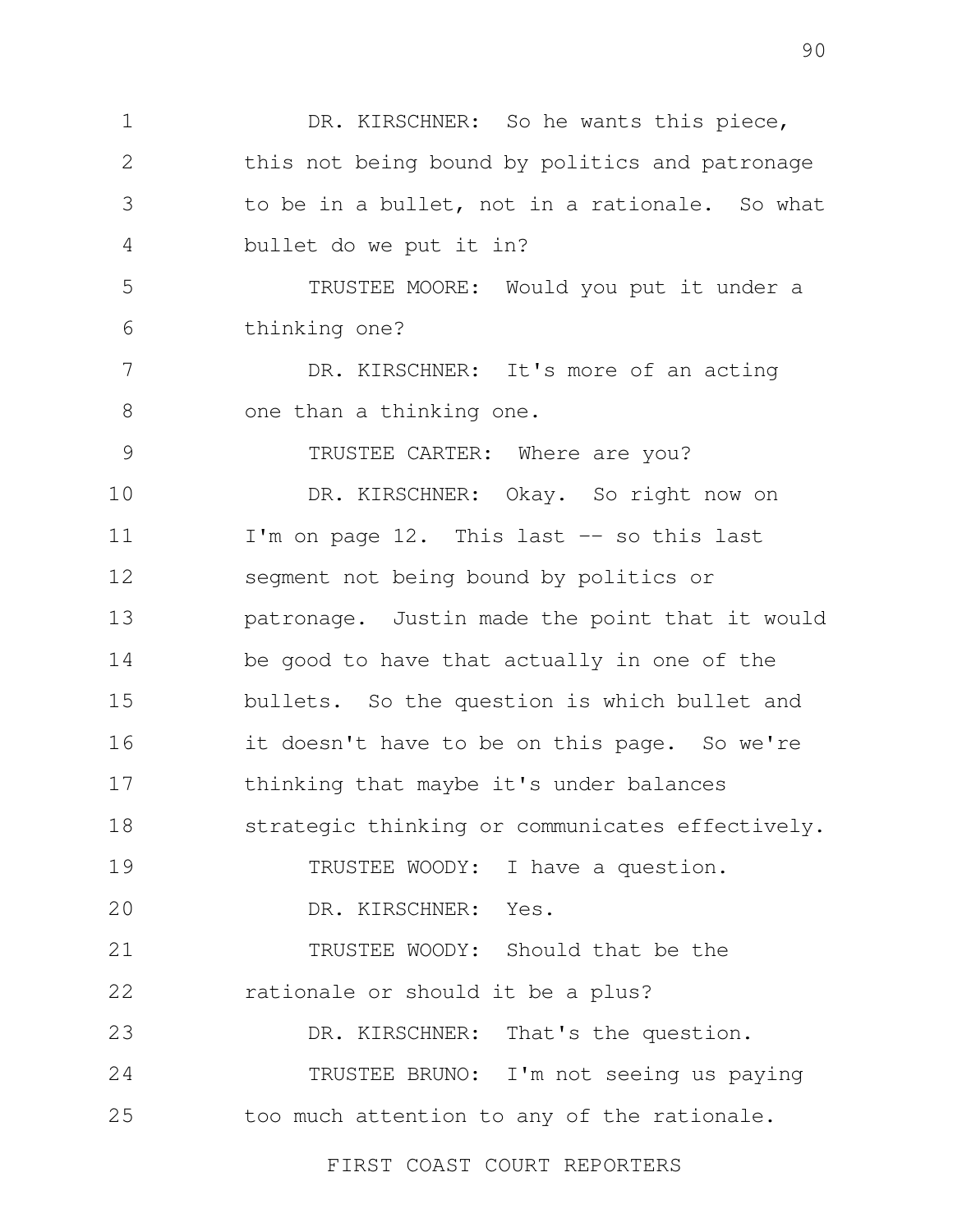1 2 3 4 5 6 7 8 9 10 11 12 13 14 15 16 17 18 19  $20$ 21 22 23 24 25 TRUSTEE WASHINGTON: Because we're not editing the rationale. TRUSTEE WOODY: But the rationale is part of the process; right? TRUSTEE PERRY: The rationale to me amplifies the bullets, the bullets of the specific points under the rationale. TRUSTEE WOODY: So it should be a bullet, then; that's what you're saying? TRUSTEE GRABLE: Is it our call; is that what you're suggesting, Justin? TRUSTEE DORTCH: On Bullet 4 on page 16? TRUSTEE WASHINGTON: It would fit under that third -- TRUSTEE DORTCH: Where it says, "Builds an aligned and engaged organization; inspires and builds trust; helps people see their roles in delivering on a collected vision." DR. KIRSCHNER: How about inspires and builds trust without being bound by patronage for -- by politics or patronage? TRUSTEE WASHINGTON: Or makes -- what is your point  $-$  do you want  $-$  is your goal to make sure that the person is making decisions without being bound? So maybe we put it back

FIRST COAST COURT REPORTERS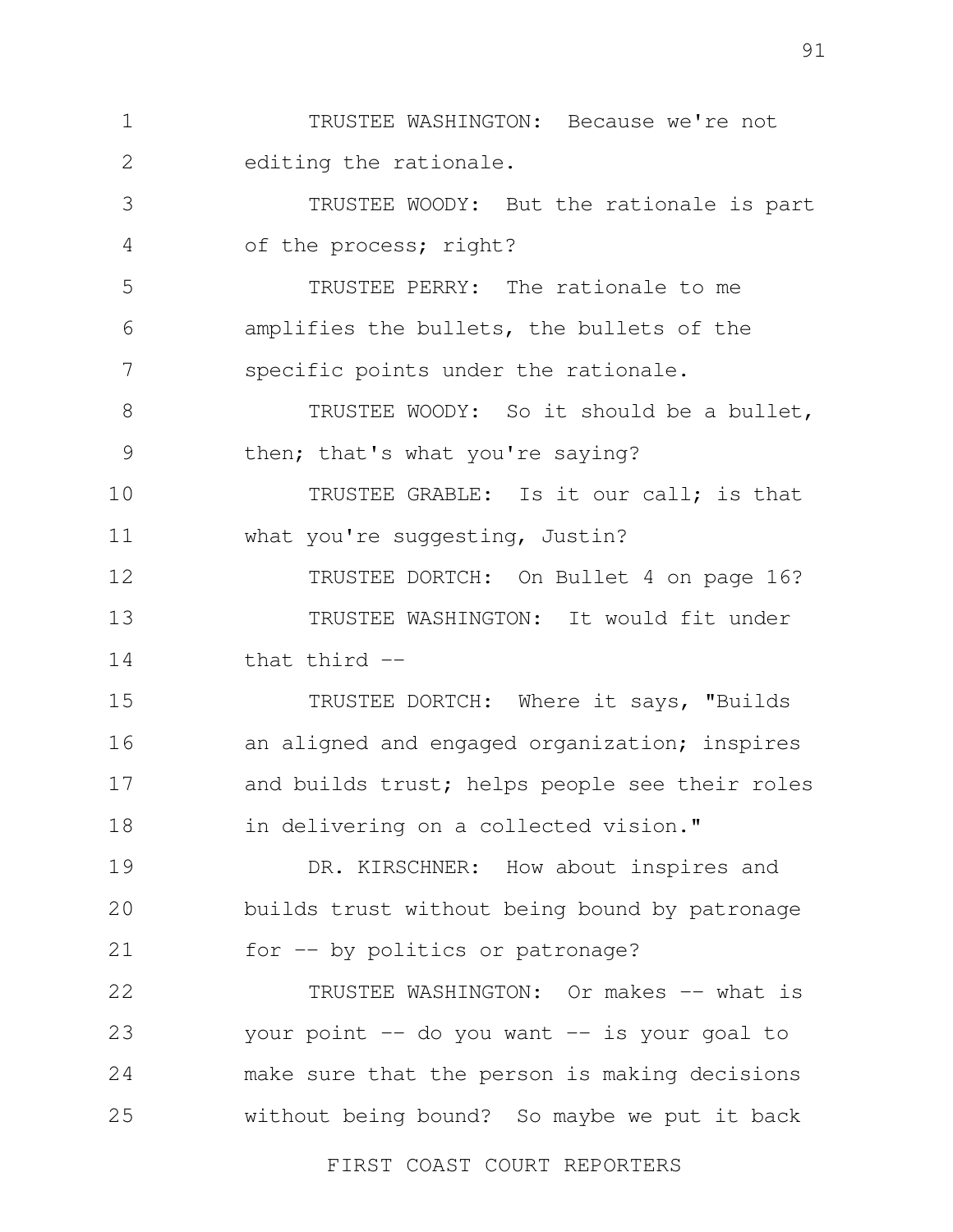1 2 3 4 5 6 7 8 9 10 11 12 13 14 15 16 17 18 19 20 21 22 23 24 25 FIRST COAST COURT REPORTERS on page 12, makes tough decisions through careful consideration of multiple factors, immediate conflicts between key constituents while not being bound by politics. DR. KIRSCHNER: I think you're right. Makes tough decisions. TRUSTEE CARTER: That's a wrap. DR. KIRSCHNER: Without being bound by politics. Are we good? Does anybody have any last comments? Now am I correct -- are you a judge? Can you do me a favor and say, Speak now or forever hold your peace? TRUSTEE PERRY: All right. Speak now or forever hold your peace. DR. KIRSCHNER: All right. Thank you all. I really appreciate your time today. CHAIRMAN LAWSON: Thank you. DR. KIRSCHNER: And you have my name and number on the front page of your booklets if you have questions, concerns. CHAIRMAN LAWSON: Talk about what our next steps could be. DR. KIRSCHNER: Okay. So we're going to finalize this. This is going to be, you know,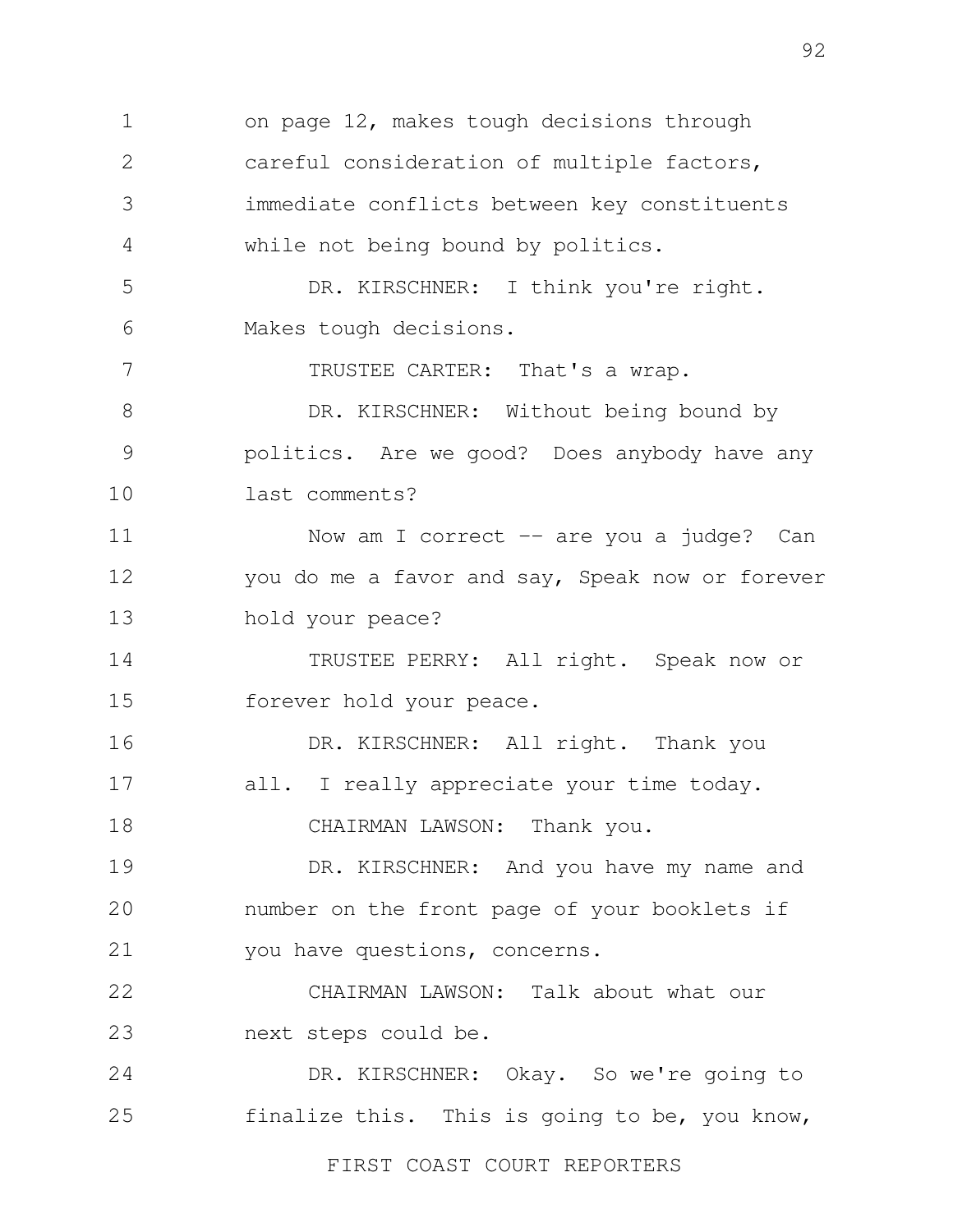1 2 you guys sign off on it. I'll make the edits and I'll send it back to everybody.

3 4 5 6 7 8 This then becomes the document that you've used to select your new president. Okay. So how do you select the president? Well, you know, you could do a big search. You can go with what you have. These are discussions that you guys need to have.

9 10 11 12 13 14 15 16 17 18 19 20 But whatever you do, this is what you want to hold people up to, right. So my suggestion is that, you know, whenever you decide, when you get to the last couple of people, let me assess them. So I'll come in, do psychological testing, usually a three- or four-hour interview, okay, and then a report back to you. That's the only thing. The confidential report goes back to you and it helps -- you know, I'll measure whoever you see against these criteria and provide a report to you.

21 22 23 24 25 So that usually has high value for organizations because let's face it, you make the wrong choice, it's a high cost, right? So you've had experience of having made the wrong choice.

## FIRST COAST COURT REPORTERS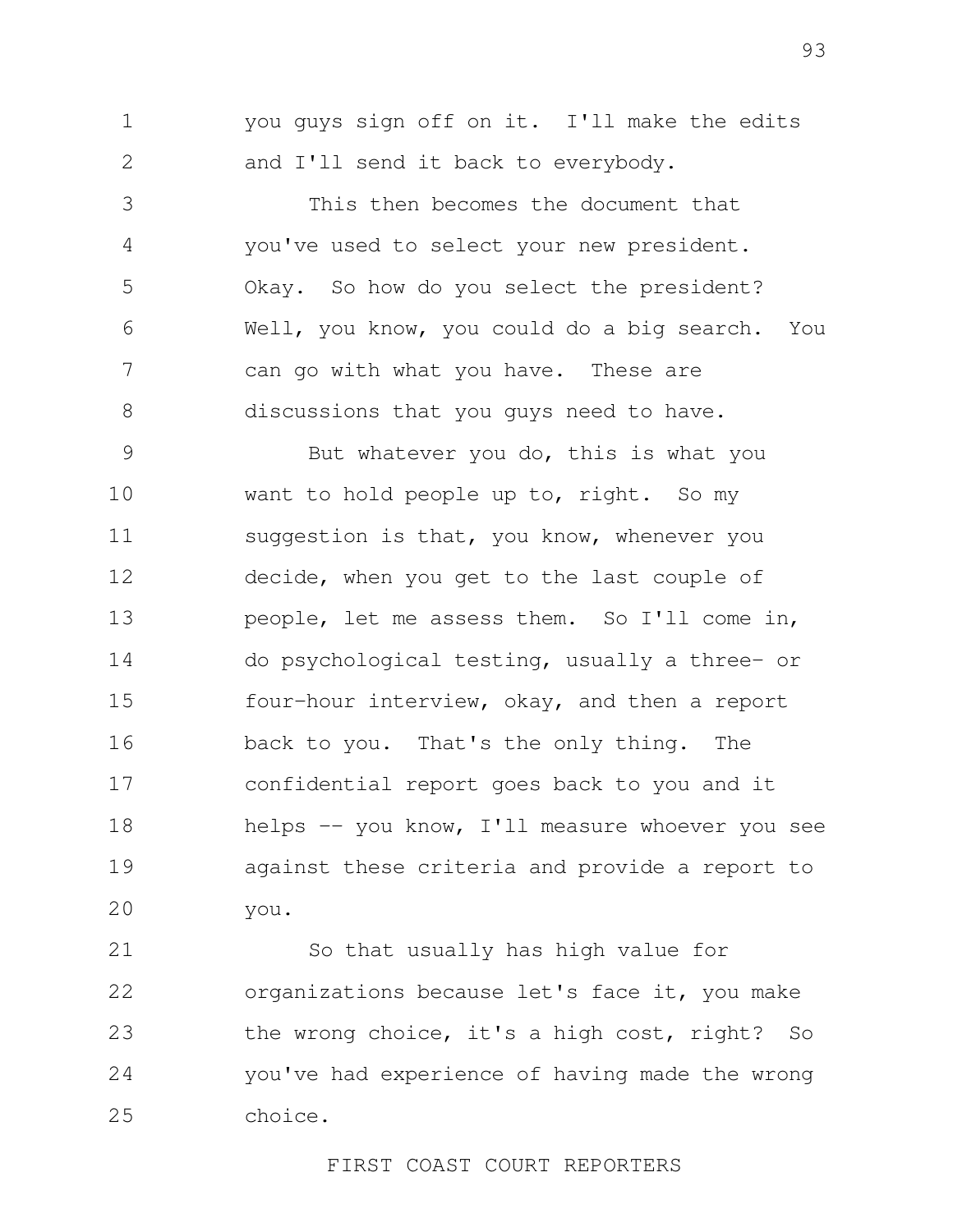1 2 3 4 5 So if you put a process like this in place, it helps you to have the right choice because you're measuring against the common criteria. You can also use this for performance management.

6 7 8 9 10 11 12 13 14 So as you think down a year, down two years, you want to communicate this to your president, whoever you select, okay, and say, This is what we're holding you accountable for. Okay. This is what we want to see. And at the end of the year, we're going to revisit this and see how well you've done. So it's just putting that sort of accountability structure around what we're trying to accomplish.

15 16 17 18 19 20 TRUSTEE WASHINGTON: Just as we're thinking through, we've given ourselves, I don't know, probably close to 40 bullets of things that we expect to see in a leader, right? It's probably too many. Of those, what percentage is a good threshold for choosing?

21 22 23 24 25 DR. KIRSCHNER: Nobody gets all of them, right? So you build this model in a way that people are going to hit some and not the others. At the end you have a discussion. Usually it comes down to a list of real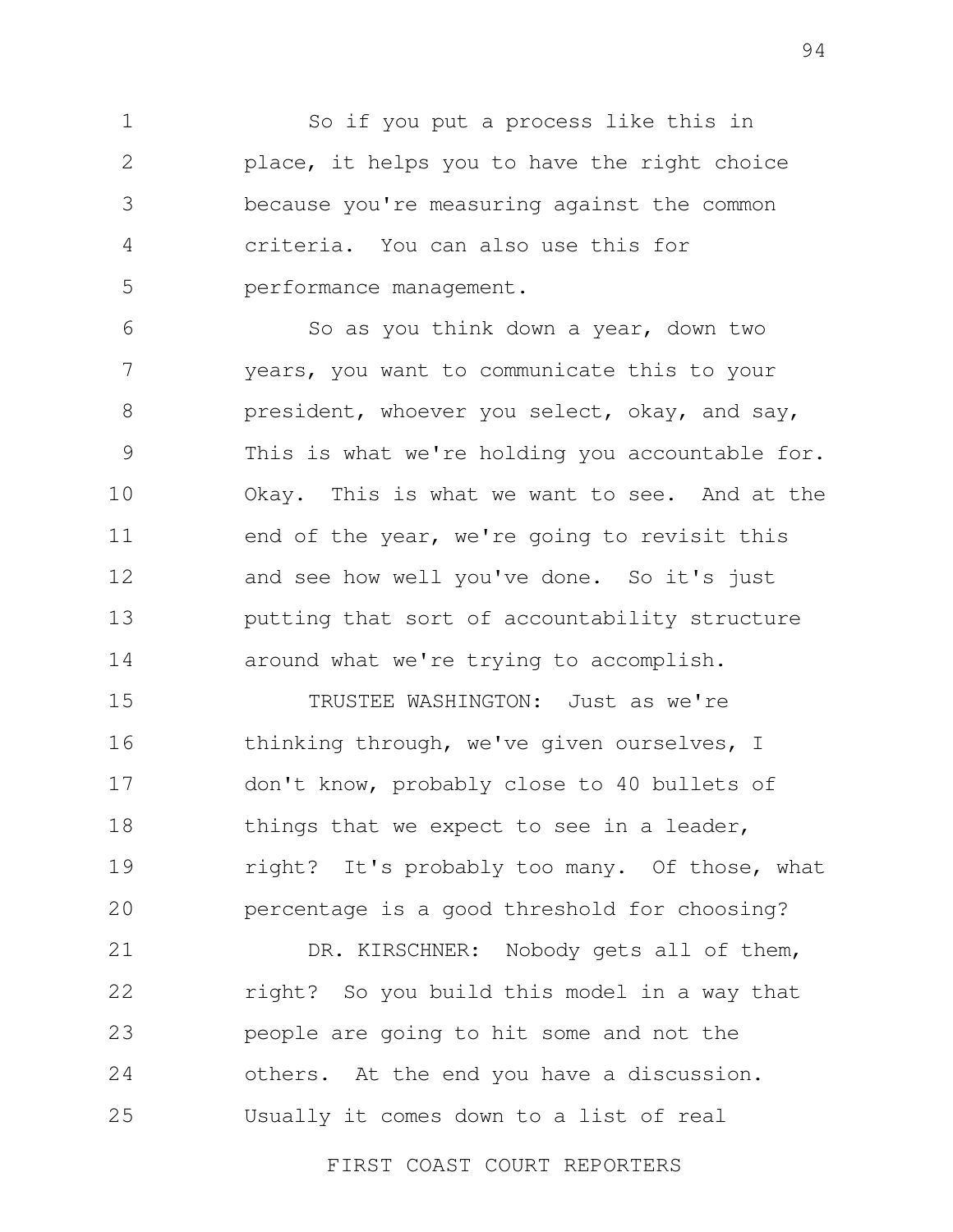1 2 3 4 5 outstanding strengths. This person's a great communicator, sets a compelling vision, you know, faculty loved them; and weaknesses, hasn't raised a dime. You know, the governor hates him, you know, whatever it may be.

6 7 8 9 10 11 12 13 14 And then you say, okay. When you look at those trends and you look at those opportunities, is this somebody that can work on those things and overcome them? Is this something maybe we can surround that person with, other people that could do some of those things if they have poor financial acumen. Okay. Let's get a great CFO in to surround them with.

15 16 17 18 19 So it's really about  $--$  really, we all have the strengths and the weaknesses except for the consultants, of course. We all have strengths. But everybody else has strengths and weaknesses.

20 21 22 23 24 25 So it's really about what the profile looks like relative to what you want to get done and then you make your choice, you know, based on that. But you do want your eyes wide open, right. Now you're saying, I know what we have as opposed to getting blindsided.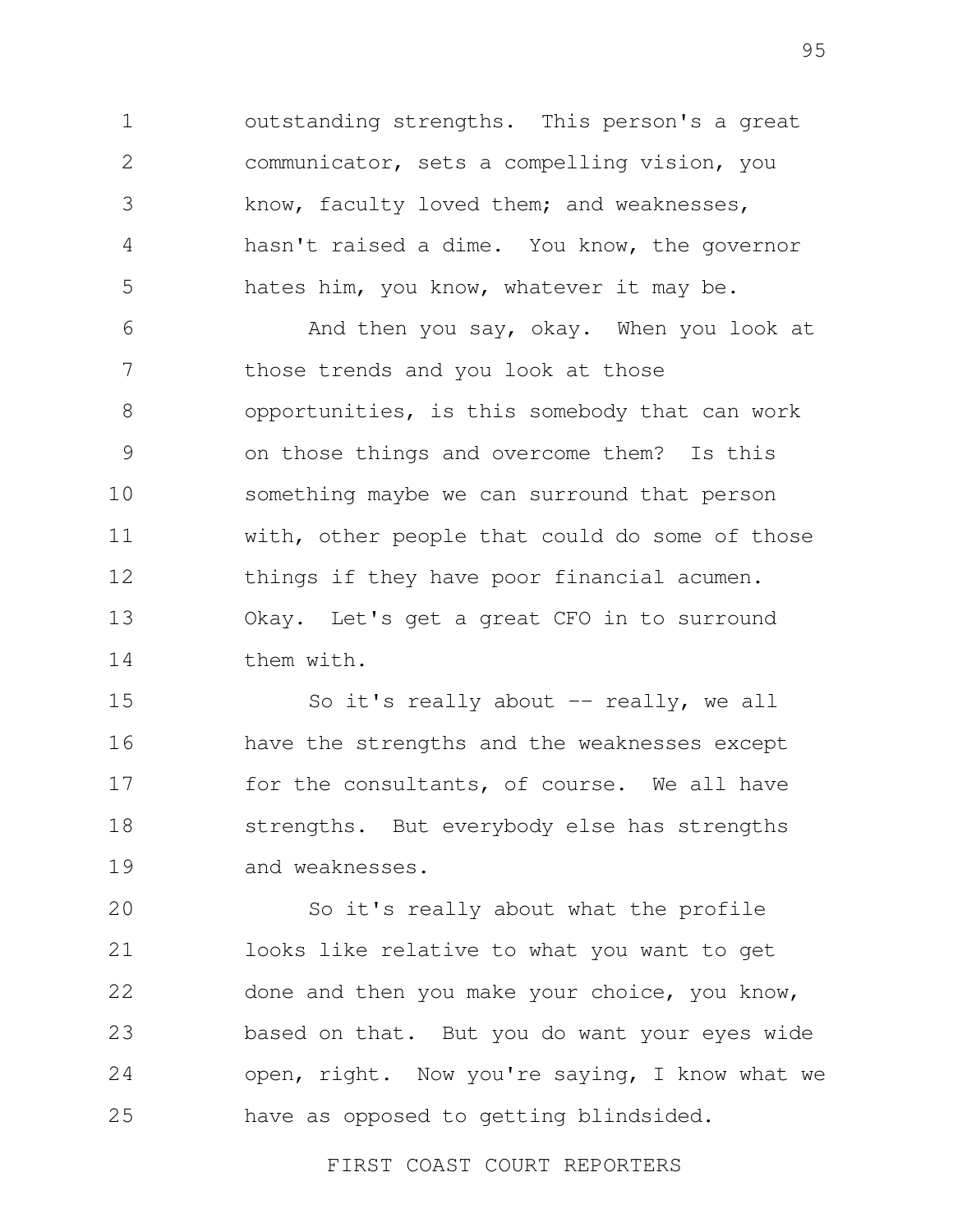1 2 3 4 5 TRUSTEE CARTER: You were saying CFO. We only hire the president. The president hires everybody else. So we've got to have somebody that can basically walk on water because that person's going to be hiring everyone else.

6 7 8 9 10 11 12 13 DR. KIRSCHNER: Well, you know what? Part of that is about putting these kind of disciplines in place when you're hiring them and making sure that you're not hiring somebody because you play golf with his brother, but you're hiring somebody because you have a role you know has to be filled and you know that person can get you that job.

14 15 16 17 18 19 20 21 So that's really what you want in organizations. That's how you hold people accountable. You start with the job. See, the problem in a lot of institutions is they start with the person. They don't start with the job. Let's start with the job, then we can look it up as any number of people. So  $-$  and I'll stop in a second.

22 23 24 25 You're better off putting your resources before you hire somebody because after you hire them, it's very difficult to change their behaviors. Before you hire them, there's an

FIRST COAST COURT REPORTERS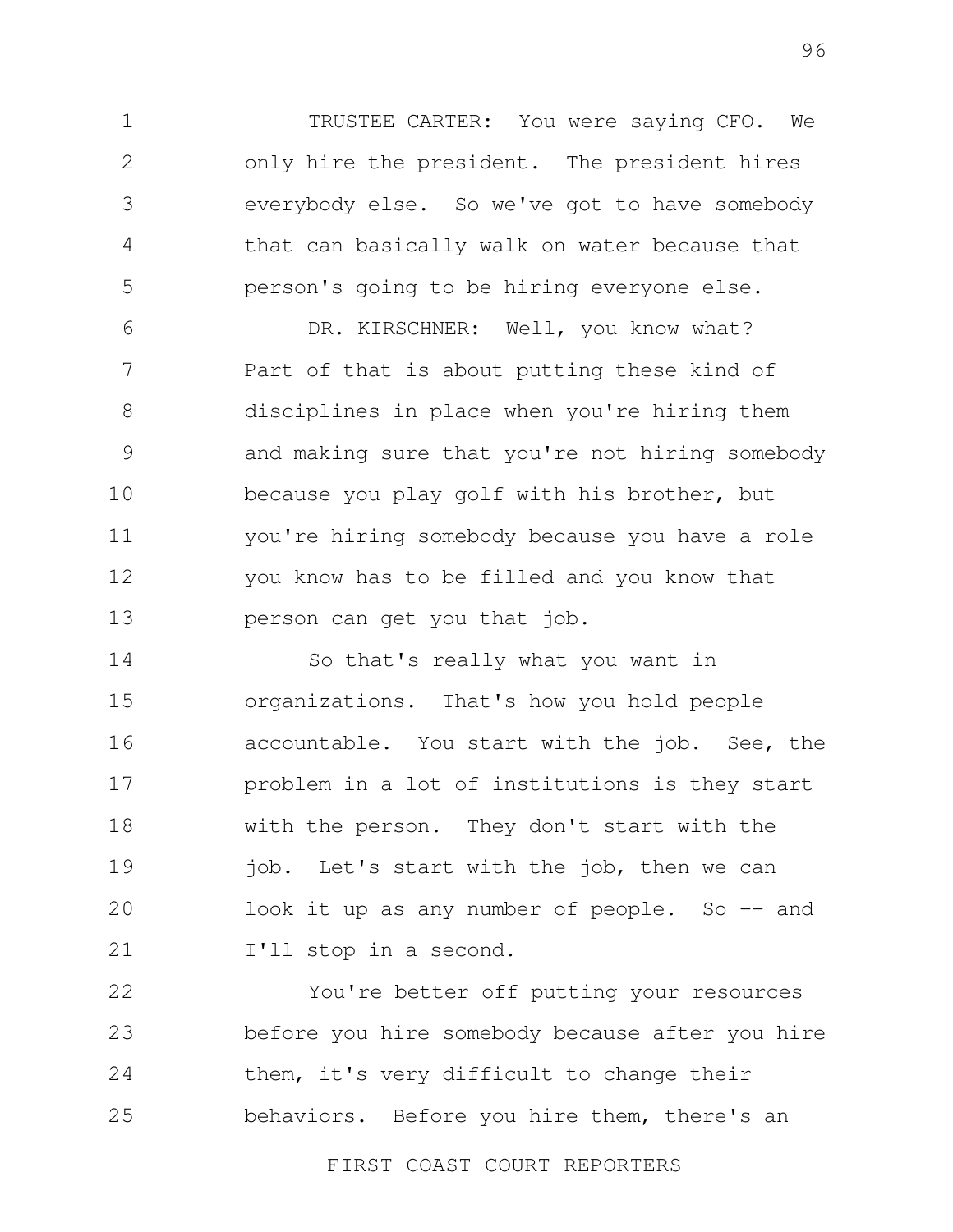1 2 infinite number of people you could hire. So the variance is large.

3 4 5 6 7 8 9 So anybody who says marry the man today and change his ways tomorrow didn't know what they were talking about, right; very difficult to change people's behaviors once you've got them. So put your efforts before you got them and make sure you get the right person in the right job. Anybody who's married knows that.

10 11 12 13 14 15 16 17 18 19 20 TRUSTEE DORTCH: All right. So after you've done your assessment, you give a report back. Let's say if we were in this search mode, then after your report comes back, rather than the Board as a whole, then I would assume that there's another level of interviews would be done by a subgroup or a small group that the chairmen have. And then it comes to the Board as opposed to just living and dying by what the consultant says; the Board's got to have  $that$   $--$ 

21 22 23 24 25 DR. KIRSCHNER: This is just a piece you use to make a decision. So one of the things you can do when you're interviewing candidates, for instance, is say, you know, You focus on grows the endowment. And, Kimberly, you focus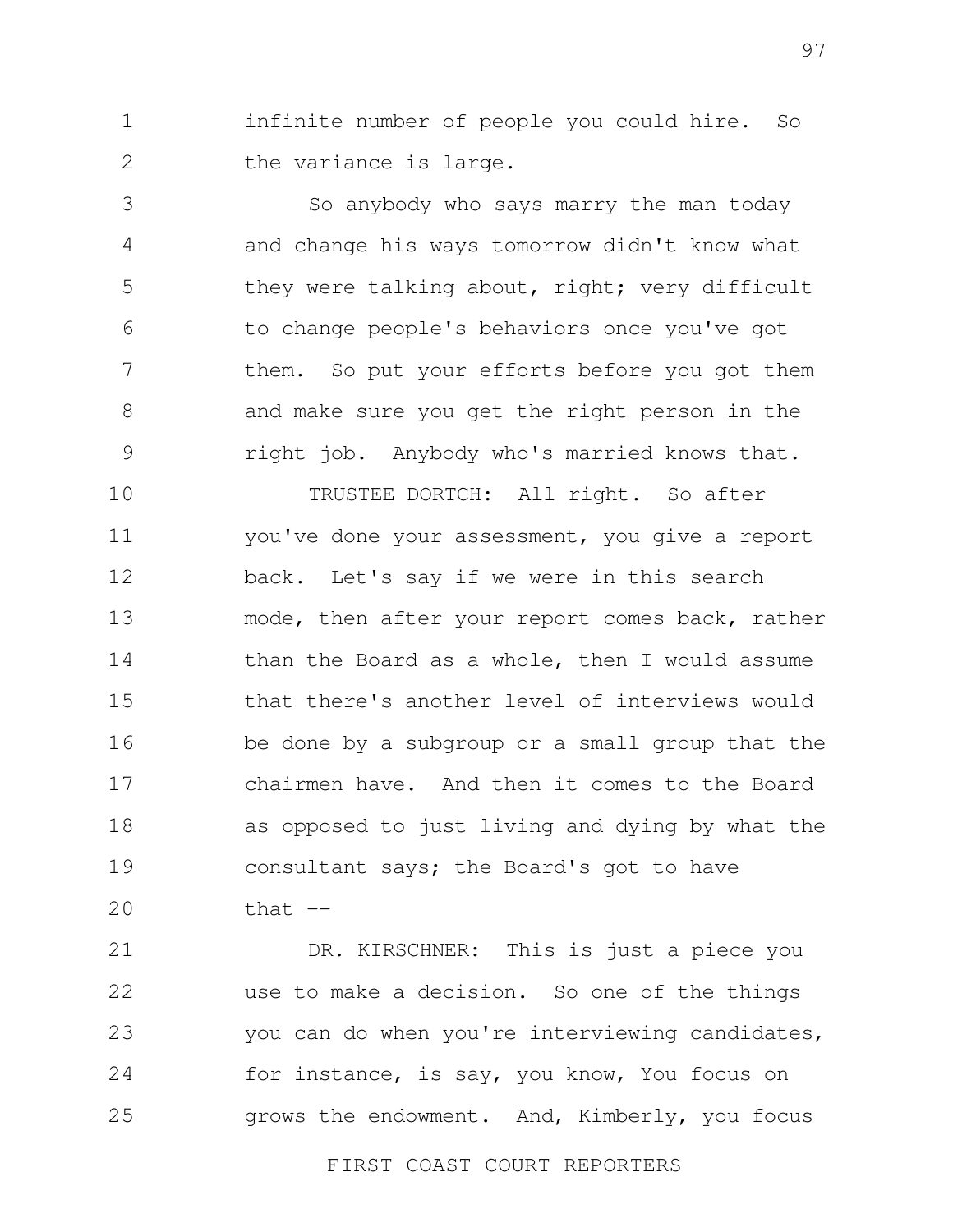1 2 3 on communication and Justin so that you are - as opposed to everybody asking the same questions.

4 5 6 7 8 9 10 11 12 And then the other thing you can do is you can use this to onboard the report; then it can be shared with the successful candidate and used to onboard them and say, Hey, when we looked at you, we think this is an area you really need to focus on. I'm an executive coach, so I do this. I actually work with people after they're hired to help improve their performance.

13 All right. How did we do?

14 15 16 CHAIRMAN LAWSON: Good, Jeff. Thank you. TRUSTEE PERRY: Are we going to get this next week?

17 18 19 CHAIRMAN LAWSON: Yeah, I should be able to turn this around within a week, absolutely. I'm pretty much done.

 $20$ 21 22 CHAIRMAN LAWSON: Let's take 10 and start a little early with the actual board meeting itself. So this concludes our retreat format.

23 24 25 Again, thanks, everybody, for their participation. Jeff, thank you. Good discussion this morning, good job on the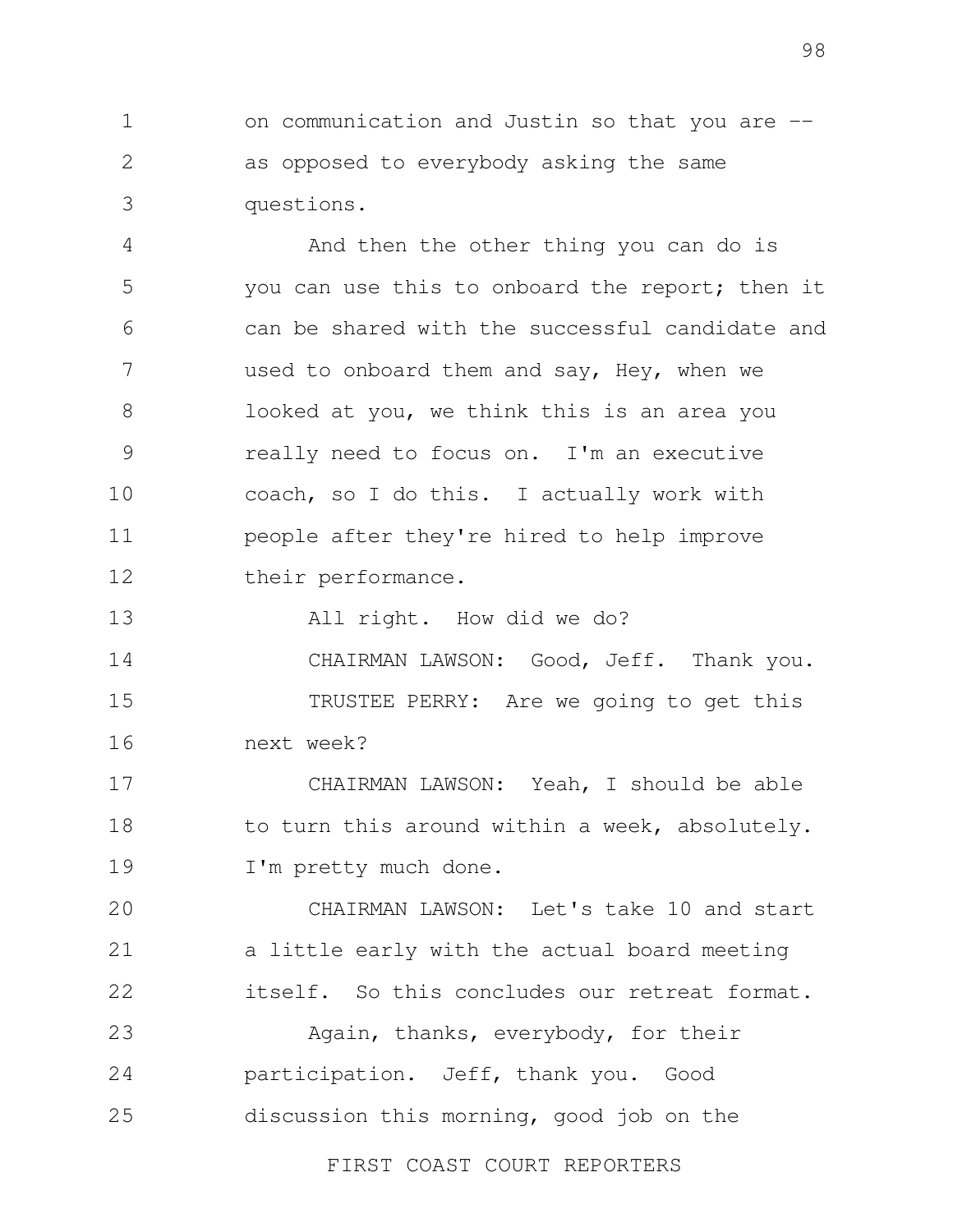1 2 3 4 5 6 7 8 9 10 11 12 13 14 15 16 17 18 19 20 21 22 23 24 25 results. You've giving us a lot to think about. And -- you know, so a lot of good information in the last day and almost a third here. So let's take 10, come back, go straight into the -- ATTORNEY BARGE-MILES: Come back at 10:55? CHAIRMAN LAWSON: Yes, and go straight into the board meeting. And we'll try to make sure the other remote members are on when we get started. (Brief recess.) CHAIRMAN LAWSON: Good morning and welcome to the August 18th, 2017, meeting of the Florida A&M University Board of Trustees. I'd like to call this meeting to order. Attorney Barge-Miles, would you please call the roll. ATTORNEY BARGE-MILES: Trustee Bruno. (No response.) ATTORNEY BARGE-MILES: Trustee Carter. TRUSTEE CARTER: Here. ATTORNEY BARGE-MILES: Trustee Dortch. TRUSTEE DORTCH: Here. ATTORNEY BARGE-MILES: Trustee Grable.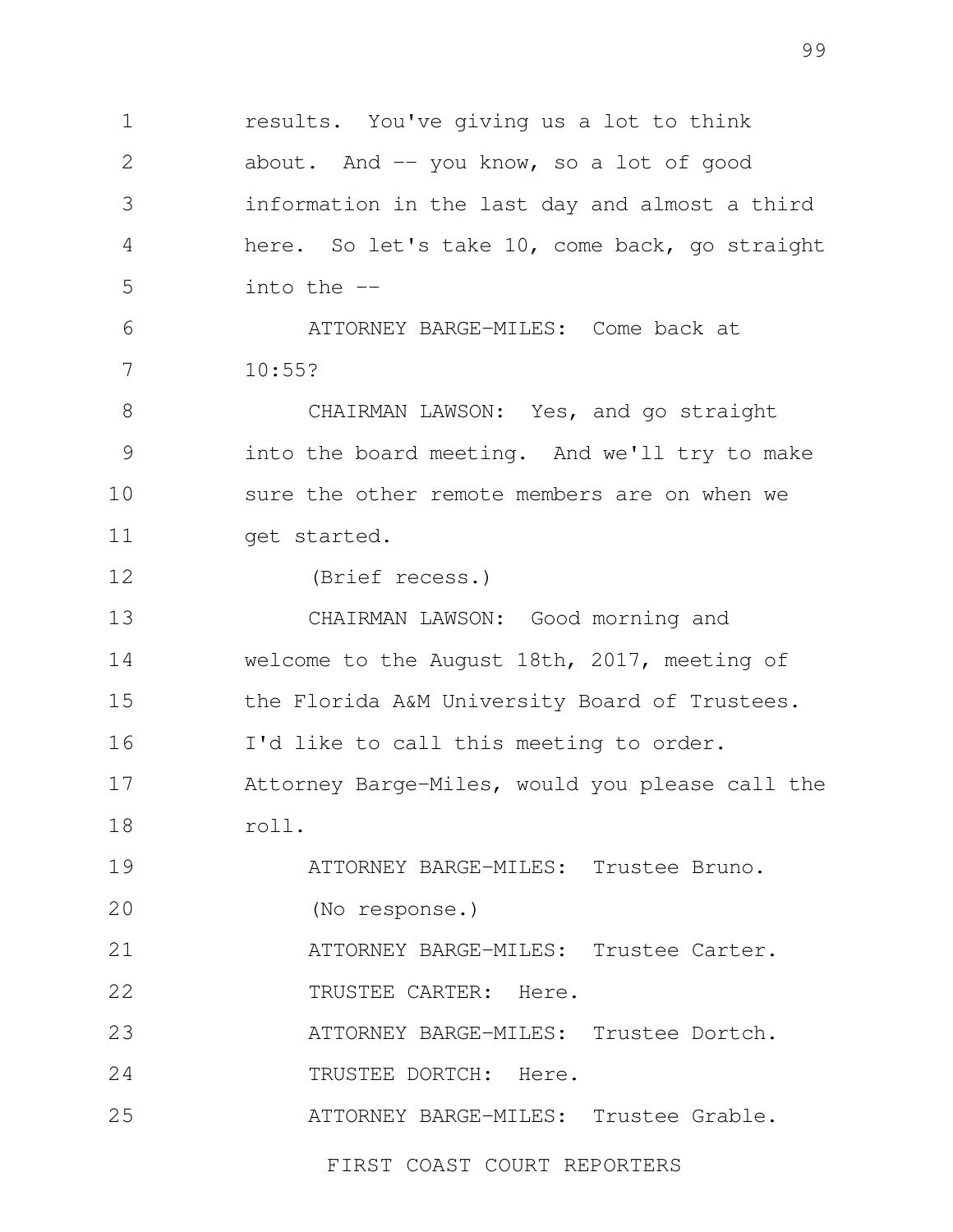1 2 3 4 5 6 7 8 9 10 11 12 13 14 15 16 17 18 19  $20$ 21 22 23 24 25 TRUSTEE GRABLE: Here. ATTORNEY BARGE-MILES: Trustee Lawrence. TRUSTEE LAWRENCE: Here. ATTORNEY BARGE-MILES: Trustee Lawson. CHAIRMAN LAWSON: Here. ATTORNEY BARGE-MILES: Trustee McCoy -oh, I'm sorry. Trustee Mills. (No response.) ATTORNEY BARGE-MILES: Trustee Moore. TRUSTEE MOORE: Here. ATTORNEY BARGE-MILES: Trustee Perry. TRUSTEE PERRY: Here. ATTORNEY BARGE-MILES: Trustee Reed. TRUSTEE REED: Here. ATTORNEY BARGE-MILES: Trustee Washington. TRUSTEE WASHINGTON: Here. ATTORNEY BARGE-MILES: And Trustee Woody. TRUSTEE WOODY: Here. ATTORNEY BARGE-MILES: Mr. Chair, you have the quorum. CHAIRMAN LAWSON: Thank you. Attorney Barge-Miles, did anyone sign up for public comment today?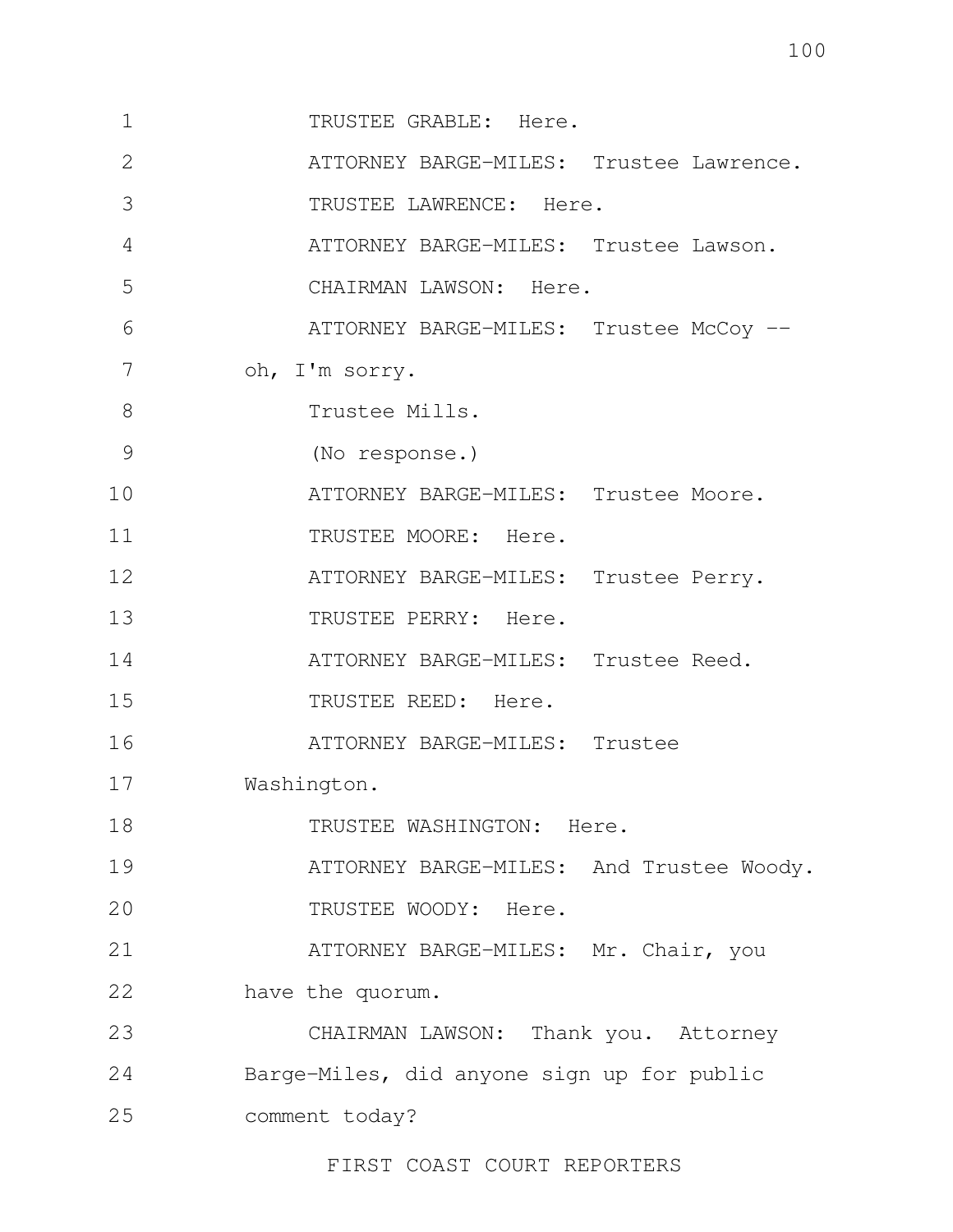1 2 3 4 5 6 7 8 9 10 11 12 13 14 15 16 17 18 19  $20$ 21 22 23 24 25 ATTORNEY BARGE-MILES: Yes, Hattie Alexander. CHAIRMAN LAWSON: Okay. MS. ALEXANDER: I did, but I'll take a pass. CHAIRMAN LAWSON: You're going to pass, Ms. Alexander? MS. ALEXANDER: Yes, sir. CHAIRMAN LAWSON: That's a first. All right. Before we get into the action items that I've printed, I had one item that I wanted to bring up and ask for your consideration. And I felt this was the right time to bring it up because we're now in a quorum where we could actually take a motion and vote if the body so agrees. As you-all know, we are nearing the end of Dr. Robinson's interim contract. I think you-all have your own individual feelings about how it's gone -- positive, negative. We just went through a piece of our process with the presidential leadership profile. And I think it was really productive to get our heads wrapped around what we individually, what the body collectively wants to see in the next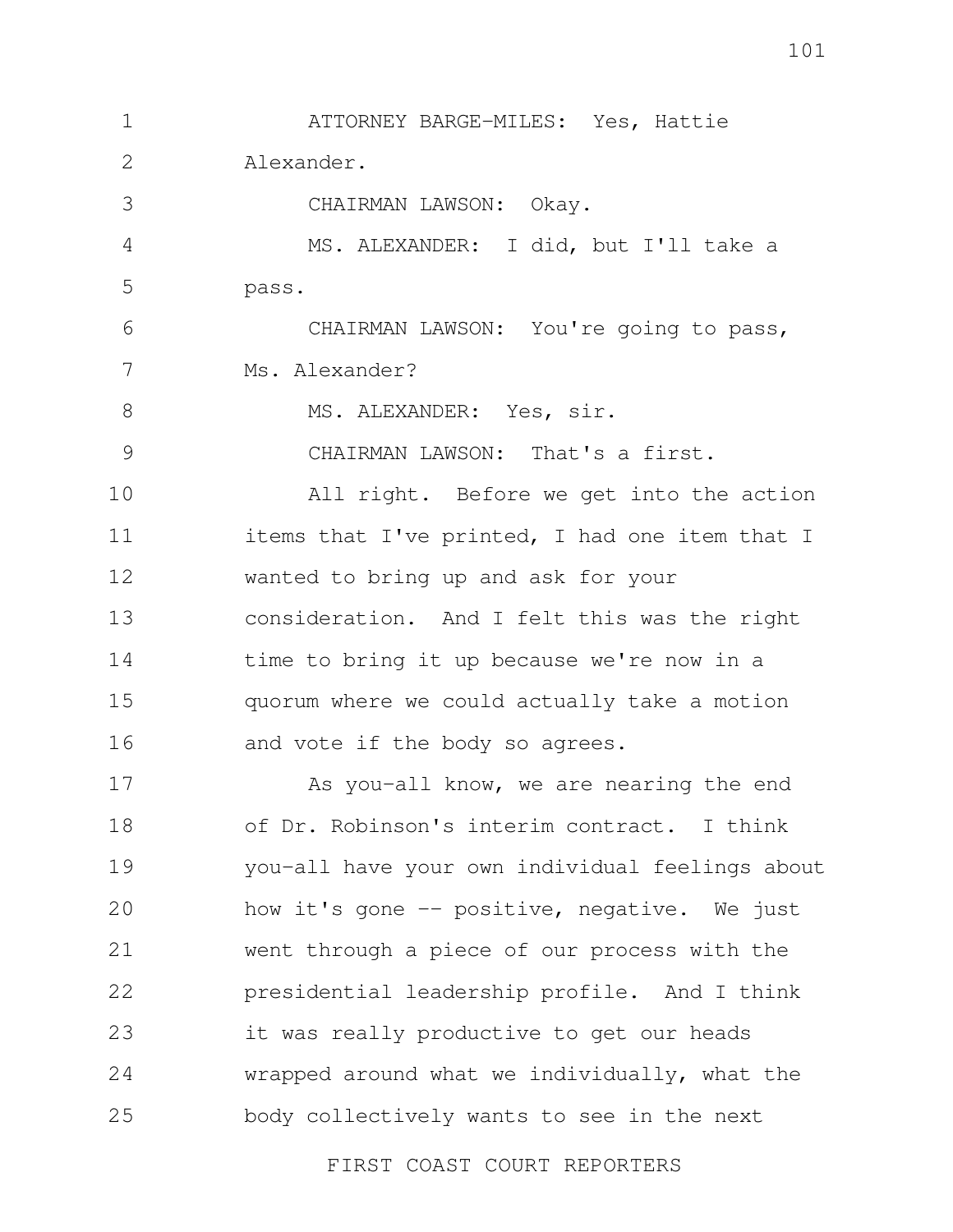1 president.

2 3 4 5 6 7 8 9 10 The one thing I've tried to make sure we do throughout the whole process is keep all of our options open, options open meaning if we chose to do a search, we could pursue that option. If for whatever reason we chose not to do a search, we could pursue -- we would want to pursue that option; however, as you all know, there is an existing Board of Governors regulation that requires for a search.

11 12 13 14 15 16 17 18 19 What I'd love for us to have some discussion around and consider is should we, could we ask the Board of Governors for relief on that requirement, simply asking for relief that would allow us to have option A, conduct a a search; or option B, if we so choose at a later date to not conduct the search. So I'd love to open the floor for either discussion or a motion on that issue.

 $20$ 

Dave?

21 22 23 24 25 TRUSTEE LAWRENCE: I'd like to make a motion to accept that process of asking the Board of Governors for either acting the - lead to our having a search or deciding we don't need a search.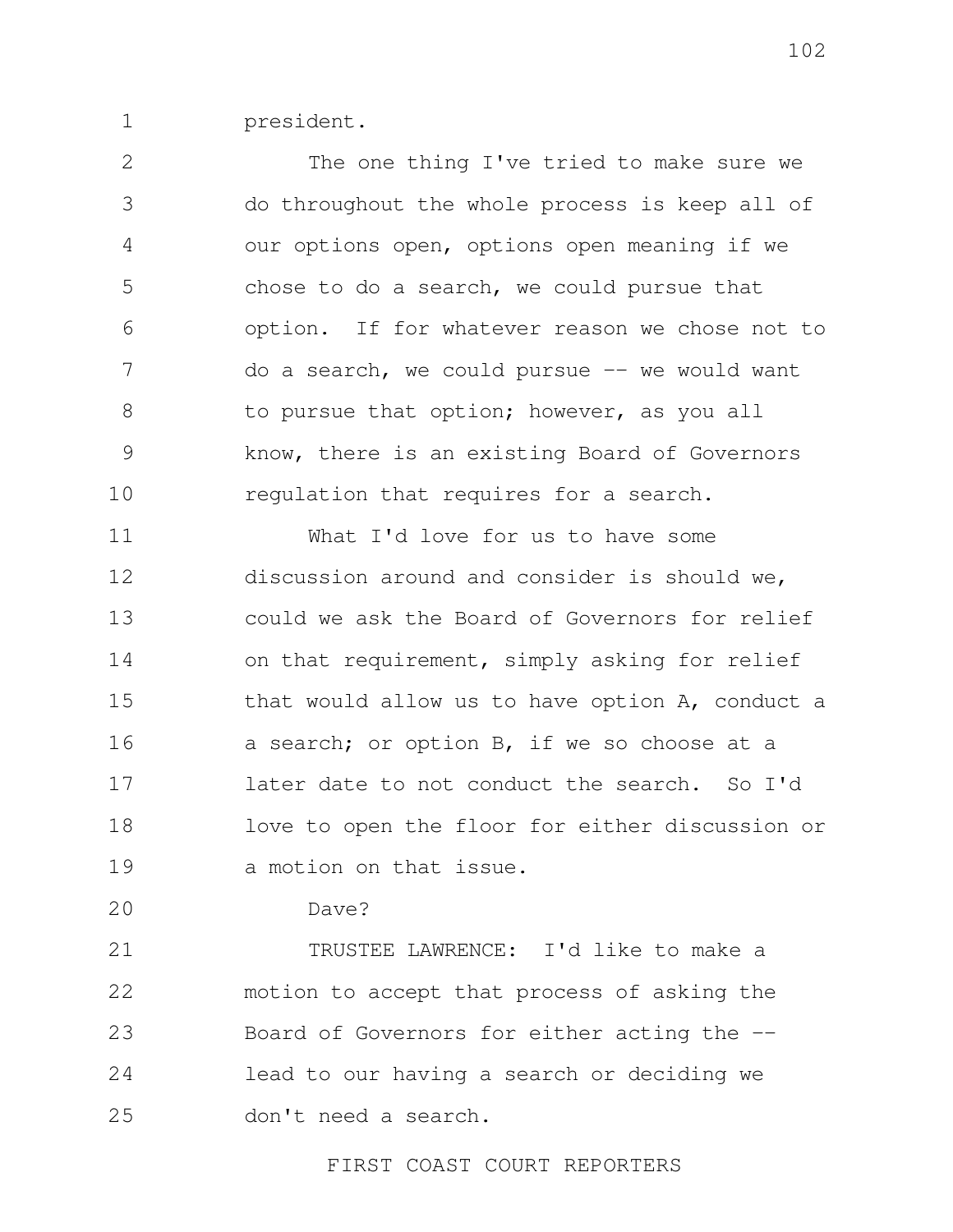TRUSTEE PERRY: Second.

2 3 4 CHAIRMAN LAWSON: The motion has been made and properly seconded. Are there any questions?

5 6 7 8 9 10 11 12 13 14 TRUSTEE DORTCH: Mr. Chairman, I would just like to make sure for the record that those who are listening in and who would be here understand this is strictly a motion to give this board options. It is in no way a selection of bypassing the process that we told the general public that we were going to follow. So for the record, we don't want anyone to go out and say the Board voted to take some action on selecting a president.

15 16 17 18 19  $20$ 21 CHAIRMAN LAWSON: For clarity, as I understand the motion, the motion is simply to ask for a waiver of the existing state stature/requirement. That's all we're asking for motioning on today. So are there any other questions or additional clarifications on the motion?

22 23 TRUSTEE WASHINGTON: Just a quick question.

24 25 CHAIRMAN LAWSON: Yes. Absolutely. TRUSTEE WASHINGTON: Is it the case that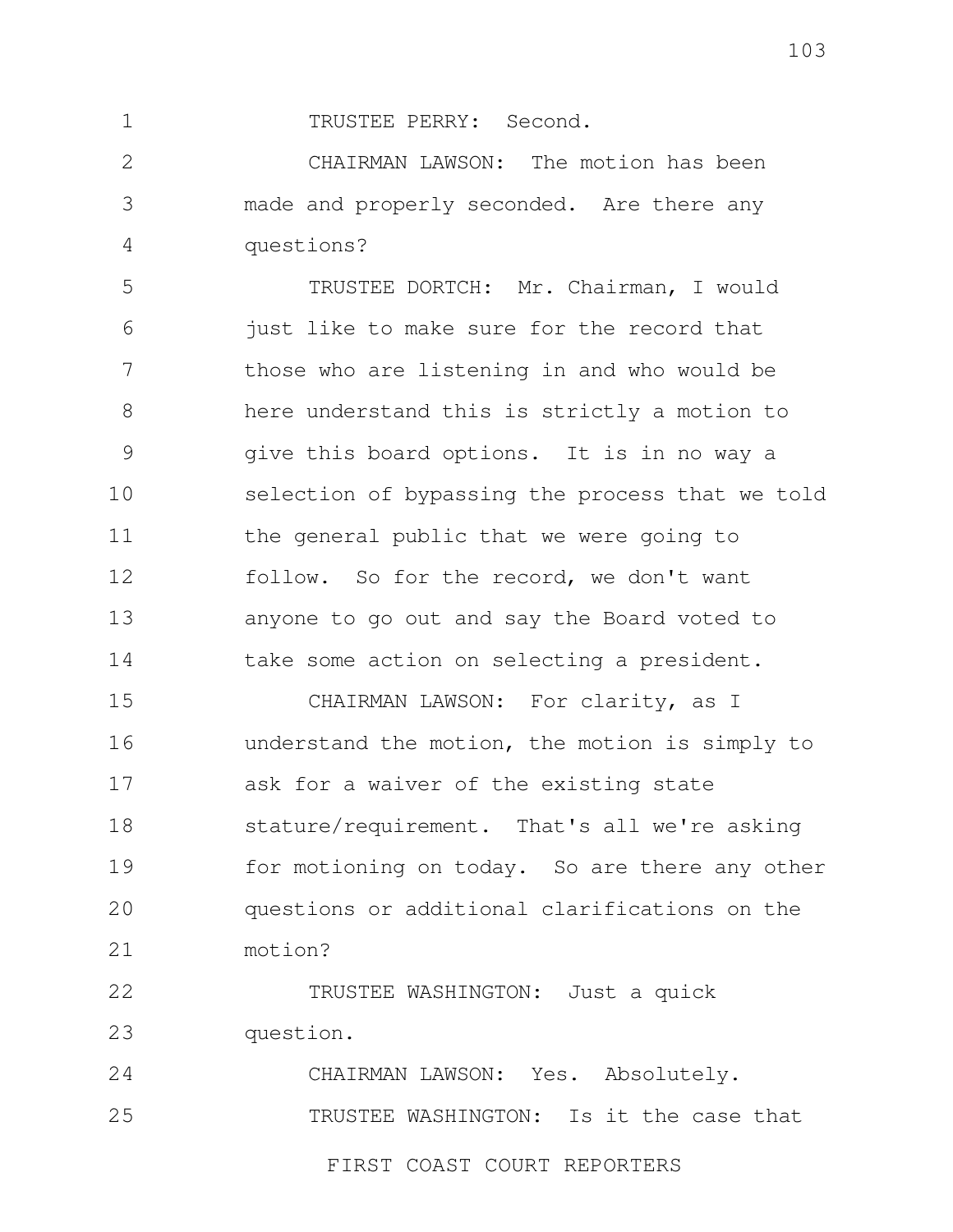1 2 3 4 5 6 7 8 9 10 if we require a waiver that the Board of Governors is going to require additional information as to what  $--$  that  $--$  it's my understanding from the General Counsel that if we  $-$  it was if we choose not to do a search, we required a waiver which made it sound like we would have to then have some justification for that waiver. In this posture, since we have not come to that decision what does that justification look like?

11 12 13 14 15 16 17 18 19 TRUSTEE PERRY: I've extensively reviewed the reg  $-$  1.002 and one of the things we must be mindful of is one, that the other universities will be watching to see if they grant an exception. We would have to carve out certain things that would distinguish us that would make us different because they're not going to want to grant it because it will open the door.

 $20$ 21 22 23 24 25 And I've looked at some things that would put us in good stay to justify the granting of an exception. Dr. Robinson -- if we choose to do that  $-$  if we get to that process  $-$  has served us on at least three prior occasions, I believe this being the fourth occasion.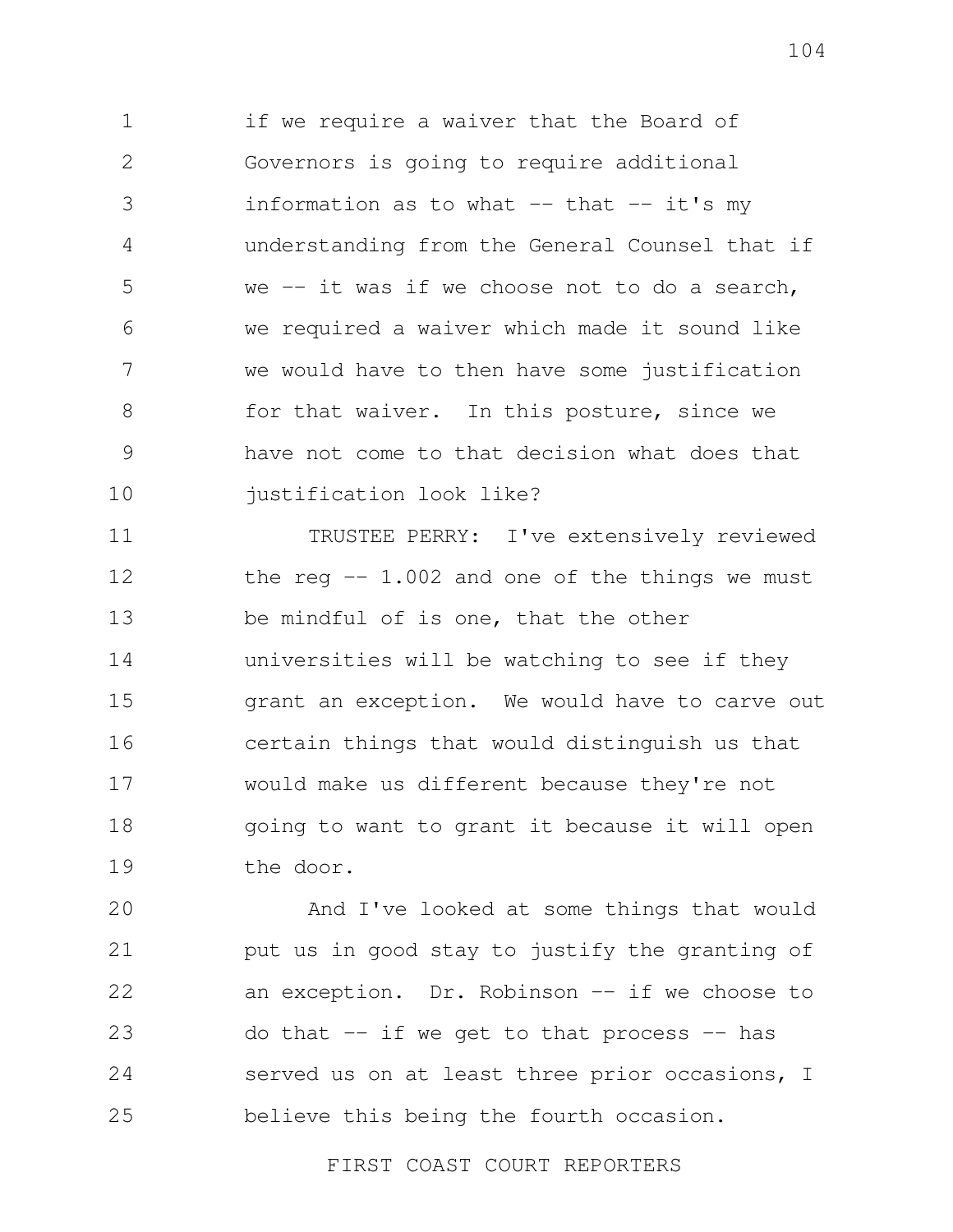During each of those occasions, he's faced many challenges that he's had to overcome and he has led us through turbulent times on four different occasions. He has done that with distinction. He's been very successful.

1

2

3

4

5

6 7 8 9 10 11 12 13 14 One of the distinguishing points is that his leadership would bring stability back to the university. He has been a stabilizing force on at least four different occasions. You know, we've had public quorum where we've gotten input from faculty. We've gotten input from students. We've gotten input from the alumni, we've gotten input from basically the general family that constitutes FAMU.

15 16 17 18 19 20 21 22 23 One thing he also brings besides his experience is his talent. And there are a number of other factors we would need to list in a document requesting the exception because if we just simply ask for an exception, we're not going to get it. We have to outline why this situation is unique. And once we do that -- and we also need to get our liaison on board from the Board of Governors.

24 25 And one of the things that we would probably have to do because there is also

FIRST COAST COURT REPORTERS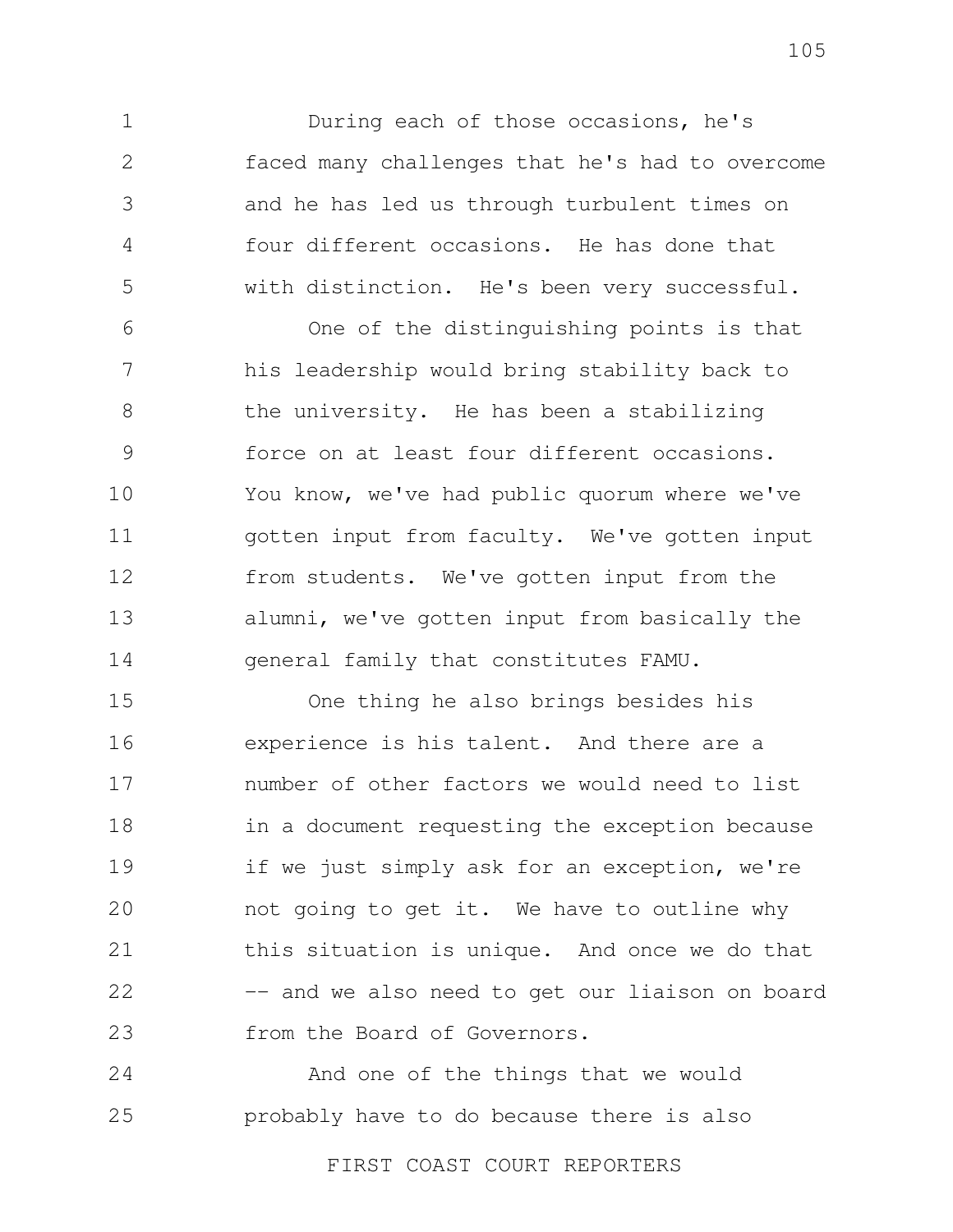1 2 3 4 5 6 7 (inaudible) which calls for what they call a background check. We can also go ahead and do that and include all of that information in our request plus what we've gone through here, show how  $Dr.$  Robinson  $-$  if we choose to go that route -- fits within the criteria that we have set up.

8 9 10 11 So as Mr. Dortch has said, if we choose that route we're just keeping all our options open, but if we want to be successful in that option, that's what I think we need to do.

12 TRUSTEE MOORE: I agree.

15

13 14 TRUSTEE WASHINGTON: Just a quick followup.

CHAIRMAN LAWSON: Sure.

16 17 18 19 20 21 TRUSTEE WASHINGTON: As a supplemental material, I think it behooves us as a board to consider an evaluation. We haven't performed one this cycle in the previous three years. We have annually done evaluations of our leader. I think that is key to supplemental materials.

22 23 24 25 TRUSTEE DORTCH: One more thing I think is important and one of the reasons for asking for the exception and be clear  $-$  and I'm clear that this board still would need to vote on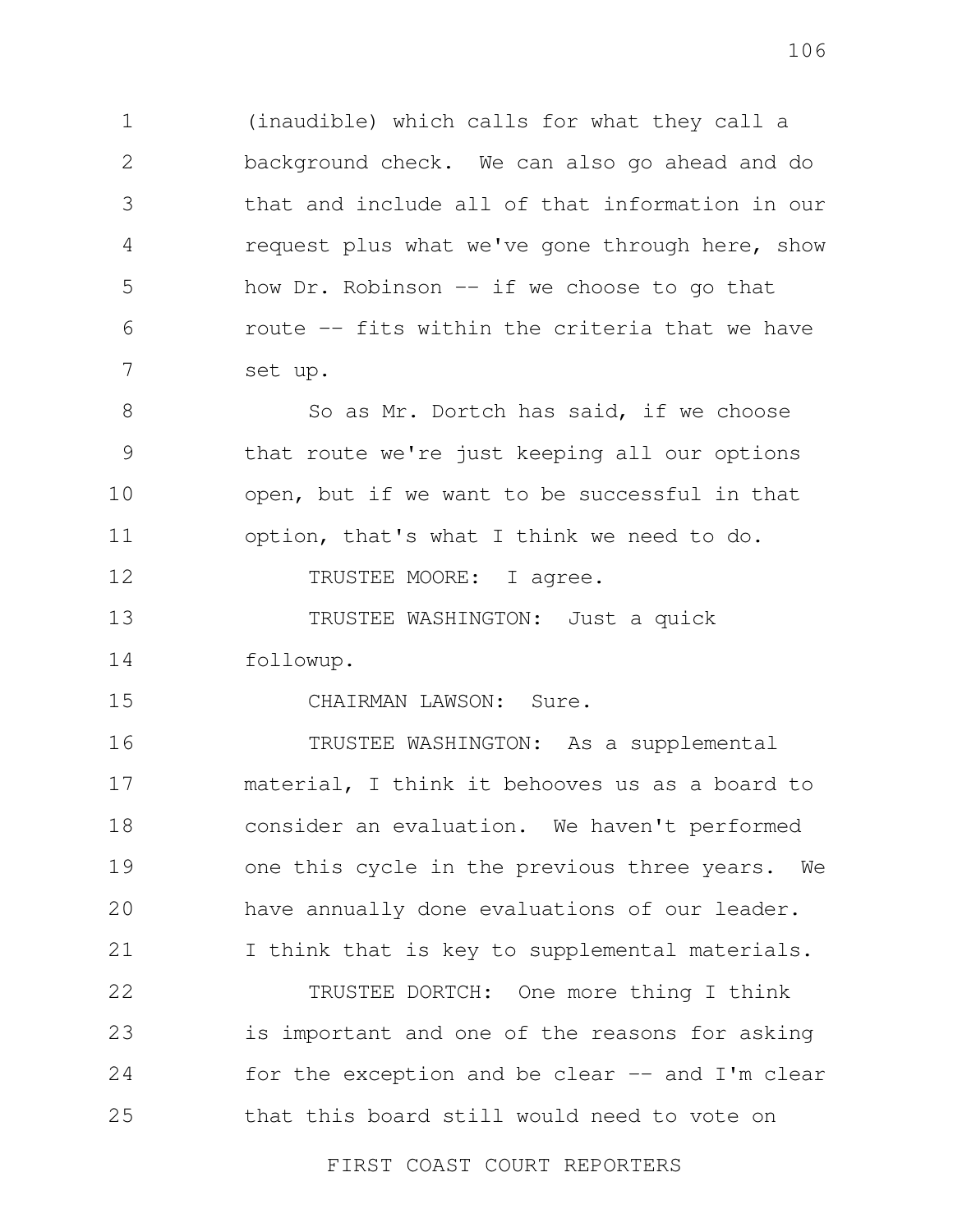1 2 3 whatever it decided to do. This is one that gives an option, one the Board of Governors meets next month.

4 5 6 7 8 9 10 11 12 13 14 CHAIRMAN LAWSON: Later this month. TRUSTEE DORTCH: Later this month. Dr. Robinson's contract ends in November, the current contract that we have. And in consideration that there are at least 14 HBCUs, not to mention others that have vacancies, I would think we'd want to at least be in the position one, ensuring after what we've been through that Dr. Robinson or anybody would have to go through this evaluation process that we just went through also.

15 16 17 18 19 20 21 22 23 24 25 In addition to what would be our annual evaluation, Mr. Chair, I think that Dr. Robinson would have to go through an assessment against what we just did as measures just as we were acquiring anybody else. But what this does is gives us a flexibility one, to ensure come November if we aren't doing something we haven't measured up and we decided so he would not go looking into these other 14 positions. I think we want to be in position that if the Board  $-$  based on what I  $-$  the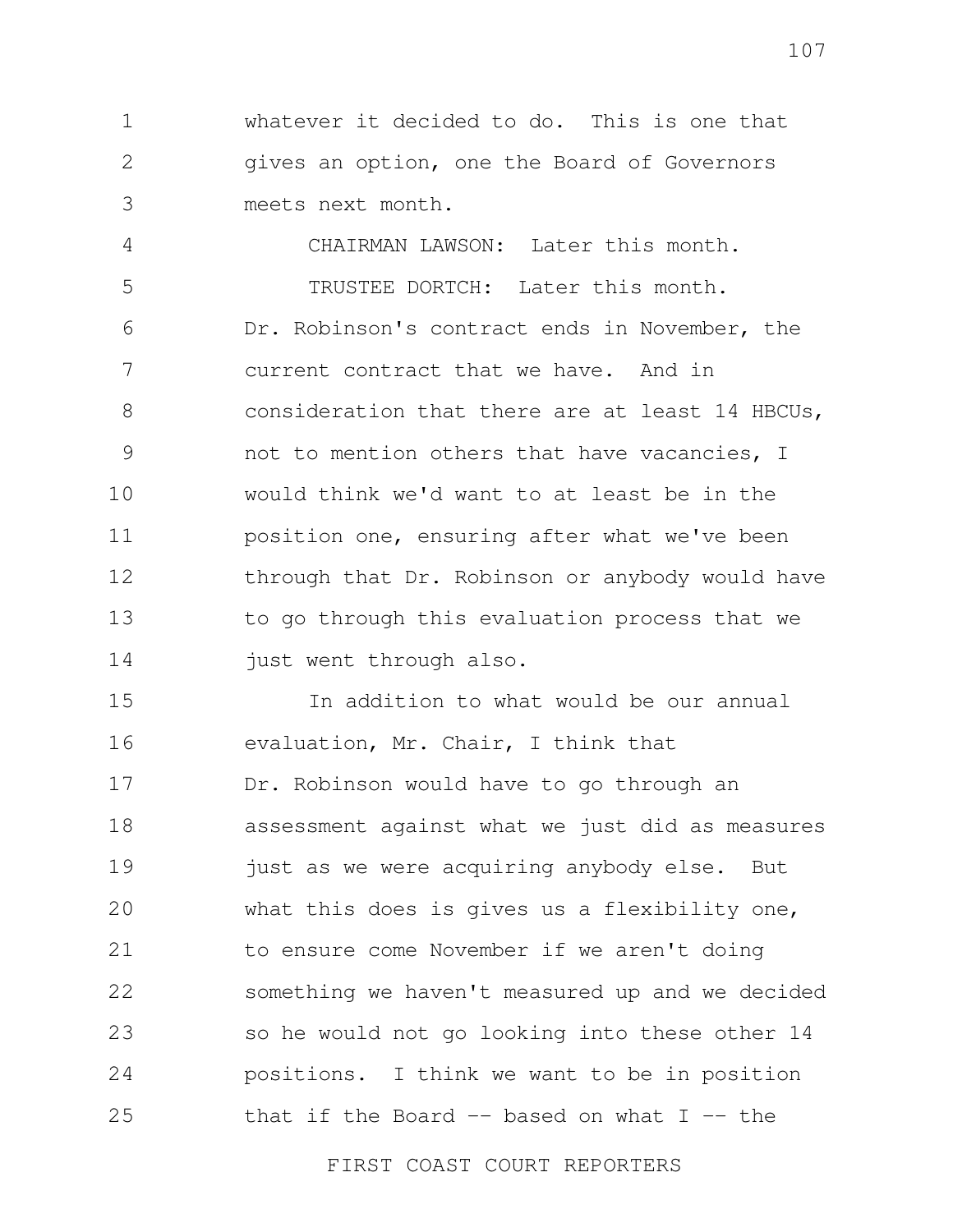1 2 3 constituents have said or stakeholders have said if he meets that then the Board has the flexibility to make a decision there.

4 5 6 7 8 And the other side of it, again, is it being  $-$  it's being prepared not  $-$  you know, so that you can have these options to our advantage. And that would be my main reason for supporting this motion.

9 10 11 12 CHAIRMAN LAWSON: And just to add -- and I know the motion is on the floor, but I want to add just a couple things that maybe - thoughts of consideration as well.

13 14 15 16 17 18 19 20 21 22 23 24 For me, I wanted to keep  $--$  my goal is to keep all of our options open. So this is not a surprise to anyone, I did alert the Governor's Office that we may consider this option. I did alert the chancellor that we may consider this option. And I also alerted the chairman of the Board of Governors that we may consider this option, so if this motion moves forward, there are no surprises to anyone that this has been something that at least I've been contemplating. But I wanted to see where the full board stood on it.

TRUSTEE BRUNO: So to be clear, the

25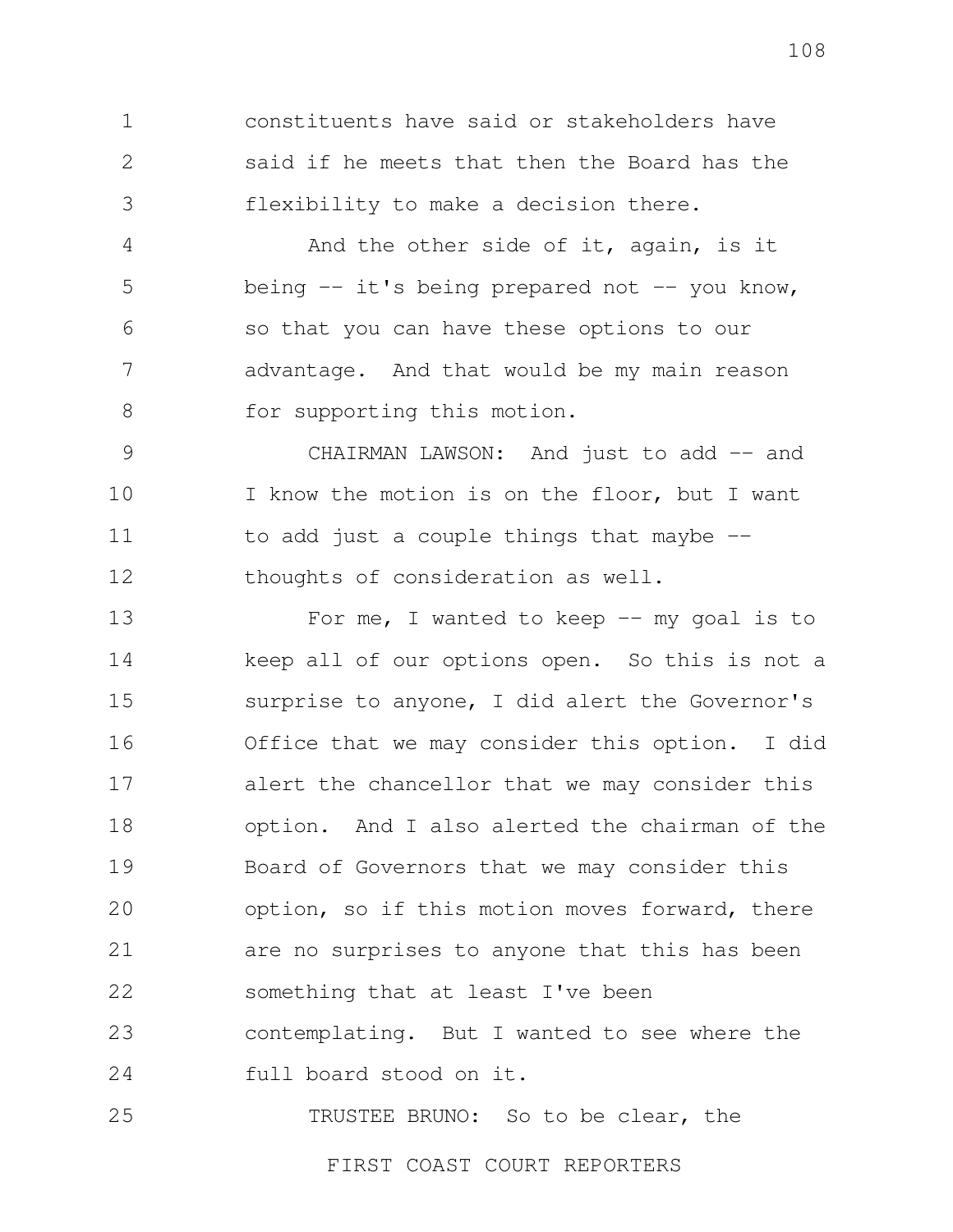5 6 7 8 9 10 CHAIRMAN LAWSON: Yes. Seeing as there -- are any other questions? Call the question -- all those -- well, let's do a roll call vote, Attorney Barge-Miles, just to make sure  $we$   $--$ ATTORNEY BARGE-MILES: Trustee Bruno.

11 TRUSTEE BRUNO: I -- yes.

12 ATTORNEY BARGE-MILES: Trustee Carter.

13 TRUSTEE CARTER: Yes.

metrics?

1

2

3

4

14 ATTORNEY BARGE-MILES: Trustee Dortch.

15 TRUSTEE DORTCH: Yes.

16 ATTORNEY BARGE-MILES: Trustee Grable.

17 TRUSTEE GRABLE: Yes.

18 ATTORNEY BARGE-MILES: Trustee Lawrence.

19 CHAIRMAN LAWSON: Yes.

 $20$ ATTORNEY BARGE-MILES: Trustee Lawson.

21 CHAIRMAN LAWSON: Yes.

22 ATTORNEY BARGE-MILES: Trustee Moore.

23 TRUSTEE MOORE: Yes.

24 ATTORNEY BARGE-MILES: Trustee Perry.

25 TRUSTEE PERRY: Yes.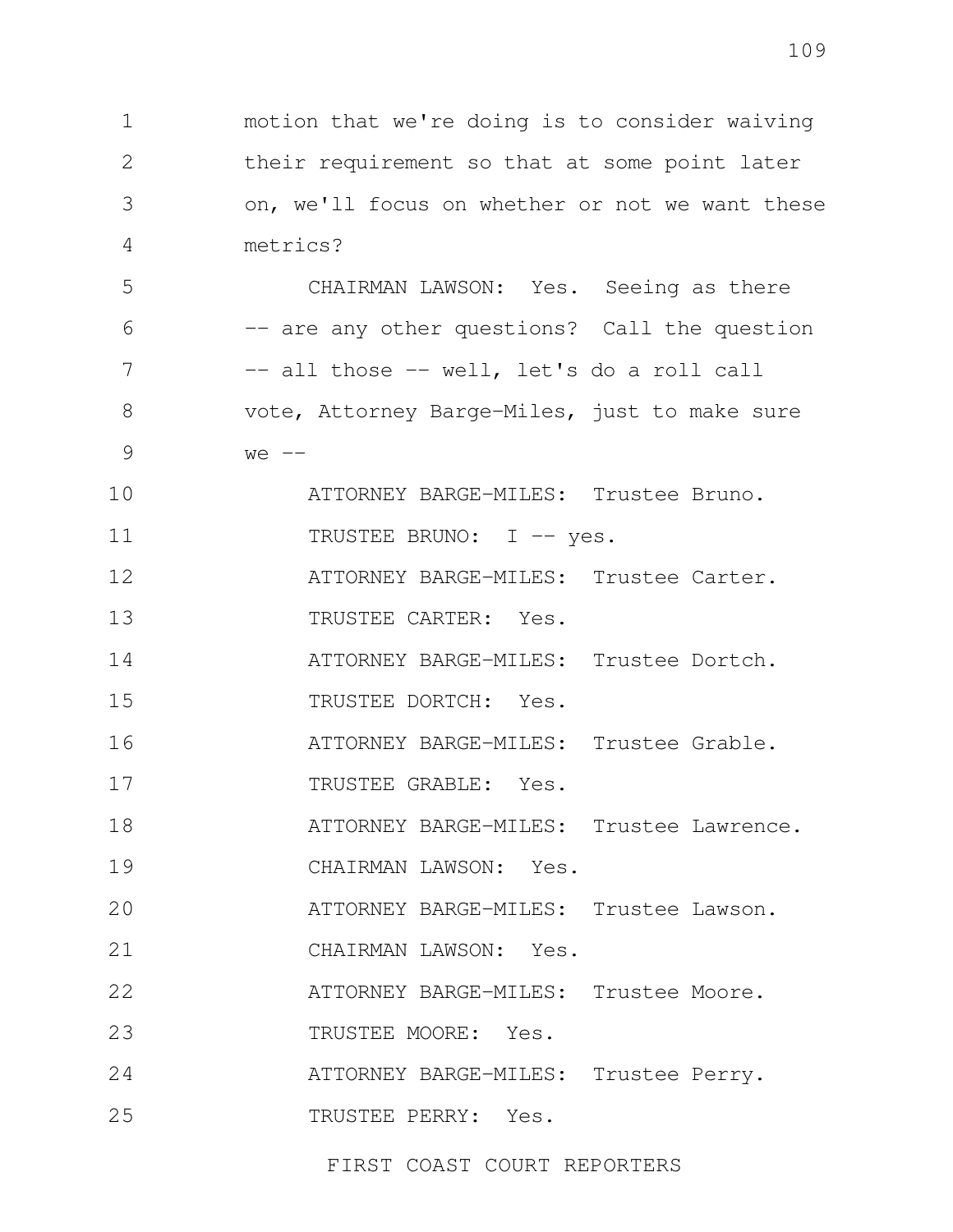1 2 3 4 5 6 7 8 9 10 11 12 13 14 15 16 17 18 19 20 21 22 23 24 25 ATTORNEY BARGE-MILES: Trustee Reed. TRUSTEE REED: Yes. ATTORNEY BARGE-MILES: Trustee Washington. TRUSTEE WASHINGTON: Yes. ATTORNEY BARGE-MILES: Trusty Woody. TRUSTEE WOODY: Yes. ATTORNEY BARGE-MILLS: Trustee Mills, have you joined the call? (No response.) CHAIRMAN LAWSON: You have to note that Trustee Mills was absent. CHAIRMAN LAWSON: What's the count? ATTORNEY BARGE-MILES: Eleven. CHAIRMAN LAWSON: Eleven? Motion carries. Thank you. Next order of business. We'd like to now move into the approval of the minutes; the June 8th and June 30th minutes were posted on the Board's website by Trustee (inaudible) if you need to review them. Are there any corrections? TRUSTEE DORTCH: So moved. CHAIRMAN LAWSON: Motion moved. Second? TRUSTEE WOODY: Second.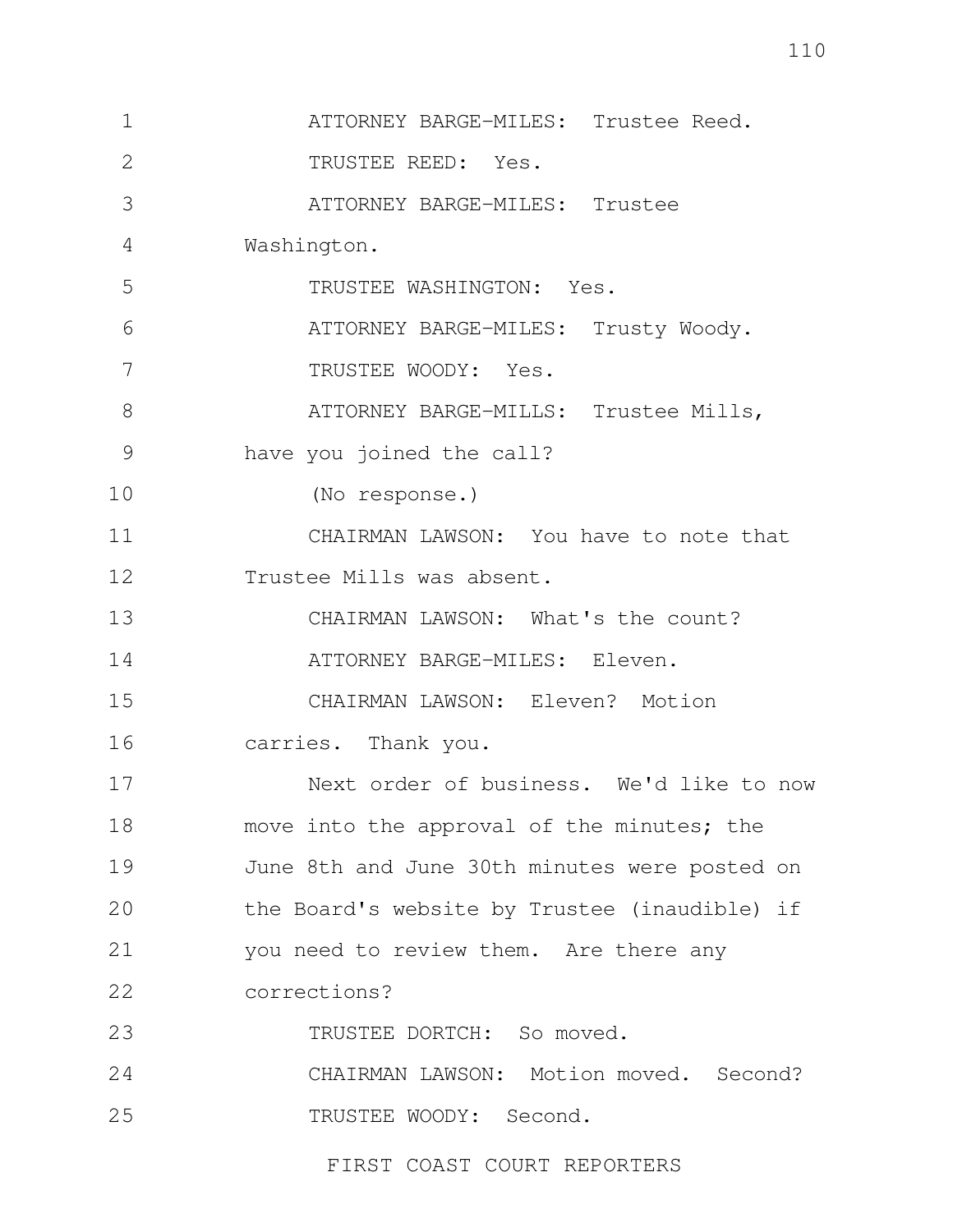1 2 CHAIRMAN LAWSON: All those in favor, please say I.

3 4 5 6 7 8 9 10 11 12 13 14 15 16 17 18 19 (Affirmative indications.) CHAIRMAN LAWSON: Motion carries. The next item is our Choice Metric. And now, I'd like to recognize Dr. Maurice Edington from -who is the vice president of strategic planning, analysis, and institutional effectiveness to discuss the university's Choice Metric. Dr. Edington, you are recognized. DR. ROBINSON: Mr. Chairman, this is Dr. Robinson. Before Dr. Edington's time, I would like to correct a couple of items in that last discussion, if you don't mind. CHAIRMAN LAWSON: Sure. DR. EDINGTON: I really appreciate the lofty comment from Judge Perry; however, this is only my third time serving in this capacity.

20 21 22 23 24 It may seem like four times, but it's just three. And also unless I'm terribly mistaken -- I don't carry it around in my back pocket, but I believe my current contract ends on September the 15th.

25 CHAIRMAN LAWSON: We just need to

FIRST COAST COURT REPORTERS

111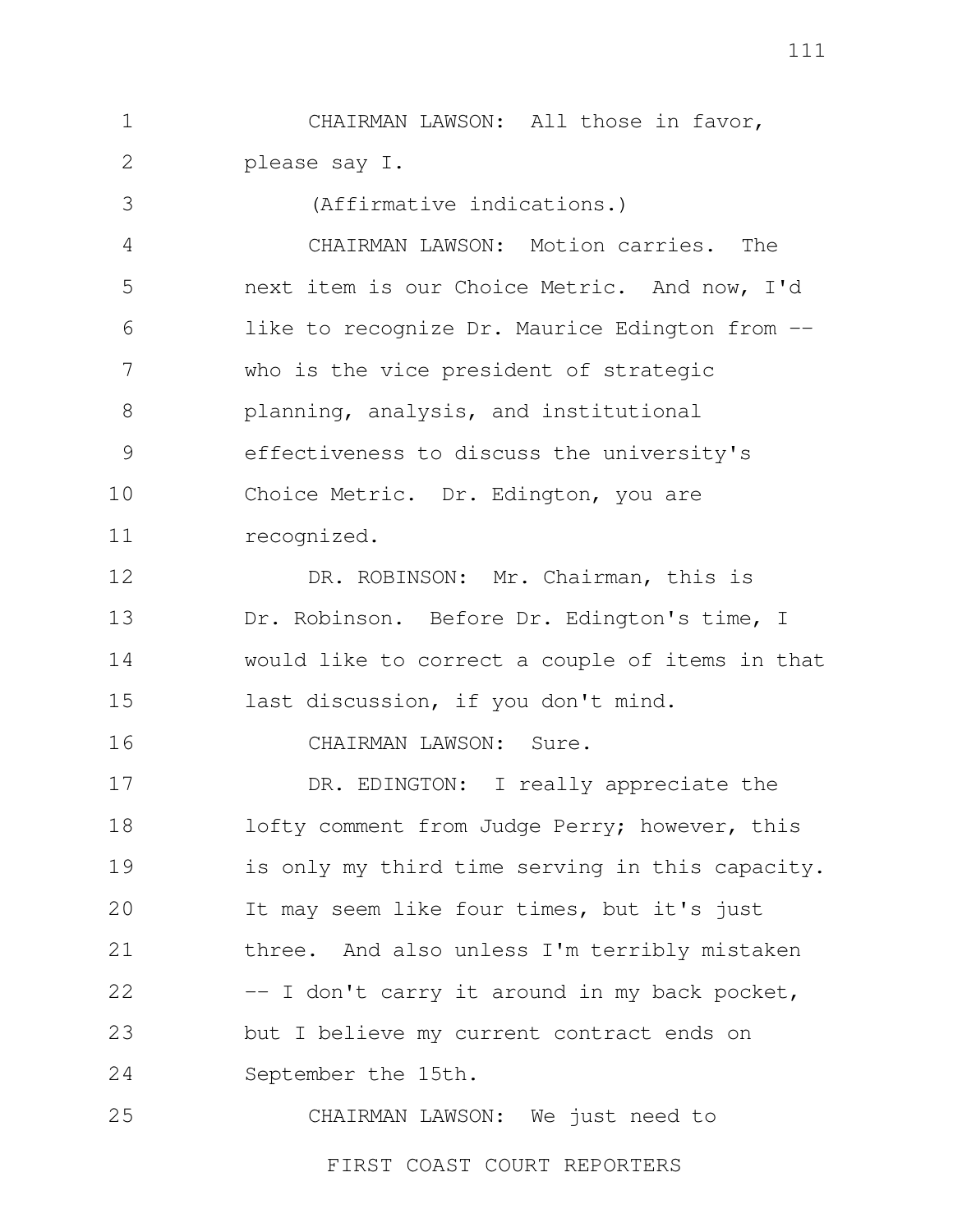1 2 3 4 double-check. Attorney Thomas is here. We just need to double-check. And we'll add that to the record for clarity or amend the record for clarity so that we are accurate there.

5 6 So, Dr. Robinson, were those your only comments?

7 8 DR. ROBINSON: Yes, sir. Thank you very much.

9 10 CHAIRMAN LAWSON: All right. Thank you. Is Dr. Edington there?

11 12 13 14 15 16 17 18 19  $20$ 21 22 23 24 DR. EDINGTON: Yes. Good morning, sir. CHAIRMAN LAWSON: Yes, good morning, Dr. Edington. The Florida Board of Governors is requiring each University Board of Trustees to approve three metrics for BOG consideration as replacement for the existing BOT Choice Metric, Metric No. 10. Each Board of Trustees should propose benchmarks for excellence and improvement for each of the three metrics. The three approved metrics should be submitted to the BOG no later than September 1, 2017. The university will have an opportunity to discuss this proposed metric at the BOG workshop in October.

25 FIRST COAST COURT REPORTERS The university administration is 112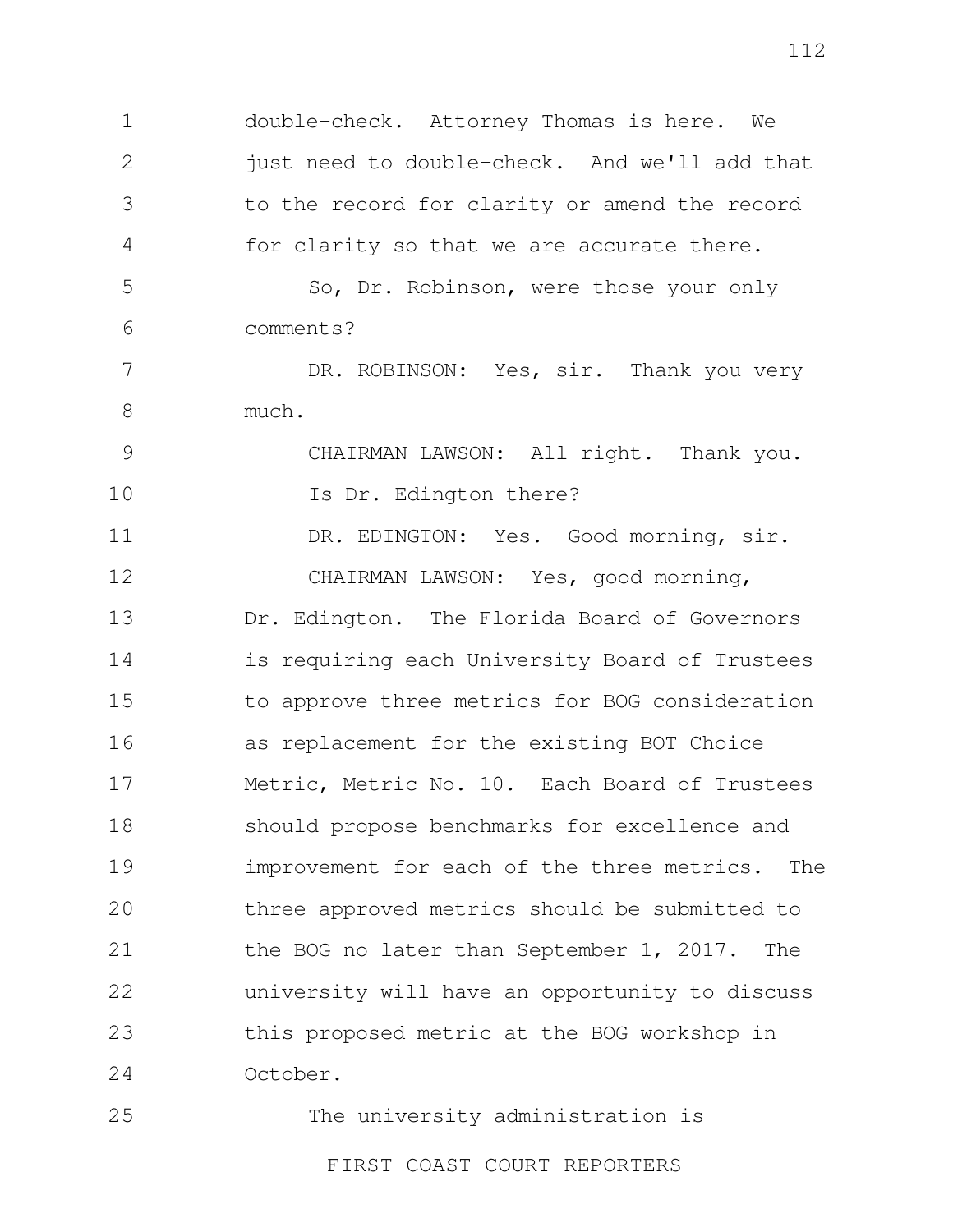1 2 3 4 5 6 7 8 9 10 recommending that the Board of Trustees approve the following three metrics as ranked along with their corresponding benchmarks for excellence and improvement. Metric 1 would be total degrees awarded; second rank metric would be four-year graduation rates for transfers with AA degrees from the Florida college system; and the third rank system would be number of FTS transfers with number of AA degrees head count enrollment.

11 12 13 14 CHAIRMAN LAWSON: Are there any questions on the recommendation from Dr. Edington? TRUSTEE DORTCH: I move an approval. TRUSTEE CARTER: Second.

15 16 17 CHAIRMAN LAWSON: The motion has been made and properly seconded. Are there any questions? All those in favor, please say I.

18 (Affirmative indications.)

19 CHAIRMAN LAWSON: Motion carries.

 $20$ Thank you, Dr. Edington.

21 22 23 24 All right. Next item on the agenda is a finalization of our budget. Vice President Ford, you are recognized to present the final 2017, '18 budget.

25 VICE PRESIDENT WANDA FORD: Thank you.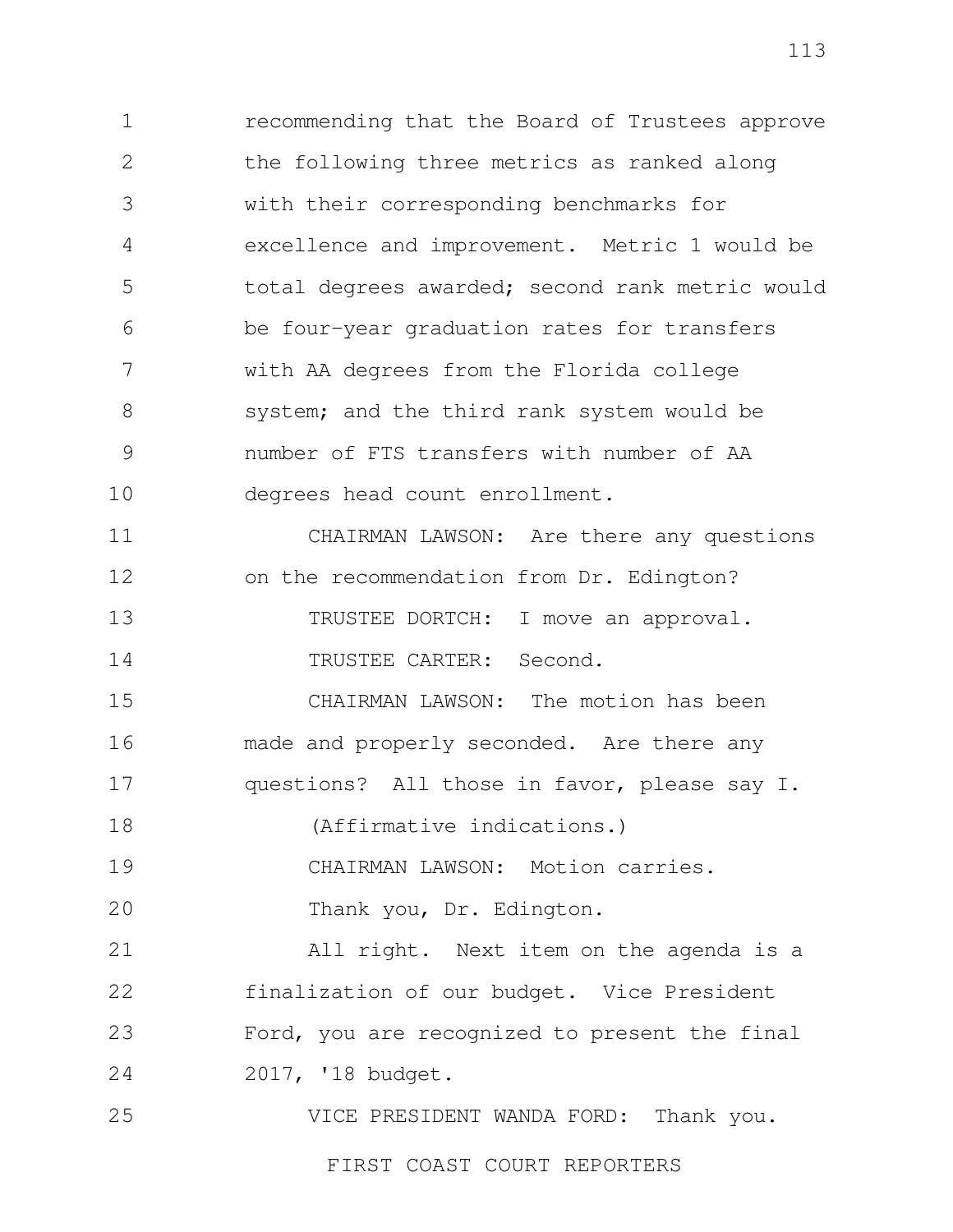1 2 3 4 5 6 Good morning, trustees. Approval of the '17, '18 final operating budget is in accordance with the BOG Regulation 9.007 that imparts as a final operating budget must be approved by the University Board of Trustees prior to submission to the Board of Governors.

7 8 9 10 11 This year the final operating budget is due to the BOG on August 21st. The document and materials is the '17, '18 operating budget Schedule 1. This final budget has undergone reconciliation and necessary adjustment.

12 13 14 15 16 17 18 In comparing the preliminary and final budget, you will see that changes included reclassification, the inclusion of the receivable amounts of contracts and grants and an increase in the beginning sum balance which is relative from less expenditures than originally projected.

19 20 21 22 23 24 25 The university is projecting an overall ending fund balance of 76 million for fiscal year '17, '18. This amount includes all funds and comprises of restricted and/or committed reserve amount. I'd to point out for general revenue the projected carry-forward is 34 million. Of this total, 8.5 million is the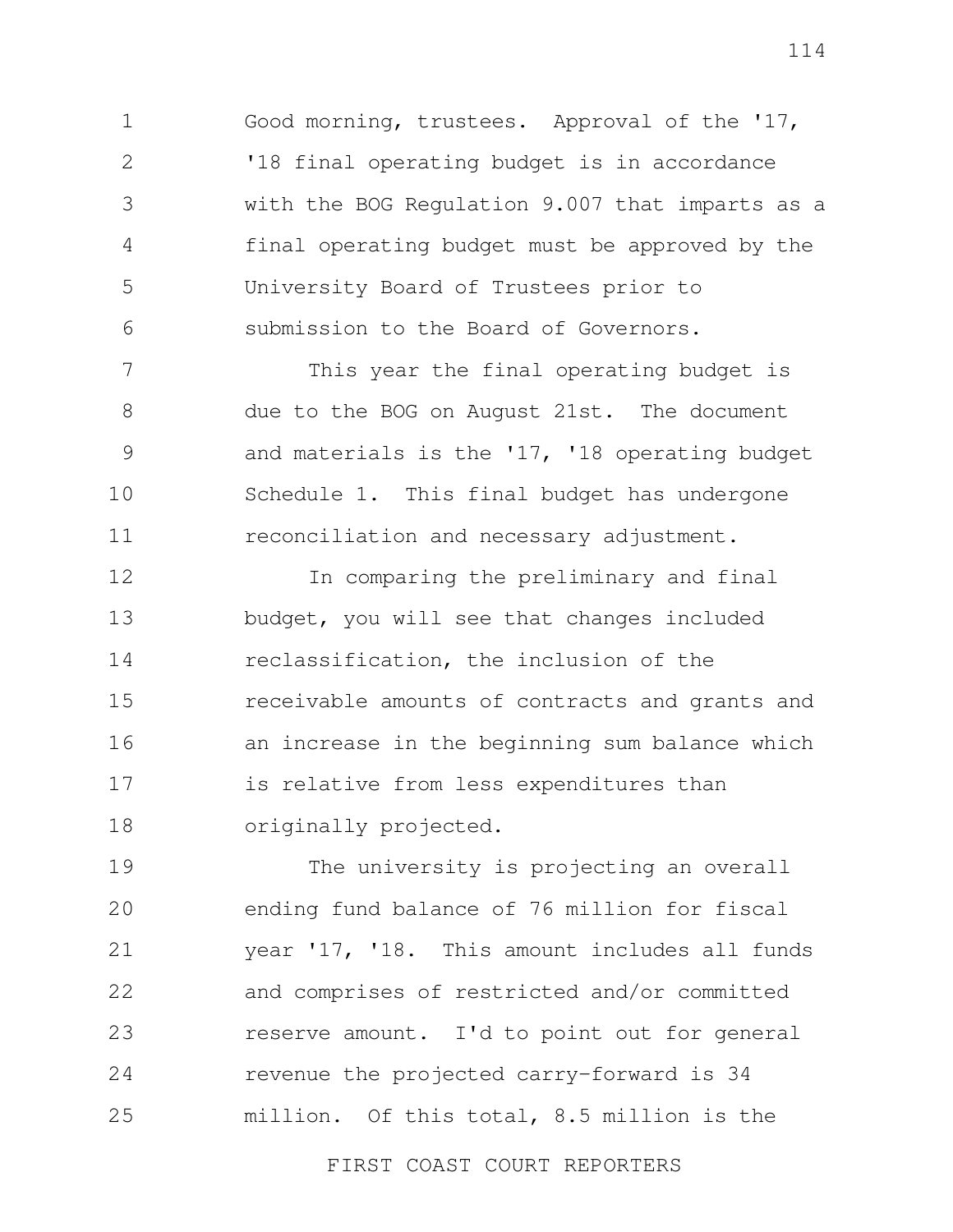1 2 3 4 5 6 7 mandatory reserve amount imposed by the Board of Governors, and 8.5 million is the mandated reserve amount for the Board of Trustees. The remaining 17 million will be committed to help address issues such as deferred maintenance, campus security and initiatives related to student services, enrollment and retention.

8 9 Mr. Chair, this concludes my presentation of this item.

10 11 CHAIRMAN LAWSON: Are there any questions for Dr. Ford?

12 TRUSTEE WOODY: Mr. Chairman?

13 CHAIRMAN LAWSON: Yes.

14 15 TRUSTEE WOODY: I would like to make a recommendation to approve the final budget.

16 TRUSTEE DORSEY: Second.

17 18 19 CHAIRMAN LAWSON: The motion has been made and properly seconded. All those in favor, please say I.

 $20$ (Affirmative indications.)

21 22 23 24 CHAIRMAN LAWSON: Motion carries. At this point, seeing as there's no further business to come before the Board, this meeting is officially adjourned.

25 (Whereupon, the meeting was adjourned.)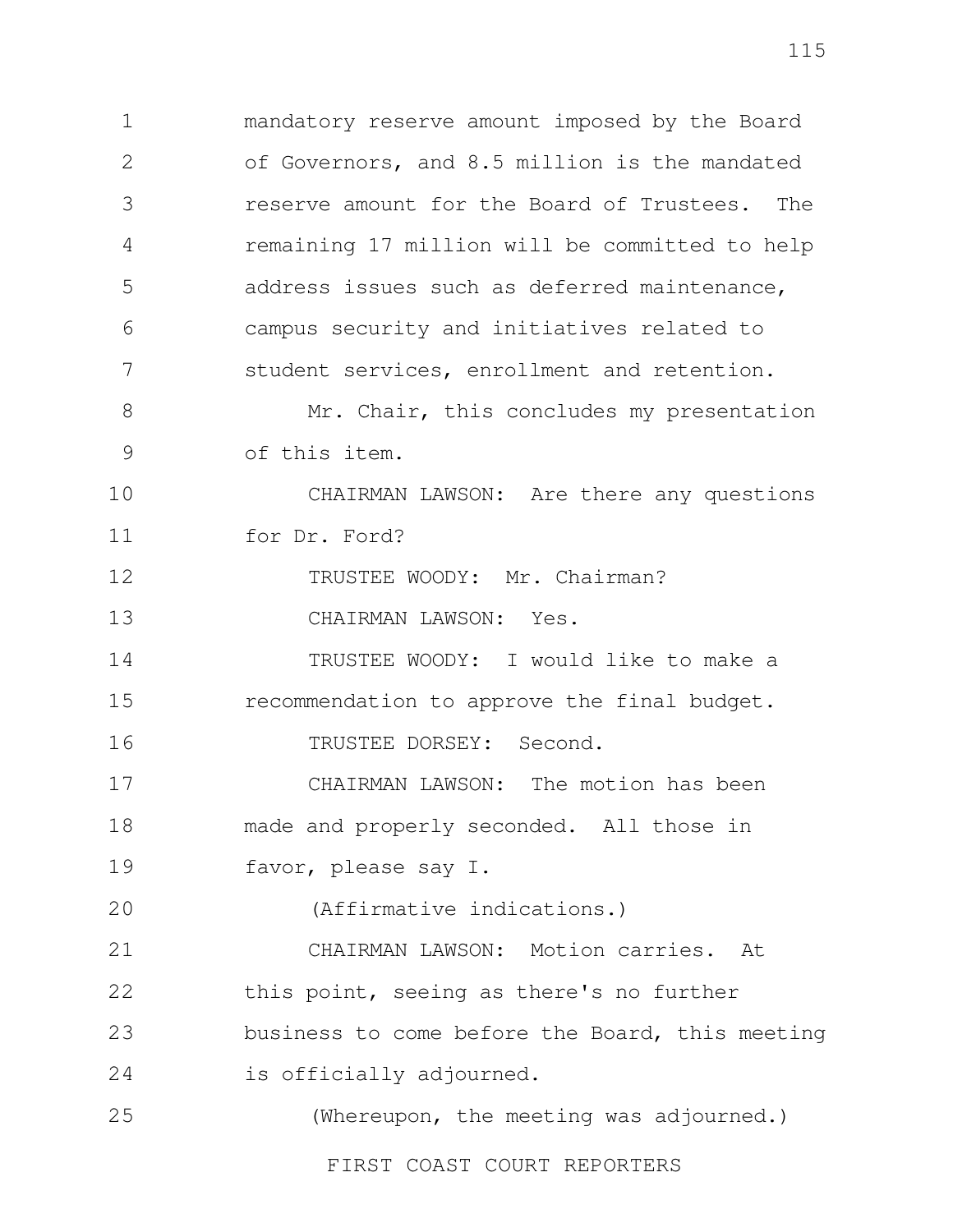| $\mathbf 1$   | CERTIFICATE OF REPORTER                              |
|---------------|------------------------------------------------------|
| 2             | STATE OF FLORIDA)                                    |
| 3             | COUNTY OF DUVAL<br>$\rightarrow$                     |
| 4             |                                                      |
| 5             | I, Stephanie Shear, Court Reporter and Notary        |
| 6             | Public, duly qualified in and for the state of       |
| 7             | Florida, do hereby certify that I was authorized to  |
| 8             | and did stenographically report the foregoing        |
| $\mathcal{G}$ | proceedings; and that the transcript is a true       |
| 10            | record of the testimony given by the witness.        |
| 11            | I further certify that I am not a relative,          |
| 12            | employee, attorney or counsel of any of the parties, |
| 13            | nor am I a relative or employee of any of the        |
| 14            | parties' attorney or counsel connected with the      |
| 15            | action, nor am I financially interested in the       |
| 16            | action.                                              |
| 17            | Dated this 13th day of September 2017.               |
| 18            |                                                      |
| 19            |                                                      |
| 20            |                                                      |
| 21            |                                                      |
| 22            |                                                      |
| 23            |                                                      |
| 24            |                                                      |
| 25            |                                                      |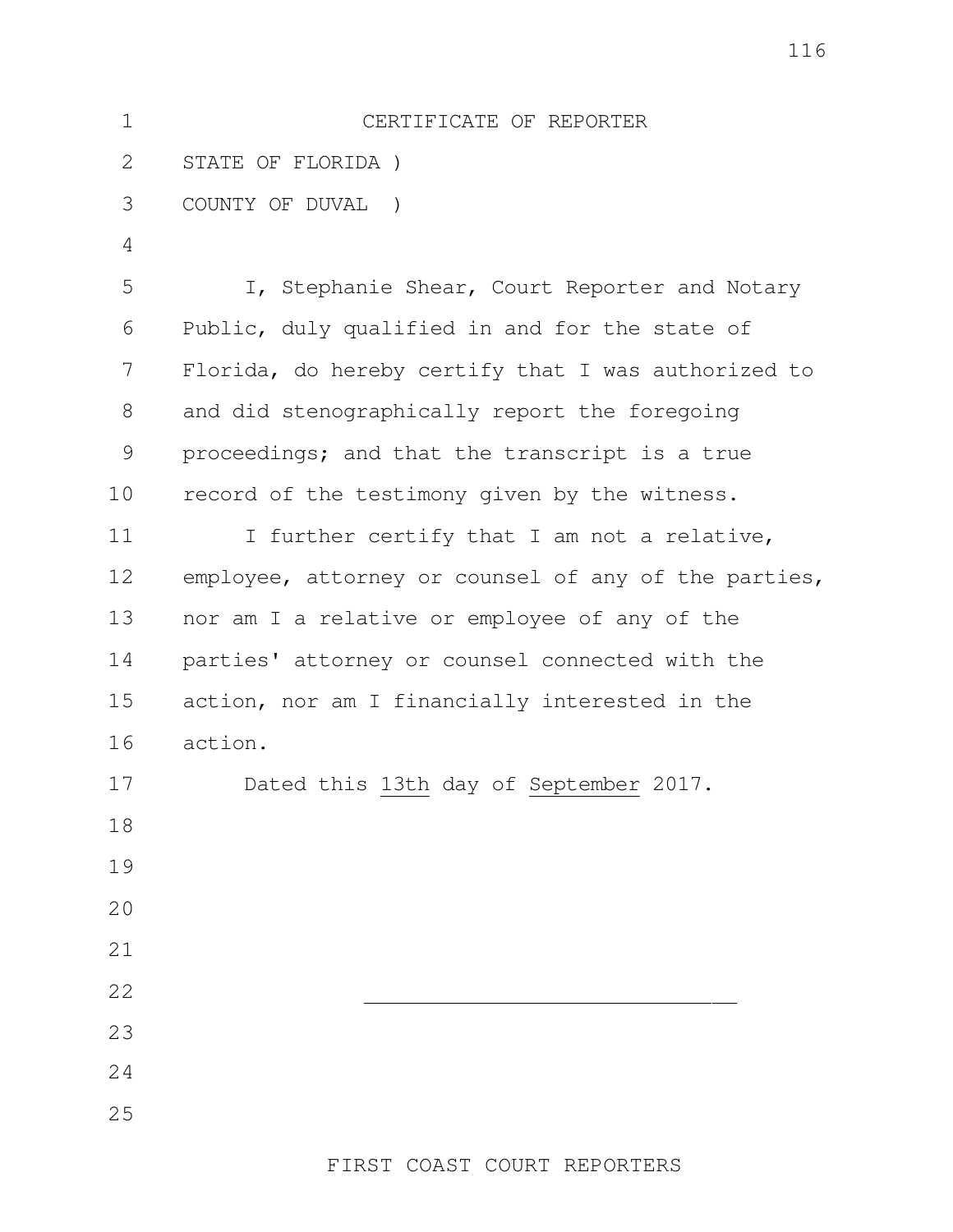| \$                                                                                                                                                                                                                                                         | 3                                                                                                                                                                                                                                                                                          |
|------------------------------------------------------------------------------------------------------------------------------------------------------------------------------------------------------------------------------------------------------------|--------------------------------------------------------------------------------------------------------------------------------------------------------------------------------------------------------------------------------------------------------------------------------------------|
| \$100 $[1] - 36:19$<br>\$150 [1] - 7:22                                                                                                                                                                                                                    | $3$ [1] - 77:25<br>$30$ [1] - 39:11<br>30th [1] - 110:19                                                                                                                                                                                                                                   |
|                                                                                                                                                                                                                                                            | 32202 $[1] - 1:18$<br>32207 $[1] - 1:20$                                                                                                                                                                                                                                                   |
| $'17$ [3] $- 114$ :1, 114:9,<br>114:21<br>$'18$ [4] - 113:24,                                                                                                                                                                                              | 34 [1] - 114:24<br>$35$ [1] - 18:10                                                                                                                                                                                                                                                        |
| 114:2, 114:9, 114:21<br>$'61$ [1] - 41:25                                                                                                                                                                                                                  | 4                                                                                                                                                                                                                                                                                          |
| $92$ [1] - 41:25<br>$'69$ [1] - 42:1                                                                                                                                                                                                                       | 4 [6] - 60:3, 82:19,<br>82:20, 82:22, 82:24,<br>91:12                                                                                                                                                                                                                                      |
| 1                                                                                                                                                                                                                                                          | 40 [2] - 55:2, 94:17                                                                                                                                                                                                                                                                       |
| 1 [13] - 58:2, 58:19,<br>58:20, 58:24, 59:5,                                                                                                                                                                                                               | 5                                                                                                                                                                                                                                                                                          |
| 63:1, 68:11, 79:20,<br>79:23, 84:9, 112:21,<br>113:4, 114:10<br>1.002 $[1] - 104:12$<br>$10$ [5] - 2:11, 7:23,                                                                                                                                             | 5 [6] - 60:10, 60:15,<br>60:16, 84:6, 84:7,<br>84:8<br>500 [1] - 2:20<br>55,000 [1] - 67:9                                                                                                                                                                                                 |
| 98:20, 99:4, 112:17<br>10:54 [1] - 1:15                                                                                                                                                                                                                    | 7                                                                                                                                                                                                                                                                                          |
| $10:55$ [1] - 99:7<br>12 [4] - 57:24, 57:25,                                                                                                                                                                                                               | 76 [1] - 114:20                                                                                                                                                                                                                                                                            |
| 90:11, 92:1<br>$12,000$ [1] - 12:1                                                                                                                                                                                                                         | 8                                                                                                                                                                                                                                                                                          |
| 125 [1] - 18:25<br>13th [1] - 116:17<br>14 [2] - 107:8, 107:23<br><b>15</b> $[2] - 54:18, 54:23$<br><b>15th</b> [1] - 111:24<br>$16$ [1] - 91:12                                                                                                           | <b>8,000</b> [1] - 12:2<br>$8.5$ [2] - 114:25,<br>115:2<br>$8:30$ [1] - 1:15<br>8th [1] - 110:19                                                                                                                                                                                           |
| $17$ [1] - 115:4<br>18 [2] - 1:14, 39:13                                                                                                                                                                                                                   | 9                                                                                                                                                                                                                                                                                          |
| 18th [1] - 99:14<br>19 [1] - 88:19<br>1950 [1] - 11:23<br>1961 [1] - 42:20<br><b>1978</b> [1] - 21:12                                                                                                                                                      | $9.007$ [1] - 114:3<br>904)390-1050 [1] -<br>1:21<br>9600 [2] - 12:3, 12:4                                                                                                                                                                                                                 |
| 2                                                                                                                                                                                                                                                          | A                                                                                                                                                                                                                                                                                          |
| 2[5] - 1:1, 82:16,<br>82:21, 82:22, 82:24<br>$20$ [3] - 10:25, 39:10,<br>51:25<br><b>200</b> [1] - 18:24<br>$2017$ [5] - 1:14,<br>99:14, 112:21,<br>113:24, 116:17<br><b>21st</b> [1] - 114:8<br>$225$ [1] - 1:17<br>2442 [1] - 1:20<br>$250$ [4] - 18:14, | $A&M$ [3] - 1:1, 4:6,<br>99:15<br>A&T [2] - 16:5, 16:7<br>$A.M$ [2] - 1:15, 1:15<br>AA [2] - 113:7, 113:9<br>ability [1] - 15:10<br>able [15] - 9:1, 23:13,<br>32:19, 35:6, 35:8,<br>36:20, 37:23, 41:11,<br>42:4, 42:10, 63:2,<br>63:23, 87:23, 87:25,<br>98:17<br><b>ably</b> [1] - 45:2 |
| 18:20, 18:24, 18:25                                                                                                                                                                                                                                        | <b>absent</b> [1] - 110:12                                                                                                                                                                                                                                                                 |

**absolutely** [3] - 67:1, 98:18, 103:24 **abysmal** [2] - 12:6, 39:2 **academic** [12] - 14:7, 15:18, 18:6, 22:4, 29:8, 33:11, 36:13, 44:22, 62:20, 70:6, 70:8, 70:15 **academics** [1] - 13:2 **accelerate** [1] - 48:22 **accept** [1] - 102:22 **accepted** [1] - 21:25 **accepting** [1] - 47:9 **accepts** [1] - 80:13 **access** [3] - 7:2, 15:10, 78:17 **accomplish** [1] - 94:14 **accordance** [1] - 114:2 **accountabilities** [1] - 9:5 **accountability** [8] - 19:19, 25:12, 37:11, 40:13, 76:14, 86:18, 86:19, 94:13 **accountable** [7] - 40:17, 45:17, 48:25, 50:5, 85:21, 94:9, 96:16 **accounts** [1] - 37:9 **accurate** [3] - 12:2, 15:22, 112:4 **accurately** [1] - 20:19 **achieved** [1] - 41:24 **achievement** [1] - 45:16 **acquired** [2] - 52:20, 52:22 **acquiring** [3] - 48:25, 52:24, 107:19 **acquisition** [1] - 52:18 **act** [1] - 78:10 **acting** [2] - 90:7, 102:23 **action** [8] - 40:20, 73:17, 74:4, 78:18, 101:10, 103:14, 116:15, 116:16 **actions** [1] - 78:12 **actively** [2] - 85:15, 86:6 **activities** [2] - 43:22, 79:15 **actual** [1] - 98:21 **acumen** [7] - 37:2,

40:21, 74:15, 74:21, 74:24, 75:3, 95:12 **adaptable** [1] - 50:9 **add** [17] - 11:1, 20:9, 21:10, 22:19, 24:10, 27:18, 58:16, 59:8, 70:5, 71:1, 72:5, 78:7, 85:20, 108:9, 108:11, 112:2 **added** [4] - 57:13, 58:11, 84:4, 84:22 **adding** [4] - 23:25, 24:2, 28:2, 58:18 **addition** [3] - 3:23, 84:24, 107:15 **additional** [3] - 13:16, 103:20, 104:2 **address** [2] - 30:1, 115:5 **addressed** [2] - 16:22, 28:5 **addressing** [2] - 29:18 **adequately** [1] - 35:24 **adjourned** [2] - 115:24, 115:25 **adjudicate** [1] - 31:23 **adjustment** [1] - 114:11 **administration** [2] - 2:24, 112:25 **administrative** [1] - 32:5 **advantage** [1] - 108:7 **advocates** [1] - 33:6 **affect** [1] - 71:8 **afford** [1] - 38:25 **African** [2] - 15:20, 16:13 **afterwards** [1] - 78:17 **age** [1] - 42:21 **agenda** [4] - 38:3, 41:10, 48:20, 113:21 **agent** [2] - 41:7, 50:10 **aggressive** [6] - 22:17, 22:24, 23:13, 28:3, 49:23 **aging** [1] - 13:2 **ago** [1] - 51:25 **agree** [5] - 4:22, 5:13, 65:17, 67:1, 106:12 **agreed** [1] - 69:23 **agreement** [2] - 6:2, 64:13

**agrees** [1] - 101:16 **ahead** [5] - 53:25, 54:19, 54:23, 79:12, 106:2 **aid** [2] - 27:8, 27:9 **airport** [3] - 7:10, 7:11, 7:12 **aisle** [1] - 23:14 **alert** [2] - 108:15, 108:17 **alerted** [1] - 108:18 **Alexander** [2] - 101:2, 101:7 **ALEXANDER** [2] - 101:4, 101:8 **align** [1] - 85:25 **aligned** [3] - 42:8, 82:13, 91:16 **aligning** [1] - 47:13 **alignment** [4] - 40:10, 73:6, 73:12, 86:8 **aligns** [5] - 43:22, 46:25, 79:15, 86:12, 86:20 **alliances** [2] - 36:9, 72:3 **allow** [1] - 102:15 **allows** [2] - 8:5, 76:9 **almost** [1] - 99:3 **alumni** [5] - 3:13, 14:21, 15:17, 32:5, 105:13 **amazed** [2] - 9:21, 34:5 **amend** [1] - 112:3 **American** [2] - 15:21, 52:19 **Americans** [1] - 16:13 **amount** [6] - 10:25, 72:10, 114:21, 114:23, 115:1, 115:3 **amounts** [1] - 114:15 **amplifies** [1] - 91:6 **analysis** [2] - 11:3, 111:8 **annihilation** [1] - 43:4 **annual** [1] - 107:15 **annually** [1] - 106:20 **anticipate** [1] - 48:21 **apathy** [1] - 17:4 **applicants** [1] - 45:15 **appreciate** [2] - 92:17, 111:17 **appreciation** [3] - 33:13, 65:5, 78:25

**approach** [1] - 37:16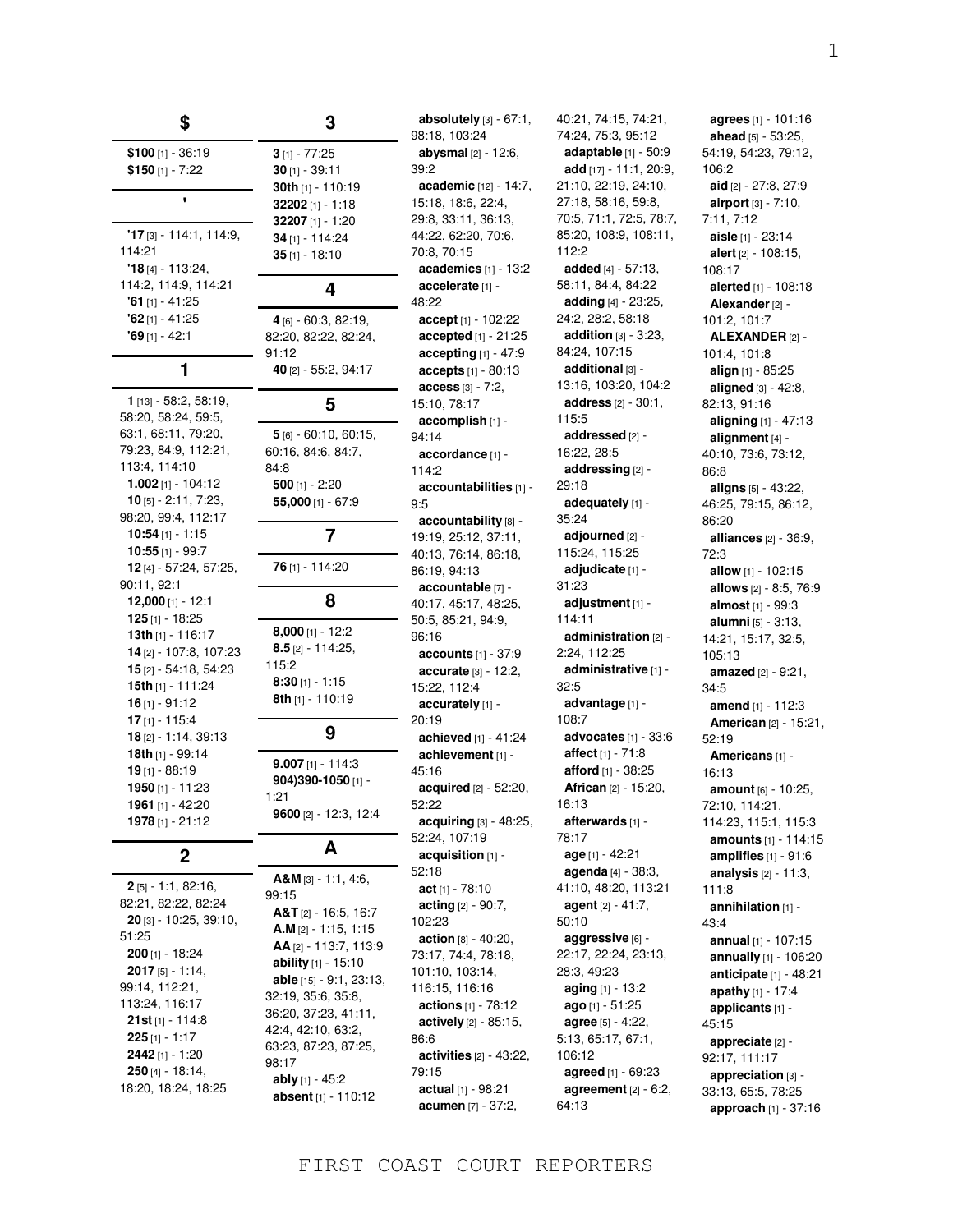**appropriate** [2] - 75:10, 75:23 **approval** [3] - 110:18, 113:13, 114:1 **approve** [3] - 112:15, 113:1, 115:15 **approved** [2] - 112:20, 114:4 **area** [1] - 98:8 **areas** [1] - 66:18 **arena** [1] - 45:3 **argue** [3] - 35:20, 35:23, 67:25 **artfully** [1] - 75:18 **article** [2] - 9:23, 9:24 **articles** [1] - 9:21 **articulate** [1] - 41:11 **articulating** [1] - 73:5 **aspect** [2] - 44:12, 85:4 **aspects** [5] - 26:23, 85:5, 85:16, 85:18, 86:7 **assess** [1] - 93:13 **assessing** [1] - 55:19 **assessment** [4] - 2:14, 8:5, 97:11, 107:18 **assessor** [1] - 2:10 **assisting** [1] - 72:9 **assists** [1] - 81:11 **associated** [2] - 6:13, 49:20 **assume** [1] - 97:14 **assumed** [1] - 80:23 **Atlantic** [1] - 1:20 **attention** [5] - 12:23, 23:9, 71:12, 89:11, 90:25 **Attorney** [1] - 109:8 **ATTORNEY** [28] - 99:6, 99:19, 99:21, 99:23, 99:25, 100:2, 100:4, 100:6, 100:10, 100:12, 100:14, 100:16, 100:19, 100:21, 101:1, 109:10, 109:12, 109:14, 109:16, 109:18, 109:20, 109:22, 109:24, 110:1, 110:3, 110:6, 110:8, 110:14 **attorney** [5] - 99:17, 100:23, 112:1, 116:12, 116:14 **attract** [4] - 35:9,

36:22, 60:21, 61:8 **attractive** [1] - 52:18 **attractor** [1] - 60:19 **audience** [1] - 77:6 **audiences** [1] - 42:14 **August** [3] - 1:14, 99:14, 114:8 **authority** [5] - 40:14, 75:9, 75:22, 83:4, 83:25 **authorized** [1] - 116:7 **available** [1] - 15:12 **awarded** [1] - 113:5 **B bachelor's** [1] - 2:21 **background** [1] - 106:2

13:13

90:17

110:14

110:8

**backgrounds** [1] **balance** [3] - 76:12, 114:16, 114:20 **balanced** [1] - 60:1 **balances** [2] - 73:2, **BARGE** [28] - 99:6, 99:19, 99:21, 99:23, 99:25, 100:2, 100:4, 100:6, 100:10, 100:12, 100:14, 100:16, 100:19, 100:21, 101:1, 109:10, 109:12, 109:14, 109:16, 109:18, 109:20, 109:22, 109:24, 110:1, 110:3, 110:6, 110:8, 110:14 **Barge** [3] - 99:17, 100:24, 109:8 **BARGE-MILES** [27] - 99:6, 99:19, 99:21, 99:23, 99:25, 100:2, 100:4, 100:6, 100:10, 100:12, 100:14, 100:16, 100:19, 100:21, 101:1, 109:10, 109:12, 109:14, 109:16, 109:18, 109:20, 109:22, 109:24, 110:1, 110:3, 110:6, **Barge-Miles** [3] - 99:17, 100:24, 109:8 **BARGE-MILLS** [1] - 97:6 42:6 21:9 23:1 12:9 92:3 93:6 2:22

**base** [2] - 18:6, 65:14 **based** [9] - 13:21, 17:20, 20:5, 37:18, 51:9, 56:4, 56:17, 95:23, 107:25 **beautiful** [1] - 37:21 **became** [1] - 53:16 **becomes** [1] - 93:3 **beginning** [3] - 51:22, 81:18, 114:16 **behavior** [3] - 6:15, 8:15, 28:7 **behavioral** [1] - 6:5 **behaviors** [10] -9:13, 9:15, 23:19, 25:11, 30:10, 30:16, 49:5, 53:21, 96:25, **behind** [2] - 17:17, **beholden** [2] - 14:24, **behooves** [1] - 106:17 **beings** [1] - 26:6 **believe's** [1] - 3:6 **belly** [1] - 5:22 **Belvin** [2] - 1:11, **benchmarks** [2] - 112:18, 113:3 **benefit** [1] - 66:23 **benefits** [1] - 5:14 **best** [6] - 11:22, 11:23, 46:7, 66:23, 68:22, 71:18 **better** [3] - 7:24, 57:8, 96:22 **Bettye** [2] - 1:10, **Bettye's** [1] - 29:6 **between** [5] - 8:12, 19:7, 32:15, 76:12, **beyond** [3] - 25:23, 25:24, 67:2 **bias** [2] - 40:20, 74:4 **big** [7] - 11:1, 14:15, 35:10, 39:21, 39:25, **Binghamton** [1] **bio** [1] - 13:7 **bit** [7] - 4:3, 14:1, 17:7, 24:3, 33:21, 50:23, 83:1 **bleeds** [1] - 15:16 **blessing** [1] - 12:19 **blindsided** [1] - 95:25

**blow** [1] - 43:1 **blue** [3] - 54:10, 72:18, 73:7 **blueprint** [1] - 6:17 **blues** [1] - 82:9 **BOARD** [1] - 1:1 **board** [26] - 2:12, 19:9, 28:17, 32:4, 34:13, 34:14, 34:17, 37:12, 48:13, 48:18, 48:24, 49:4, 49:9, 49:14, 52:24, 55:17, 58:6, 68:19, 98:21, 99:9, 103:9, 105:22, 106:17, 106:25, 108:24 **Board** [23] - 23:4, 97:14, 97:17, 99:15, 102:9, 102:13, 102:23, 103:13, 104:1, 105:23, 107:2, 107:25, 108:2, 108:19, 112:13, 112:14, 112:17, 113:1, 114:5, 114:6, 115:1, 115:3, 115:23 **Board's** [3] - 3:12, 97:19, 110:20 **boards** [1] - 3:5 **body** [3] - 71:13, 101:16, 101:25 **BOG** [5] - 112:15, 112:21, 112:23, 114:3, 114:8 **Bogotá** [2] - 7:6 **bold** [1] - 42:7 **book** [1] - 53:18 **booklets** [1] - 92:20 **books** [1] - 30:18 **boosters** [1] - 32:6 **boss** [1] - 38:9 **bosses** [1] - 68:22 **BOT** [1] - 112:16 **bottom** [4] - 69:22, 70:13, 80:23, 85:25 **Boulevard** [1] - 1:20 **bound** [8] - 31:13, 89:20, 90:2, 90:12, 91:20, 91:25, 92:4, 92:8 **boundaries** [1] - 49:14 **boy** [1] - 57:3 **Boy** [1] - 46:19 **brand** [1] - 49:24 **breadth** [1] - 40:22 **brief** [2] - 54:25, 99:12 **bright** [1] - 36:17 **bring** [13] - 14:22,

2

32:11, 32:15, 36:10, 36:18, 36:20, 44:21, 44:23, 48:19, 55:24, 101:12, 101:14, 105:7 **brings** [4] - 36:8, 40:19, 69:24, 105:15 **broad** [1] - 10:23 **broader** [1] - 68:25 **brother** [1] - 96:10 **brought** [2] - 88:21, 89:3 **Bruno** [4] - 1:9, 25:21, 99:19, 109:10 **BRUNO** [24] - 16:24, 27:18, 63:7, 63:12, 70:25, 71:16, 71:19, 75:7, 76:4, 76:7, 78:7, 78:21, 80:7, 83:22, 85:19, 88:3, 88:21, 89:2, 89:9, 89:16, 89:19, 90:24, 108:25, 109:11 **bucket** [2] - 72:6, 75:20 **budget** [11] - 20:11, 36:4, 113:22, 113:24, 114:2, 114:4, 114:7, 114:9, 114:10, 114:13, 115:15 **budgeting** [1] - 37:3 **budgets** [1] - 20:24 **build** [9] - 3:3, 16:14, 17:10, 32:11, 34:11, 84:18, 85:16, 86:6, 94:22 **builder** [2] - 2:11, 50:8 **building** [5] - 30:19, 49:1, 55:11, 82:6, 87:1 **builds** [11] - 45:13, 46:3, 46:25, 47:2, 57:21, 68:16, 72:3, 82:13, 83:17, 91:17, 91:20 **Builds** [1] - 91:15 **bullet** [48] - 55:14, 58:16, 59:12, 59:13, 59:24, 62:12, 63:17, 66:14, 67:20, 68:8, 68:14, 68:15, 68:16, 69:6, 69:12, 72:15, 74:4, 74:8, 74:10, 74:16, 74:23, 74:25, 75:1, 75:2, 75:4, 75:20, 75:21, 77:4, 77:24, 77:25, 79:14, 79:17, 79:24, 80:1, 81:4, 81:5, 81:6, 81:13, 85:15, 86:20,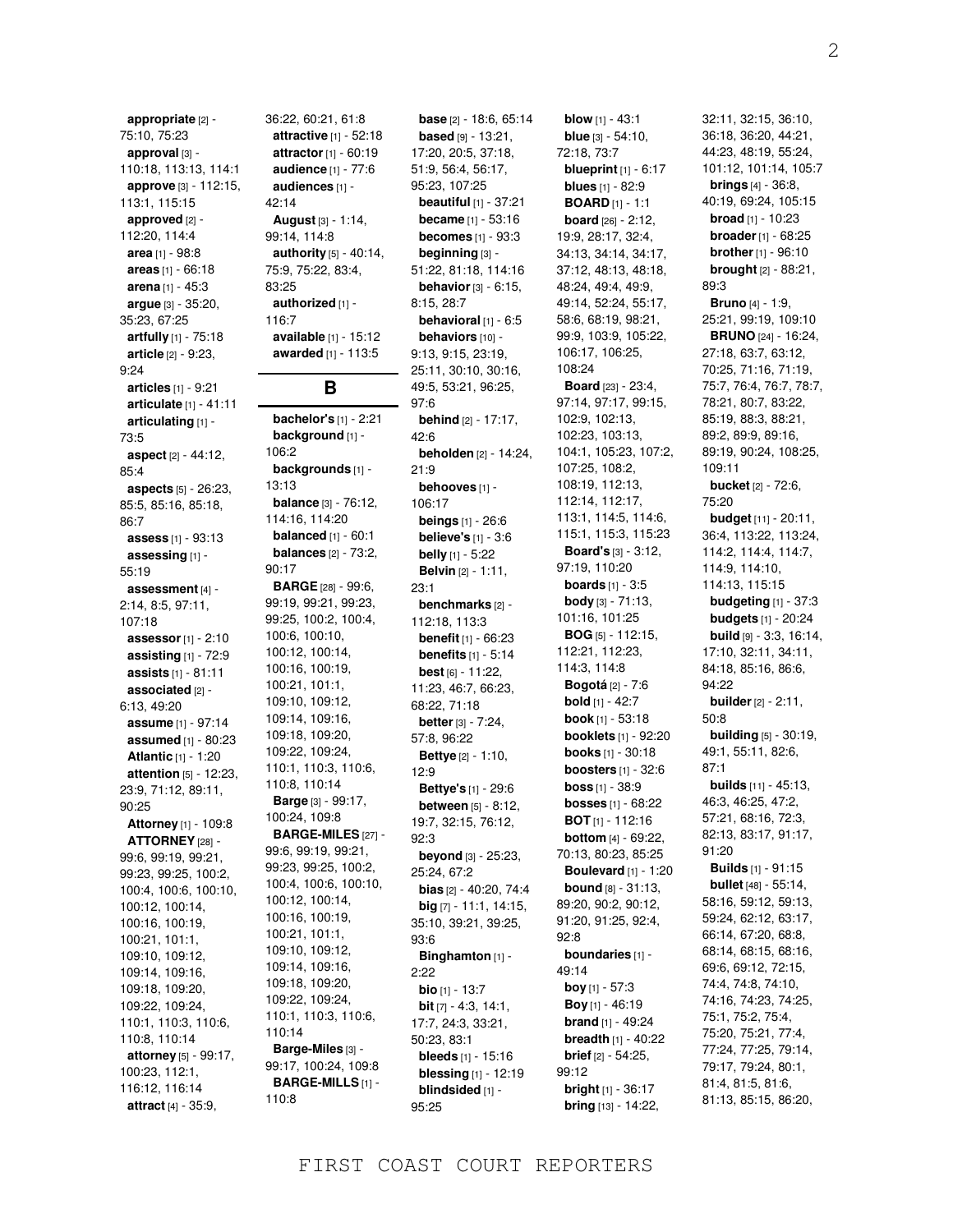86:25, 89:10, 89:15, 90:3, 90:4, 90:15, 91:8 **Bullet** [4] - 58:24, 79:20, 79:23, 91:12 **bulleted** [1] - 53:21 **bullets** [6] - 55:14, 77:12, 90:15, 91:6, 94:17 **bunch** [6] - 5:5, 9:17, 10:2, 27:18, 38:21, 72:16 **bus** [6] - 21:3, 45:11, 46:2, 72:13, 75:14, 82:6 **business** [11] - 13:7, 40:21, 44:9, 44:12, 66:6, 74:15, 74:21, 74:24, 75:3, 110:17, 115:23 **business-oriented**  $[1] - 44:9$ **businesses** [2] - 32:6, 65:11 **butt** [1] - 43:7 **buy** [2] - 40:10, 73:13 **buy-in** [2] - 40:10, 73:13 **BY** [1] - 1:19 **bypassing** [1] - 103:10

# **C**

**C-Suite** [1] - 2:10 **cafeteria** [1] - 27:2 **campaign** [4] - 18:15, 18:25, 19:1, 20:18 **campus** [4] - 44:5, 44:24, 70:2, 115:6 **campuses** [1] - 65:22 **Canadian** [1] - 52:20 **candidate** [2] - 8:10, 98:6 **candidates** [2] - 7:3, 97:23 **candor** [1] - 68:17 **cannot** [1] - 38:25 **capabilities** [3] - 8:13, 48:23, 56:3 **capability** [4] - 49:1, 55:18, 75:25, 82:1 **capable** [1] - 72:9 **capacity** [1] - 111:19 **capital** [4] - 18:15, 18:24, 18:25, 20:18 **capture** [1] - 14:15

**captured** [1] - 14:16 **care** [2] - 59:1, 69:9 **cared** [1] - 68:23 **careful** [1] - 92:2 **carefully** [6] - 42:17, 78:3, 78:23, 79:1, 79:3, 79:5 **cares** [2] - 68:25, 84:5 **caring** [3] - 69:16, 84:3, 84:19 **Carolina** [1] - 16:5 **carries** [4] - 110:16, 111:4, 113:19, 115:21 **carry** [2] - 111:22, 114:24 **carry-forward** [1] - 114:24 **Carter** [4] - 1:9, 83:23, 99:21, 109:12 **CARTER** [40] - 14:16, 16:11, 18:14, 18:19, 28:25, 36:23, 36:25, 57:20, 59:14, 59:19, 62:13, 62:23, 64:24, 68:2, 68:10, 72:18, 72:23, 73:10, 75:17, 78:19, 79:7, 80:22, 82:3, 82:12, 82:15, 82:18, 82:24, 83:12, 85:6, 85:18, 87:1, 87:13, 87:19, 88:13, 90:9, 92:7, 96:1, 99:22, 109:13, 113:14 **carve** [1] - 104:15 **case** [5] - 27:3, 38:17, 53:9, 81:10, 103:25 **cash** [1] - 53:13 **caught** [2] - 56:5, 56:20 **center** [3] - 19:12, 26:16, 71:12 **central** [2] - 31:7 **CEO** [8] - 2:12, 7:4, 46:4, 46:7, 49:17, 49:18, 53:16, 83:3 **CEOs** [1] - 50:19 **certain** [4] - 18:13, 27:4, 85:2, 104:16 **certainly** [1] - 12:10 **CERTIFICATE** [1] - 116:1 **certify** [2] - 116:7, 116:11 **cetera** [2] - 25:18, 85:12 **CFO** [5] - 20:23, 21:1, 53:16, 95:13,

96:1 **Chair** [1] - 1:8 **chair** [4] - 67:11, 100:21, 107:16, 115:8 **CHAIRMAN** [61] - 2:2, 12:3, 15:23, 16:5, 18:10, 18:17, 19:24, 24:13, 34:15, 36:6, 47:23, 51:6, 58:23, 74:8, 74:11, 74:15, 74:18, 76:24, 77:25, 82:13, 82:17, 85:1, 85:10, 92:18, 92:22, 98:14, 98:17, 98:20, 99:8, 99:13, 100:5, 100:23, 101:3, 101:6, 101:9, 103:2, 103:15, 103:24, 106:15, 107:4, 108:9, 109:5, 109:19, 109:21, 110:11, 110:13, 110:15, 110:24, 111:1, 111:4, 111:16, 111:25, 112:9, 112:12, 113:11, 113:15, 113:19, 115:10, 115:13, 115:17, 115:21 **chairman** [4] - 103:5, 108:18, 111:12, 115:12 **chairmen** [1] - 97:17 **chairs** [2] - 20:23, 21:2 **challenge** [4] - 11:6, 12:7, 13:18, 64:9 **challenged** [1] - 13:4 **challenges** [3] - 16:25, 34:23, 105:2 **challenging** [1] - 45:16 **Chamber** [1] - 67:12 **chance** [4] - 5:8, 9:20, 34:18, 55:9 **chancellor** [4] - 10:21, 13:19, 20:1, 108:17 **Chancellor's** [1] - 23:5 **change** [20] - 11:7, 21:10, 41:7, 41:9, 41:10, 44:16, 47:8, 50:1, 50:10, 50:21, 57:19, 66:13, 72:5, 77:4, 81:10, 85:13, 88:20, 96:24, 97:4, 97:6 **changed** [2] - 39:14, 57:13 **changes** [3] - 11:16,

50:24, 114:13 **changing** [2] - 11:13, 39:4 **characteristic** [1] - 44:7 **characteristics** [1] - 4:5 **charge** [2] - 38:10, 66:21 **charged** [2] - 12:20, 71:5 **check** [3] - 106:2, 112:1, 112:2 **checkpoints** [1] - 74:7 **chief** [2] - 44:1 **child** [1] - 56:8 **chime** [1] - 26:11 **Choice** [3] - 111:5, 111:10, 112:16 **choice** [4] - 93:23, 93:25, 94:2, 95:22 **choices** [3] - 27:2, 37:18, 73:16 **choose** [7] - 3:17, 28:11, 102:16, 104:5, 104:22, 106:5, 106:8 **choosing** [1] - 94:20 **chose** [2] - 102:5, 102:6 **city** [2] - 27:23, 34:3 **clarifications** [1] - 103:20 **clarify** [1] - 75:7 **clarifying** [1] - 49:24 **clarity** [3] - 103:15, 112:3, 112:4 **class** [2] - 26:14, 43:1 **classroom** [1] - 26:10 **clause** [2] - 81:15, 81:22 **clear** [12] - 3:18, 9:16, 40:9, 40:16, 47:13, 71:3, 73:5, 74:6, 86:21, 106:24, 108:25 **clearly** [1] - 52:6 **climate** [3] - 12:20, 21:5, 71:7 **climb** [2] - 43:2, 57:7 **close** [1] - 94:17 **cloud** [1] - 71:7 **clue** [1] - 54:1 **coach** [2] - 2:10, 98:10 **coaching** [2] - 2:13, 8:19 **coalitions** [1] - 32:12

**Coast** [1] - 1:19 **Coastline** [1] - 1:17 **collected** [1] - 91:18 **collectively** [3] - 3:20, 3:24, 101:25 **college** [2] - 13:15, 113:7 **College** [1] - 3:1 **colleges** [1] - 5:20 **colon** [3] - 61:25, 88:7, 88:9 **comfortable** [1] - 5:12 **coming** [6] - 8:22, 13:12, 17:6, 31:15, 66:20, 71:10 **command** [1] - 81:20 **commenced** [1] - 1:15 **comment** [7] - 25:16, 55:8, 67:2, 73:8, 83:23, 100:25, 111:18 **commenting** [1] - 31:5 **comments** [5] - 26:2, 79:16, 83:18, 92:10, 112:6 **Commerce** [1] - 67:12 **commitment** [2] - 49:6, 65:13 **commitments** [1] - 63:9 **committed** [3] - 39:6, 114:22, 115:4 **common** [7] - 5:15, 6:1, 10:8, 33:11, 46:14, 46:23, 94:3 **communicate** [4] - 49:13, 55:23, 78:12, 94:7 **communicates** [5] - 19:18, 76:25, 81:10, 81:16, 90:18 **communication** [8] - 30:24, 40:25, 41:6, 43:19, 44:17, 47:2, 71:22, 98:1 **communications** [1] - 81:9 **communicator** [7] - 50:8, 77:5, 77:10, 77:15, 80:24, 81:1, 95:2 **Community** [1] - 64:19 **community** [24] - 32:7, 33:23, 34:9,

55:12, 57:22, 64:2, 64:9, 64:10, 64:12,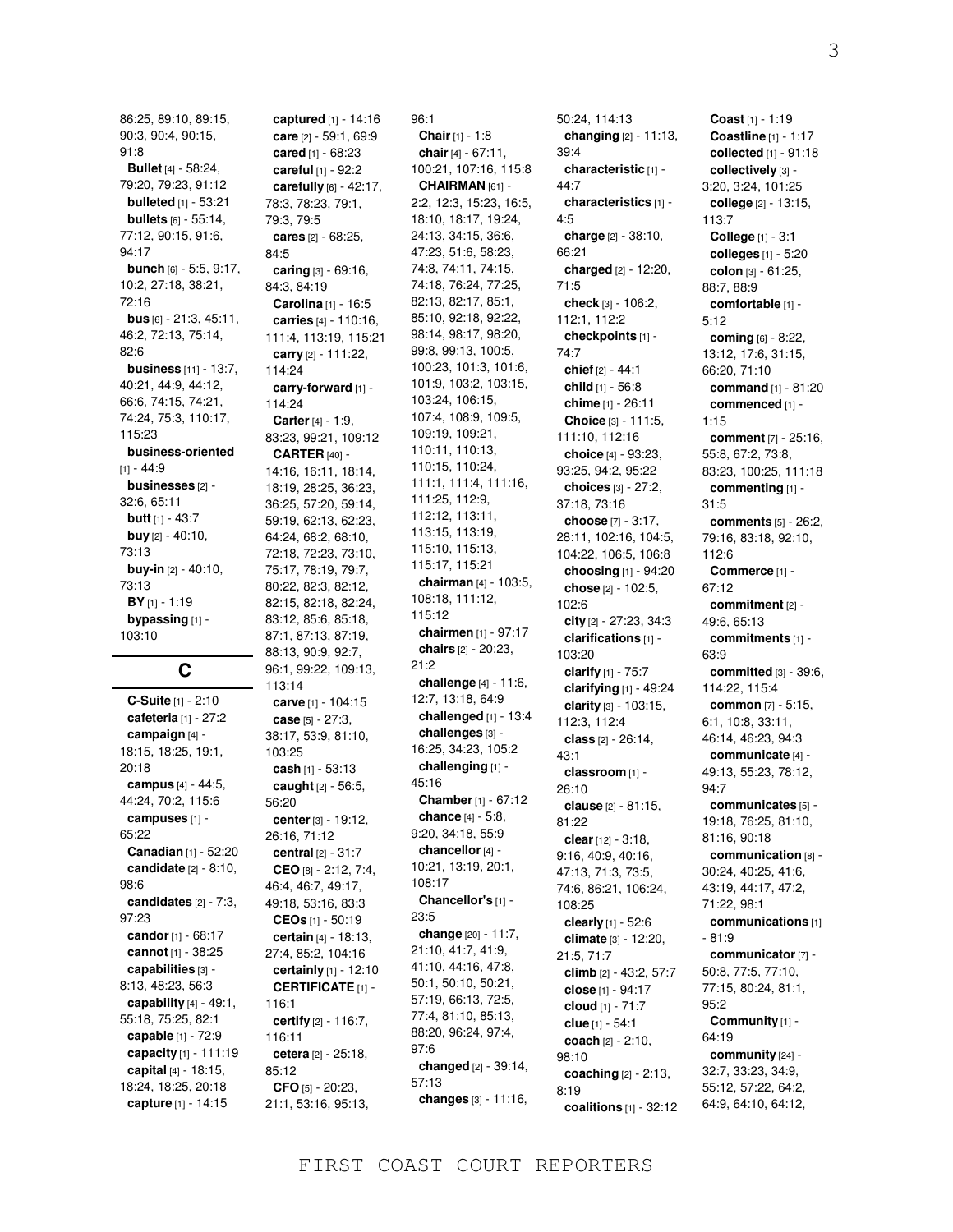65:5, 65:7, 66:2, 67:8, 67:22, 67:24, 67:25, 68:3, 68:6, 68:24, 70:2, 79:2, 79:5, 89:3 **companies** [2] - 2:20, 53:2 **company** [8] - 49:16, 50:14, 51:15, 52:19, 52:20, 53:1, 53:5, 53:8 **comparing** [1] - 114:12 **comparison** [1] - 27:6 **comparisons** [1] - 27:21 **compelling** [8] - 19:18, 41:23, 42:3, 42:7, 42:12, 42:15, 81:10, 95:2 **competency** [1] - 78:6 **competent** [2] - 22:16, 22:24 **competitive** [2] - 44:13, 60:19 **competitiveness** [2] - 28:9, 29:16 **completely** [1] - 56:11 **component** [2] - 28:1, 28:2 **comprehensive** [1] - 47:17 **comprises** [1] - 114:22 **concept** [1] - 69:24 **concern** [1] - 89:19 **concerns** [2] - 85:11, 92:21 **conciliatory** [1] - 56:14 **concluded** [1] - 1:15 **concludes** [2] - 98:22, 115:8 **condition** [1] - 80:20 **conduct** [2] - 102:15, 102:17 **confidence** [5] - 33:17, 63:1, 63:6, 63:18, 63:22 **confident** [1] - 38:1 **confidential** [1] - 93:17 **confines** [1] - 85:22 **conflict** [1] - 59:23 **conflicting** [2] - 19:7, 30:25 **conflicts** [3] - 32:21, 59:25, 92:3

**confluence** [1] - 32:15 **connected** [3] - 15:4, 64:11, 116:14 **connection** [1] - 39:17 **consider** [9] - 32:18, 33:2, 64:25, 102:12, 106:18, 108:16, 108:17, 108:19, 109:1 **consideration** [6] - 24:1, 92:2, 101:13, 107:8, 108:12, 112:15 **consistencies** [1] - 86:10 **consistency** [4] - 43:23, 79:16, 86:3, 86:9 **consistent** [1] - 86:2 **constituencies** [8] - 19:6, 23:8, 23:11, 30:21, 55:13, 57:23, 58:9, 61:21 **constituency** [1] - 23:21 **constituent** [1] - 44:20 **constituents** [9] - 12:25, 30:25, 32:2, 32:8, 55:17, 76:10, 78:17, 92:3, 108:1 **constitutes** [1] - 105:14 **consultant** [1] - 97:19 **consultants** [1] - 95:17 **consumer** [1] - 2:18 **contact** [2] - 36:7, 72:2 **contemplating** [1] - 108:23 **continue** [1] - 24:10 **continuity** [2] - 39:4, 39:17 **contract** [4] - 101:18, 107:6, 107:7, 111:23 **contracts** [1] - 114:15 **contribute** [1] - 48:19 **contributing** [1] - 12:17 **conversation** [5] - 20:1, 49:8, 49:13, 58:5, 64:7 **conversations** [1] - 47:25 **convictions** [1] - 38:2

**core** [2] - 48:20, 62:22 **corporate** [4] - 29:11, 48:24, 66:1, 66:4 **corporations** [1] - 66:1 **correct** [2] - 92:11, 111:14 **corrections** [1] - 110:22 **corrects** [2] - 86:14, 88:14 **corresponding** [1] - 113:3 **cost** [4] - 37:23, 52:25, 53:13, 93:23 **costs** [1] - 53:10 **council** [1] - 49:15 **Counsel** [1] - 104:4 **counsel** [2] - 116:12, 116:14 **counseling** [2] - 2:24, 2:25 **count** [3] - 54:22, 110:13, 113:10 **County** [4] - 64:18, 64:23, 65:21, 67:3 **COUNTY** [1] - 116:3 **county** [2] - 34:3, 64:22 **couple** [6] - 5:10, 49:17, 77:12, 93:12, 108:11, 111:14 **courage** [6] - 87:10, 88:3, 88:5, 88:6, 88:8 **course** [4] - 20:15, 86:14, 88:14, 95:17 **course-corrects** [2] - 86:14, 88:14 **courses** [2] - 8:18, 51:20 **Court** [3] - 1:19, 1:19, 116:5 **cover** [4] - 43:2, 59:15, 62:2, 86:20 **covered** [6] - 22:18, 25:15, 67:24, 86:15, 87:6, 88:18 **covering** [1] - 22:14 **covers** [1] - 59:16 **crafting** [1] - 73:4 **Craig** [1] - 1:13 **create** [7] - 4:15, 4:24, 18:2, 21:4, 21:25, 42:11, 74:2 **created** [1] - 17:19 **creates** [6] - 5:15, 40:7, 43:18, 47:3, 84:1, 86:1

**creating** [1] - 4:3 **credibly** [1] - 45:2 **crime** [3] - 34:4, 64:10, 64:17 **criteria** [9] - 4:4, 4:21, 6:6, 8:4, 9:25, 47:20, 93:19, 94:4, 106:6 **critical** [7] - 6:5, 37:13, 54:11, 55:18, 67:15, 70:1, 82:10 **critically** [1] - 26:15 **cultural** [1] - 84:17 **culture** [17] - 19:19, 21:25, 45:24, 47:3, 50:1, 82:11, 84:18, 84:20, 85:3, 85:5, 85:7, 85:17, 85:22, 85:23, 86:2, 86:4, 86:7 **cultured** [1] - 84:11 **current** [3] - 6:18, 107:7, 111:23 **curse** [1] - 12:19 **customer** [4] - 15:6, 20:13, 29:1, 29:3 **customers** [1] - 29:4 **cut** [1] - 75:23 **cybersecurity** [3] - 24:16, 24:18, 24:20 **cycle** [1] - 106:19 **D data** [3] - 7:18, 10:6, 37:16

**data-driven** [1] - 37:16 **date** [1] - 102:17 **DATE** [1] - 1:14 **Dated** [1] - 116:17 **Dave** [3] - 69:8, 84:4, 87:18 **dave** [2] - 80:21, 102:20 **David** [1] - 1:11 **DAY** [1] - 1:1 **deal** [4] - 25:22, 39:20, 45:4, 85:12 **dealing** [3] - 12:21, 26:5, 27:11 **death** [1] - 41:24 **decade** [2] - 39:2, 39:12 **decide** [1] - 93:12 **decided** [3] - 3:6, 107:1, 107:22 **deciding** [2] - 24:4, 102:24 **decision** [14] - 28:4,

28:6, 28:16, 28:19, 31:10, 37:17, 40:14, 46:12, 75:10, 75:22, 83:25, 97:22, 104:9, 108:3 **decision-making** [4] - 31:10, 37:17, 75:10, 75:22 **decisions** [15] - 3:17, 7:18, 20:12, 24:5, 24:9, 28:3, 32:16, 32:17, 37:14, 40:3, 40:23, 71:8, 91:24, 92:1, 92:6 **decisive** [1] - 50:2 **deck** [2] - 10:18, 57:10 **decreasing** [1] - 11:25 **dedicated** [2] - 15:4, 15:9 **deep** [2] - 2:15, 80:1 **deferred** [1] - 115:5 **definitely** [8] - 16:14, 16:15, 17:10, 17:11, 18:19, 19:16, 51:19, 82:3 **definition** [2] - 8:8, 86:5 **degree** [4] - 2:22, 2:23, 6:14, 29:6 **degrees** [3] - 113:5, 113:7, 113:10 **delegate** [2] - 54:15, 75:13 **delegated** [2] - 20:22, 54:12 **delegates** [4] - 40:14, 75:9, 75:21, 83:25 **delegating** [1] - 83:4 **delete** [18] - 57:15, 59:17, 61:3, 63:21, 72:6, 74:25, 75:4, 77:23, 77:24, 79:12, 79:14, 79:23, 80:22, 81:3, 81:5, 82:18, 84:11, 87:3 **deleting** [3] - 74:10, 84:15, 86:23 **deliver** [4] - 9:1, 9:12, 9:15, 17:24 **delivering** [1] - 91:18 **delivers** [1] - 63:9 **demand** [1] - 24:12 **demanding** [1] - 46:11 **demands** [4] - 6:19, 6:24, 8:13, 47:7

**demonstrates** [15] -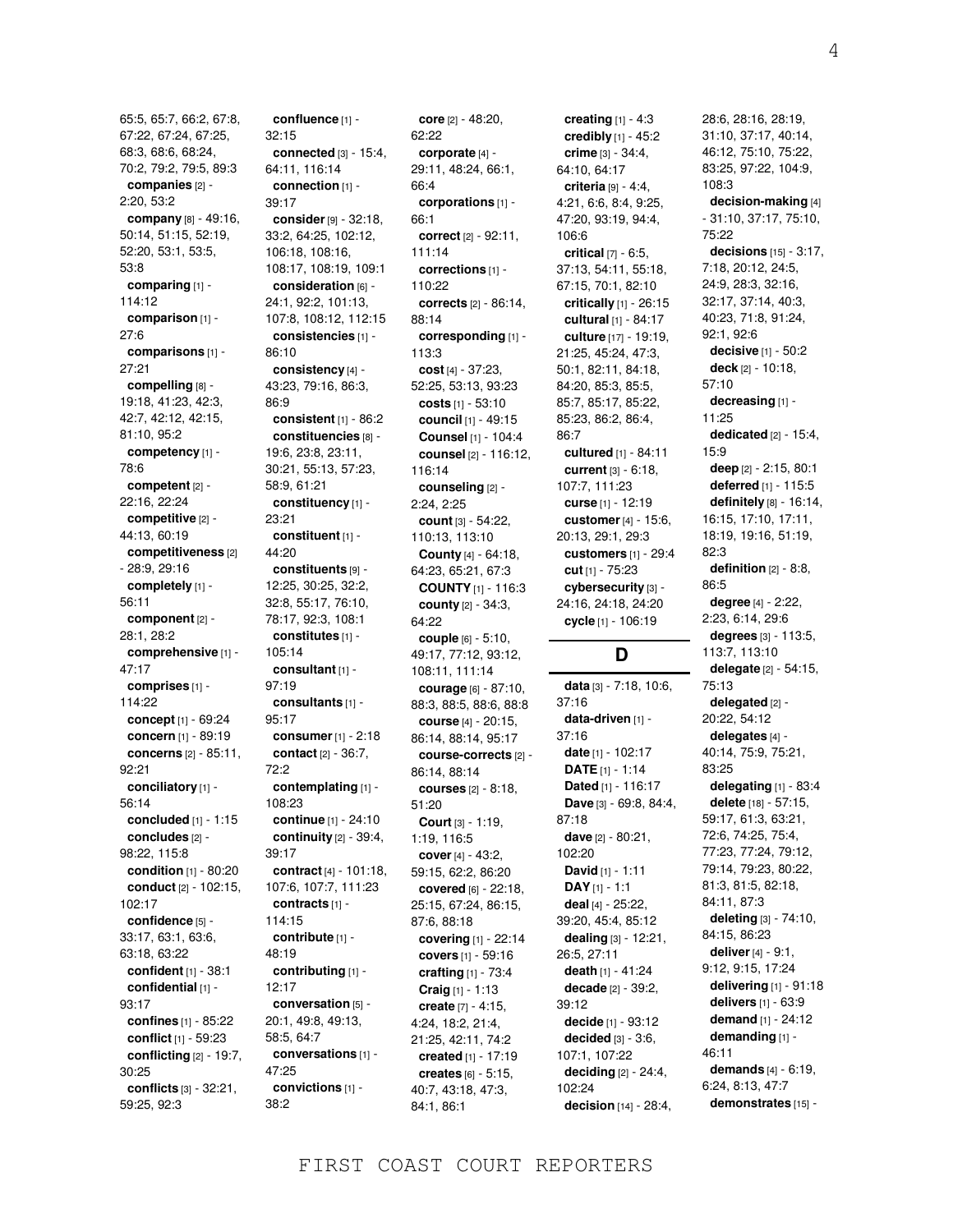33:12, 37:1, 40:20, 47:6, 69:9, 69:15, 69:16, 74:24, 75:3, 78:24, 79:3, 79:9, 88:5, 88:6, 88:7 **denominator** [2] - 46:14, 46:24 **department** [1] - 31:17 **described** [1] - 51:15 **desk** [1] - 43:2 **development** [3] - 2:14, 35:5, 45:20 **died** [1] - 41:25 **different** [38] - 5:20, 11:9, 12:25, 21:18, 27:25, 32:2, 33:7, 36:21, 41:3, 48:3, 48:4, 48:9, 48:10, 49:18, 50:23, 51:4, 51:8, 51:14, 51:17, 51:25, 52:15, 52:17, 53:7, 53:15, 53:17, 55:17, 56:11, 57:2, 57:4, 63:24, 65:22, 83:8, 83:11, 104:17, 105:4, 105:9 **differentiator** [1] - 33:1 **difficult** [2] - 96:24, 97:5 **dime** [1] - 95:4 **dinners** [1] - 35:11 **disadvantaged** [2] - 13:16, 13:23 **discernment** [1] - 76:9 **disciplines** [2] - 40:22, 96:8 **discuss** [2] - 111:9, 112:22 **discussed** [1] - 28:21 **discussion** [9] - 34:21, 55:6, 58:6, 76:4, 94:24, 98:25, 102:12, 102:18, 111:15 **discussions** [1] - 93:8 **distill** [1] - 32:10 **distinction** [1] - 105:5 **distinguish** [1] - 104:16 **distinguishing** [1] - 105:6 **diversify** [1] - 60:14 **division** [1] - 7:4 **divisive** [1] - 56:1

**doctor** [1] - 58:1 **doctorate** [1] - 2:25 **document** [9] - 4:24, 5:12, 5:14, 9:4, 10:13, 48:12, 93:3, 105:18, 114:8 **done** [21] - 9:22, 22:25, 25:14, 40:5, 40:16, 47:11, 48:8, 50:16, 61:15, 69:19, 73:9, 73:16, 74:20, 89:7, 94:12, 95:22, 97:11, 97:16, 98:19, 105:4, 106:20 **donors** [1] - 32:6 **door** [1] - 104:19 **dorms** [1] - 28:13 **DORSEY** [1] - 115:16 **DORTCH** [15] - 28:17, 66:10, 66:15, 77:3, 79:17, 91:12, 91:15, 97:10, 99:24, 103:5, 106:22, 107:5, 109:15, 110:23, 113:13 **Dortch** [4] - 1:10, 99:23, 106:8, 109:14 **double** [2] - 112:1, 112:2 **double-check** [2] - 112:1, 112:2 **down** [17] - 6:15, 12:2, 14:5, 15:7, 17:7, 22:15, 26:24, 33:21, 39:24, 43:7, 43:20, 53:3, 65:19, 72:7, 94:6, 94:25 **DR** [140] - 4:9, 12:4, 14:17, 15:24, 16:3, 16:7, 16:12, 17:2, 18:11, 18:21, 20:6, 22:18, 23:1, 23:7, 23:17, 24:8, 24:14, 24:17, 25:8, 28:6, 29:5, 29:22, 30:5, 30:9, 34:16, 36:7, 36:24, 37:1, 48:5, 51:18, 55:1, 57:21, 57:25, 58:3, 58:13, 58:16, 58:21, 59:7, 59:17, 59:21, 60:5, 60:9, 60:25, 61:18, 61:24, 62:11, 62:15, 63:3, 63:10, 63:21, 64:6, 66:13, 67:20, 68:5, 68:13, 68:16, 69:2, 69:5, 69:11, 69:16, 69:19, 70:8, 70:12, 70:15, 70:19, 70:21, 71:14, 71:17,

71:20, 72:11, 72:20, 72:25, 73:12, 73:22, 74:9, 74:14, 74:17, 74:22, 75:9, 75:19, 76:1, 76:13, 76:19, 76:25, 77:7, 77:22, 78:2, 78:4, 78:22, 79:8, 79:10, 79:14, 79:22, 80:5, 80:9, 80:15, 80:19, 81:3, 81:12, 81:17, 81:23, 82:5, 82:22, 82:25, 83:16, 84:10, 84:21, 85:14, 86:4, 86:10, 87:3, 87:7, 87:12, 87:14, 87:25, 88:4, 88:16, 89:1, 89:7, 89:13, 89:17, 89:21, 90:1, 90:7, 90:10, 90:20, 90:23, 91:19, 92:5, 92:8, 92:16, 92:19, 92:24, 94:21, 96:6, 97:21, 111:12, 111:17, 112:7, 112:11 **Dr** [18] - 2:7, 2:8, 101:18, 104:22, 106:5, 107:6, 107:12, 107:17, 111:6, 111:10, 111:13, 112:5, 112:10, 112:13, 113:12, 113:20, 115:11 **dr** [1] - 61:3 **draft** [2] - 10:10, 10:12 **drama** [1] - 17:5 **draw** [1] - 18:24 **drills** [2] - 42:23, 42:24 **drive** [8] - 5:23, 6:12, 21:22, 37:4, 38:3, 40:21, 41:9, 50:5 **Drive** [1] - 1:17 **driven** [7] - 37:16, 40:15, 50:10, 73:15, 74:5, 74:19, 75:1 **drives** [3] - 22:3, 25:17, 47:9 **dude** [1] - 60:1 **due** [1] - 114:8 **dukes** [2] - 56:6, 56:13 **duly** [1] - 116:6 **during** [2] - 44:5, 105:1 **duties** [1] - 48:18 **DUVAL** [1] - 116:3 **dying** [1] - 97:18

**early** [2] - 39:9, 98:21 **earned** [1] - 2:21 **easily** [9] - 27:21, 86:13, 87:7, 87:8, 87:23, 88:1, 88:6, 88:11, 88:17 **East** [1] - 1:17 **easy** [1] - 17:12 **economically** [1] - 13:15 **Edington** [5] - 111:6, 111:10, 112:10, 112:13, 113:20 **edington** [1] - 113:12 **EDINGTON** [2] - 111:17, 112:11 **Edington's** [1] - 111:13 **editing** [1] - 91:2 **edits** [1] - 93:1 **educate** [1] - 29:9 **education** [2] - 29:12, 62:22 **educational** [4] - 33:4, 33:15, 60:17, 61:11 **effective** [2] - 45:12, 49:14 **effectively** [4] - 77:1, 81:7, 81:19, 90:18 **effectiveness** [2] - 2:13, 111:9 **efficiencies** [1] - 37:4 **effort** [1] - 9:3 **efforts** [2] - 47:10, 97:7 **either** [2] - 102:18, 102:23 **elementary** [1] - 42:24 **eleven** [2] - 110:14, 110:15 **eliminate** [4] - 62:24, 63:5, 68:13 **eliminated** [1] - 62:18 **employability** [2] - 22:6, 25:20 **employed** [1] - 5:19 **employee** [2] - 116:12, 116:13 **employees** [1] - 80:3 **enable** [1] - 20:12 **encompassed** [1] - 63:1 **encourage** [1] - 47:11

**E**

**encumbered** [1] - 82:16 **end** [18] - 5:11, 15:6, 23:19, 25:13, 29:9, 33:15, 45:11, 48:6, 61:18, 70:6, 75:2, 76:19, 79:20, 79:23, 83:22, 94:11, 94:24, 101:17 **endeavor** [1] - 71:4 **ending** [1] - 114:20 **endowment** [7] - 18:9, 18:16, 18:22, 18:23, 34:22, 71:25, 97:25 **ends** [3] - 36:3, 107:6, 111:23 **energy** [3] - 9:3, 42:8, 49:7 **engage** [1] - 49:12 **engaged** [4] - 17:7, 46:25, 82:14, 91:16 **engagement** [1] - 65:4 **engenders** [5] - 33:17, 62:25, 63:5, 63:18, 63:21 **English** [1] - 81:21 **enhance** [4] - 66:7, 66:8, 66:17, 77:1 **enhancement** [1] - 66:12 **enrollment** [5] - 11:25, 18:5, 113:10, 115:7 **ensure** [3] - 53:13, 76:15, 107:21 **ensures** [7] - 18:5, 22:21, 43:23, 79:15, 86:8, 86:9, 86:10 **ensuring** [3] - 29:16, 49:1, 107:11 **enterprise** [1] - 3:15 **entire** [1] - 3:22 **entirely** [1] - 79:12 **entity** [2] - 29:12 **entrepreneurial** [1] - 2:19 **entries** [1] - 5:4 **entry** [1] - 33:1 **environment** [3] - 47:4, 71:5, 84:2 **equity** [1] - 53:2 **essential** [3] - 9:14, 30:16, 53:5 **essentially** [1] - 87:23 **establishes** [1] - 19:18

**et** [2] - 25:17, 85:12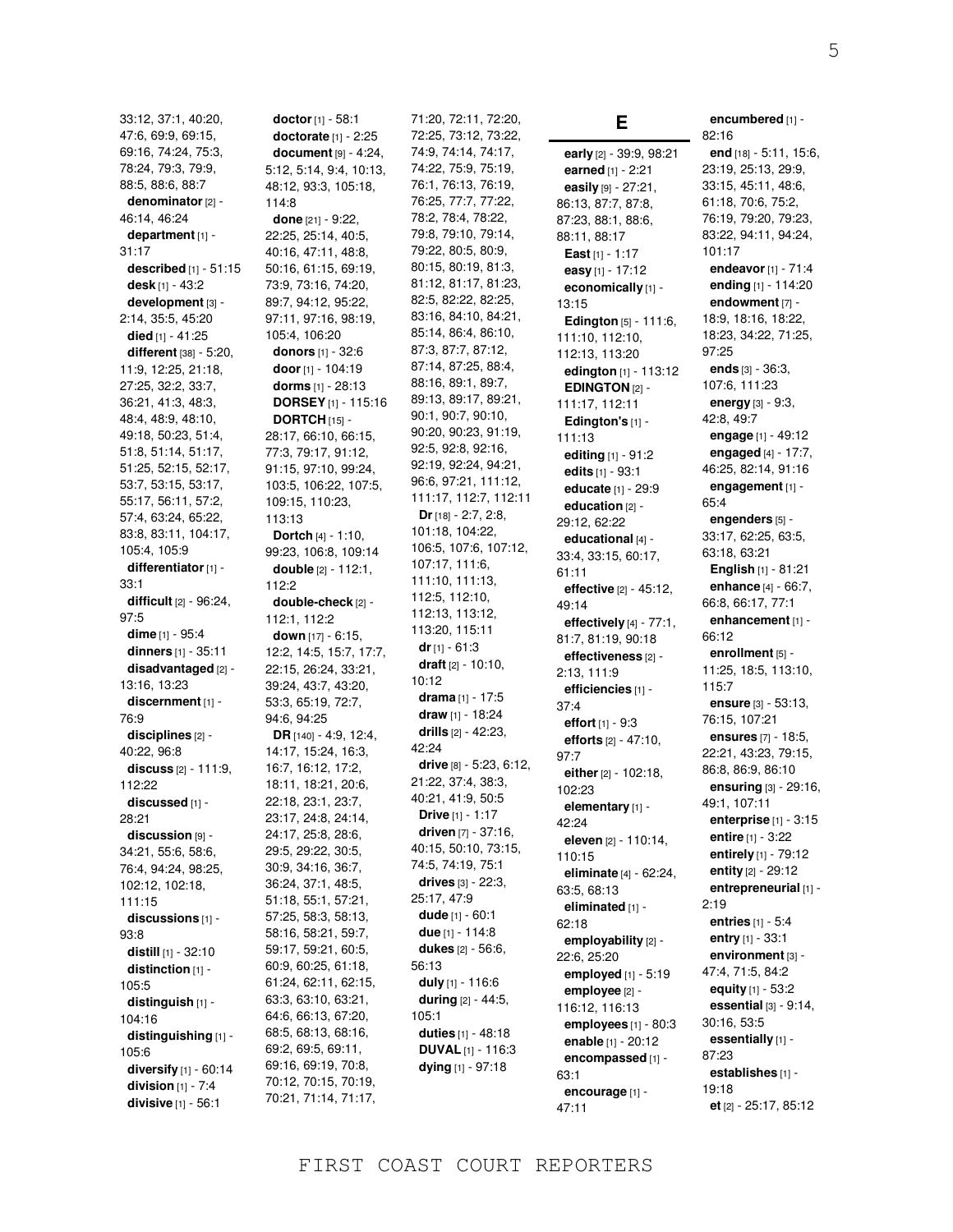**ethics** [2] - 32:24, 33:2 **evaluation** [3] - 106:18, 107:13, 107:16 **evaluations** [1] - 106:20 **evolve** [2] - 47:7, 84:20 **exactly** [3] - 36:23, 36:25, 61:23 **example** [5] - 26:21, 41:18, 46:1, 54:13, 65:18 **excellence** [5] - 18:6, 22:4, 46:11, 112:18, 113:4 **except** [2] - 55:15, 95:16 **exception** [5] - 104:15, 104:22, 105:18, 105:19, 106:24 **execute** [1] - 48:18 **execution** [7] - 38:14, 39:23, 50:25, 63:25, 73:3, 86:16, 89:23 **executive** [3] - 2:13, 2:14, 98:9 **exemplary** [1] - 20:12 **exercise** [3] - 45:7, 47:22, 53:19 **existing** [3] - 102:9, 103:17, 112:16 **exit** [1] - 53:14 **expand** [2] - 61:4, 65:15 **expanding** [1] - 61:2 **expands** [1] - 44:19 **expansion** [1] - 18:5 **expect** [1] - 94:18 **expectation** [1] - 39:8 **expectations** [1] - 6:5 **expenditures** [2] - 37:6, 114:17 **expense** [1] - 37:9 **experience** [4] - 2:15, 5:21, 93:24, 105:16 **experiences** [1] - 8:23 **expertise** [1] - 48:19 **experts** [1] - 50:13 **extensively** [1] - 104:11

**extent** [2] - 13:13,

47:2 **external** [1] - 25:3 **eye** [2] - 46:3, 61:8 **eyes** [4] - 31:3, 34:13, 68:19, 95:23

### **F**

**face** [5] - 23:15, 42:15, 77:15, 77:20, 93:22 **faced** [1] - 105:2 **facilitates** [1] - 43:18 **facilities** [3] - 27:4, 27:22, 27:24 **facing** [1] - 34:23 **fact** [1] - 64:25 **factors** [3] - 32:18, 92:2, 105:17 **facts** [1] - 37:18 **faculty** [18] - 3:14, 10:22, 12:8, 12:11, 15:4, 15:9, 19:10, 25:5, 25:10, 30:11, 30:12, 32:4, 33:10, 45:22, 62:19, 70:2, 95:3, 105:11 **fair** [2] - 13:22, 31:2 **fairly** [1] - 41:12 **fall** [5] - 17:17, 28:18, 39:24, 59:4, 61:6 **falling** [1] - 26:24 **family** [2] - 56:9, 105:14 **famous** [1] - 46:5 **FAMU** [20] - 9:19, 14:21, 15:14, 15:16, 26:18, 28:12, 38:3, 41:2, 45:3, 45:19, 64:17, 64:21, 65:2, 65:3, 65:10, 67:3, 67:19, 80:2, 105:14 **far** [3] - 36:5, 55:14, 73:20 **fast** [2] - 46:20, 46:22 **favor** [4] - 92:12, 111:1, 113:17, 115:19 **fear** [2] - 43:5, 43:10 **fearless** [1] - 50:7 **feature** [1] - 42:15 **federal** [1] - 15:11 **feedback** [10] - 3:12, 3:13, 3:24, 78:14, 78:20, 78:24, 79:2, 79:4, 79:7, 79:8 **feelings** [1] - 101:19 **felt** [2] - 12:11, 101:13 **few** [1] - 54:16

**fiduciary** [1] - 28:21 **fifth** [1] - 74:25 **filled** [1] - 96:12 **final** [8] - 55:10, 113:23, 114:2, 114:4, 114:7, 114:10, 114:12, 115:15 **finalization** [1] - 113:22 **finalize** [2] - 10:12, 92:25 **finally** [1] - 10:10 **financial** [7] - 2:15, 27:8, 27:9, 34:23, 37:2, 37:17, 95:12 **financially** [1] - 116:15 **fine** [2] - 74:13, 83:16 **fire** [1] - 5:22 **first** [32] - 3:24, 9:18, 13:14, 17:21, 18:4, 30:19, 43:13, 49:25, 51:4, 55:14, 58:15, 58:16, 58:22, 59:13, 59:14, 59:24, 65:14, 67:1, 77:3, 77:14, 77:19, 79:18, 79:21, 81:13, 82:4, 84:23, 84:24, 85:15, 88:22, 89:2, 101:9 **First** [1] - 1:19 **fiscal** [4] - 23:23, 29:5, 71:25, 114:20 **fiscally** [1] - 20:10 **fit** [4] - 8:12, 8:23, 55:21, 91:13 **fits** [1] - 106:6 **five** [4] - 9:7, 18:14, 53:22, 67:16 **flavor** [1] - 51:4 **flew** [2] - 7:6, 7:8 **flexibility** [2] - 107:20, 108:3 **flight** [2] - 7:6, 45:18 **flip** [2] - 30:14, 38:12 **floor** [2] - 102:18, 108:10 **FLORIDA** [2] - 1:1, 116:2 **Florida** [11] - 1:18, 1:20, 4:6, 65:19, 65:23, 67:10, 99:15, 112:13, 113:7, 116:7 **flow** [1] - 53:13 **focus** [8] - 4:17, 25:9, 33:9, 87:11, 97:24, 97:25, 98:9, 109:3 **focused** [1] - 12:24

**folks** [12] - 5:5, 10:23, 12:13, 13:12, 38:11, 38:12, 48:15, 55:1, 55:25, 56:15, 65:9, 72:5 **follow** [1] - 103:12 **following** [1] - 113:2 **followup** [1] - 106:14 **food** [2] - 2:17, 27:4 **football** [1] - 7:20 **footprint** [1] - 44:19 **force** [1] - 105:9 **forces** [2] - 31:15, 71:10 **Ford** [2] - 113:23, 115:11 **FORD** [1] - 113:25 **foregoing** [1] - 116:8 **forever** [2] - 92:12, 92:15 **forges** [3] - 40:10, 73:6, 73:12 **forget** [1] - 30:5 **form** [1] - 3:7 **format** [2] - 2:4, 98:22 **formula** [2] - 4:15, 13:21 **Formula** [3] - 6:4, 17:20, 48:13 **Formulas** [1] - 48:8 **forth** [2] - 13:25, 49:15 **Fortune** [1] - 2:20 **forward** [11] - 3:16, 10:13, 11:24, 14:12, 17:15, 21:15, 37:11, 73:23, 76:23, 108:20, 114:24 **four** [8] - 7:7, 67:5, 67:16, 93:15, 105:4, 105:9, 111:20, 113:6 **four-hour** [1] - 93:15 **four-year** [1] - 113:6 **fourth** [5] - 69:22, 70:12, 75:21, 79:14, 104:25 **freeze** [1] - 14:25 **frequency** [1] - 54:22 **freshman** [2] - 26:13, 26:14 **Friday** [1] - 1:14 **friends** [1] - 27:6 **front** [3] - 30:13, 41:2, 92:20 **FSU** [3] - 27:3, 27:6, 28:14 **FTS** [1] - 113:9 **full** [1] - 108:24 **fund** [2] - 21:24,

114:20 **funded** [1] - 35:24 **funding** [7] - 14:2, 14:11, 15:11, 16:17, 18:6, 36:8, 36:22 **fundraiser** [1] - 66:8 **fundraising** [1] - 71:25 **funds** [3] - 35:9, 72:10, 114:21 **future** [6] - 4:19, 11:9, 37:21, 38:19, 40:3, 41:15

### **G**

**game** [1] - 11:13 **gathered** [2] - 10:2, 10:3 **gathering** [1] - 67:16 **General** [1] - 104:4 **general** [4] - 73:25, 103:11, 105:14, 114:23 **generation** [1] - 13:14 **girl** [1] - 57:3 **given** [5] - 6:18, 9:11, 51:7, 94:16, 116:10 **global** [1] - 51:3 **globally** [1] - 2:21 **goal** [2] - 91:23, 108:13 **goals** [1] - 26:3 **God** [2] - 56:24, 68:25 **golf** [1] - 96:10 **golfing** [1] - 46:5 **good-enough** [1] - 47:10 **goodbye** [1] - 43:8 **goods** [1] - 2:18 **governance** [6] - 48:18, 69:25, 70:1, 70:7, 70:9, 70:16 **government** [9] - 15:11, 22:13, 23:2, 23:3, 23:10, 32:6, 36:9, 44:24, 72:3 **governor** [2] - 35:12, 95:4 **Governor's** [1] - 108:15 **governor's** [3] - 12:22, 23:5, 35:13 **Governors** [11] - 23:4, 102:9, 102:13, 102:23, 104:2, 105:23, 107:2,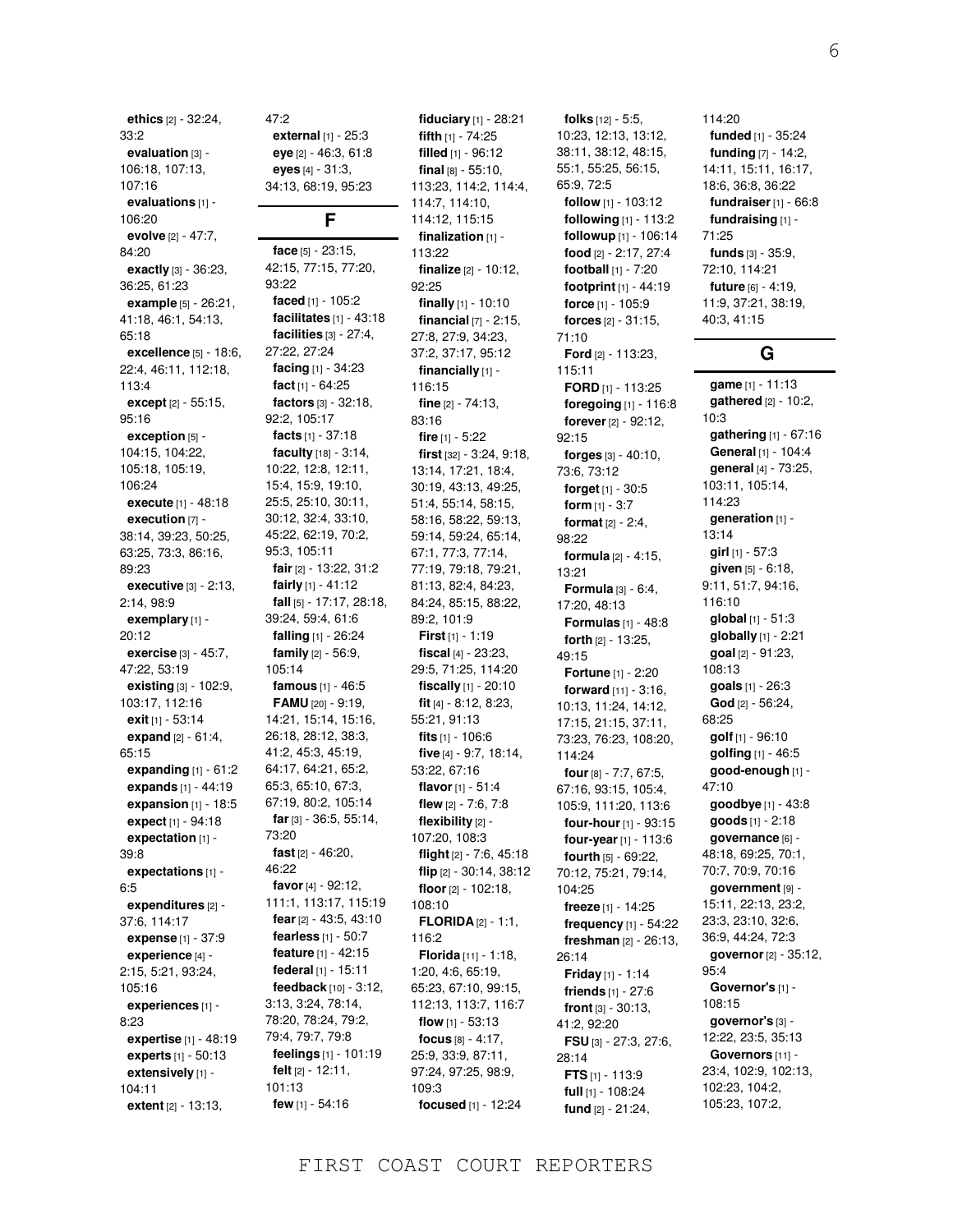108:19, 112:13, 114:6, 115:2 **governs** [1] - 31:9 **gown** [3] - 34:7, 64:16, 67:14 **Grable** [3] - 1:10, 99:25, 109:16 **GRABLE** [23] - 16:1, 25:16, 29:20, 58:11, 58:15, 65:24, 68:15, 69:21, 70:11, 70:14, 70:18, 70:20, 73:18, 76:6, 76:18, 79:9, 81:20, 84:7, 84:15, 89:25, 91:10, 100:1, 109:17 **grad** [1] - 65:10 **grads** [1] - 65:2 **graduate** [1] - 13:17 **graduates** [2] - 15:20, 16:7 **Graduates** [1] - 16:12 **graduating** [1] - 20:3 **graduation** [7] - 11:11, 12:5, 20:2, 22:5, 25:19, 25:24, 113:6 **grand** [1] - 52:18 **grant** [3] - 15:12, 104:15, 104:18 **granting** [1] - 104:21 **grants** [2] - 36:10, 114:15 **great** [14] - 5:14, 18:8, 24:11, 26:16, 30:14, 40:3, 46:8, 60:20, 60:23, 79:10, 80:17, 83:3, 95:1, 95:13 **green** [1] - 54:2 **grew** [2] - 52:7, 56:9 **gross** [1] - 75:24 **grounding** [1] - 47:21 **group** [3] - 10:22, 13:23, 97:16 **groups** [6] - 44:21, 60:13, 60:22, 61:6, 83:9, 83:11 **grow** [6] - 18:23, 20:17, 21:10, 50:14, 50:21, 53:8 **growing** [4] - 18:6, 18:21, 49:23, 49:24 **grows** [4] - 34:22, 71:24, 82:1, 97:25 **growth** [6] - 21:14, 45:21, 48:20, 50:1, 51:11, 51:13

**guarantee** [2] - 16:19, 39:7 **guess** [3] - 11:25, 12:9, 18:14 **guide** [1] - 10:15 **gun** [1] - 50:20 **guy** [1] - 46:5 **guys** [10] - 9:2, 10:16, 34:23, 68:8, 76:3, 76:22, 81:4, 89:24, 93:1, 93:8 **H hand** [1] - 37:19 **hang** [4] - 18:8, 19:4, 19:14, 22:7 **happy** [1] - 52:8 **hard** [6] - 6:11, 36:21, 46:12, 46:16, 46:18, 47:18 **hates** [1] - 95:5 **Hattie** [1] - 101:1 **HBCU** [2] - 15:21, 16:4 **HBCUs** [3] - 14:19, 16:4, 107:8 **head** [5] - 7:4, 43:2, 43:7, 113:10 **heads** [1] - 101:23 **hear** [4] - 15:14, 26:10, 41:16, 52:1 **heard** [14] - 12:10, 12:13, 13:3, 13:4, 13:5, 13:8, 21:12, 25:21, 35:1, 44:3, 47:4, 52:2, 52:11, 84:2 **hearing** [1] - 24:9 **hears** [2] - 43:21 **hearts** [1] - 42:14 **help** [9] - 3:3, 16:18, 31:1, 48:19, 48:21, 66:18, 74:1, 98:11, 115:4 **helpful** [1] - 6:16 **helps** [6] - 19:3, 31:22, 55:25, 91:17, 93:18, 94:2 **hereby** [1] - 116:7 **heritage** [1] - 16:16 **hi** [1] - 4:9 **high** [14] - 15:18, 33:2, 45:4, 46:11, 51:11, 53:13, 64:10, 64:17, 73:4, 79:19, 80:11, 80:20, 93:21, 93:23 **high-crime** [1] - 64:10

**high-quality** [1] - 15:18 **highest** [3] - 15:20, 16:13, 34:4 **hire** [8] - 7:21, 8:1, 72:8, 96:2, 96:23, 96:25, 97:1 **hired** [2] - 50:20, 98:11 **hires** [1] - 96:2 **hiring** [5] - 57:8, 96:5, 96:8, 96:9, 96:11 **historically** [1] - 67:7 **history** [2] - 14:21, 39:9 **hit** [2] - 47:25, 94:23 **hold** [11] - 28:6, 48:25, 50:4, 64:1, 71:22, 72:13, 85:20, 92:13, 92:15, 93:10, 96:15 **holding** [2] - 45:17, 94:9 **holds** [2] - 32:23, 40:17 **holistic** [6] - 25:23, 27:11, 29:17, 29:19, 29:21, 45:21 **Holmes** [4] - 9:24, 34:1, 64:7, 65:9 **home** [1] - 44:25 **honestly** [1] - 12:6 **honor** [2] - 21:8, 31:12 **honoring** [1] - 21:5 **hope** [3] - 5:9, 5:10, 10:11 **hopefully** [2] - 54:1, 66:7 **horses** [2] - 8:18, 51:19 **hour** [1] - 93:15 **hours** [2] - 5:10, 7:7 **housing** [3] - 27:20, 27:22, 27:23 **hub** [1] - 30:23 **human** [1] - 26:6 **humble** [2] - 37:25, 38:6 **humility** [1] - 38:6 **Humphries** [5] - 52:1, 52:2, 52:3, 52:4, 52:11 **Hyatt** [1] - 1:16 **I idea** [1] - 21:16

**ideas** [2] - 21:24

**identifying** [1] - 37:12 **iffy** [1] - 26:17 **II** [1] - 1:9 **image** [1] - 77:1 **imagine** [1] - 15:17 **immediate** [1] - 92:3 **immediately** [1] - 18:18 **impact** [9] - 40:16, 45:4, 65:20, 65:21, 73:15, 74:5, 74:12, 74:19, 75:1 **imparts** [1] - 114:3 **imperatives** [10] -6:19, 8:25, 9:7, 9:15, 17:22, 17:23, 30:3, 48:17, 49:20 **importance** [1] - 25:6 **important** [52] - 3:6, 3:11, 4:3, 4:17, 4:22, 5:9, 6:6, 7:16, 10:9, 13:1, 14:20, 15:2, 15:6, 19:8, 23:21, 23:22, 25:20, 26:15, 26:20, 29:21, 34:8, 34:25, 35:15, 38:18, 38:22, 42:18, 44:6, 45:1, 45:11, 49:3, 50:1, 54:3, 54:4, 54:6, 54:7, 54:10, 54:17, 55:15, 57:11, 58:7, 58:8, 58:10, 62:7, 62:16, 64:19, 65:16, 69:4, 70:3, 72:2, 72:14, 78:6, 106:23 **imposed** [1] - 115:1 **improve** [2] - 85:7, 98:11 **improvement** [2] - 112:19, 113:4 **improving** [1] - 49:23 **inactivity** [1] - 15:1 **inaudible** [8] - 14:7, 23:16, 28:23, 40:6, 67:14, 71:2, 106:1, 110:20 **include** [3] - 59:6, 61:5, 106:3 **included** [1] - 114:13 **includes** [1] - 114:21 **including** [3] - 9:19, 44:20, 61:12 **inclusion** [2] - 60:21, 114:14 **inclusive** [5] - 33:20, 57:16, 58:20, 59:15, 64:22

**inclusiveness** [3] - 60:11, 60:13, 61:5 **increase** [1] - 114:16 **incredible** [1] - 14:21 **indeed** [1] - 81:21 **indications** [3] - 111:3, 113:18, 115:20 **individual** [5] - 3:12, 9:13, 73:21, 86:21, 101:19 **individually** [3] - 3:18, 3:19, 101:24 **individuals** [6] - 11:19, 68:18, 69:7, 69:10, 69:13, 69:17 **industry** [1] - 51:3 **infinite** [1] - 97:1 **influence** [2] - 66:7, 67:23 **influenced** [1] - 38:1 **influencer** [2] - 44:18, 50:8 **information** [6] - 10:3, 10:5, 43:19, 99:3, 104:3, 106:3 **initiate** [1] - 24:11 **initiatives** [1] - 115:6 **innovate** [1] - 21:16 **innovating** [1] - 24:7 **innovation** [4] - 21:5, 21:22, 47:9, 50:25 **input** [6] - 55:6, 72:25, 105:11, 105:12, 105:13 **inspirational** [7] - 42:13, 77:4, 77:5, 77:9, 77:15, 80:24, 80:25 **inspires** [2] - 91:16, 91:19 **instance** [2] - 67:3, 97:24 **instead** [3] - 66:16, 69:6, 69:11 **instills** [1] - 82:11 **institution** [23] - 8:16, 8:17, 12:15, 14:3, 14:11, 15:5, 17:14, 23:15, 24:7, 29:8, 33:14, 33:16, 35:24, 39:1, 39:10, 40:4, 41:1, 44:2, 45:19, 52:7, 54:14, 71:18, 86:11 **institutional** [2] - 26:3, 111:8 **institutions** [5] - 14:8, 15:13, 36:13, 44:24, 96:17 **integrity** [5] - 31:8,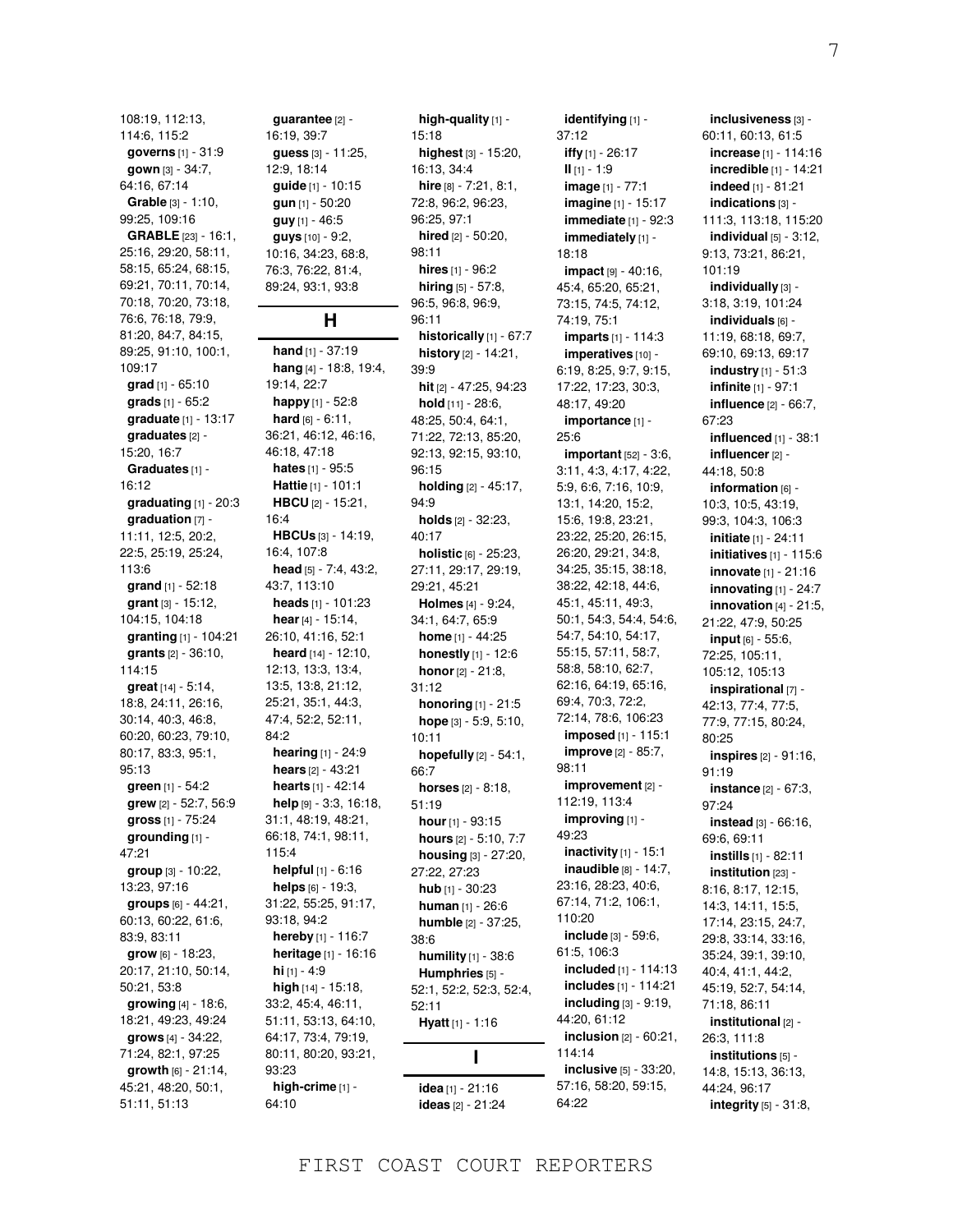32:22, 33:3, 63:4, 71:2 **intentionally** [1] - 81:7 **interest** [1] - 71:18 **interested** [2] - 42:25, 116:15 **interesting** [5] - 9:19, 10:22, 33:24, 57:1, 85:1 **interests** [3] - 19:7, 32:1, 55:16 **interim** [2] - 50:18, 101:18 **internal** [1] - 25:5 **international** [1] - 48:21 **International** [1] - 67:10 **interpersonal** [1] - 44:18 **interpersonally** [1] - 81:4 **interview** [4] - 7:12, 10:4, 10:15, 93:15 **interviewed** [2] - 10:5, 10:19 **interviewing** [1] - 97:23 **interviews** [1] - 97:15 **introduce** [2] - 2:6, 5:2 **investment** [1] - 53:14 **investments** [1] - 37:14 **involved** [3] - 31:22, 32:21, 49:8 **involves** [1] - 43:23 **issue** [8] - 12:15, 13:1, 26:17, 26:22, 27:8, 73:20, 85:23, 102:19 **issues** [7] - 13:9, 25:25, 26:25, 27:11, 27:19, 32:20, 115:5 **item** [5] - 62:6, 101:11, 111:5, 113:21, 115:9 **items** [2] - 101:11, 111:14 **itself** [2] - 4:18, 98:22 **J**

**Jacksonville** [3] -

1:16, 1:18, 1:20 **Jeff** [9] - 2:7, 2:9, 2:15, 2:21, 3:22, 4:8, 4:9, 98:14, 98:24 **jeff** [1] - 47:23 **Jeff's** [1] - 3:2 **JFK** [1] - 41:19 **job** [14] - 4:17, 17:12, 19:8, 20:2, 22:24, 35:10, 53:16, 55:20, 96:13, 96:16, 96:19, 97:9, 98:25 **Jobs** [1] - 73:23 **jobs** [3] - 7:3, 31:16, 48:10 **join** [1] - 55:25 **joined** [1] - 110:9 **journey** [1] - 81:11 **Jr** [3] - 1:10, 1:11, 1:11 **Judge** [1] - 111:18 **judge** [1] - 92:11 **judgment** [2] - 4:18, 71:7 **June** [2] - 110:19 **justification** [2] - 104:7, 104:10 **justify** [1] - 104:21 **Justin** [9] - 1:9, 17:9, 26:10, 29:2, 40:19, 42:25, 90:13, 91:11, 98:1 **justin** [3] - 16:23, 70:24, 75:6 **Justin's** [2] - 73:8, 73:15 **K**

#### **keep** [15] - 4:17, 11:16, 44:10, 59:22, 60:3, 69:23, 82:4, 82:22, 82:24, 83:12, 85:14, 87:13, 102:3, 108:13, 108:14 **keeper** [1] - 45:23 **keeping** [1] - 106:9 **Kelvin** [3] - 1:8, 14:4, 48:7 **Kennedy** [2] - 42:19, 43:11 **key** [7] - 3:13, 24:6, 25:7, 40:8, 40:11, 92:3, 106:21 **Kimberly** [2] - 1:8, 97:25 **kind** [28] - 3:14, 4:4, 6:22, 10:6, 10:7, 12:12, 13:4, 26:17,

38:12, 38:23, 43:10, 45:1, 49:10, 49:11, 52:15, 53:7, 55:9, 97:21

86:24, 96:7 **kinds** [2] - 4:25, 8:22 **kIRSCHNER** [1] - 61:3 **KIRSCHNER** [136] - 4:9, 12:4, 14:17, 15:24, 16:3, 16:7, 16:12, 17:2, 18:11, 18:21, 20:6, 22:18, 23:1, 23:7, 23:17, 24:8, 24:14, 24:17, 25:8, 28:6, 29:5, 29:22, 30:5, 30:9, 34:16, 36:7, 36:24, 37:1, 48:5, 51:18, 55:1, 57:21, 57:25, 58:3, 58:13, 58:16, 58:21, 59:7, 59:17, 59:21, 60:5, 60:9, 60:25, 61:18, 61:24, 62:11, 62:15, 63:3, 63:10, 63:21, 64:6, 66:13, 67:20, 68:5, 68:13, 68:16, 69:2, 69:5, 69:11, 69:16, 69:19, 70:8, 70:12, 70:15, 70:19, 70:21, 71:14, 71:17, 71:20, 72:11, 72:20, 72:25, 73:12, 73:22, 74:9, 74:14, 74:17, 74:22, 75:9, 75:19, 76:1, 76:13, 76:19, 76:25, 77:7, 77:22, 78:2, 78:4, 78:22, 79:8, 79:10, 79:14, 79:22, 80:5, 80:9, 80:15, 80:19, 81:3, 81:12, 81:17, 81:23, 82:5, 82:22, 82:25, 83:16, 84:10, 84:21, 85:14, 86:4, 86:10, 87:3, 87:7, 87:12, 87:14, 87:25, 88:4, 88:16, 89:1, 89:7, 89:13, 89:17, 89:21, 90:1, 90:7, 90:10, 90:20, 90:23, 91:19, 92:5, 92:8, 92:16, 92:19, 92:24, 94:21, 96:6, **Kirschner** [3] - 2:7, 2:8, 4:10 **kiss** [1] - 43:7 **knowing** [1] - 35:11 **knows** [3] - 52:9, 74:19, 97:9

56:19, 56:21, 66:4, 75:7, 77:19, 77:20, 81:2, 84:3, 86:14,

**L lack** [1] - 39:3 **language** [13] - 5:15, 6:1, 17:21, 22:22, 55:7, 57:12, 57:19, 67:21, 69:8, 69:14, 81:21, 87:18 **large** [2] - 67:5, 97:2 **larger** [1] - 32:7 **last** [31] - 2:3, 22:20, 25:17, 39:2, 39:12, 54:9, 68:8, 68:14, 68:15, 68:16, 72:15, 74:3, 74:8, 74:10, 74:16, 74:25, 75:4, 75:24, 79:17, 79:19, 79:24, 81:24, 81:25, 87:13, 88:19, 90:11, 92:10, 93:12, 99:3, 111:15 **late** [1] - 33:25 **law** [1] - 21:12 **LAWRENCE** [22] - 18:15, 60:3, 60:7, 62:5, 64:4, 64:14, 66:25, 68:20, 69:3, 69:9, 69:15, 69:18, 77:13, 80:10, 80:16, 82:20, 82:23, 87:5, 87:8, 87:22, 100:3, 102:21 **Lawrence** [3] - 1:11, 100:2, 109:18 **LAWSON** [61] - 2:2, 12:3, 15:23, 16:5, 18:10, 18:17, 19:24, 24:13, 34:15, 36:6, 47:23, 51:6, 58:23, 74:8, 74:11, 74:15, 74:18, 76:24, 77:25, 82:13, 82:17, 85:1, 85:10, 92:18, 92:22, 98:14, 98:17, 98:20, 99:8, 99:13, 100:5, 100:23, 101:3, 101:6, 101:9, 103:2, 103:15, 103:24, 106:15, 107:4, 108:9, 109:5, 109:19, 109:21, 110:11, 110:13, 110:15, 110:24, 111:1, 111:4, 111:16, 111:25, 112:9, 112:12, 113:11, 113:15, 113:19, 115:10, 115:13, 115:17, 115:21 **Lawson** [3] - 1:8, 100:4, 109:20

**lawsuits** [1] - 36:1 **lead** [4] - 38:8, 51:23, 72:8, 102:24 **leader** [23] - 4:6, 6:22, 6:24, 17:13, 23:13, 38:24, 39:1, 41:8, 52:5, 52:7, 52:15, 53:7, 53:15, 64:18, 66:11, 66:14, 66:16, 72:8, 75:11, 84:5, 87:10, 94:18, 106:20 **leaders** [6] - 38:6, 38:7, 38:22, 39:24, 41:12, 73:25 **leadership** [8] - 3:4, 9:14, 30:16, 49:1, 53:20, 101:22, 105:7 **leading** [2] - 6:17, 66:21 **leads** [3] - 20:10, 44:16, 81:7 **learn** [1] - 47:7 **learned** [2] - 36:12, 56:18 **learning** [1] - 45:18 **least** [7] - 18:20, 65:4, 104:24, 105:9, 107:8, 107:10, 108:22 **leave** [8] - 5:11, 7:10, 30:4, 61:4, 62:21, 69:6, 69:12, 77:8 **leaving** [1] - 72:21 **led** [1] - 105:3 **left** [1] - 55:3 **legendary** [1] - 39:11 **legislature** [3] - 23:20, 39:18, 52:13 **Leon** [4] - 64:18, 64:22, 65:20, 67:2 **less** [6] - 17:7, 26:5, 38:18, 54:5, 58:10, 114:17 **level** [9] - 7:3, 12:18, 16:22, 27:25, 40:15, 43:4, 75:11, 75:23, 97:15 **levels** [1] - 19:20 **leverage** [1] - 15:2 **leverages** [1] - 80:1 **liaison** [1] - 105:22 **lifelong** [1] - 45:20 **limited** [2] - 24:21, 51:13 **line** [2] - 21:8, 36:4 **lines** [1] - 66:9 **list** [4] - 4:4, 26:25, 94:25, 105:17 **listed** [1] - 32:2 **listen** [4] - 49:7,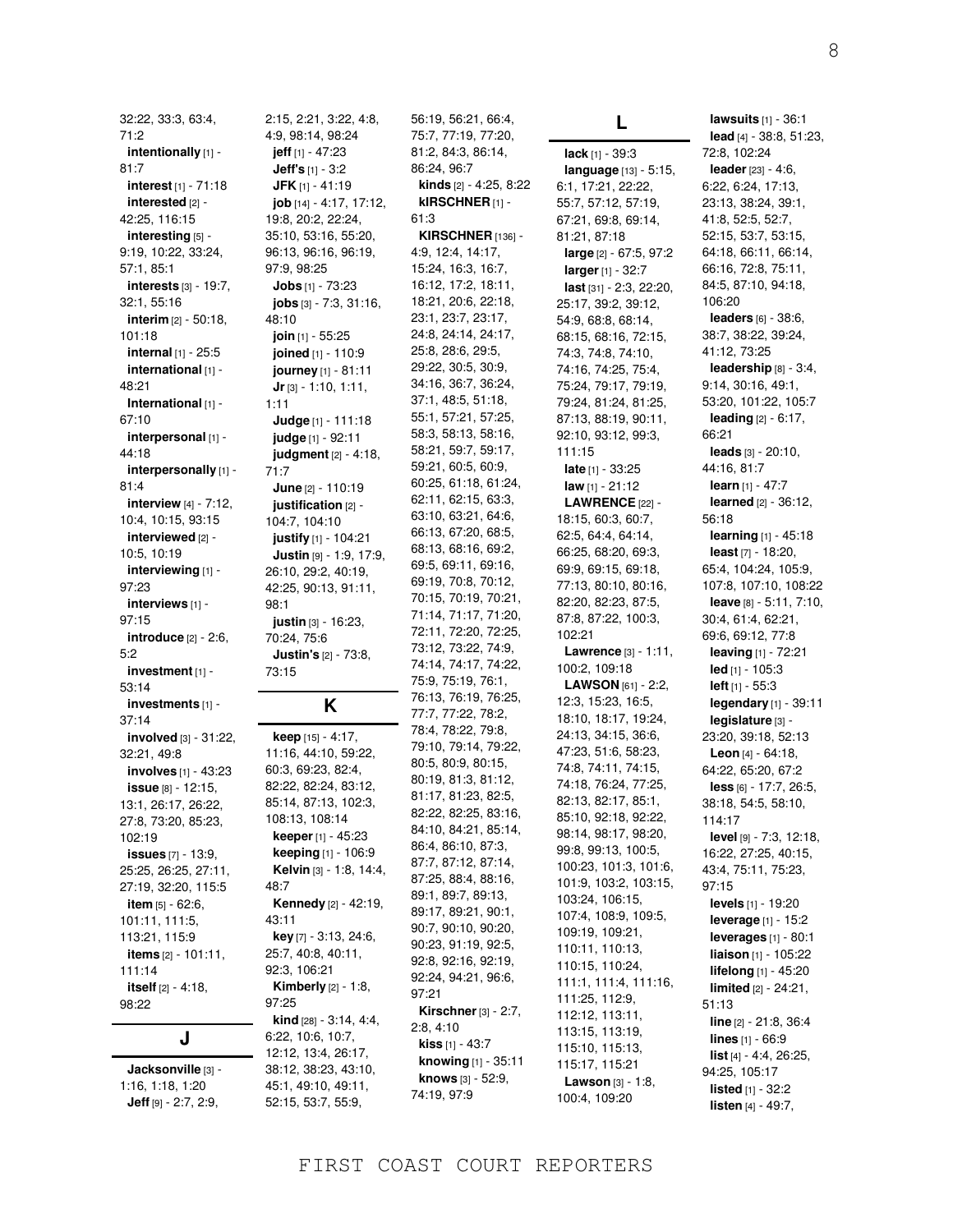78:9, 78:14 **listened** [1] - 43:15 **listening** [4] - 42:17, 78:5, 78:14, 103:7 **listens** [8] - 32:10, 42:17, 78:3, 78:19, 78:22, 79:1, 79:3, 79:5 **literally** [1] - 62:9 **litigation** [1] - 27:1 **live** [3] - 65:6, 66:3, 67:8 **lives** [1] - 20:11 **living** [1] - 97:18 **lobbying** [1] - 35:12 **local** [3] - 64:22, 68:3, 68:7 **lOCATION** [1] - 1:16 **lofty** [1] - 111:18 **long-term** [1] - 37:16 **look** [23] - 5:3, 8:3, 19:24, 22:2, 27:21, 27:23, 28:14, 29:24, 30:15, 30:17, 39:9, 39:12, 52:23, 55:22, 56:2, 57:10, 61:1, 65:21, 72:1, 95:6, 95:7, 96:20, 104:10 **looked** [4] - 10:7, 69:23, 98:8, 104:20 **looking** [20] - 6:3, 9:12, 12:6, 17:12, 26:3, 30:2, 37:9, 49:22, 50:3, 51:9, 51:12, 51:13, 51:16, 53:9, 56:16, 56:18, 61:8, 66:17, 89:6, 107:23 **looks** [2] - 28:15, 95:21 **lose** [4] - 29:10, 29:14, 61:14, 78:5 **losing** [2] - 76:16, 76:20 **lost** [1] - 21:12 **love** [2] - 102:11, 102:18 **loved** [1] - 95:3 **loves** [1] - 40:4 **low** [3] - 12:8, 51:13, 53:13 **low-cost** [1] - 53:13 **low-paid** [1] - 12:8 **lowest** [5] - 40:15, 46:14, 46:23, 75:10, 75:22

### **M**

**magnified** [1] - 31:4

**main** [2] - 89:19, 108:7 **maintain** [1] - 53:12 **maintenance** [1] - 115:5 **major** [2] - 30:3, 36:8 **man** [2] - 41:20, 97:3 **manage** [4] - 19:3, 20:19, 23:20, 35:17 **managed** [1] - 35:25 **management** [20] - 8:20, 37:3, 37:4, 45:14, 47:14, 48:25, 49:2, 49:15, 51:1, 72:1, 72:4, 72:12, 75:16, 82:2, 82:8, 83:15, 83:17, 86:15, 87:15, 94:5 **managerial** [2] - 88:6, 88:8 **manages** [3] - 19:6, 44:16, 46:10 **managing** [12] - 12:25, 22:21, 23:8, 25:6, 30:20, 30:24, 35:21, 37:6, 39:23, 55:12, 57:22, 58:9 **mandated** [1] - 115:2 **mandatory** [1] - 115:1 **manufacturing** [1] - 2:17 **margins** [1] - 49:24 **market** [4] - 43:25, 44:11, 80:2 **marketing** [1] - 44:14 **married** [1] - 97:9 **marry** [1] - 97:3 **Maryland** [1] - 3:1 **master's** [1] - 2:23 **material** [1] - 106:17 **materials** [2] - 106:21, 114:9 **matter** [1] - 64:16 **matters** [1] - 71:8 **Matthew** [1] - 1:9 **Maurice** [1] - 111:6 **McCoy** [1] - 100:6 **McKenzie** [1] - 40:1 **mean** [9] - 10:24, 12:6, 12:21, 14:18, 15:14, 16:16, 17:13, 57:15, 86:4 **meaning** [1] - 102:4 **means** [1] - 64:5 **meanwhile** [1] - 80:11 **measure** [4] - 6:7, 20:4, 48:21, 93:18

**measured** [4] - 11:8,

19:22, 107:22 **measures** [1] - 107:18 **measuring** [1] - 94:3 **media** [1] - 32:6 **mediate** [1] - 32:21 **mediates** [1] - 19:7 **mediation** [2] - 19:13, 59:23 **mediator** [1] - 32:9 **mediators** [1] - 56:14 **meet** [4] - 4:10, 7:11, 8:8, 47:19 **meeting** [9] - 7:7, 26:4, 44:4, 98:21, 99:9, 99:14, 99:16, 115:23, 115:25 **meets** [3] - 6:24, 107:3, 108:2 **member** [2] - 48:13, 48:18 **MEMBERS** [1] - 1:8 **members** [7] - 10:22, 34:13, 58:6, 68:19, 78:23, 79:1, 99:10 **mention** [2] - 67:25, 107:9 **mentioned** [1] - 59:23 **message** [2] - 43:23, 43:24 **messages** [1] - 41:13 **met** [1] - 27:17 **metal** [1] - 50:4 **methods** [1] - 66:6 **Metric** [4] - 111:5, 111:10, 112:17 **metric** [4] - 6:13, 112:23, 113:4, 113:5 **metrics** [19] - 6:10, 18:3, 19:25, 20:8, 22:4, 26:4, 27:14, 40:13, 47:15, 76:5, 76:11, 76:14, 86:17, 109:4, 112:15, 112:19, 112:20, 113:2 **Miami** [1] - 67:12 **micromanager** [1] - 75:12 **middle** [1] - 74:23 **might** [13] - 15:12, 32:3, 32:12, 50:22, 51:24, 52:4, 52:14, 53:16, 56:13, 56:14, 57:15, 63:25, 83:19 **MILES** [27] - 99:6, 99:19, 99:21, 99:23, 99:25, 100:2, 100:4, 100:6, 100:10,

100:12, 100:14, 100:16, 100:19, 100:21, 101:1, 109:10, 109:12, 109:14, 109:16, 109:18, 109:20, 109:22, 109:24, 110:1, 110:3, 110:6, 110:14 **Miles** [3] - 99:17, 100:24, 109:8 **million** [7] - 7:22, 36:19, 114:20, 114:25, 115:2, 115:4 **MILLS** [1] - 110:8 **Mills** [3] - 100:8, 110:8, 110:12 **mind** [5] - 13:20, 18:12, 29:2, 44:10, 111:15 **mindful** [1] - 104:13 **minds** [2] - 26:6,  $42.14$ **minimum** [1] - 80:12 **minute** [1] - 34:19 **minutes** [5] - 54:18, 54:23, 55:2, 110:18, 110:19 **mismanagement** [1] - 36:2 **misplaced** [1] - 86:22 **miss** [2] - 14:15, 22:9 **missed** [2] - 9:9, 32:4 **mission** [8] - 14:20, 21:6, 29:9, 31:12, 33:14, 41:21, 89:18, 89:22 **missions** [1] - 14:8 **mistaken** [1] - 111:21 **mix** [2] - 24:1, 24:5 **mode** [3] - 26:22, 51:16, 97:13 **model** [6] - 38:23, 47:16, 53:13, 54:8, 57:16, 94:22 **money** [20] - 14:5, 20:16, 20:17, 20:19, 23:25, 24:21, 35:7, 35:18, 35:19, 35:20, 35:25, 36:5, 37:2, 37:6, 51:11, 51:13, 52:12, 65:1, 65:10, 72:4 **monitors** [1] - 86:13 **month** [3] - 107:3, 107:4, 107:5 **months** [1] - 39:13

**moon** [2] - 41:20, 43:14 **MOORE** [14] - 25:2, 60:10, 61:1, 61:4, 61:14, 61:23, 62:3, 79:25, 83:8, 89:5, 90:5, 100:11, 106:12, 109:23 **Moore** [4] - 1:8, 27:13, 100:10, 109:22 **Moore's** [1] - 26:2 **morale** [3] - 17:1, 17:2, 25:22 **morning** [7] - 2:2, 3:23, 98:25, 99:13, 112:11, 112:12, 114:1 **most** [18] - 4:22, 5:9, 10:9, 34:25, 35:15, 38:22, 45:15, 46:6, 49:3, 49:25, 54:3, 54:11, 54:16, 55:15, 57:11, 58:7, 59:20, 73:25 **mothers** [1] - 4:13 **motion** [19] - 101:15, 102:19, 102:22, 103:2, 103:8, 103:16, 103:21, 108:8, 108:10, 108:20, 109:1, 110:15, 110:24, 111:4, 113:15, 113:19, 115:17, 115:21 **motioning** [1] - 103:19 **move** [8] - 3:16, 29:14, 46:22, 62:11, 70:22, 76:23, 110:18, 113:13 **moved** [2] - 110:23, 110:24 **moves** [2] - 46:20, 108:20 **moving** [1] - 3:25 **MS** [2] - 101:4, 101:8 **multiple** [9] - 19:6, 23:8, 30:20, 30:25, 32:18, 55:12, 57:22, 58:9, 92:2 **must** [6] - 4:4, 45:19, 66:2, 66:22, 104:12, 114:4 **must-have** [1] - 4:4

### **N**

**nail** [1] - 6:14 **name** [1] - 92:19 **narrow** [1] - 21:8 **national** [1] - 64:23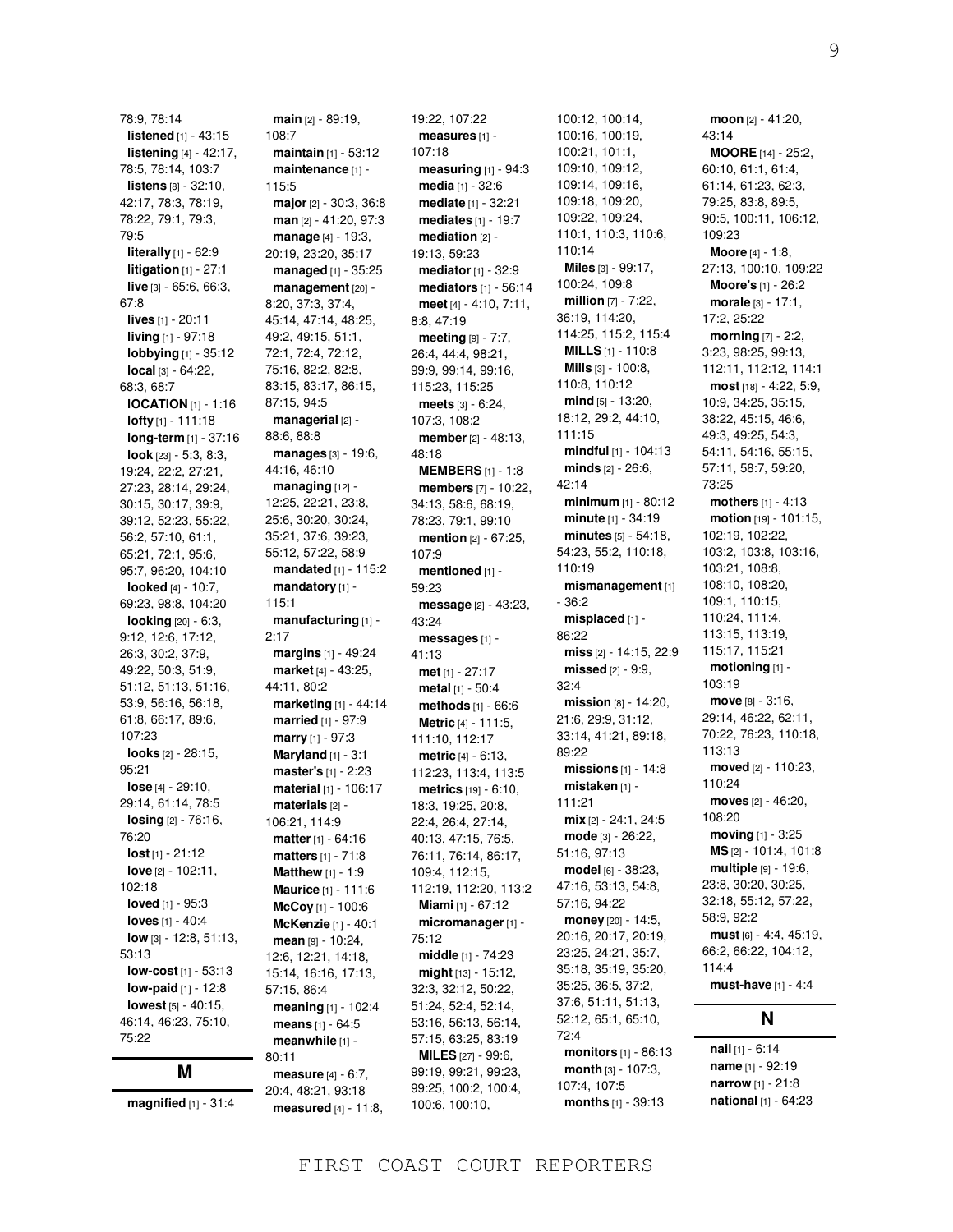59:24 **naturally** [1] - 56:6 **nature** [2] - 29:17, 29:19 **nearing** [1] - 101:17 **necessarily** [5] - 5:24, 6:21, 19:14, 20:24 **necessary** [1] - 114:11 **need** [49] - 2:5, 3:21, 6:22, 6:23, 8:2, 9:1, 9:5, 13:16, 14:9, 17:13, 17:23, 18:19, 20:17, 21:19, 23:6, 27:16, 28:17, 31:11, 38:24, 39:5, 41:10, 52:14, 53:15, 53:23, 59:25, 65:12, 67:17, 68:9, 68:12, 70:4, 71:5, 71:10, 71:11, 74:1, 83:19, 86:18, 86:19, 87:11, 93:8, 98:9, 102:25, 105:17, 105:22, 106:11, 106:25, 110:21, 111:25, 112:2 **needed** [3] - 40:21, 88:5, 88:10 **needs** [14] - 6:24, 16:21, 21:14, 21:15, 22:11, 29:18, 33:4, 60:7, 60:9, 60:17, 61:11, 82:7, 88:7, 89:14 **negative** [1] - 101:20 **negotiating** [1] - 52:12 **negotiation** [1] - 52:10 **net** [1] - 21:14 **never** [4] - 7:10, 9:23, 39:7, 78:15 **New** [2] - 2:9, 7:8 **new** [21] - 4:23, 21:18, 21:23, 24:17, 36:10, 36:17, 36:21, 44:20, 47:11, 61:21, 62:1, 80:3, 80:6, 80:8, 80:9, 87:9, 87:23, 88:1, 88:11, 93:4 **newspaper** [3] - 9:20, 31:4, 41:4 **newspapers** [1] - 12:23 **Next** [1] - 110:17 **next** [21] - 3:21, 4:6, 7:23, 14:9, 17:19,

27:23, 39:19, 40:24,

**natural** [2] - 56:14,

50:17, 54:2, 62:23, 70:23, 73:1, 73:2, 79:11, 92:23, 98:16, 101:25, 107:3, 111:5, 113:21 **Nice** [1] - 4:10 **nicely** [1] - 56:25 **nicer** [2] - 28:14, 28:15 **Nicole** [1] - 1:12 **nimble** [1] - 88:15 **Nirvana** [1] - 37:20 **nobody** [1] - 94:21 **nobody's** [1] - 47:19 **north** [1] - 16:5 **Notary** [1] - 116:5 **note** [1] - 110:11 **notes** [1] - 18:22 **nothing** [1] - 54:7 **November** [2] - 107:6, 107:21 **nuclear** [1] - 43:3 **number** [16] - 6:15, 15:20, 16:13, 18:8, 18:11, 19:15, 20:3, 50:5, 73:4, 84:8, 92:20, 96:20, 97:1, 105:17, 113:9 **numbers** [6] - 12:7, 19:2, 19:6, 22:3, 22:8, 49:20 **nursing** [1] - 24:12 **O objective** [1] - 33:11 **obviously** [5] - 11:4, 34:22, 48:24, 63:2, 72:2 **occasion** [1] - 104:25 **occasional** [1] - 73:22 **occasions** [4] - 104:24, 105:1, 105:4, 105:9 **October** [1] - 112:24 **OF** [4] - 1:1, 116:1, 116:2, 116:3 **offer** [1] - 38:2 **offering** [1] - 44:15 **offerings** [1] - 26:12 **office** [4] - 12:22, 23:5, 35:5, 35:13 **Office** [3] - 2:9, 23:5, 108:16 **officially** [1] - 115:24 **offs** [2] - 31:1, 37:18 **often** [7] - 7:2, 7:3, 12:15, 12:17, 30:12,

38:15, 66:5 **onboard** [2] - 98:5, 98:7 **once** [6] - 4:24, 11:1, 35:18, 46:4, 97:6, 105:21 **one** [152] - 3:15, 5:13, 5:22, 5:23, 6:21, 7:1, 8:16, 8:25, 11:14, 12:1, 13:10, 16:2, 16:25, 19:11, 19:17, 19:21, 20:14, 20:15, 20:21, 21:4, 22:20, 23:10, 23:24, 24:15, 24:17, 25:17, 28:10, 30:19, 31:21, 33:19, 33:25, 34:3, 35:21, 36:12, 38:4, 38:15, 38:16, 38:22, 40:24, 41:3, 41:4, 41:18, 45:6, 47:23, 47:24, 49:18, 49:19, 49:22, 50:23, 50:24, 51:1, 51:2, 51:4, 52:16, 52:17, 53:15, 54:10, 55:4, 55:5, 55:15, 56:7, 56:25, 57:9, 57:13, 57:20, 58:13, 58:15, 58:22, 59:14, 59:18, 59:21, 62:21, 62:23, 62:25, 63:5, 63:11, 63:15, 64:6, 64:13, 66:21, 68:11, 69:20, 69:22, 70:21, 70:23, 70:25, 72:1, 72:24, 73:1, 73:2, 73:3, 73:8, 73:10, 73:14, 74:12, 75:8, 75:19, 75:24, 76:2, 76:22, 77:11, 77:14, 77:24, 78:2, 78:8, 79:11, 79:21, 80:23, 81:24, 81:25, 82:4, 82:7, 84:16, 84:24, 85:2, 85:24, 86:12, 86:23, 87:4, 87:5, 87:15, 88:20, 88:21, 88:22, 88:23, 89:1, 89:2, 89:5, 90:6, 90:8, 90:14, 97:22, 101:11, 102:2, 104:12, 104:13, 105:6, 105:15, 105:24, 106:19, 106:22, 106:23, 107:1, 107:2, 107:11, 107:20 **one's** [2] - 57:3 **ones** [11] - 16:2, 30:12, 32:3, 35:14, 49:17, 54:2, 54:4,

54:5, 57:15, 59:3, 84:24 **open** [11] - 24:19, 34:21, 61:16, 61:20, 95:24, 102:4, 102:18, 104:18, 106:10, 108:14 **opening** [1] - 58:4 **openness** [1] - 50:9 **opens** [1] - 61:25 **operate** [1] - 31:6 **operates** [6] - 32:22, 33:24, 34:12, 64:3, 67:22, 68:18 **operating** [5] - 66:6, 114:2, 114:4, 114:7, 114:9 **operation** [1] - 85:21 **opportunities** [1] - 95:8 **opportunity** [2] - 62:8, 112:22 **opposed** [4] - 22:1, 95:25, 97:18, 98:2 **option** [9] - 102:6, 102:8, 102:15, 102:16, 106:11, 107:2, 108:16, 108:18, 108:20 **options** [6] - 102:4, 103:9, 106:9, 108:6, 108:14 **order** [4] - 58:21, 80:25, 99:16, 110:17 **organization** [18] -5:22, 6:18, 7:15, 11:7, 20:10, 46:9, 47:1, 50:6, 50:10, 51:8, 51:10, 51:23, 82:14, 83:7, 85:21, 85:24, 86:5, 91:16 **organizational** [5] - 43:22, 45:24, 75:24, 79:15, 82:1 **organizations** [9] - 2:18, 5:18, 7:2, 7:19, 11:15, 11:20, 46:13, 93:22, 96:15 **orientation** [1] - 50:2 **oriented** [1] - 44:9 **originally** [1] - 114:18 **otherwise** [1] - 67:7 **ought** [1] - 64:17 **ourselves** [1] - 94:16 **outcomes** [3] - 63:9, 63:20, 74:6 **outline** [1] - 105:20 **outstanding** [1] - 95:1

**overall** [2] - 13:8, 114:19 **overcome** [2] - 95:9, 105:2 **overlap** [1] - 77:23 **overly** [1] - 33:20 **oversight** [1] - 37:5 **overworked** [2] - 36:14, 36:15 **own** [4] - 67:6, 73:24, 89:15, 101:19

### **P**

**package** [1] - 3:16 **page** [6] - 88:19, 90:11, 90:16, 91:12, 92:1, 92:20 **paid** [2] - 12:8, 46:16 **painting** [1] - 42:14 **pare** [1] - 33:21 **parens** [1] - 68:3 **parent** [1] - 59:6 **parenthesis** [1] - 68:7 **parents** [4] - 58:12, 58:17, 58:18, 59:8 **Park** [1] - 3:1 **part** [24] - 17:21, 26:9, 28:3, 29:13, 31:7, 34:2, 34:8, 34:10, 38:6, 42:18, 48:16, 63:19, 63:24, 64:8, 65:6, 65:7, 72:14, 78:5, 79:19, 81:16, 85:15, 85:20, 91:3, 96:7 **participation** [1] - 98:24 **particular** [6] - 6:25, 8:12, 8:13, 23:9, 49:16, 50:6 **particularly** [1] -  $62.7$ **parties** [1] - 116:12 **parties'** [1] - 116:14 **partner** [5] - 2:8, 44:23, 66:12, 66:14, 66:15 **partners** [6] - 33:10, 36:10, 37:12, 62:18, 66:22, 72:4 **partnership** [1] - 37:15 **partnerships** [2] - 44:20, 44:22 **parts** [1] - 85:3 **pass** [2] - 101:5, 101:6 **passing** [1] - 4:18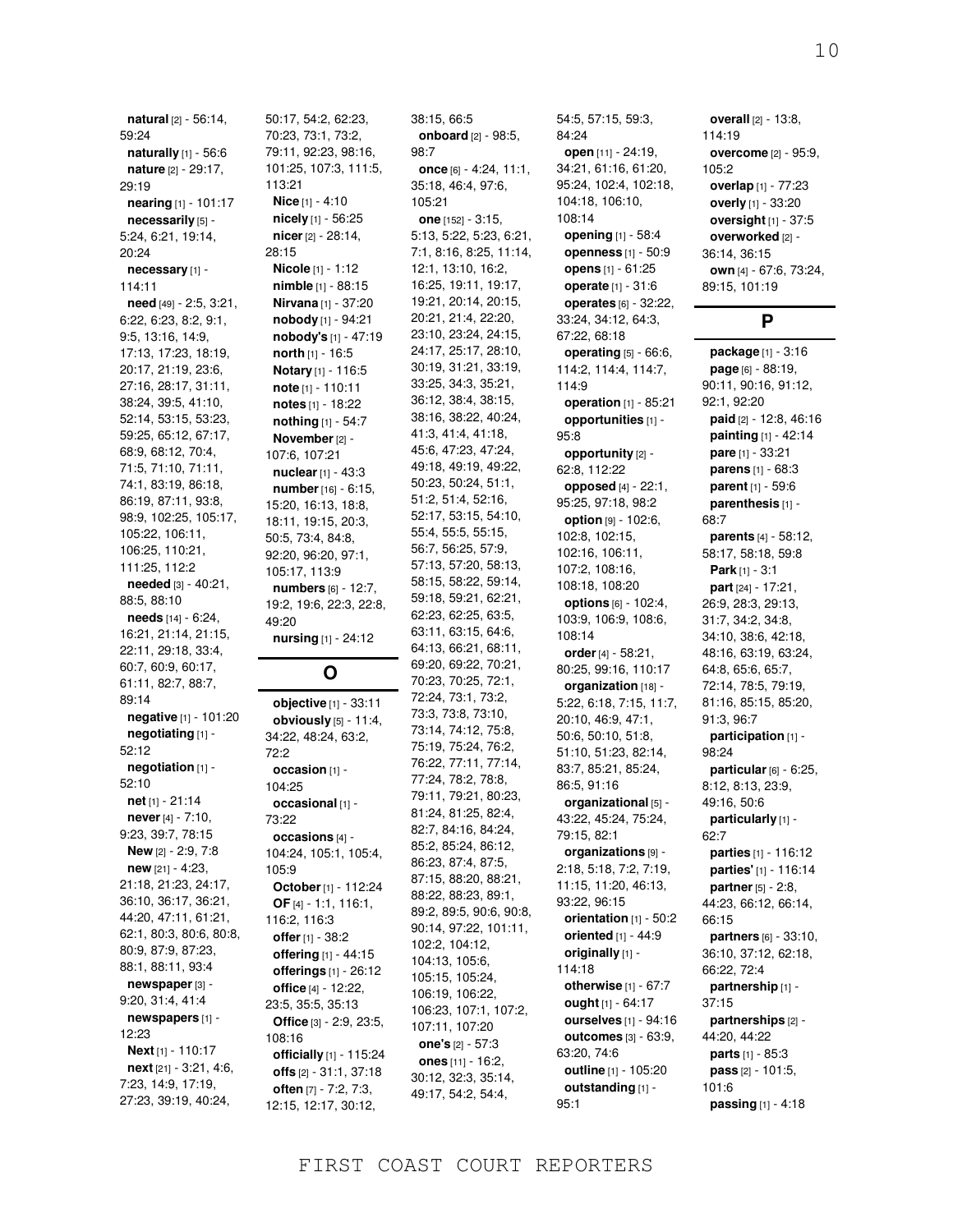**past** [7] - 3:5, 4:19, 11:2, 11:10, 38:4, 44:3 **paste** [1] - 75:23 **patronage** [6] - 31:13, 89:8, 90:2, 90:13, 91:20, 91:21 **pay** [2] - 7:22, 37:24 **paying** [2] - 89:11, 90:24 **peace** [2] - 92:13, 92:15 **pedal** [1] - 50:4 **peer** [2] - 34:12, 68:18 **people** [76] - 5:24, 8:1, 8:7, 8:21, 9:1, 10:19, 10:20, 10:24, 10:25, 11:2, 12:16, 16:8, 17:4, 17:5, 17:6, 21:2, 21:23, 24:23, 25:10, 31:5, 31:15, 31:16, 34:12, 35:2, 35:12, 35:19, 35:21, 35:22, 38:7, 38:15, 38:24, 39:22, 40:17, 42:5, 45:10, 45:17, 46:2, 46:8, 46:23, 47:4, 47:11, 47:13, 48:3, 48:9, 49:10, 50:5, 50:11, 50:18, 52:8, 52:23, 55:24, 56:2, 56:6, 62:10, 64:25, 65:2, 65:5, 67:17, 72:12, 72:17, 73:23, 74:1, 75:14, 82:5, 84:2, 85:25, 91:17, 93:10, 93:13, 94:23, 95:11, 96:15, 96:20, 97:1, 98:11 **people's** [3] - 39:3, 42:8, 97:6 **percentage** [1] - 94:20 **perfect** [1] - 29:20 **performance** [20] - 8:19, 13:19, 13:21, 19:3, 19:20, 19:21, 19:22, 19:25, 20:5, 22:3, 25:17, 26:4, 45:17, 46:10, 47:15, 82:8, 86:13, 86:15, 94:5, 98:12 **performancebased** [1] - 13:21 **performed** [1] - 106:18 **period** [2] - 18:13, 86:11 **PERRY** [12] - 22:13,

23:3, 57:24, 59:16, 83:10, 91:5, 92:14, 98:15, 100:13, 103:1, 104:11, 109:25 **Perry** [4] - 1:11, 100:12, 109:24, 111:18 **person** [25] - 4:5, 9:4, 9:12, 17:24, 31:2, 31:20, 32:18, 35:5, 43:20, 45:25, 51:12, 51:14, 51:17, 52:9, 52:14, 56:21, 73:17, 76:8, 81:1, 91:24, 95:10, 96:13, 96:18, 97:8 **person's** [3] - 30:22, 95:1, 96:5 **personal** [4] - 45:3, 46:1, 47:6, 49:6 **personality** [2] - 56:4, 56:17 **personality-based**  $[1] - 56:4$ **personnel** [1] - 2:24 **persons** [1] - 35:8 **perspective** [3] - 10:23, 12:10, 38:13 **pet** [2] - 31:17 **pharmaceutical** [1] - 2:16 **pharmacy** [1] - 13:5 **philosophy** [1] - 65:25 **Phoenix** [1] - 16:2 **phone** [1] - 47:25 **phonetic** [2] - 24:2, 72:8 **phrase** [5] - 41:16, 69:7, 74:12, 81:22, 87:13 **physical** [8] - 13:2, 24:14, 26:15, 26:19, 26:23, 27:1, 27:19, 28:14 **picture** [3] - 39:21, 39:25, 40:1 **piece** [10] - 7:18, 13:20, 18:1, 28:7, 31:7, 37:15, 45:21, 90:1, 97:21, 101:21 **pivot** [2] - 87:23, 88:6 **pivoting** [1] - 88:17 **pivots** [9] - 86:13, 87:7, 87:8, 87:16, 87:17, 87:20, 88:1, 88:11 **place** [10] - 6:10, 6:21, 6:22, 6:23,

38:17, 40:14, 67:4, 76:14, 94:2, 96:8 **placeholder** [1] - 29:15 **placement** [2] - 11:11, 20:3 **places** [6] - 11:14, 25:11, 27:4, 41:3, 50:13, 80:25 **plan** [3] - 20:5, 20:7, 49:2 **planning** [3] - 8:21, 24:4, 111:8 **plant** [6] - 13:2, 26:15, 26:19, 27:1, 27:19, 28:15 **plant-related** [1] - 27:19 **play** [1] - 96:10 **plenty** [1] - 10:24 **plus** [3] - 5:5, 90:22, 106:4 **pocket** [1] - 111:22 **Point** [2] - 58:24, 77:25 **point** [28] - 2:5, 8:9, 12:1, 16:24, 17:3, 17:8, 25:3, 30:1, 35:23, 36:7, 38:2, 48:7, 51:24, 52:6, 60:25, 61:1, 61:17, 67:8, 72:3, 73:15, 84:19, 85:2, 89:10, 90:13, 91:23, 109:2, 114:23, 115:22 **pointed** [1] - 4:2 **points** [2] - 91:7, 105:6 **political** [2] - 71:7, 71:10 **politically** [2] - 12:20, 71:5 **politics** [10] - 31:13, 71:6, 71:15, 89:8, 89:20, 90:2, 90:12, 91:21, 92:4, 92:9 **pool** [1] - 24:21 **poor** [1] - 95:12 **population** [4] - 13:12, 33:7, 61:12, 62:9 **populations** [5] - 33:5, 60:18, 61:13, 61:22, 62:1 **portion** [2] - 63:7, 87:5 **position** [3] - 55:10, 107:11, 107:24 **positioning** [1] - 49:25

**positions** [1] - 107:24 **positive** [7] - 13:6, 85:4, 85:16, 85:18, 86:2, 86:7, 101:20 **possible** [1] - 52:5 **possibly** [1] - 71:1 **posted** [1] - 110:19 **posture** [1] - 104:8 **potentially** [3] - 3:9, 24:2, 51:16 **powerful** [1] - 31:15 **preliminary** [1] - 114:12 **prepare** [2] - 53:6, 53:14 **prepared** [1] - 108:5 **preparing** [1] - 10:10 **present** [2] - 4:19, 113:23 **presentation** [1] - 115:8 **presents** [1] - 71:4 **preserve** [1] - 85:4 **president** [47] - 3:7, 3:21, 4:16, 4:23, 7:4, 8:10, 9:25, 14:10, 17:5, 19:8, 20:25, 21:20, 22:10, 22:11, 22:15, 22:23, 28:19, 29:25, 30:23, 31:11, 31:19, 34:8, 34:13, 35:1, 35:2, 35:4, 35:6, 35:16, 45:12, 45:23, 51:23, 54:12, 61:7, 64:11, 66:20, 67:11, 67:19, 68:23, 83:5, 93:4, 93:5, 94:8, 96:2, 102:1, 103:14, 111:7 **PRESIDENT** [1] - 113:25 **President** [5] - 52:1, 52:3, 52:4, 52:10, 113:22 **president's** [2] - 4:19, 37:8 **presidential** [2] - 3:4, 101:22 **presidents** [3] - 38:5, 39:10, 44:4 **pretty** [9] - 8:11, 9:3, 13:6, 47:17, 49:23, 52:12, 59:19, 72:23, 98:19 **previous** [1] - 106:19 **price** [1] - 33:1 **pride** [1] - 15:14 **primary** [3] - 35:17, 36:7, 72:2 **printed** [1] - 101:11

**priorities** [7] - 37:13, 40:12, 40:16, 47:14, 74:6, 86:12, 86:21 **prioritization** [1] - 55:6 **prioritize** [1] - 76:10 **prioritizing** [2] - 4:1, 73:7 **priority** [1] - 4:3 **private** [3] - 36:9, 53:1, 72:4 **proactively** [1] - 48:22 **problem** [2] - 39:15, 96:17 **problems** [2] - 13:10, 15:19 **proceedings** [1] - 116:9 **process** [15] - 3:8, 3:22, 3:25, 5:3, 10:14, 18:4, 18:23, 91:4, 94:1, 101:21, 102:3, 102:22, 103:10, 104:23, 107:13 **processes** [1] - 37:5 **product** [1] - 44:15 **productive** [2] - 85:5, 101:23 **profile** [5] - 3:4, 4:16, 51:9, 95:20, 101:22 **program** [6] - 24:1, 24:3, 24:12, 24:19, 36:17, 60:24 **programs** [6] - 21:11, 24:10, 36:10, 44:23, 60:20 **project** [1] - 31:17 **projected** [2] - 114:18, 114:24 **projecting** [1] - 114:19 **promise** [1] - 4:12 **properly** [3] - 103:3, 113:16, 115:18 **propose** [1] - 112:18 **proposed** [1] - 112:23 **prospect** [1] - 29:1 **protect** [7] - 84:18, 85:4, 85:6, 85:9, 85:16, 86:7 **protects** [1] - 47:3 **proud** [1] - 16:16 **provide** [1] - 93:19 **provides** [6] - 78:20, 78:24, 79:2, 79:4, 79:7, 79:8 **psychological** [2] -

7:13, 93:14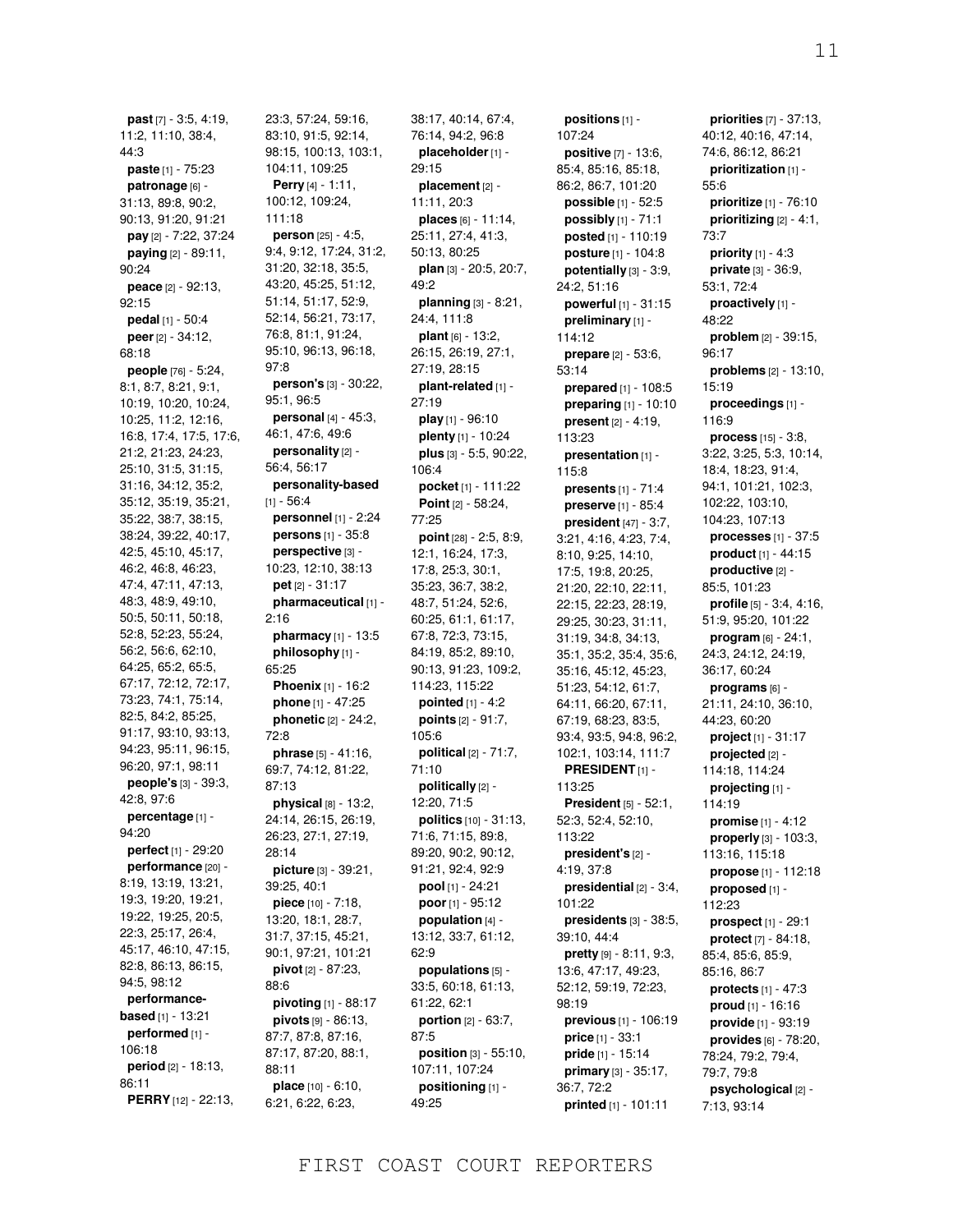**psychologist** [2] - 4:11, 56:24 **psychology** [2] - 2:22, 2:25 **public** [14] - 41:5, 42:13, 42:15, 45:3, 77:1, 77:4, 77:8, 77:9, 77:15, 77:20, 80:25, 100:24, 103:11, 105:10 **Public** [1] - 116:6 **pull** [1] - 59:12 **pulling** [1] - 88:24 **purpose** [1] - 5:25 **pursue** [3] - 102:5, 102:7, 102:8 **push** [1] - 82:25 **pushing** [1] - 47:10 **put** [47] - 3:15, 9:2, 10:6, 22:19, 22:21, 23:7, 29:15, 30:21, 41:6, 41:20, 43:6, 43:16, 48:15, 50:4, 53:20, 54:2, 54:20, 58:14, 61:20, 63:24, 68:6, 69:13, 70:17, 74:12, 74:17, 74:18, 74:23, 75:2, 75:19, 76:14, 77:10, 78:15, 79:19, 79:23, 80:19, 81:12, 81:14, 81:17, 83:14, 83:22, 89:14, 90:4, 90:5, 91:25, 94:1, 97:7, 104:21 **puts** [2] - 40:13, 68:24 **putting** [4] - 80:17, 94:13, 96:7, 96:22

# **Q**

**qualified** [2] - 45:15, 116:6 **quality** [2] - 15:7, 15:18 **quarterback** [3] - 7:21, 7:24, 8:2 **quartile** [2] - 22:3, 25:17 **questions** [11] - 10:13, 10:16, 28:10, 92:21, 98:3, 103:4, 103:20, 109:6, 113:11, 113:17, 115:10 **quick** [2] - 103:22, 106:13 **quickly** [3] - 86:14, 87:17, 88:14 **quiet** [1] - 49:11

**quo** [3] - 17:16, 21:20, 41:8 **quo's** [1] - 17:17 **quorum** [3] - 100:22, 101:15, 105:10

## **R**

**race** [3] - 42:6, 42:21, 43:12 **raise** [7] - 17:8, 19:20, 33:11, 62:19, 70:6, 70:8, 70:15 **raised** [2] - 65:9, 95:4 **raises** [1] - 62:18 **raising** [1] - 72:10 **ran** [1] - 46:9 **rank** [2] - 113:5, 113:8 **ranked** [1] - 113:2 **rate** [3] - 12:5, 20:2, 34:4 **rates** [6] - 11:11, 11:12, 22:6, 25:19, 25:24, 113:6 **rather** [2] - 34:21, 97:13 **rationale** [11] - 30:21, 88:24, 89:4, 89:12, 90:3, 90:22, 90:25, 91:2, 91:3, 91:5, 91:7 **read** [5] - 9:18, 9:21, 54:1, 72:17, 78:16 **real** [11] - 11:5, 12:7, 17:13, 18:3, 26:22, 38:10, 50:10, 65:8, 67:13, 70:3, 94:25 **realities** [4] - 6:19, 87:24, 88:2, 88:11 **reality** [2] - 33:9, 87:9 **really** [78] - 3:10, 3:20, 4:3, 4:14, 4:20, 6:6, 6:15, 7:13, 11:12, 12:12, 13:1, 13:3, 14:20, 15:16, 16:19, 18:2, 18:7, 19:3, 21:19, 25:13, 29:7, 29:13, 30:22, 31:4, 31:14, 31:22, 34:6, 34:8, 37:20, 37:22, 38:23, 39:5, 39:14, 40:5, 42:2, 42:4, 42:7,

42:11, 42:18, 45:1, 45:11, 46:3, 49:12, 50:11, 50:22, 50:25, 53:3, 54:9, 54:10, 54:14, 55:3, 56:4,

62:5, 62:16, 64:6, 65:3, 67:17, 69:24, 70:1, 71:4, 72:2, 73:18, 83:5, 84:10, 84:20, 92:17, 95:15, 95:20, 96:14, 98:9, 101:23, 111:17 **reason** [2] - 102:6, 108:7 **reasons** [2] - 4:25, 106:23 **receivable** [1] - 114:15 **received** [1] - 2:23 **recess** [2] - 54:25, 99:12 **reclassification** [1] - 114:14 **recognize** [1] - 111:6 **recognized** [2] - 111:11, 113:23 **recommendation** [2] - 113:12, 115:15 **recommendations** [2] - 7:15, 7:17 **recommending** [1] - 113:1 **reconciliation** [1] - 114:11 **record** [5] - 103:6, 103:12, 112:3, 116:10 **recruit** [3] - 62:9, 80:2, 80:6 **recruiter** [2] - 44:1 **recruitment** [3] - 22:5, 25:19, 44:5 **red** [3] - 54:5, 72:20, 75:8 **redundant** [2] - 33:19, 83:19 **Reed** [3] - 1:13, 100:14, 110:1 **REED** [2] - 100:15, 110:2 **referencing** [1] - 88:23 **referring** [1] - 27:11 **reflect** [4] - 87:9, 87:23, 88:1, 88:11 **reflecting** [1] - 39:22 **reflects** [1] - 40:8 **refrain** [1] - 71:6 **reg** [1] - 104:12 **regarding** [3] - 26:2, 27:13, 37:14 **Regency** [1] - 1:16 **regulation** [1] - 102:10 **Regulation** [1] -

56:5, 56:25, 57:1,

114:3 **reinforce** [2] - 21:21, 21:23 **relate** [1] - 26:8 **related** [3] - 27:12, 27:19, 115:6 **relates** [1] - 29:2 **relations** [5] - 22:13, 23:2, 23:3, 34:7, 34:11 **relationship** [2] - 23:6, 23:14 **relationships** [2] - 25:7, 68:17 **relative** [4] - 95:21, 114:17, 116:11, 116:13 **relevant** [3] - 43:24, 48:14, 48:19 **relief** [2] - 102:13, 102:14 **remain** [1] - 58:25 **remaining** [1] - 115:4 **remediation** [1] - 33:6 **remember** [4] - 26:5, 41:22, 42:22, 83:21 **remote** [1] - 99:10 **repeat** [3] - 41:13, 78:1, 84:8 **repeated** [1] - 86:25 **repetitive** [5] - 57:18, 59:4, 59:11, 59:13, 74:4 **replacement** [1] - 112:16 **report** [7] - 93:15, 93:17, 93:19, 97:11, 97:13, 98:5, 116:8 **REPORTED** [1] - 1:19 **REPORTER** [1] - 116:1 **Reporter** [2] - 1:19, 116:5 **Reporters** [1] - 1:19 **representative** [2] - 38:9, 77:21 **representing** [1] -  $41.2$ **represents** [3] - 32:1, 45:2, 55:16 **request** [1] - 106:4 **requesting** [1] - 105:18 **require** [3] - 45:23, 104:1, 104:2 **required** [1] - 104:6 **requirement** [2] - 102:14, 109:2

**requires** [5] - 45:14, 65:4, 76:8, 87:9, 102:10 **requiring** [1] - 112:14 **research** [3] - 26:14, 26:18, 44:25 **reserve** [3] - 114:23, 115:1, 115:3 **resources** [3] - 13:17, 28:22, 96:22 **respective** [1] - 3:5 **response** [4] - 62:4, 99:20, 100:9, 110:10 **responsibility** [9] - 20:21, 23:24, 28:22, 29:6, 45:19, 63:8, 63:19, 66:1, 66:5 **responsible** [4] - 20:10, 37:2, 37:17, 66:2 **rest** [4] - 79:24, 87:17, 87:19, 87:21 **restricted** [1] - 114:22 **result** [1] - 78:11 **results** [4] - 5:4, 5:7, 40:21, 99:1 **retail** [1] - 2:18 **retain** [2] - 80:3, 80:6 **retains** [1] - 80:4 **retention** [3] - 22:5, 25:19, 115:7 **RETREAT** [1] - 1:1 **retreat** [4] - 2:4, 26:21, 98:22 **return** [1] - 22:8 **revenue** [1] - 114:24 **revenues** [1] - 49:24 **Reverend** [4] - 9:24, 34:1, 64:7, 65:9 **review** [1] - 110:21 **reviewed** [1] - 104:11 **revisit** [1] - 94:11 **revitalization** [3] - 66:11, 66:12, 66:19 **RHR** [1] - 2:8 **rid** [1] - 50:21 **rising** [1] - 71:15 **risk** [1] - 50:25 **road** [1] - 22:15 **Robert** [1] - 1:12 **rOBINSON** [1] - 111:12 **Robinson** [6] - 104:22, 106:5, 107:12, 107:17, 111:13, 112:5 **ROBINSON** [1] -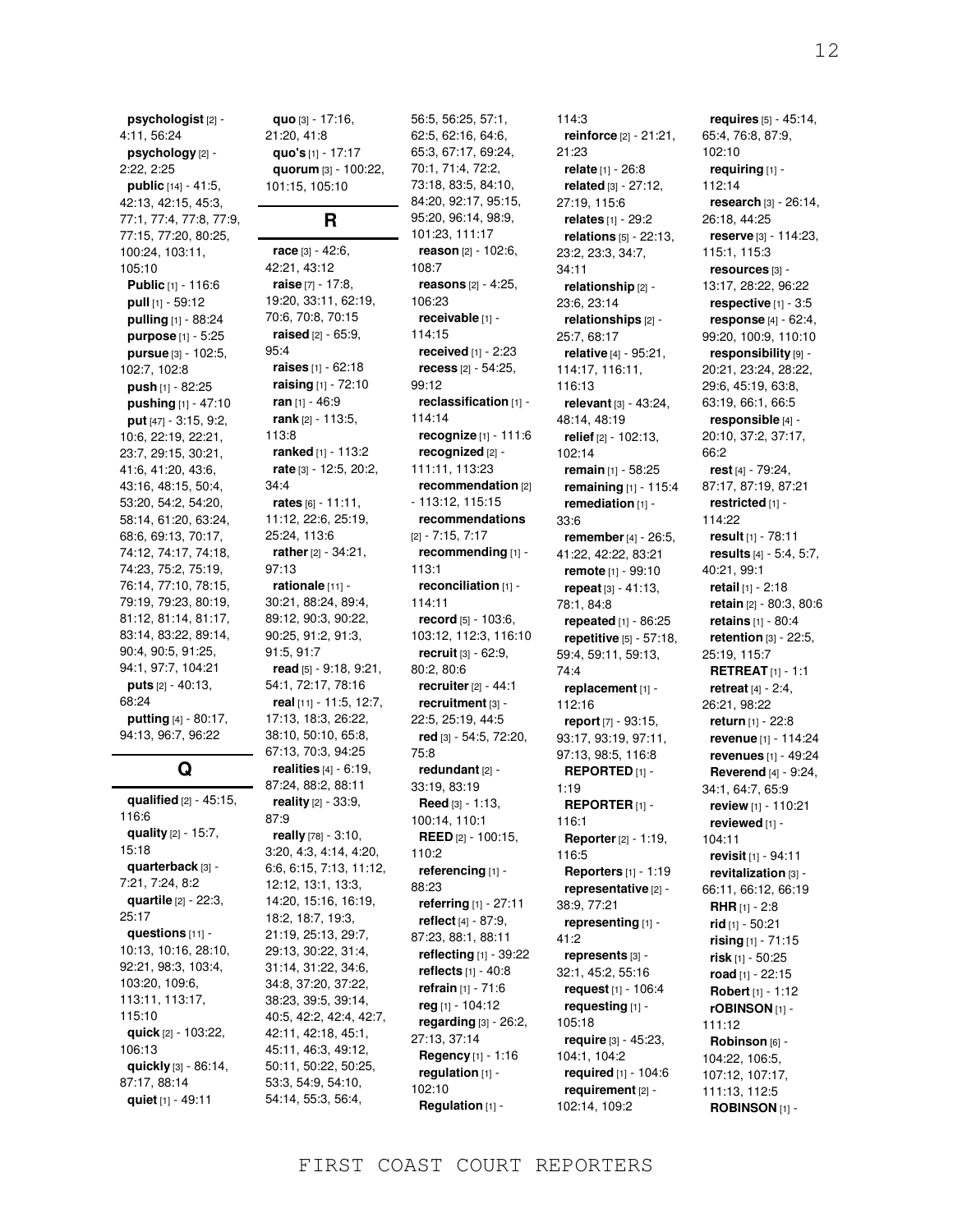13

112:7 **Robinson's** [2] - 101:18, 107:6 **robust** [1] - 49:2 **role** [19] - 4:15, 4:16, 6:18, 6:25, 8:23, 8:25, 9:6, 9:7, 9:15, 17:5, 17:21, 17:22, 17:23, 30:3, 47:7, 48:17, 49:20, 64:19, 96:11 **roles** [4] - 7:4, 7:5, 91:17 **roll** [3] - 2:5, 99:18, 109:7 **room** [6] - 5:5, 10:19, 10:20, 14:19, 48:15, 54:20 **rooming** [1] - 24:2 **route** [2] - 106:6, 106:9 **rules** [1] - 56:10 **run** [1] - 85:22 **running** [1] - 40:1

# **S**

**safety** [1] - 66:23 **sale** [1] - 53:6 **sales** [1] - 53:12 **sat** [1] - 10:7 **save** [3] - 43:3, 63:10, 63:13 **savvy** [2] - 81:2, 81:4 **saw** [3] - 11:4, 11:24, 17:3 **scale** [1] - 48:23 **Schedule** [1] - 114:10 **school** [4] - 13:6, 13:7, 21:12, 42:24 **schools** [1] - 13:7 **scope** [1] - 68:25 **Scout** [1] - 46:19 **scout** [1] - 46:21 **scouts** [2] - 46:19, 89:23 **scrutiny** [4] - 45:5, 79:20, 80:12, 80:20 **search** [10] - 93:6, 97:12, 102:5, 102:7, 102:10, 102:16, 102:17, 102:24, 102:25, 104:5 **second** [19] - 5:1, 43:11, 59:12, 59:18, 62:12, 63:19, 63:23, 67:8, 75:20, 77:14, 77:23, 77:24, 96:21, 103:1, 110:24, 110:25, 113:5,

113:14, 115:16 **seconded** [3] - 103:3, 113:16, 115:18 **section** [3] - 77:19, 84:23, 84:25 **sector** [3] - 2:16, 36:9, 72:4 **security** [1] - 115:6 **see** [40] - 11:15, 16:2, 16:25, 23:18, 25:8, 26:11, 27:2, 27:24, 28:13, 31:25, 32:19, 38:8, 38:19, 48:11, 48:17, 49:5, 49:19, 49:25, 50:7, 50:12, 50:24, 51:3, 52:16, 53:11, 53:21, 55:13, 66:8, 75:1, 84:17, 91:17, 93:18, 94:10, 94:12, 94:18, 96:16, 101:25, 104:14, 108:23, 114:13 **seeing** [4] - 71:20, 90:24, 109:5, 115:22 **seem** [4] - 13:22, 14:2, 14:14, 111:20 **sees** [1] - 46:15 **segment** [1] - 90:12 **select** [3] - 93:4, 93:5, 94:8 **selecting** [3] - 45:15, 46:7, 103:14 **selection** [1] - 103:10 **self** [1] - 32:23 **selling** [1] - 44:14 **semicolon** [7] - 61:20, 61:25, 62:6, 63:8, 63:14, 75:2, 88:9 **send** [1] - 93:2 **senior** [3] - 2:13, 7:3, 49:2 **sense** [10] - 3:20, 7:14, 10:14, 13:24, 17:18, 22:9, 27:25, 38:10, 65:8, 76:9 **sent** [1] - 53:25 **sentence** [3] - 76:20, 81:18, 87:21 **separates** [1] - 40:5 **September** [3] - 111:24, 112:21, 116:17 **serve** [4] - 34:9, 44:11, 45:23, 54:13 **served** [2] - 2:10, 104:24 **serves** [4] - 33:23,

42:15, 64:2, 68:6 **service** [6] - 15:6, 20:13, 29:1, 29:3, 38:7, 85:11 **services** [4] - 2:16, 3:3, 44:15, 115:7 **serving** [1] - 111:19 **sessions** [1] - 78:14 **set** [3] - 6:4, 42:7, 106:7 **sets** [2] - 40:16, 95:2 **setting** [3] - 45:16, 45:25, 46:10 **seven** [2] - 5:20, 41:24 **shared** [13] - 39:21, 40:7, 43:17, 69:25, 70:1, 70:6, 70:9, 70:16, 73:4, 73:19, 73:20, 74:2, 98:6 **sharing** [3] - 3:24, 43:19, 51:7 **Shear** [2] - 1:19, 116:5 **shelter** [2] - 42:23, 42:24 **shifting** [1] - 84:17 **shiny** [1] - 36:17 **short** [1] - 38:21 **short-term** [1] - 38:21 **show** [7] - 5:1, 5:6, 48:5, 49:17, 51:1, 106:4 **showing** [3] - 44:5, 48:8, 51:5 **shut** [2] - 17:6, 53:3 **side** [3] - 14:18, 45:8, 108:4 **sides** [1] - 36:3 **sight** [3] - 61:15, 76:16, 76:20 **sign** [3] - 56:24, 93:1, 100:24 **signal** [1] - 70:4 **signals** [1] - 70:4 **significant** [1] - 59:20 **similar** [2] - 32:14, 79:18 **simple** [2] - 41:13, 41:20 **simply** [3] - 102:14, 103:16, 105:19 **single** [1] - 72:20 **sink** [1] - 46:13 **sit** [3] - 34:14, 34:16, 49:10 **sits** [1] - 34:13 **sitting** [2] - 37:8,

48:15 **situation** [8] - 6:20, 8:14, 11:3, 17:16, 32:20, 51:21, 52:9, 105:21 **situations** [2] - 17:11, 48:4 **six** [2] - 9:8, 67:16 **size** [1] - 24:5 **skill** [1] - 56:19 **skills** [3] - 41:6, 44:18, 45:14 **skip** [1] - 19:17 **slide** [2] - 57:24, 57:25 **sliding** [1] - 26:24 **slowest** [1] - 46:21 **small** [1] - 97:16 **smart** [2] - 32:19, 74:1 **society** [3] - 14:19, 43:5, 43:10 **solicited** [1] - 3:2 **someone** [5] - 15:19, 32:9, 49:7, 54:13, 72:9 **sometimes** [6] - 3:8, 3:9, 7:10, 56:11, 78:13, 85:22 **somewhere** [4] - 71:21, 74:20, 84:9, 89:18 **sorry** [7] - 58:23, 61:25, 69:14, 75:21, 79:6, 88:9, 100:7 **sort** [19] - 6:14, 8:1, 14:25, 17:16, 21:20, 31:19, 31:22, 32:10, 34:19, 36:20, 39:22, 42:4, 47:21, 48:11, 51:2, 55:25, 57:18, 59:4, 94:13 **sorts** [1] - 62:9 **sound** [1] - 104:6 **sources** [3] - 15:11, 15:12, 36:8 **space** [3] - 42:6, 42:21, 43:12 **speaker** [4] - 42:13, 77:4, 77:8, 77:9 **speaking** [2] - 41:5, 62:6 **special** [5] - 13:11, 15:10, 62:8, 67:6, 87:10 **specializes** [1] - 2:12 **specific** [1] - 91:7 **spend** [2] - 4:1, 20:16 **spending** [2] - 37:3,

49:6 **spent** [2] - 46:6, 51:20 **spirit** [1] - 64:15 **spokesperson** [3] - 41:1, 42:11, 54:14 **Sputnik** [1] - 43:12 **squirrel** [1] - 57:8 **stability** [1] - 105:7 **stabilizing** [1] - 105:8 **staff** [9] - 12:8, 15:4, 25:10, 30:13, 32:5, 33:10, 45:22, 62:19, 70:2 **stakeholders** [8] - 3:13, 25:4, 25:5, 33:18, 40:8, 40:11, 73:13, 108:1 **standard** [2] - 45:25, 67:13 **standards** [3] - 45:16, 46:11, 76:11 **standing** [5] - 33:11, 62:20, 70:6, 70:9, 70:16 **stands** [1] - 41:19 **start** [12] - 11:1, 27:5, 55:11, 81:8, 81:9, 81:15, 87:20, 96:16, 96:17, 96:18, 96:19, 98:20 **started** [3] - 48:10, 55:2, 99:11 **starts** [3] - 16:22, 28:20, 28:24 **startup** [1] - 2:20 **State** [1] - 65:19 **state** [8] - 16:17, 34:4, 65:22, 67:3, 67:4, 67:9, 103:17, 116:6 **STATE** [1] - 116:2 **statement** [4] - 42:20, 61:19, 63:24, 74:13 **statewide** [6] - 64:23, 65:21, 67:6, 67:23, 68:4, 68:7 **stature/ requirement** [1] - 103:18 **status** [4] - 17:16, 17:17, 21:19, 41:8 **stay** [5] - 38:25, 39:7, 43:24, 82:7, 104:21 **stayed** [1] - 39:10 **stays** [1] - 67:20 **STEM** [2] - 20:4, 36:17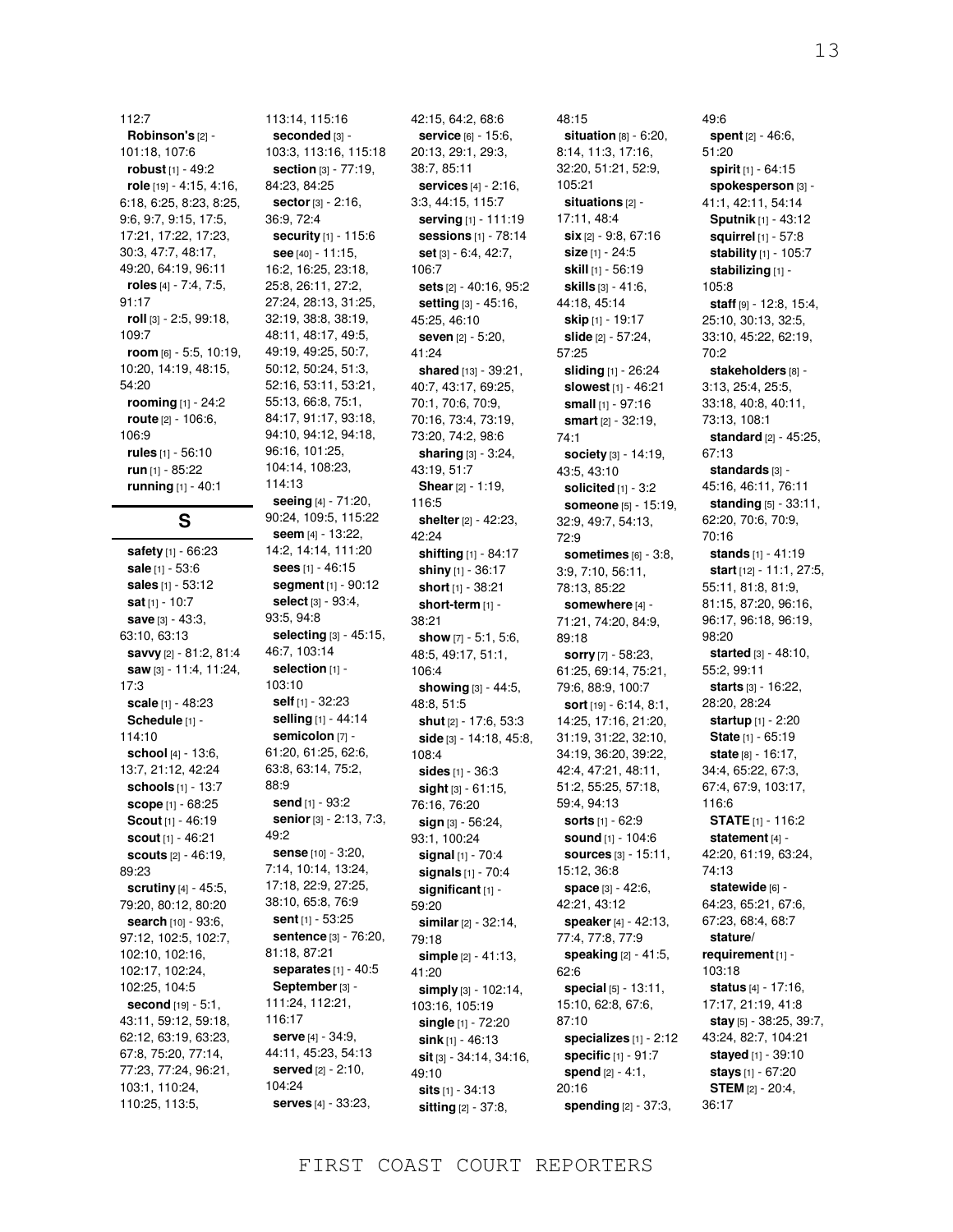**stenographically** [1]  $-116:8$ **step** [2] - 3:11, 42:10 **Stephanie** [2] - 1:19, 116:5 **steps** [2] - 26:24, 92:23 **Steve** [1] - 73:23 **stewards** [1] - 19:19 **stewardship** [1] - 52:8 **stickers** [2] - 53:24, 54:20 **still** [9] - 2:4, 14:18, 26:4, 26:16, 46:16, 58:22, 62:22, 88:13, 106:25 **stock** [2] - 50:14, 50:15 **stood** [1] - 108:24 **stop** [3] - 12:17, 14:13, 96:21 **stories** [1] - 44:3 **straight** [2] - 99:4, 99:8 **strategic** [14] - 6:19, 20:5, 20:7, 24:4, 24:9, 37:13, 40:11, 51:2, 73:2, 73:13, 82:2, 89:23, 90:18, 111:7 **strategically** [1] - 38:20 **strategies** [2] - 40:2, 76:15 **strategy** [12] - 9:2, 9:4, 24:23, 24:24, 38:14, 38:17, 40:9, 51:3, 52:21, 73:2, 73:5 **strength** [3] - 14:17, 14:23, 15:13 **strengths** [7] - 14:14, 16:15, 24:6, 95:1, 95:16, 95:18 **strictly** [1] - 103:8 **strong** [13] - 34:11, 36:8, 37:1, 40:20, 45:14, 46:4, 65:14, 68:17, 72:3, 74:24, 75:3, 83:17, 87:2 **stronger** [1] - 82:21 **structure** [1] - 94:13 **structures** [1] - 43:18 **stuck** [1] - 87:16 **student** [21] - 15:8, 17:1, 18:5, 22:5, 25:18, 25:22, 25:23, 26:8, 26:9, 27:2, 28:11, 29:17, 30:4,

33:7, 61:12, 61:22, 62:1, 71:13, 76:16, 76:20, 115:7 **students** [37] - 3:14, 11:11, 13:24, 14:22, 15:5, 15:21, 16:10, 19:10, 20:3, 20:15, 25:6, 26:8, 26:11, 26:16, 26:24, 27:12, 27:16, 28:5, 28:25, 29:3, 29:9, 29:19, 30:1, 30:6, 30:11, 30:13, 32:5, 44:4, 45:22, 60:21, 61:12, 67:10, 76:6, 76:7, 80:3, 85:12, 105:12 **stuff** [9] - 9:17, 11:4, 28:4, 28:20, 47:18, 53:25, 71:3, 73:9, 86:15 **stupid** [1] - 47:20 **subgroup** [1] - 97:16 **submission** [1] - 114:6 **submitted** [1] - 112:20 **substantial** [1] - 65:13 **subsume** [1] - 77:13 **success** [1] - 5:23 **successful** [9] - 6:21, 8:7, 8:8, 8:16, 8:17, 76:16, 98:6, 105:5, 106:10 **succession** [3] - 2:12, 8:20, 49:2 **sudden** [1] - 11:18 **suffered** [1] - 39:3 **sufficient** [1] - 14:10 **suggest** [1] - 88:24 **suggested** [1] - 59:7 **suggesting** [1] - 91:11 **suggestion** [1] - 93:11 **suggestions** [1] - 10:3 **suggests** [2] - 26:14, 26:19 **Suite** [1] - 2:10 **sum** [1] - 114:16 **supplemental** [2] - 106:16, 106:21 **support** [5] - 31:18, 33:6, 33:13, 43:19, 65:3 **supporters** [1] - 3:14 **supporting** [1] - 108:8 **supports** [1] - 18:4

**supposed** [1] - 81:8 **surprise** [1] - 108:15 **surprised** [1] - 34:6 **surprises** [1] - 108:21 **surround** [2] - 95:10, 95:13 **surrounding** [1] - 66:18 **survival** [1] - 27:15 **sustain** [1] - 16:18 **switch** [1] - 30:15 **Switzerland** [1] -31:20 **synonymous** [1] - 66:4 **system** [3] - 31:8, 113:8 **systems** [5] - 40:13, 48:22, 76:14, 86:18, 86:19 **T tab** [1] - 22:20 **table** [2] - 14:22, 57:14 **tactics** [1] - 66:6 **talent** [8] - 45:8, 45:14, 46:3, 72:12, 75:16, 82:2, 87:15, 105:16 **Tallahassee** [6] - 64:18, 65:1, 65:3, 65:11, 65:20, 67:18 **Tallahassee-Leon**  $[1] - 64:18$ **target** [1] - 52:19 **taught** [2] - 56:6, 56:20 **teach** [2] - 26:13, 57:7 **teacher** [1] - 15:8 **teachers** [1] - 56:10

**term** [3] - 37:16, 38:21, 70:3 **terms** [6] - 5:8, 39:2, 39:17, 50:15, 57:9, 57:19 **terribly** [1] - 111:21 **territory** [1] - 54:16 **testimony** [1] - 116:10 **testing** [2] - 7:13, 93:14 **that'll** [1] - 8:15 **themselves** [3] - 35:6, 38:8, 53:6 **therapist** [1] - 4:12 **therapy** [1] - 24:15 **they've** [1] - 50:16 **thinking** [17] - 8:21, 24:20, 39:22, 42:4, 42:5, 43:16, 55:20, 72:15, 73:3, 74:9, 76:13, 80:2, 90:6, 90:8, 90:17, 90:18, 94:16 **thinks** [1] - 36:15 **third** [10] - 2:3, 38:14, 51:1, 59:21, 80:23, 86:25, 91:14, 99:3, 111:19, 113:8 **Thomas** [2] - 1:10, 112:1 **thoughts** [1] - 108:12 **thread** [1] - 29:14 **threat** [1] - 22:1 **three** [10] - 67:16, 78:2, 93:14, 104:24, 106:19, 111:21, 112:15, 112:19, 112:20, 113:2 **threshold** [1] - 94:20 **thrives** [3] - 80:15, 80:16, 80:19 **throughout** [1] - 102:3 **throw** [2] - 47:18, 74:20 **tie** [1] - 66:5 **ties** [1] - 19:25 **tight** [1] - 70:23 **TIME** [1] - 1:15 **timelines** [1] - 74:6 **today** [8] - 4:14, 5:1, 10:12, 52:5, 92:17, 97:3, 100:25, 103:19 **together** [3] - 10:7, 32:11, 55:24 **tolerates** [2] - 79:19,

12:18, 39:3 **tenured** [1] - 12:8 80:11 **tomorrow** [1] - 97:4 **took** [3] - 43:16, 74:11, 78:18 **top** [6] - 16:22, 22:3, 25:17, 36:4, 45:18, 85:23 **top-flight** [1] - 45:18 **top-quartile** [2] - 22:3, 25:17 **total** [3] - 75:4, 113:5, 114:25 **totally** [1] - 57:2 **touching** [1] - 15:17 **tough** [6] - 19:21, 21:7, 31:14, 32:17, 92:1, 92:6 **town** [5] - 9:20, 28:13, 34:7, 64:16, 67:14 **track** [2] - 27:3, 29:10 **tracks** [2] - 27:22, 66:4 **trade** [5] - 20:12, 25:1, 31:1, 32:17, 37:18 **trade-off** [3] - 20:12, 25:1, 32:17 **trade-offs** [2] - 31:1, 37:18 **tradition** [1] - 60:12 **traditionally** [3] -33:5, 60:18, 61:13 **traditions** [1] - 21:6 **trainer** [1] - 2:11 **training** [1] - 4:11 **transcript** [2] - 78:15, 116:9 **transfers** [2] - 113:6, 113:9 **transparency** [3] - 32:23, 63:4, 71:2 **treated** [1] - 56:25 **treating** [2] - 29:17, 29:18 **tree** [1] - 57:8 **trend** [1] - 12:4 **trends** [1] - 95:7 **tried** [2] - 47:17, 102:2 **troop** [1] - 46:20 **trouble** [2] - 11:15, 16:20 **true** [4] - 11:19, 34:7, 46:22, 116:9 **truly** [1] - 3:21 **trust** [8] - 33:17, 62:25, 63:5, 63:18, 63:22, 68:17, 91:17,

**technology** [1] - 2:17 **telephonic** [1] - 1:13 **tenaciously** [1] -

**tend** [2] - 46:13,

**tenure** [3] - 12:16,

38:3

46:17

**teaching** [1] - 33:13 **team** [18] - 2:10, 2:14, 22:16, 22:17, 22:24, 45:9, 45:13, 46:8, 50:8, 82:6, 83:2, 83:3, 83:4, 83:7, 83:17, 87:2 **teams** [4] - 46:4, 46:22, 86:21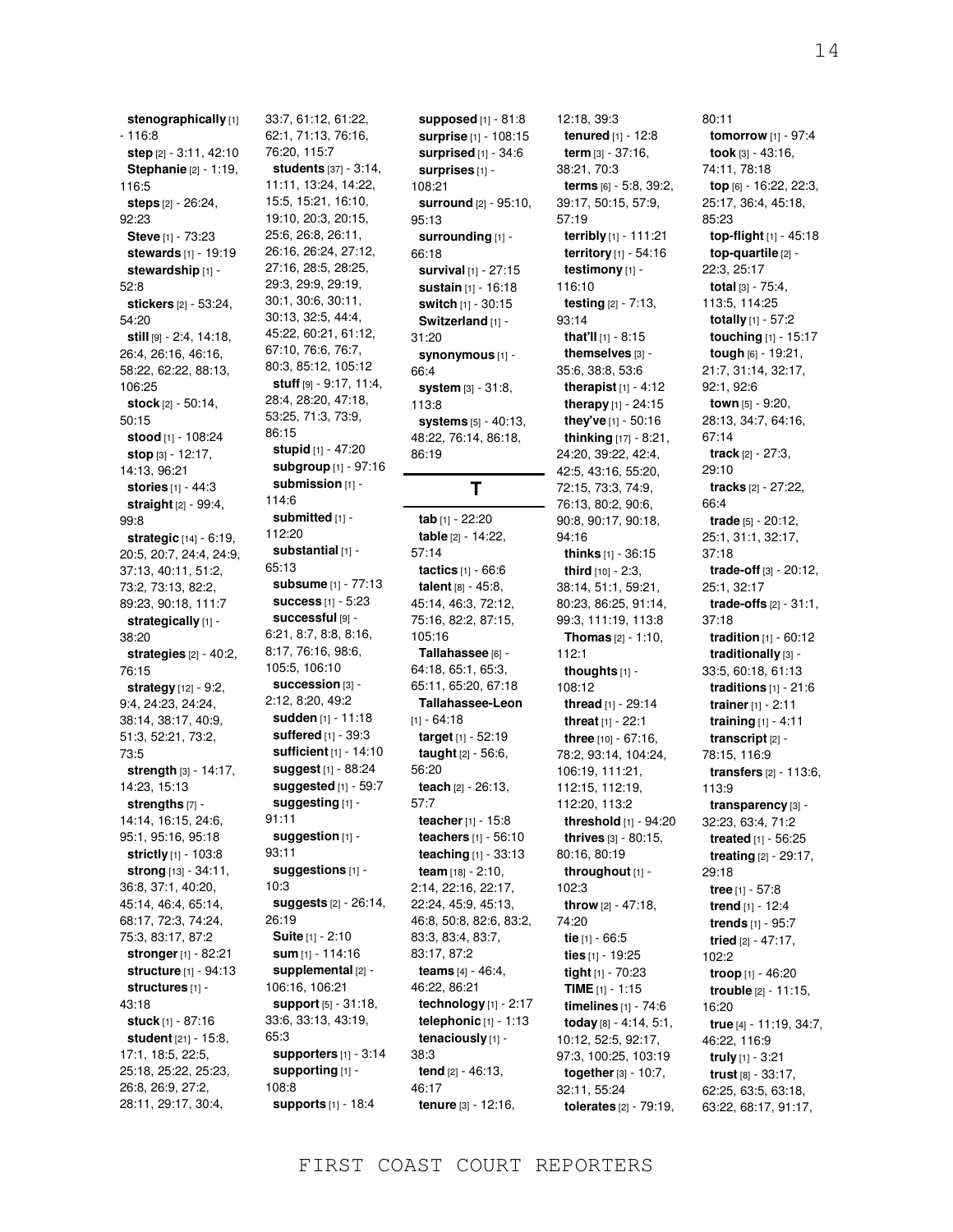91:20 **trustee** [18] - 24:16, 99:19, 99:21, 100:4, 100:6, 100:10, 100:14, 109:10, 109:12, 109:14, 109:16, 109:18, 109:20, 109:22, 109:24, 110:1, 110:3, 110:8 **TRUSTEE** [211] - 1:8, 14:16, 16:1, 16:9, 16:11, 16:24, 18:14, 18:15, 18:19, 22:13, 22:14, 22:23, 23:3, 23:12, 23:22, 23:23, 25:2, 25:16, 27:18, 28:17, 28:25, 29:20, 29:24, 30:7, 36:23, 36:25, 57:20, 57:24, 58:1, 58:11, 58:15, 58:18, 59:1, 59:2, 59:6, 59:14, 59:16, 59:19, 60:3, 60:7, 60:10, 60:15, 60:16, 61:1, 61:4, 61:10, 61:14, 61:17, 61:23, 62:3, 62:5, 62:13, 62:23, 63:7, 63:12, 63:13, 63:15, 63:17, 64:4, 64:14, 64:21, 64:24, 65:17, 65:24, 66:10, 66:15, 66:25, 68:2, 68:10, 68:15, 68:20, 69:3, 69:9, 69:15, 69:18, 69:21, 70:11, 70:14, 70:18, 70:20, 70:25, 71:16, 71:19, 72:7, 72:18, 72:23, 73:10, 73:18, 74:3, 75:7, 75:17, 76:4, 76:6, 76:7, 76:18, 77:3, 77:13, 77:18, 78:3, 78:7, 78:19, 78:21, 79:7, 79:9, 79:11, 79:17, 79:25, 80:7, 80:10, 80:16, 80:22, 81:6, 81:14, 81:20, 82:3, 82:12, 82:15, 82:18, 82:20, 82:23, 82:24, 83:8, 83:10, 83:12, 83:14, 83:22, 84:1, 84:7, 84:8, 84:13, 84:15, 84:22, 85:6, 85:8, 85:18, 85:19, 86:1, 86:9, 86:24, 87:1, 87:5, 87:8, 87:13, 87:19, 87:22, 88:3, 88:13, 88:21, 89:2, 89:5, 89:9,

89:16, 89:19, 89:25, 90:5, 90:9, 90:19, 90:21, 90:24, 91:1, 91:3, 91:5, 91:8, 91:10, 91:12, 91:13, 91:15, 91:22, 92:7, 92:14, 94:15, 96:1, 97:10, 98:15, 99:22, 99:24, 100:1, 100:3, 100:11, 100:13, 100:15, 100:18, 100:20, 102:21, 103:1, 103:5, 103:22, 103:25, 104:11, 106:12, 106:13, 106:16, 106:22, 107:5, 108:25, 109:11, 109:13, 109:15, 109:17, 109:23, 109:25, 110:2, 110:5, 110:7, 110:23, 110:25, 113:13, 113:14, 115:12, 115:14, 115:16 **Trustee** [14] - 25:21, 26:2, 27:13, 67:2, 83:23, 99:23, 99:25, 100:2, 100:8, 100:12, 100:16, 100:19, 110:12, 110:20 **trustees** [1] - 114:1 **Trustees** [6] - 99:15, 112:14, 112:17, 113:1, 114:5, 115:3 **TRUSTEES** [1] - 1:1 **trusty** [1] - 110:6 **try** [7] - 6:10, 18:2, 21:17, 47:11, 57:6, 66:5, 99:9 **trying** [10] - 4:20, 23:20, 46:15, 52:17, 52:25, 53:8, 53:10, 54:21, 89:13, 94:14 **tuck** [1] - 43:7 **turbulent** [1] - 105:3 **turkey** [1] - 57:7 **turn** [2] - 56:11, 98:18 **turnaround** [2] - 50:12, 51:15 **TV** [2] - 41:3, 41:22 **twins** [2] - 56:23, 56:25 **two** [11] - 8:24, 20:13, 39:1, 39:13, 57:14, 66:25, 67:16, 76:12, 83:8, 83:10, 94:6 **two-year** [1] - 39:1

**type** [4] - 51:12, 51:14, 51:17, 59:8 **types** [1] - 48:3 **U U.S** [1] - 2:21 **umbrella** [1] - 59:4 **under** [22] - 23:8, 43:2, 52:7, 59:4, 63:24, 63:25, 67:24, 72:11, 74:22, 75:16, 75:24, 77:14, 80:19, 86:16, 87:14, 87:15, 89:1, 89:22, 90:5, 90:17, 91:7, 91:13 **undergone** [1] - 114:10 **underneath** [2] - 31:24, 59:3 **underpaid** [3] - 12:12, 36:14, 36:16 **underperformers** [1]  $-46:12$ **underprivileged** [1] - 13:13 **underserved** [6] - 33:5, 60:18, 60:22, 61:7, 61:13, 62:8 **understood** [1] - 43:15 **unique** [5] - 6:23, 35:16, 67:6, 105:21 **universities** [4] - 5:20, 21:10, 26:12, 104:14 **University** [9] - 2:23, 3:1, 4:7, 16:1, 65:18, 67:10, 99:15, 112:14, 114:5 **UNIVERSITY** [1] - 1:1 **university** [50] - 3:7, 9:25, 11:6, 11:8, 12:24, 16:20, 18:7, 19:23, 21:6, 21:22, 27:12, 30:20, 31:12, 33:12, 33:24, 36:11, 36:18, 42:16, 44:19, 55:12, 57:22, 61:21, 62:1, 62:7, 62:20, 64:3, 64:20, 66:7, 66:22, 67:7, 67:9, 67:11, 67:15, 67:22, 68:24, 70:7, 70:10, 71:4, 71:9, 71:13, 77:2, 77:16, 78:23, 79:2, 105:8, 112:22, 112:25, 114:19 **university's** [4] -

27:15, 32:1, 55:16, 111:9 **unless** [2] - 8:10, 111:21 **unusual** [1] - 7:9 **up** [34] - 5:7, 8:22, 9:7, 16:25, 21:23, 25:9, 34:21, 41:19, 42:10, 43:13, 43:20, 48:3, 56:7, 56:9, 56:13, 58:4, 61:16, 61:21, 62:1, 69:21, 69:24, 74:17, 76:2, 80:17, 88:21, 89:3, 89:23, 93:10, 96:20, 100:24, 101:12, 101:14, 106:7, 107:22 **uphold** [1] - 31:11 **USF** [1] - 67:4

### **V**

**vacancies** [1] - 107:9 **value** [5] - 31:8, 50:15, 52:24, 60:11, 93:21 **valued** [2] - 47:5, 84:3 **valuing** [1] - 61:6 **variance** [2] - 11:1, 97:2 **versus** [1] - 76:5 **vice** [2] - 111:7, 113:22 **VICE** [1] - 113:25 **view** [3] - 3:18, 38:3, 85:2 **viewed** [1] - 22:1 **views** [1] - 40:8 **visibility** [4] - 45:5, 79:19, 80:12, 80:20 **vision** [18] - 19:19, 39:4, 39:21, 40:7, 40:11, 41:23, 42:2, 42:7, 42:11, 43:17, 73:5, 73:14, 73:19, 73:21, 73:24, 74:2, 91:18, 95:2 **vote** [5] - 5:8, 34:18, 101:16, 106:25, 109:8 **voted** [1] - 103:13 **votes** [1] - 73:4

### **W**

**wait** [1] - 34:21 **waiver** [4] - 103:17, 104:1, 104:6, 104:8 **waiving** [1] - 109:1 **walk** [2] - 3:23, 96:4

**walking** [1] - 21:7 **WANDA** [1] - 113:25 **wants** [4] - 32:12, 32:13, 90:1, 101:25 **WASHINGTON** [34] - 16:9, 23:23, 24:16, 29:24, 30:7, 59:2, 60:16, 61:10, 63:13, 63:17, 74:3, 77:18, 78:3, 81:6, 81:14, 83:14, 84:1, 84:8, 84:13, 84:22, 85:8, 86:1, 86:9, 86:24, 91:1, 91:13, 91:22, 94:15, 100:18, 103:22, 103:25, 106:13, 106:16, 110:5 **Washington** [3] - 1:12, 100:17, 110:4 **waste** [1] - 36:2 **watched** [1] - 41:22 **watching** [1] - 104:14 **water** [1] - 96:4 **ways** [7] - 5:17, 11:7, 12:19, 57:4, 59:3, 82:21, 97:4 **weak** [1] - 40:6 **weaknesses** [3] - 95:3, 95:16, 95:19 **website** [1] - 110:20 **week** [2] - 98:16, 98:18 **weigh** [1] - 40:4 **welcome** [2] - 2:3, 99:14 **welcoming** [1] - 44:6 **welfare** [2] - 76:17, 76:21 **whistle** [1] - 43:1 **who'll** [1] - 50:20 **who've** [1] - 12:13 **whoever's** [1] - 53:10 **whole** [12] - 9:17, 10:2, 26:8, 29:1, 38:9, 47:16, 48:16, 52:21, 53:14, 58:4, 97:14, 102:3 **wide** [2] - 64:23, 95:23 **willing** [3] - 37:25, 38:2, 60:20 **willingness** [1] - 47:6 **window** [1] - 5:7 **winning** [1] - 4:15 **Winning** [4] - 6:4,

17:20, 48:7, 48:12 **wins** [2] - 42:14,